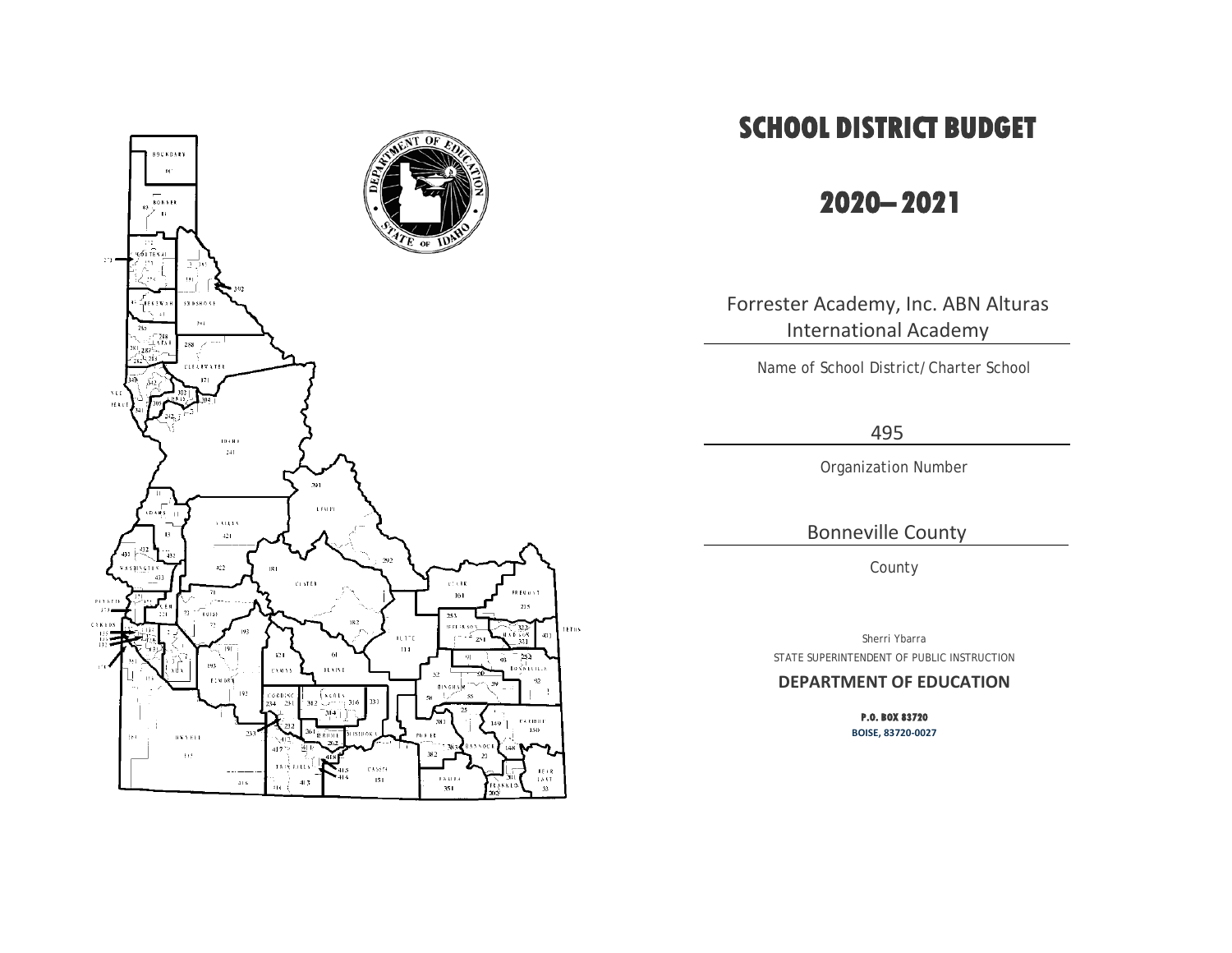Page 1

230-239 Special Project (Local) **X This document represents the Board of Trustees' estimate of revenues,** 240-249 Special Project (State) **X proposed expenditures and the fund balances of available school funds for the** 250-289 Special Project (Federal) **X 2020 - 2021 fiscal year. The planning, preparation and presentation of the budget has** 290 Child Nutrition Fund **X been directed by the Board of Trustees and the use of these resources will accomplish its goals and objectives for the school** 

In 33-801, Idaho Code, and the policy of the State **ruction, this document has been presented at a public** on **July 9,2020** and the Board of Trustees t on <u>July 9, 2020</u>.

| <b>CODE</b>       | <b>CONTENTS</b>                                                                                                                                                                            | <b>BUDGET</b>                |                                                                                                                                                                                                                                                                  |                 |
|-------------------|--------------------------------------------------------------------------------------------------------------------------------------------------------------------------------------------|------------------------------|------------------------------------------------------------------------------------------------------------------------------------------------------------------------------------------------------------------------------------------------------------------|-----------------|
|                   | <b>GENERAL FUND</b>                                                                                                                                                                        | INCLUDED*                    |                                                                                                                                                                                                                                                                  |                 |
| 100               | General M & O<br><b>SPECIAL REVENUE FUNDS</b>                                                                                                                                              | $\mathbf{x}$                 | 2020 - 2021 SCHOOL BUDGET                                                                                                                                                                                                                                        |                 |
| 220               | <b>Forest Reserve Fund</b>                                                                                                                                                                 |                              |                                                                                                                                                                                                                                                                  |                 |
| 230-239           | Special Project (Local)                                                                                                                                                                    |                              | This document represents the Board of Trustees' estimate of rev                                                                                                                                                                                                  |                 |
| 240-249           | Special Project (State)                                                                                                                                                                    | $\mathbf{x}$<br>$\mathbf{x}$ | proposed expenditures and the fund balances of available school fu                                                                                                                                                                                               |                 |
| 250-289           | Special Project (Federal)                                                                                                                                                                  | $\mathbf{x}$                 | 2020 - 2021 fiscal year. The planning, preparation and presentation                                                                                                                                                                                              |                 |
| 290               | <b>Child Nutrition Fund</b>                                                                                                                                                                | $\mathbf{X}$                 | been directed by the Board of Trustees and the use of these resourd<br>enable the school district to accomplish its goals and objectives for                                                                                                                     |                 |
|                   | <b>DEBT SERVICE FUNDS</b>                                                                                                                                                                  |                              | year.                                                                                                                                                                                                                                                            |                 |
| 310               | Bond Redemption & Interest Fund                                                                                                                                                            |                              |                                                                                                                                                                                                                                                                  |                 |
| 410<br>420<br>430 | <b>CAPITAL PROJECT FUNDS</b><br><b>Capital Construction Project Fund</b><br><b>Plant Facilities Fund</b><br>Plant Facilities - School Bldg Main - Student Occur<br><b>ENTERPRISE FUNDS</b> |                              | In compliance with Section 33-801, Idaho Code, and the policy of<br>Superintendent of Public Instruction, this document has been prese<br>hearing in the school district on July 9,2020 and the Board of Truste<br>formally adopted this budget on July 9, 2020. |                 |
| 510               | <b>Enterprise Fund</b>                                                                                                                                                                     |                              |                                                                                                                                                                                                                                                                  | <b>SIGNED:</b>  |
|                   | <b>INTERNAL SERVICE FUNDS</b>                                                                                                                                                              |                              |                                                                                                                                                                                                                                                                  |                 |
| 610               | <b>Internal Service Fund</b>                                                                                                                                                               |                              | SUPERINTENDENT/CHARTER SCHOOL<br><b>ADMINISTRATOR</b>                                                                                                                                                                                                            | <b>CHAIRPI</b>  |
| 710/720           | <b>Trust Funds</b>                                                                                                                                                                         |                              | <b>Michelle Ball</b>                                                                                                                                                                                                                                             | <b>Forreste</b> |
|                   |                                                                                                                                                                                            |                              | <b>CONTACT PERSON</b><br>(PLEASE PRINT)                                                                                                                                                                                                                          | <b>SCHOOL</b>   |
|                   |                                                                                                                                                                                            |                              | michelle.ball@alturasacademy.org                                                                                                                                                                                                                                 |                 |
|                   |                                                                                                                                                                                            |                              | <b>EMAIL ADDRESS</b>                                                                                                                                                                                                                                             | <b>DATE</b>     |
|                   |                                                                                                                                                                                            |                              | 208-522-5145                                                                                                                                                                                                                                                     | Copy on file    |
|                   | * Indicate with an asterisk which reports are included in this document.                                                                                                                   |                              | <b>PHONE NUMBER</b>                                                                                                                                                                                                                                              | Superinten      |

**Forrester Academy, Inc. #495 CONTACT BEACH PERSON (PLEASE PRINT)** SCHOOL DISTRICT/CHARTER NAME [michelle.ball@alturasacademy.org](mailto:michelle.ball@alturasacademy.org) **7/9/2020**

**208-522-5145 Copy on file in the Office of the**  $Superintendent of Public Instruction$ 

### **CHAIRPERSON OF THE BOARD**

|                                      | SUPERINTENDENT/CHARTER SCHOOL<br><b>ADMINISTRATOR</b> |              |  |  |  |  |  |  |  |
|--------------------------------------|-------------------------------------------------------|--------------|--|--|--|--|--|--|--|
| <b>Michelle Ball</b>                 |                                                       | <b>Forre</b> |  |  |  |  |  |  |  |
| <b>CONTACT PERSON (PLEASE PRINT)</b> | <b>SCHO</b>                                           |              |  |  |  |  |  |  |  |
| michelle.ball@alturasacademy.org     |                                                       |              |  |  |  |  |  |  |  |
| <b>EMAIL ADDRESS</b>                 |                                                       | <b>DATE</b>  |  |  |  |  |  |  |  |
| 208-522-5145                         |                                                       | Copy or      |  |  |  |  |  |  |  |
|                                      |                                                       |              |  |  |  |  |  |  |  |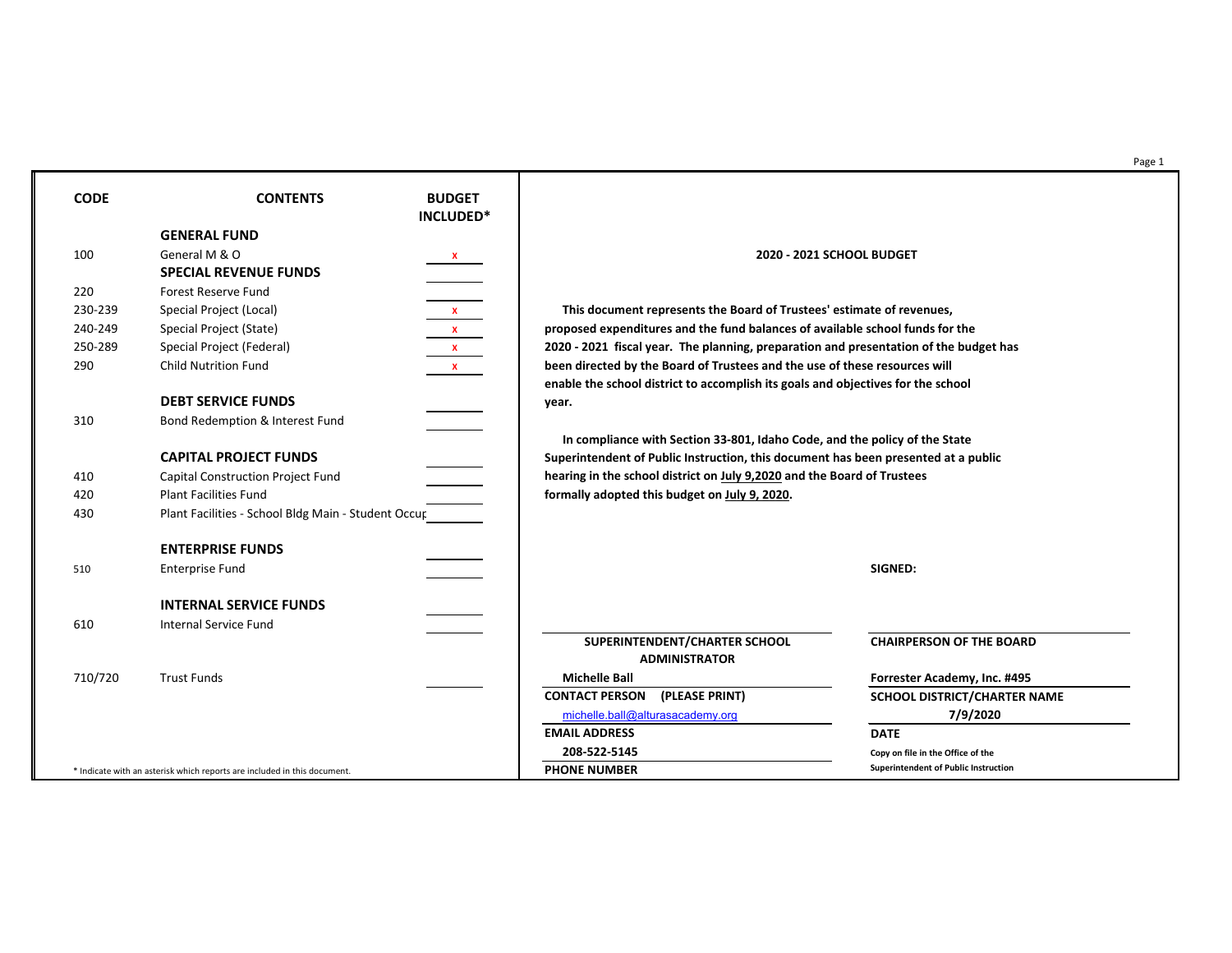### **SUMMARY STATEMENT 2020 - 2021 SCHOOL BUDGET ALL FUNDS ALTURAS INTERNATIONAL ACADEMY**

GENERAL M & O FUND

ALL OTHER FUNDS

|                                                  |                                | Prior Year  | Prior Year  | Current       | Proposed      | Prior Year                                               | <b>Prior Year</b>                                             | Current      | Proposed      |  |  |
|--------------------------------------------------|--------------------------------|-------------|-------------|---------------|---------------|----------------------------------------------------------|---------------------------------------------------------------|--------------|---------------|--|--|
|                                                  | <b>REVENUES</b>                | Actual      | Actual      | Budget        | <b>Budget</b> | Actual                                                   | Actual                                                        | Budget       | Budget        |  |  |
|                                                  |                                | 2017-2018   | 2018-2019   | 2019-2020     | 2020-2021     | 2017-2018                                                | 2018-2019                                                     | 2019-2020    | 2020-2021     |  |  |
|                                                  | <b>Beginning Balances</b>      | 163,783CR   | 346,551CR   | 383,555CR     | 883,230CR     | 1,462CR                                                  | $\Omega$                                                      | 28,300CR     | 51,534CR      |  |  |
|                                                  | Local Revenue                  | 424,527CR   | 248,437CR   | 150,000CR     | 166,400CR     | 36,816CR                                                 | 30,989CR                                                      | 48,240CR     | 50,000CR      |  |  |
|                                                  | <b>County Revenue</b>          | $\Omega$    | $\Omega$    | $\Omega$      | $\mathbf 0$   | $\mathbf 0$                                              | $\mathbf{0}$                                                  | $\Omega$     | $\Omega$      |  |  |
|                                                  | <b>State Revenue</b>           | 2,242,162CR | 2,694,138CR | 3,337,422CR   | 3,503,856CR   | 73,967CR                                                 | 104,725CR                                                     | 92,358CR     | 83,466CR      |  |  |
|                                                  | <b>Federal Revenue</b>         | $\mathbf 0$ | $\mathbf 0$ | $\mathbf 0$   | $\mathbf 0$   | 93,602CR                                                 | 121,559CR                                                     | 443,359CR    | 255,489CR     |  |  |
|                                                  | Other Sources                  | $\Omega$    | $\mathbf 0$ | $\mathbf 0$   | $\mathbf 0$   | 0                                                        | $\mathbf 0$                                                   | $\mathbf 0$  | 0             |  |  |
|                                                  | Transfers                      | $\Omega$    | $\mathbf 0$ | 287,700CR     | $\mathbf 0$   | 4,940CR                                                  | 19,081CR                                                      | $\Omega$     | $\Omega$      |  |  |
|                                                  | <b>TOTALS ***</b>              | 2,830,472CR | 3,289,126CR | 4,158,677CR   | 4,553,486CR   | 210,787CR                                                | 276,354CR                                                     | 612,257CR    | 440,489CR     |  |  |
|                                                  |                                |             |             |               |               |                                                          |                                                               |              |               |  |  |
| <b>GENERAL M &amp; O FUND</b><br>ALL OTHER FUNDS |                                |             |             |               |               |                                                          |                                                               |              |               |  |  |
|                                                  |                                | Prior Year  | Prior Year  | Current       | Proposed      | Prior Year                                               | Prior Year                                                    | Current      | Proposed      |  |  |
|                                                  | <b>EXPENDITURES</b>            | Actual      | Actual      | <b>Budget</b> | <b>Budget</b> | Actual                                                   | Actual                                                        | Budget       | <b>Budget</b> |  |  |
| OBJ#                                             |                                | 2017-2018   | 2018-2019   | 2019-2020     | 2020-2021     | 2017-2018                                                | 2018-2019                                                     | 2019-2020    | 2020-2021     |  |  |
| 100                                              | <b>Salaries</b>                | 1,020,841   | 1,363,300   | 1,576,230     | 1,681,158     | 38,743                                                   | 75,117                                                        | 102,935      | 105,182       |  |  |
| 200                                              | <b>Benefits</b>                | 309,671     | 382,100     | 497,583       | 547,417       | 6,097                                                    | 8,843                                                         | 17,524       | 23,379        |  |  |
| 300                                              | <b>Purchased Services</b>      | 926,835     | 996,223     | 978,658       | 921,088       | 114,783                                                  | 121,709                                                       | 100,778      | 161,117       |  |  |
| 400                                              | Supplies & Materials           | 189,038     | 127,538     | 200,876       | 199,562       | 5,580                                                    | 35,269                                                        | 35,396       | 61,137        |  |  |
| 500                                              | Capital Outlay                 | 21,853      | 7,238       | 6,800         | 28,420        | 45,584                                                   | 7,116                                                         | 16,390       | 25,086        |  |  |
| 600                                              | Debt Retirement                | 962         | 306         | 300           | 1,200         | $\mathbf 0$                                              | $\mathbf 0$                                                   | $\Omega$     | $\Omega$      |  |  |
| 700                                              | Insurance & Judgments          | 9,781       | 9,785       | 15,000        | 11,584        | $\mathbf 0$                                              | $\mathbf 0$                                                   | $\mathbf{0}$ | $\mathbf 0$   |  |  |
| 800                                              | Transfers                      | 4,940       | 19,081      | $\mathbf 0$   | $\mathbf 0$   | $\mathbf 0$                                              | $\mathbf 0$                                                   | 287,700      | $\mathbf 0$   |  |  |
|                                                  | <b>Contingency Reserve</b>     | $\Omega$    | $\Omega$    | $\Omega$      | $\Omega$      | 0                                                        | $\Omega$                                                      | $\mathbf{0}$ | $\Omega$      |  |  |
|                                                  | <b>Unappropriated Balances</b> | 346,551     | 383,555     | 883,230       | 1,163,057     | 0                                                        | 28,300                                                        | 51,534       | 64,588        |  |  |
|                                                  | <b>TOTALS ***</b>              | 2,830,472   | 3,289,126   | 4,158,677     | 4,553,486     | 210,787                                                  | 276,354                                                       | 612,257      | 440,489       |  |  |
|                                                  |                                |             |             |               |               |                                                          |                                                               |              |               |  |  |
|                                                  |                                |             |             |               |               |                                                          |                                                               |              |               |  |  |
|                                                  |                                |             |             |               |               | * All transfers-in and transfers-out should net to zero. | *** RETURN THIS PAGE TO THE STATE DEPARTMENT OF EDUCATION *** |              |               |  |  |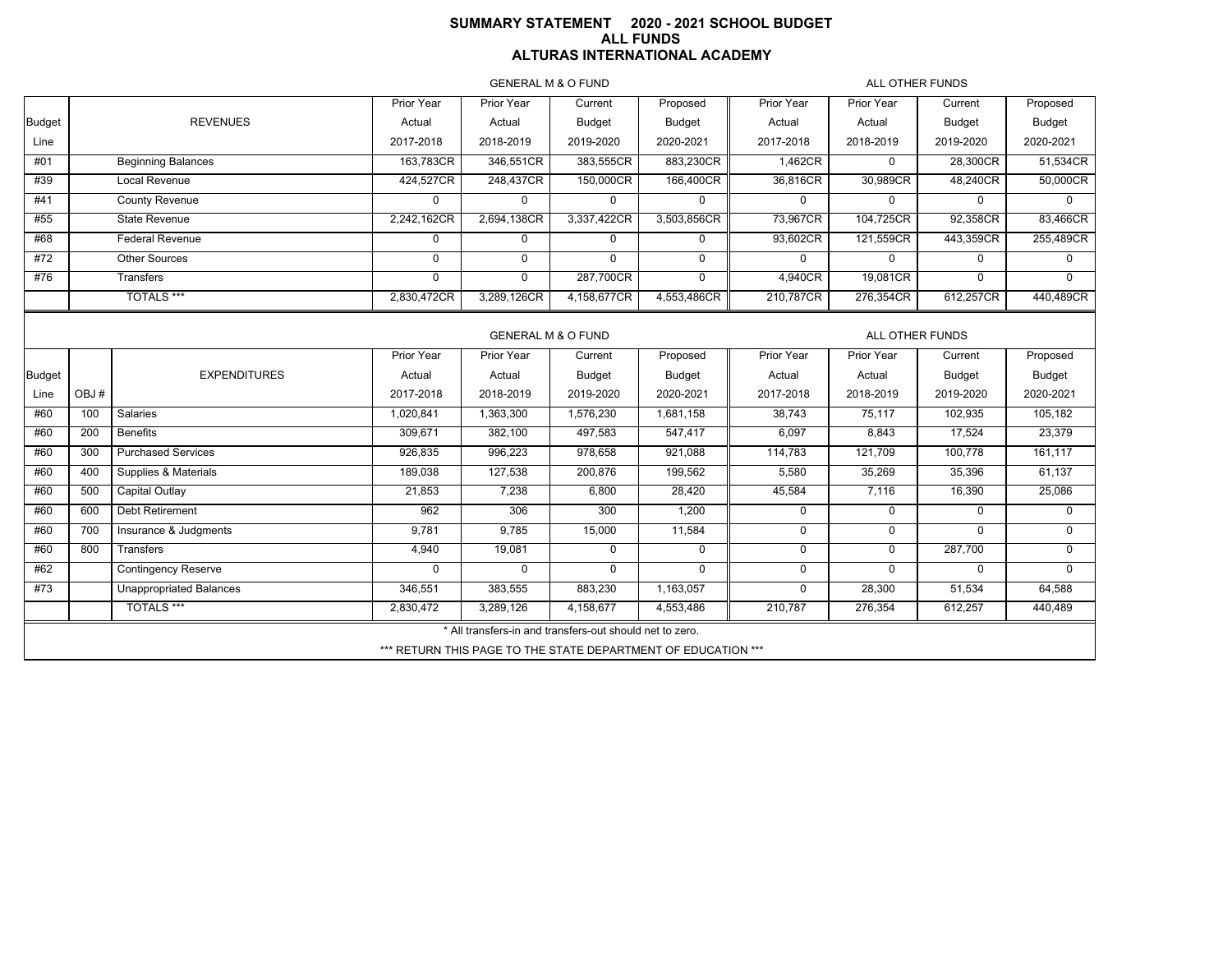# **2020 - 2021 BUDGET WORKSHEETS ESTIMATING M & O STATE SUPPORT REVENUE**

| 1  | Number of Support Units - 2020 - 2021<br>(Best 28 Weeks ADA - Units)                                                           |              | 30.36                                                           | <b>Rev Code</b> |
|----|--------------------------------------------------------------------------------------------------------------------------------|--------------|-----------------------------------------------------------------|-----------------|
| 2. | State Distribution Factor - Per Unit - 2020-2021                                                                               | \$           | 27,556                                                          |                 |
| 3. | <b>Entitlement</b><br>(line 1 x line 2)                                                                                        | \$           | 836,600                                                         |                 |
| 4. | <b>Salary Apportionment: 1st Reporting Period Units</b><br>30.36<br>(From SBA Template)                                        |              |                                                                 |                 |
|    | <b>Average Pupil Services</b><br><b>Average Instructional</b><br><b>Administrative Index</b><br><b>Salary</b><br><b>Salary</b> |              | Total SBA plus<br><b>Allowances from SBA</b><br><b>Template</b> |                 |
|    | 1.39290<br>\$42,677                                                                                                            | $$42,677$ \$ | 1,797,522                                                       |                 |
| 5. | Estimated Base Support (line 3 + line 4)                                                                                       | \$           | 2,634,122                                                       | 431100          |
| 6. | <b>Add: Benefit Apportionment</b>                                                                                              | \$           | 347,006                                                         | 431800          |
|    | 7. Add: Approved Border Contracts                                                                                              | \$           |                                                                 | 431500          |
|    | 8. Add: Approved Exceptional Child Support                                                                                     | \$           |                                                                 | 431400          |
|    | 9. Add: Approved Tuition Equivalency                                                                                           | \$           |                                                                 | 431600          |
|    | 10. Add: Transportation Allowance                                                                                              | \$           | 135,000                                                         | 431200          |
|    | 11. Adjustments                                                                                                                | \$           |                                                                 |                 |

**12. Total Estimated SDE State Support \$ 3,116,128**

 **( lines 5 + 6 + 7 + 8 + 9 + 10 + 11 )**

**Revenue in Lieu of Taxes:**  *(n/a for District Charters)*

- **13. Agricultural Equipment Tax Replacement Money from State Tax Commission \$**
- **14. Personal Property Tax Replacement Money from State Tax Commission \$ Total Revenue in Lieu of Taxes (line 13) 0 438000**



## **\* \* \* RETURN THIS PAGE TO THE STATE DEPARTMENT OF EDUCATION \* \* \***

|--|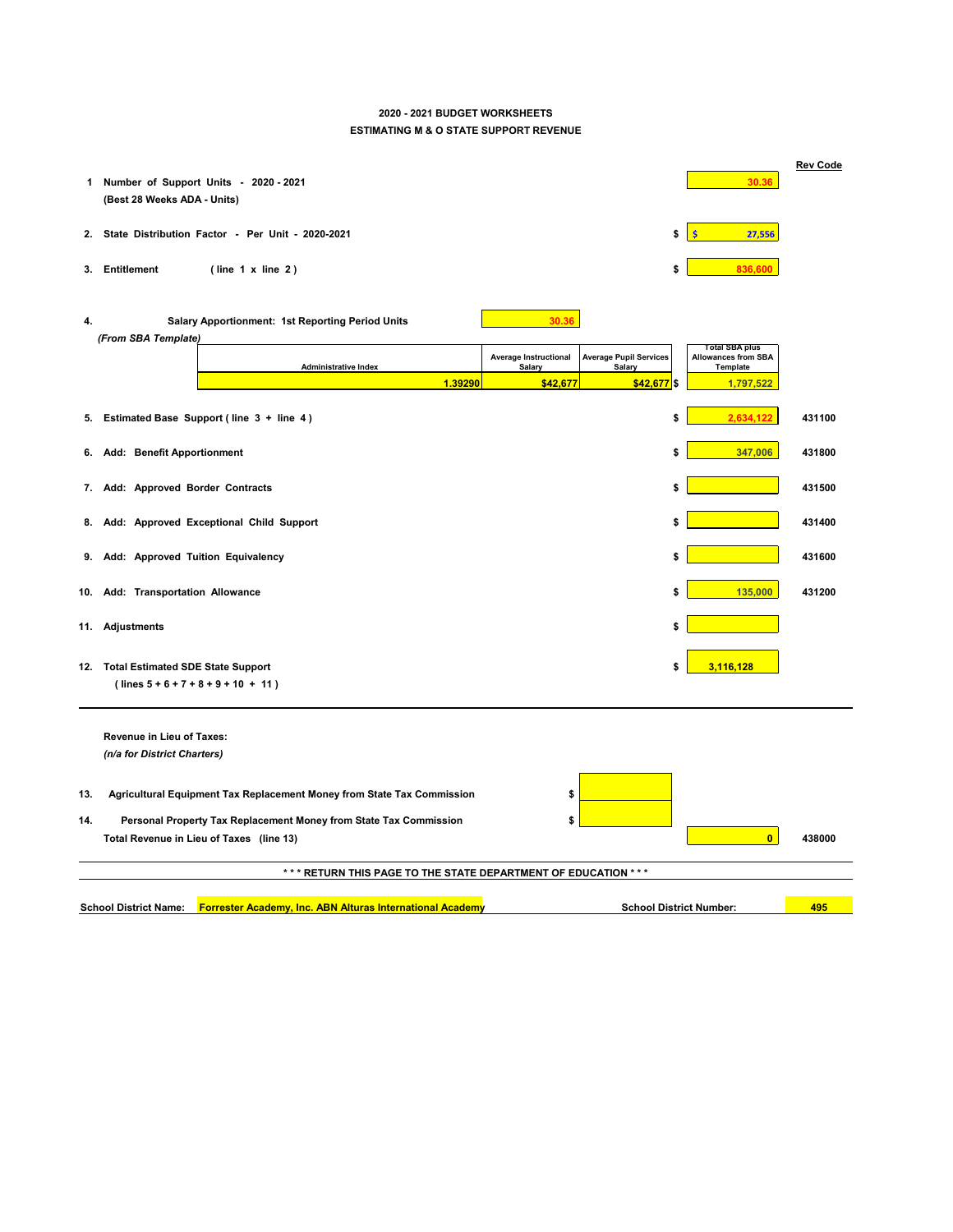|                 |        | <b>REVENUES</b>                       | Prior Year    | <b>Proposed Budget</b> |               |                 |        | <b>REVENUES</b>                        | Prior Year    | <b>Proposed Budget</b> |             |
|-----------------|--------|---------------------------------------|---------------|------------------------|---------------|-----------------|--------|----------------------------------------|---------------|------------------------|-------------|
| Line            | Code   | Item                                  | <b>Budget</b> | Line Amounts           | <b>Totals</b> | Line            | Code   | Item                                   | <b>Budget</b> | Line Amounts           | Totals      |
| 1               | 320000 | <b>Estimated Fund Balance</b>         | 383,555CR     | 883.230CR              |               | 40              |        | 429000 Other County                    |               |                        |             |
| $\overline{2}$  |        | as of July 1                          | 383.555CR     | *******                | 883.230CR     | 41              | 420000 | <b>TOTAL COUNTY</b><br>$***$           | $\Omega$      | *******                | $\Omega$    |
| 3               | 411100 | Taxes-General M & O                   |               |                        |               | 42              |        |                                        |               |                        |             |
| $\overline{4}$  | 411200 | Taxes-Suplemental                     |               |                        |               | 43              |        | 431100 Base Support Program            | 2,472,254CR   | 2,634,122CR            |             |
| 5               | 411300 | Taxes-Emergency                       |               |                        |               | 44              |        | 431200   Transportation Support        | 117,300CR     | 135,000CR              |             |
| 6               | 411400 | Taxes-Tort                            |               |                        |               | 45              |        | 431400 Except Child/SED Support        |               |                        |             |
|                 | 411500 | Taxes-Cooperative                     |               |                        |               | 46              |        | 431500 Border Tuition Support          |               |                        |             |
| 8               | 411600 | Taxes-Tuition                         |               |                        |               | 47              |        | 431600   Tuition Equivalency           |               |                        |             |
| $\overline{9}$  | 411700 | Taxes-Migrant                         |               |                        |               | 48              |        | 431800 Benefit Apportionment           | 309,770CR     | 347,006CR              |             |
| 10              | 411900 | Taxes-Other                           |               |                        |               | 49              |        | 431900 Other State Support             | 403.223CR     | 351,048CR              |             |
| 11              | 412100 | <b>Taxes-Plant Facility</b>           |               |                        |               | 50              |        | 432100 Driver Education Prog.          |               |                        |             |
| 12              | 412500 | Taxes-Bond & Interest                 |               |                        |               | 51              |        | 432400   Professional Technical Prog   |               |                        |             |
| 13              |        | <b>TOTAL TAXES</b><br>$**$            | $\Omega$      | *******                | $\mathbf 0$   | 52              | 437000 | Lottery/Additional State Maint         | 34,875CR      | 36,680CR               |             |
| 14              | 413000 | Penalty: Delinguent Taxes             |               |                        |               | 53              |        | 438000 Rev in Lieu of/Ag Equip Tax     |               |                        |             |
| 15              |        |                                       |               |                        |               | 54              | 439000 | <b>Other State Revenue</b>             |               |                        |             |
| 16              | 414100 | Tuition - Individuals                 |               |                        |               | 55              |        |                                        |               |                        |             |
| 17              | 414200 | Tuition-Districts in Idaho            |               |                        |               | 56              | 430000 | $***$<br><b>TOTAL STATE</b>            | 3,337,422CR   | *******                | 3,503,856CR |
| $\overline{18}$ | 414300 | <b>Tuition-Out of State Districts</b> |               |                        |               | 57              |        |                                        |               |                        |             |
| 19              |        |                                       |               |                        |               | 58              |        | 442000   Indirect Unrestricted Fed.    |               |                        |             |
| $\overline{20}$ |        | 415000 Earnings on Investments        |               |                        |               | 59              |        | 443000 Direct Restricted Fed.          |               |                        |             |
| 21              |        |                                       |               |                        |               | 60              | 445100 | Title I - ESEA                         |               |                        |             |
| 22              | 416100 | <b>School Food Service</b>            |               |                        |               | 61              | 445200 | Title VI, ESEA-Innovative Pr           |               |                        |             |
| 23              | 416200 | Meal Sales: Non-Reimb.                |               |                        |               | 62              |        | 445300 Perkins III-Voc Tech Act        |               |                        |             |
| $\overline{24}$ | 416900 | Other Food Sales                      |               |                        |               | 63              | 445400 | <b>Adult Education</b>                 |               |                        |             |
| 25              |        |                                       |               |                        |               | 64              | 445500 | <b>Child Nutrition Reimb.</b>          |               |                        |             |
| 26              | 417100 | Admissions/Activities                 |               |                        |               | 65              | 445600 | Title VI-B                             |               |                        |             |
| 27              | 417200 | <b>Bookstore Sales</b>                |               |                        |               | 66              | 445900 | Other Indirect Fed. Prog.              |               |                        |             |
| $\overline{28}$ | 417300 | Clubs, Org. Dues, Etc.                |               |                        |               | 67              | 448200 | Impact Aid - P.L. 874                  |               |                        |             |
| 29              | 417400 | School Fees & Charges                 |               |                        |               | 68              | 440000 | $\star\star$<br><b>TOTAL FEDERAL</b>   | $\Omega$      | *******                | $\mathbf 0$ |
| 30              | 417900 | <b>Other Student Revenues</b>         |               |                        |               | 69              |        |                                        |               |                        |             |
| 31              |        |                                       |               |                        |               | $\overline{70}$ |        | 451000 Proceeds: Bonds, Capital Leases |               |                        |             |
| 32              | 418100 | <b>Community Service</b>              |               |                        |               | $\overline{71}$ |        | 453000 Sale of Fixed Assets            |               |                        |             |
| 33              |        |                                       |               |                        |               | 72              | 450000 | <b>TOTAL OTHER</b><br>$***$            | $\Omega$      | *******                | $\mathbf 0$ |
| 34              | 419100 | Rentals                               |               |                        |               | 73              |        |                                        |               |                        |             |
| 35              | 419200 | <b>Contributions/Donations</b>        | 150,000CR     | 166,400CR              |               | 74              |        | <b>TOTAL REVENUES</b>                  | 3,487,422CR   | *******                | 3,670,256CR |
| 36              | 419300 | <b>Transportaion Fees</b>             |               |                        |               | 75              |        |                                        |               |                        |             |
| 37              | 419900 | <b>Other Local</b>                    |               |                        |               | 76              | 460000 | <b>TRANSFERS IN</b>                    | 287,700CR     |                        |             |
| 38              |        | TOTAL OTHER LOCAL **                  | 150,000CR     | *******                | 166,400CR     | $\overline{77}$ |        |                                        |               |                        |             |
| 39              | 410000 | <b>TOTAL LOCAL</b>                    |               | *******                |               | 78              | 400000 | BAL.+ REVENUE + TRANS.                 |               | *******                |             |
|                 |        | $(Line 13 + 38)$                      | 150,000CR     |                        | 166,400CR     |                 |        | (Lines $1 + 74 + 76$ )                 | 4.158.677CR   |                        | 4.553.486CR |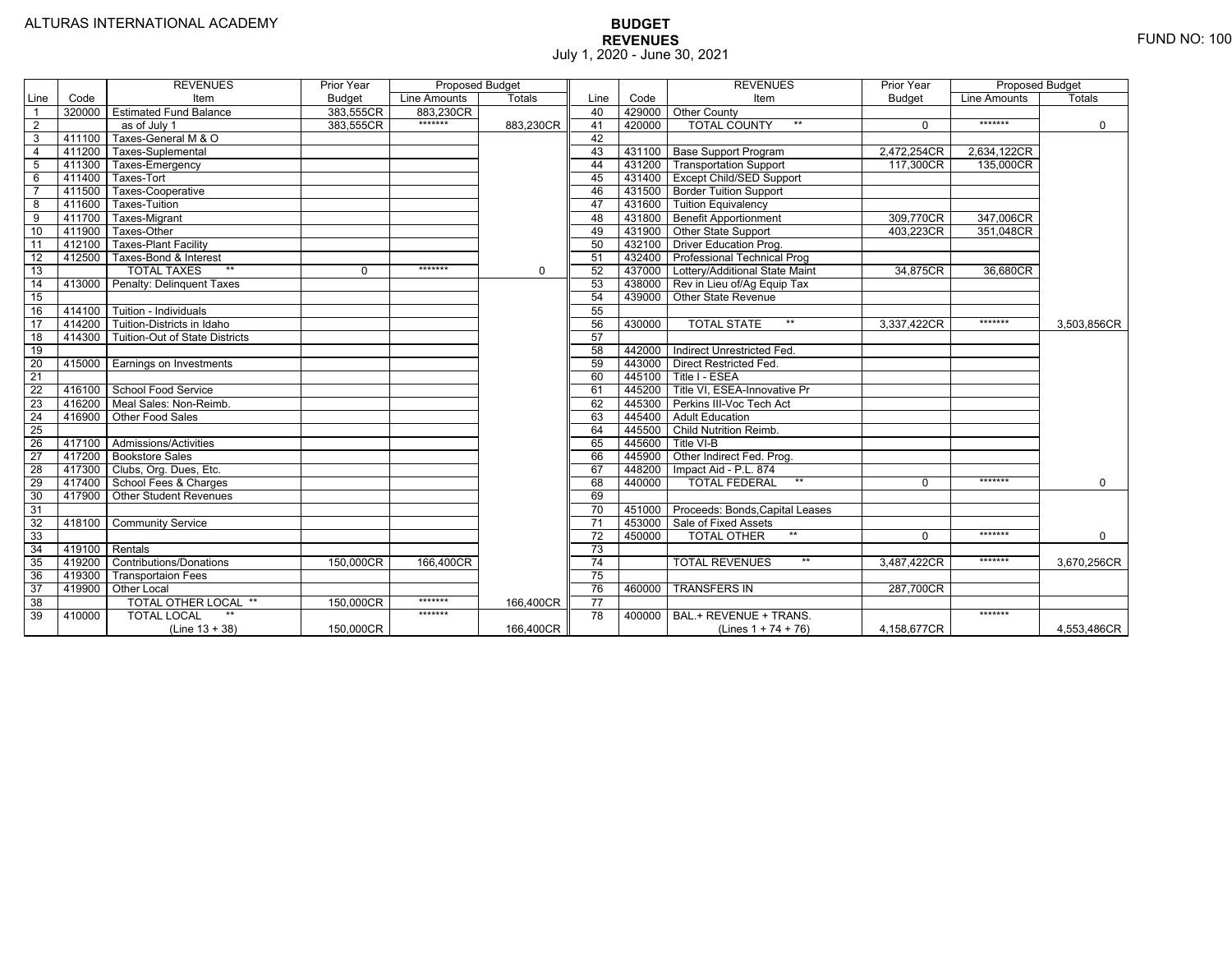|                 |      | <b>EXPENDITURES</b>             | Prior Year    | Proposed      | 100       | 200             | 300       | 400       | 500     | 600        | 700         | 800         |
|-----------------|------|---------------------------------|---------------|---------------|-----------|-----------------|-----------|-----------|---------|------------|-------------|-------------|
|                 |      |                                 |               |               |           |                 | Purchased | Supplies  | Capital | Debt       | Insurance-  |             |
| Line            | Code | Functions/Programs              | <b>Budget</b> | <b>Budget</b> | Salaries  | <b>Benefits</b> | Services  | Materials | Objects | Retirement | Judgment    | Transfers   |
| $\overline{1}$  | 512  | Elemetary School Prog.          | 1,912,176     | 1,995,025     | 1,340,102 | 437,397         | 19,000    | 170,106   | 28.420  |            |             |             |
| $\overline{2}$  | 515  | Secondary School Prog.          |               |               |           |                 |           |           |         |            |             |             |
| 3               | 517  | Alternative School Prog.        |               |               |           |                 |           |           |         |            |             |             |
| $\overline{4}$  | 519  | Vocational-Technical Prog.      |               |               |           |                 |           |           |         |            |             |             |
| $\overline{5}$  | 521  | Exceptional Child Prog.         | 77,057        | 78,085        | 58,056    | 17,373          |           | 2,656     |         |            |             |             |
| 6               | 522  | Preschool Exceptional Prog.     |               |               |           |                 |           |           |         |            |             |             |
| $\overline{7}$  | 524  | Gifted & Talented Prog.         |               |               |           |                 |           |           |         |            |             |             |
| 8               | 531  | Interscholastic Prog.           |               |               |           |                 |           |           |         |            |             |             |
| 9               | 532  | School Activity Prog.           | 5.700         |               |           |                 |           |           |         |            |             |             |
| 10              | 541  | Summer School Prog.             |               |               |           |                 |           |           |         |            |             |             |
| 11              | 542  | Adult School Prog.              |               |               |           |                 |           |           |         |            |             |             |
| 12              | 546  | Detention Center Prog.          |               |               |           |                 |           |           |         |            |             |             |
| 13              |      |                                 |               |               |           |                 |           |           |         |            |             |             |
| 14              | 500  | <b>TOTAL INSTRUCTION **</b>     | 1,994,933     | 2,073,110     | 1,398,158 | 454,770         | 19,000    | 172,762   | 28,420  | $\Omega$   | $\mathbf 0$ | $\mathbf 0$ |
| 15              |      |                                 |               |               |           |                 |           |           |         |            |             |             |
| 16              | 611  | Attend-Guidance-Health Prog     |               |               |           |                 |           |           |         |            |             |             |
| 17              | 616  | Special Services Prog.          |               | 12,500        |           |                 | 12,500    |           |         |            |             |             |
| $\overline{18}$ |      |                                 |               |               |           |                 |           |           |         |            |             |             |
| 19              | 621  | Instruction Improvement Prog    |               |               |           |                 |           |           |         |            |             |             |
| $\overline{20}$ | 622  | <b>Educational Media Prog</b>   |               |               |           |                 |           |           |         |            |             |             |
| $\overline{21}$ | 623  | Instruction-Related Tech Prog   |               |               |           |                 |           |           |         |            |             |             |
| 22              | 631  | Board of Education Prog.        | 6,000         | 6,500         |           |                 | 6,500     |           |         |            |             |             |
| $\overline{23}$ | 632  | District Admin Prog.            | 17,300        | 11,407        |           | 7,207           | 3,000     |           |         | 1,200      |             |             |
| 24              |      |                                 |               |               |           |                 |           |           |         |            |             |             |
| 25              | 641  | School Administration Prog.     | 402,414       | 378,586       | 243,500   | 71,702          | 36,800    | 15,000    |         |            | 11,584      |             |
| 26              |      |                                 |               |               |           |                 |           |           |         |            |             |             |
| 27              | 651  | <b>Business Operation Prog.</b> | 39,000        | 45,000        |           |                 | 45,000    |           |         |            |             |             |
| 28              | 655  | Central Service Prog.           |               |               |           |                 |           |           |         |            |             |             |
| 29              | 656  | Admin Tech Services Prog.       |               |               |           |                 |           |           |         |            |             |             |
| 30              | 661  | Bldg-Care Prog. (Custodial)     | 65,000        | 126,738       | 39.500    | 13,738          | 66,000    | 7.500     |         |            |             |             |
| 31              | 663  | Maint-Non Student Occupied      |               |               |           |                 |           |           |         |            |             |             |
| 32              | 664  | Maint-Student Occupied Bldgs    | 590.000       | 565.288       |           |                 | 561.288   | 4,000     |         |            |             |             |
| 33              | 665  | Maintenance - Grounds           | 5,800         | 16,300        |           |                 | 16,000    | 300       |         |            |             |             |
| 34              | 667  | Security Program                |               |               |           |                 |           |           |         |            |             |             |
| 35              |      |                                 |               |               |           |                 |           |           |         |            |             |             |
| 36              | 681  | Pupil-To School Trans. Prog.    | 155,000       | 155,000       |           |                 | 155,000   |           |         |            |             |             |
| $\overline{37}$ | 682  | Pupil-Activity Trans. Prog.     |               |               |           |                 |           |           |         |            |             |             |
| 38              | 683  | General Transportation Prog.    |               |               |           |                 |           |           |         |            |             |             |
|                 |      |                                 |               |               |           |                 |           |           |         |            |             |             |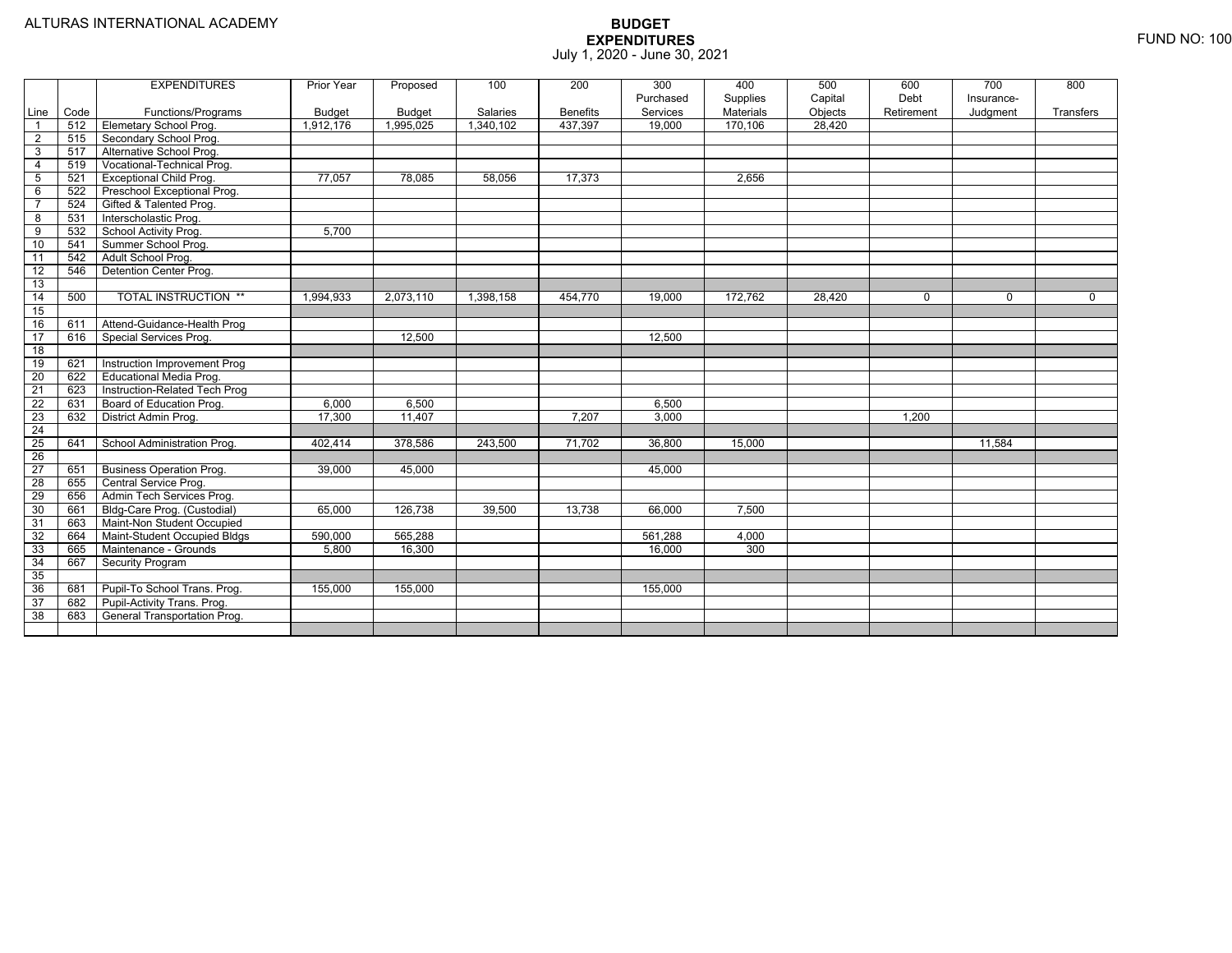TOTAL APPROPRIATION (72+73) 4,158,677 4,553,486

|      |      | <b>EXPENDITURES</b>               | Prior Year    | Proposed    | 100                   | 200             | 300                                                  | 400         | 500         | 600         | 700         | 800         |  |  |
|------|------|-----------------------------------|---------------|-------------|-----------------------|-----------------|------------------------------------------------------|-------------|-------------|-------------|-------------|-------------|--|--|
|      |      |                                   |               |             |                       |                 | Purchased                                            | Supplies    | Capital     | Debt        | Insurance-  |             |  |  |
| Line | Code | Functions/Programs                | <b>Budget</b> | Budget      | Salaries              | <b>Benefits</b> | Services                                             | Materials   | Objects     | Retirement  | Judgment    | Transfers   |  |  |
| 39   | 691  | Other Support Services Prog.      |               |             |                       |                 |                                                      |             |             |             |             |             |  |  |
| 40   |      |                                   |               |             |                       |                 |                                                      |             |             |             |             |             |  |  |
| 41   | 600  | <b>TOTAL SUPPORT SERV.**</b>      | 1,280,514     | 1,317,319   | 283,000               | 92,647          | 902,088                                              | 26,800      | $\mathbf 0$ | 1,200       | 11,584      | $\Omega$    |  |  |
| 42   |      |                                   |               |             |                       |                 |                                                      |             |             |             |             |             |  |  |
| 43   | 710  | <b>Child Nutrition Program</b>    |               |             |                       |                 |                                                      |             |             |             |             |             |  |  |
| 44   | 720  | <b>Community Services Program</b> |               |             |                       |                 |                                                      |             |             |             |             |             |  |  |
| 45   | 730  | <b>Enterprise Operations</b>      |               |             |                       |                 |                                                      |             |             |             |             |             |  |  |
| 46   | 700  | TOTAL NON-INSTRUCTION**           | $\Omega$      | $\Omega$    | $\mathbf 0$           | $\Omega$        | $\mathbf 0$                                          | $\mathbf 0$ | $\mathbf 0$ | $\mathbf 0$ | $\Omega$    | $\mathbf 0$ |  |  |
| 47   |      |                                   |               |             |                       |                 |                                                      |             |             |             |             |             |  |  |
| 48   | 810  | Capital Assets-Student Occ        |               |             |                       |                 |                                                      |             |             |             |             |             |  |  |
| 49   | 811  | Capital Assets-Non Student Occ    |               |             |                       |                 |                                                      |             |             |             |             |             |  |  |
| 50   | 800  | TOTAL CAPITAL ASSETS PROG**       | $\mathbf 0$   | $\mathbf 0$ | $\mathbf 0$           | $\mathbf 0$     | $\mathbf 0$                                          | 0           | $\mathbf 0$ | $\mathbf 0$ | 0           | $\mathbf 0$ |  |  |
| 51   |      |                                   |               |             |                       |                 |                                                      |             |             |             |             |             |  |  |
| 52   | 911  | Debt Services Prog.-Princ.        |               |             |                       |                 |                                                      |             |             |             |             |             |  |  |
| 53   | 912  | Debt Services Prog.-Int.          |               |             |                       |                 |                                                      |             |             |             |             |             |  |  |
| 54   | 913  | Debt Serv Prog-Refnded Debt       |               |             |                       |                 |                                                      |             |             |             |             |             |  |  |
| 55   | 920  | <b>Transfers Out</b>              |               |             |                       |                 |                                                      |             |             |             |             |             |  |  |
| 56   |      |                                   |               |             |                       |                 |                                                      |             |             |             |             |             |  |  |
| 57   | 900  | TOTAL OTHER SERVICES **           | $\mathbf 0$   | $\mathbf 0$ | $\mathbf 0$           | $\mathbf 0$     | $\mathbf 0$                                          | $\mathbf 0$ | $\mathbf 0$ | $\mathbf 0$ | $\mathbf 0$ | $\mathbf 0$ |  |  |
| 58   |      |                                   |               |             |                       |                 |                                                      |             |             |             |             |             |  |  |
| 59   |      |                                   |               |             |                       |                 |                                                      |             |             |             |             |             |  |  |
| 60   |      | <b>TOTAL EXPENDITURES</b><br>$**$ |               |             |                       |                 |                                                      |             |             |             |             |             |  |  |
|      |      | (Lines 14+41+47+49+57)**          | 3,275,447     | 3,390,429   | 1,681,158             | 547,417         | 921,088                                              | 199,562     | 28,420      | 1,200       | 11,584      | $\mathbf 0$ |  |  |
| 61   |      |                                   |               |             |                       |                 |                                                      |             |             |             |             |             |  |  |
| 62   | 950  | <b>Contingency Reserve</b>        |               |             |                       |                 |                                                      |             |             |             |             |             |  |  |
|      |      | (5% of Line 60)                   |               |             |                       |                 |                                                      |             |             |             |             |             |  |  |
| 63   |      |                                   |               |             |                       |                 |                                                      |             |             |             |             |             |  |  |
| 64   |      | TOTAL APPROPRIATION               |               |             |                       |                 |                                                      |             |             |             |             |             |  |  |
|      |      | $(Line 60 + Line 62)$             | 3,275,447     | 3,390,429   |                       |                 |                                                      |             |             |             |             |             |  |  |
| 65   |      |                                   |               |             |                       |                 |                                                      |             |             |             |             |             |  |  |
| 66   |      | <b>BUDGET SUMMARY</b>             |               |             | <b>BUDGET SUMMARY</b> |                 |                                                      |             |             |             |             |             |  |  |
| 67   |      |                                   |               |             |                       |                 |                                                      |             |             |             |             |             |  |  |
| 68   |      | <b>Beginning Fund Balance</b>     | 383,555CR     | 883,230CR   |                       |                 | The total on line 70 must equal the total on line 74 |             |             |             |             |             |  |  |
| 69   |      | Revenues + Transfers In           | 3,775,122CR   | 3,670,256CR |                       |                 |                                                      |             |             |             |             |             |  |  |
| 70   |      | TOTAL REVENUE (68 + 69)           | 4,158,677CR   | 4,553,486CR |                       |                 |                                                      |             |             |             |             |             |  |  |
| 71   |      |                                   |               |             |                       |                 |                                                      |             |             |             |             |             |  |  |
| 72   |      | <b>Total Appropriation</b>        | 3,275,447     | 3,390,429   |                       |                 |                                                      |             |             |             |             |             |  |  |
| 73   |      | <b>Unappropriated Balance</b>     | 883,230       | 1,163,057   |                       |                 |                                                      |             |             |             |             |             |  |  |
| 71   |      | TOTAL ADDDODDIATION (72+73)       | 458677        | 1552196     |                       |                 |                                                      |             |             |             |             |             |  |  |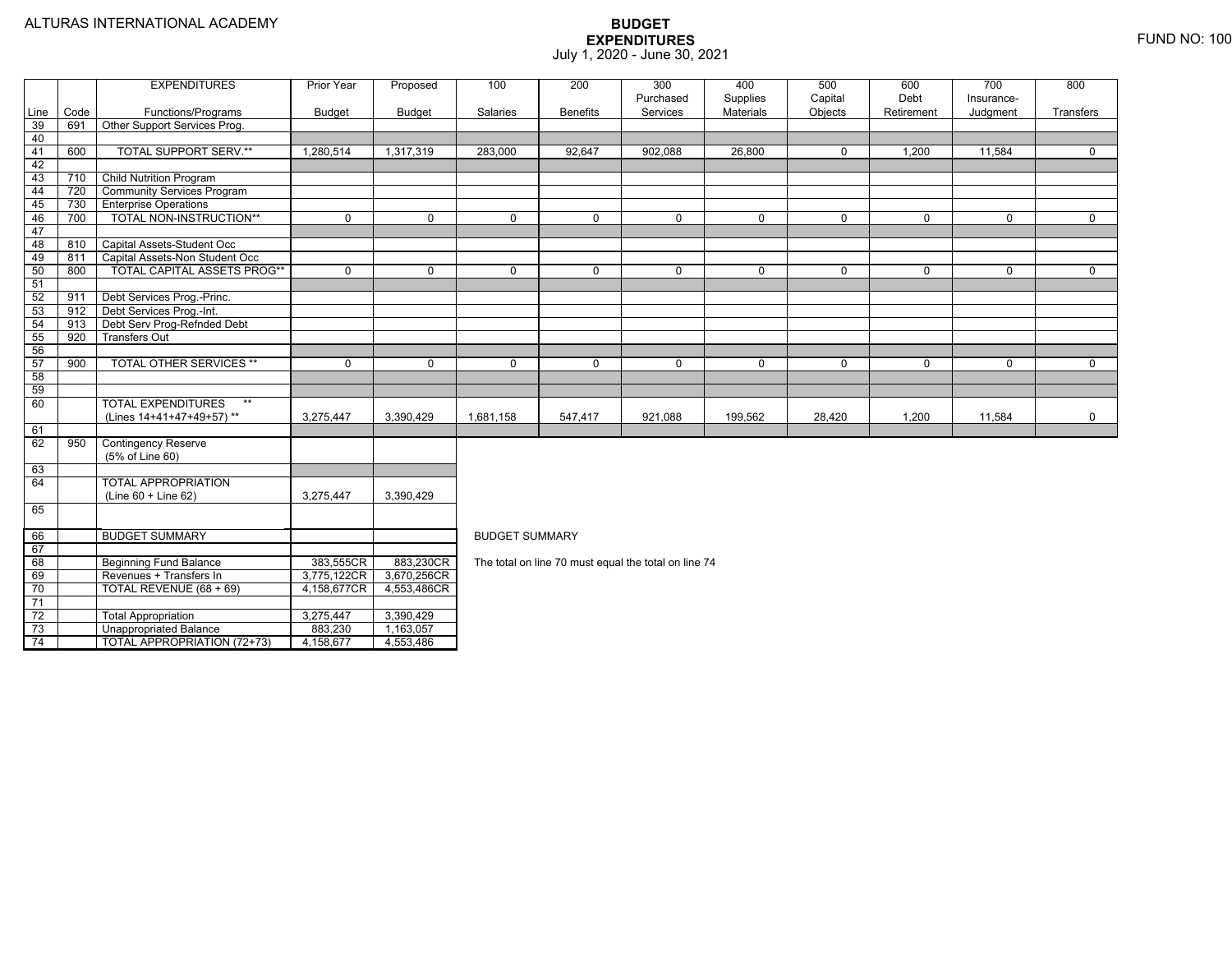|                 |        | <b>REVENUES</b>                   | Prior Year    | <b>Proposed Budget</b> |               |                 |        | <b>REVENUES</b>                    | Prior Year    | <b>Proposed Budget</b> |               |
|-----------------|--------|-----------------------------------|---------------|------------------------|---------------|-----------------|--------|------------------------------------|---------------|------------------------|---------------|
| Line            | Code   | Item                              | <b>Budget</b> | Line Amounts           | <b>Totals</b> | Line            | Code   | Item                               | <b>Budget</b> | Line Amounts           | <b>Totals</b> |
|                 | 320000 | <b>Estimated Fund Balance</b>     |               | *******                |               | 40              |        | 429000 Other County                |               |                        |               |
| 2               |        | as of July 1                      | $\Omega$      | *******                | 0             | 41              | 420000 | <b>TOTAL COUNTY</b>                | $\Omega$      | *******                | 0             |
| 3               | 411100 | Taxes-General M & O               |               |                        |               | 42              |        |                                    |               |                        |               |
| $\overline{4}$  | 411200 | Taxes-Suplemental                 |               |                        |               | 43              |        | 431100 Base Support Program        |               |                        |               |
| 5               | 411300 | Taxes-Emergency                   |               |                        |               | 44              |        | 431200 Transportation Support      |               |                        |               |
| 6               | 411400 | Taxes-Tort                        |               |                        |               | 45              |        | 431400 Except Child/SED Support    |               |                        |               |
|                 | 411500 | Taxes-Cooperative                 |               |                        |               | 46              |        | 431500   Border Tuition Support    |               |                        |               |
| 8               | 411600 | Taxes-Tuition                     |               |                        |               | 47              |        | 431600 Tuition Equivalency         |               |                        |               |
| $\overline{9}$  | 411700 | Taxes-Migrant                     |               |                        |               | 48              |        | 431800 Benefit Apportionment       |               |                        |               |
| 10              | 411900 | Taxes-Other                       |               |                        |               | 49              | 431900 | Other State Support                |               |                        |               |
| 11              | 412100 | <b>Taxes-Plant Facility</b>       |               |                        |               | 50              | 432100 | Driver Education Prog.             |               |                        |               |
| $\overline{12}$ | 412500 | Taxes-Bond & Interest             |               |                        |               | 51              | 432400 | <b>Professional Technical Prog</b> |               |                        |               |
| 13              |        | $**$<br><b>TOTAL TAXES</b>        | 0             | *******                | 0             | 52              | 437000 | Lottery/Additional State Maint     |               |                        |               |
| 14              | 413000 | Penalty: Delinguent Taxes         |               |                        |               | 53              | 438000 | Rev in Lieu of/Ag Equip Tax        |               |                        |               |
| 15              |        |                                   |               |                        |               | 54              | 439000 | Other State Revenue                |               |                        |               |
| 16              | 414100 | Tuition - Individuals             |               |                        |               | 55              |        |                                    |               |                        |               |
| $\overline{17}$ |        | 414200 Tuition-Districts in Idaho |               |                        |               | 56              | 430000 | $**$<br><b>TOTAL STATE</b>         | $\Omega$      | *******                | $\Omega$      |
| 18              | 414300 | Tuition-Out of State Districts    |               |                        |               | 57              |        |                                    |               |                        |               |
| 19              |        |                                   |               |                        |               | 58              | 442000 | Indirect Unrestricted Fed.         |               |                        |               |
| 20              | 415000 | <b>Earnings on Investments</b>    |               |                        |               | 59              | 443000 | <b>Direct Restricted Fed.</b>      |               |                        |               |
| $\overline{21}$ |        |                                   |               |                        |               | 60              | 445100 | Title I - ESEA                     |               |                        |               |
| 22              | 416100 | School Food Service               |               |                        |               | 61              | 445200 | Title VI, ESEA-Innovative Pr       |               |                        |               |
| 23              | 416200 | Meal Sales: Non-Reimb.            |               |                        |               | 62              | 445300 | Perkins III-Voc Tech Act           |               |                        |               |
| $\overline{24}$ | 416900 | Other Food Sales                  |               |                        |               | 63              | 445400 | <b>Adult Education</b>             |               |                        |               |
| 25              |        |                                   |               |                        |               | 64              | 445500 | <b>Child Nutrition Reimb.</b>      |               |                        |               |
| 26              |        | 417100 Admissions/Activities      |               |                        |               | 65              | 445600 | Title VI-B                         |               |                        |               |
| $\overline{27}$ | 417200 | <b>Bookstore Sales</b>            |               |                        |               | 66              | 445900 | Other Indirect Fed. Prog.          |               |                        |               |
| $\overline{28}$ | 417300 | Clubs, Org. Dues, Etc.            |               |                        |               | 67              | 448200 | Impact Aid - P.L. 874              |               |                        |               |
| 29              | 417400 | School Fees & Charges             |               |                        |               | 68              | 440000 | $**$<br><b>TOTAL FEDERAL</b>       | $\Omega$      | *******                | 0             |
| 30              | 417900 | Other Student Revenues            |               |                        |               | 69              |        |                                    |               |                        |               |
| 31              |        |                                   |               |                        |               | 70              | 451000 | Proceeds: Bonds, Capital Leases    |               |                        |               |
| $\overline{32}$ | 418100 | <b>Community Service</b>          |               |                        |               | $\overline{71}$ | 453000 | Sale of Fixed Assets               |               |                        |               |
| 33              |        |                                   |               |                        |               | $\overline{72}$ | 450000 | <b>TOTAL OTHER</b><br>$***$        | $\Omega$      | *******                | 0             |
| 34              | 419100 | Rentals                           |               |                        |               | 73              |        |                                    |               |                        |               |
| 35              | 419200 | Contributions/Donations           |               |                        |               | 74              |        | <b>TOTAL REVENUES</b><br>$***$     | U             | *******                | $\Omega$      |
| 36              | 419300 | <b>Transportaion Fees</b>         |               |                        |               | 75              |        |                                    |               |                        |               |
| 37              | 419900 | <b>Other Local</b>                |               |                        |               | 76              | 460000 | <b>TRANSFERS IN</b>                |               |                        |               |
| $\overline{38}$ |        | <b>TOTAL OTHER LOCAL **</b>       | $\Omega$      | *******                | 0             | $\overline{77}$ |        |                                    |               |                        |               |
| 39              | 410000 | <b>TOTAL LOCAL</b>                |               | *******                |               | $\overline{78}$ | 400000 | BAL.+ REVENUE + TRANS.             |               | *******                |               |
|                 |        | $(Line 13 + 38)$                  | $\Omega$      |                        | 0             |                 |        | (Lines $1 + 74 + 76$ )             | $\Omega$      |                        | 0             |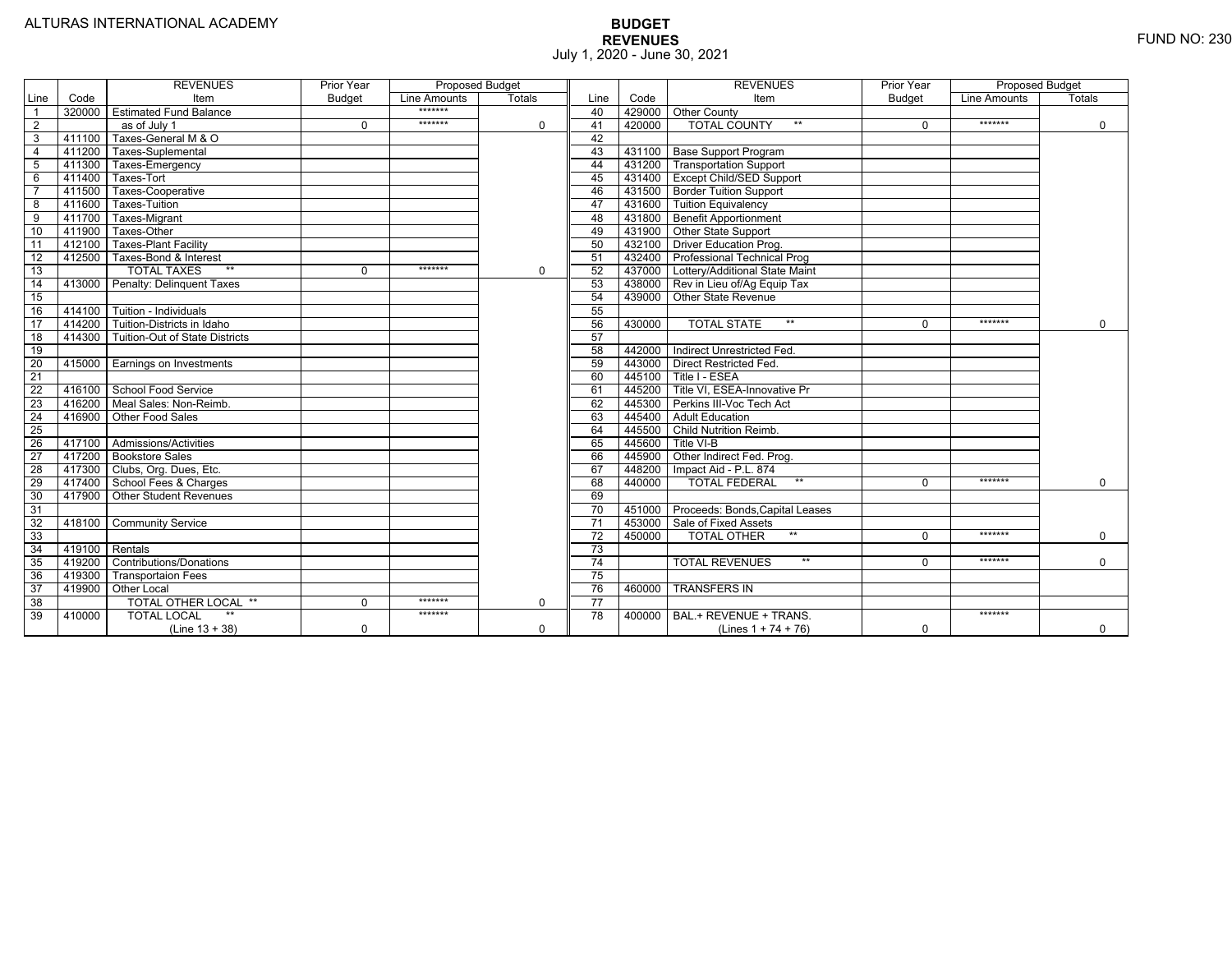|                        |             | <b>EXPENDITURES</b>                                 | Prior Year    | Proposed      | 100      | 200             | 300                   | 400                          | 500     | 600        | 700        | 800       |
|------------------------|-------------|-----------------------------------------------------|---------------|---------------|----------|-----------------|-----------------------|------------------------------|---------|------------|------------|-----------|
|                        |             |                                                     |               |               |          |                 | Purchased<br>Services | Supplies<br><b>Materials</b> | Capital | Debt       | Insurance- |           |
| Line<br>$\overline{1}$ | Code<br>512 | Functions/Programs<br><b>Elemetary School Prog.</b> | <b>Budget</b> | <b>Budget</b> | Salaries | <b>Benefits</b> |                       |                              | Objects | Retirement | Judgment   | Transfers |
|                        | 515         |                                                     |               |               |          |                 |                       |                              |         |            |            |           |
| $\overline{2}$         |             | Secondary School Prog.                              |               |               |          |                 |                       |                              |         |            |            |           |
| 3                      | 517         | Alternative School Prog.                            |               |               |          |                 |                       |                              |         |            |            |           |
| $\overline{4}$         | 519         | Vocational-Technical Prog.                          |               |               |          |                 |                       |                              |         |            |            |           |
| 5                      | 521         | <b>Exceptional Child Prog.</b>                      |               |               |          |                 |                       |                              |         |            |            |           |
| 6                      | 522         | Preschool Exceptional Prog.                         |               |               |          |                 |                       |                              |         |            |            |           |
| $\overline{7}$         | 524         | Gifted & Talented Prog.                             |               |               |          |                 |                       |                              |         |            |            |           |
| 8                      | 531         | Interscholastic Prog.                               |               |               |          |                 |                       |                              |         |            |            |           |
| 9                      | 532         | School Activity Prog.                               |               |               |          |                 |                       |                              |         |            |            |           |
| 10                     | 541         | Summer School Prog.                                 |               |               |          |                 |                       |                              |         |            |            |           |
| 11                     | 542         | Adult School Prog.                                  |               |               |          |                 |                       |                              |         |            |            |           |
| 12                     | 546         | Detention Center Prog.                              |               |               |          |                 |                       |                              |         |            |            |           |
| 13                     |             |                                                     |               |               |          |                 |                       |                              |         |            |            |           |
| 14                     | 500         | <b>TOTAL INSTRUCTION **</b>                         | 0             | $\Omega$      | $\Omega$ | $\Omega$        | $\Omega$              | 0                            | 0       | $\Omega$   | $\Omega$   | $\Omega$  |
| 15                     |             |                                                     |               |               |          |                 |                       |                              |         |            |            |           |
| 16                     | 611         | Attend-Guidance-Health Prog                         |               |               |          |                 |                       |                              |         |            |            |           |
| 17                     | 616         | <b>Special Services Prog.</b>                       |               |               |          |                 |                       |                              |         |            |            |           |
| $\overline{18}$        |             |                                                     |               |               |          |                 |                       |                              |         |            |            |           |
| 19                     | 621         | Instruction Improvement Prog                        |               |               |          |                 |                       |                              |         |            |            |           |
| 20                     | 622         | <b>Educational Media Prog.</b>                      |               |               |          |                 |                       |                              |         |            |            |           |
| $\overline{21}$        | 623         | Instruction-Related Tech Prog                       |               |               |          |                 |                       |                              |         |            |            |           |
| 22                     | 631         | Board of Education Prog.                            |               |               |          |                 |                       |                              |         |            |            |           |
| 23                     | 632         | District Admin Prog.                                |               |               |          |                 |                       |                              |         |            |            |           |
| $\overline{24}$        |             |                                                     |               |               |          |                 |                       |                              |         |            |            |           |
| 25                     | 641         | School Administration Prog.                         |               |               |          |                 |                       |                              |         |            |            |           |
| $\overline{26}$        |             |                                                     |               |               |          |                 |                       |                              |         |            |            |           |
| 27                     | 651         | <b>Business Operation Prog.</b>                     |               |               |          |                 |                       |                              |         |            |            |           |
| $\overline{28}$        | 655         | Central Service Prog.                               |               |               |          |                 |                       |                              |         |            |            |           |
| 29                     | 656         | Admin Tech Services Prog.                           |               |               |          |                 |                       |                              |         |            |            |           |
| 30                     | 661         | Bldg-Care Prog. (Custodial)                         |               |               |          |                 |                       |                              |         |            |            |           |
| 31                     | 663         | Maint-Non Student Occupied                          |               |               |          |                 |                       |                              |         |            |            |           |
| 32                     | 664         | Maint-Student Occupied Bldgs                        |               |               |          |                 |                       |                              |         |            |            |           |
| 33                     | 665         | Maintenance - Grounds                               |               |               |          |                 |                       |                              |         |            |            |           |
| 34                     | 667         | Security Program                                    |               |               |          |                 |                       |                              |         |            |            |           |
| 35                     |             |                                                     |               |               |          |                 |                       |                              |         |            |            |           |
| 36                     | 681         | Pupil-To School Trans. Prog.                        |               |               |          |                 |                       |                              |         |            |            |           |
| 37                     | 682         | Pupil-Activity Trans. Prog.                         |               |               |          |                 |                       |                              |         |            |            |           |
| 38                     | 683         | General Transportation Prog.                        |               |               |          |                 |                       |                              |         |            |            |           |
|                        |             |                                                     |               |               |          |                 |                       |                              |         |            |            |           |
|                        |             |                                                     |               |               |          |                 |                       |                              |         |            |            |           |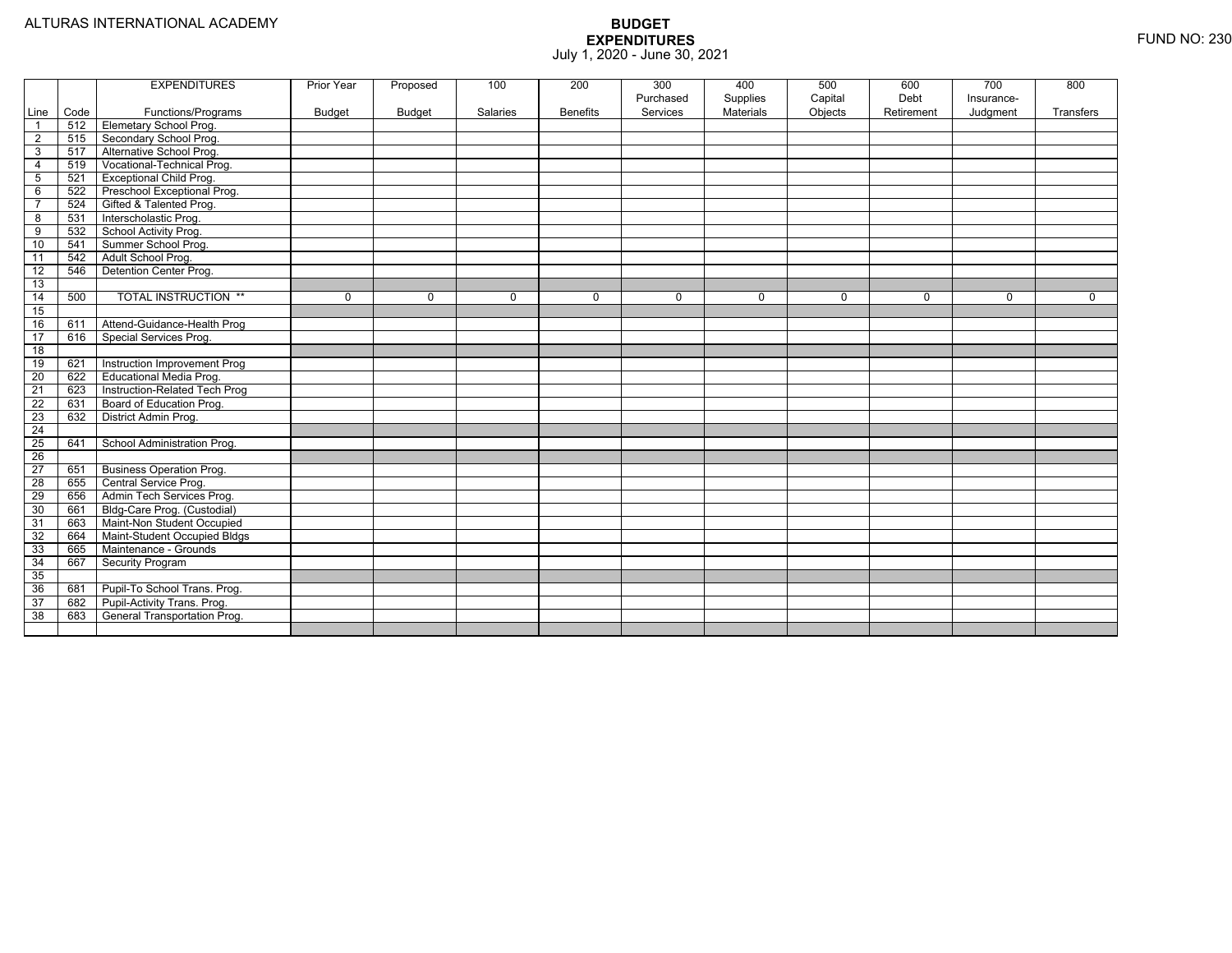|                 |      | <b>EXPENDITURES</b>                | Prior Year     | Proposed       | 100                                                  | 300<br>800<br>200<br>400<br>500<br>600<br>700<br>Purchased<br>Capital<br>Debt<br>Supplies<br>Insurance- |             |             |              |             |             |              |  |  |  |
|-----------------|------|------------------------------------|----------------|----------------|------------------------------------------------------|---------------------------------------------------------------------------------------------------------|-------------|-------------|--------------|-------------|-------------|--------------|--|--|--|
| Line            | Code | Functions/Programs                 | <b>Budget</b>  | <b>Budget</b>  | Salaries                                             | <b>Benefits</b>                                                                                         | Services    | Materials   | Objects      | Retirement  | Judgment    | Transfers    |  |  |  |
| 39              | 691  | Other Support Services Prog.       |                |                |                                                      |                                                                                                         |             |             |              |             |             |              |  |  |  |
| 40              |      |                                    |                |                |                                                      |                                                                                                         |             |             |              |             |             |              |  |  |  |
| 41              | 600  | <b>TOTAL SUPPORT SERV.**</b>       | $\mathbf{0}$   | $\mathbf 0$    | $\Omega$                                             | $\Omega$                                                                                                | $\Omega$    | $\mathbf 0$ | $\mathbf 0$  | $\Omega$    | $\Omega$    | $\Omega$     |  |  |  |
| 42              |      |                                    |                |                |                                                      |                                                                                                         |             |             |              |             |             |              |  |  |  |
| 43              | 710  | <b>Child Nutrition Program</b>     |                |                |                                                      |                                                                                                         |             |             |              |             |             |              |  |  |  |
| 44              | 720  | <b>Community Services Program</b>  |                |                |                                                      |                                                                                                         |             |             |              |             |             |              |  |  |  |
| 45              | 730  | <b>Enterprise Operations</b>       |                |                |                                                      |                                                                                                         |             |             |              |             |             |              |  |  |  |
| 46              | 700  | TOTAL NON-INSTRUCTION**            | $\mathbf{0}$   | $\mathbf 0$    | $\Omega$                                             | $\Omega$                                                                                                | $\Omega$    | $\mathbf 0$ | $\mathbf{0}$ | $\Omega$    | $\Omega$    | $\Omega$     |  |  |  |
| 47              |      |                                    |                |                |                                                      |                                                                                                         |             |             |              |             |             |              |  |  |  |
| 48              | 810  | Capital Assets-Student Occ         |                |                |                                                      |                                                                                                         |             |             |              |             |             |              |  |  |  |
| 49              | 811  | Capital Assets-Non Student Occ     |                |                |                                                      |                                                                                                         |             |             |              |             |             |              |  |  |  |
| 50              | 800  | <b>TOTAL CAPITAL ASSETS PROG**</b> | $\mathbf 0$    | $\mathbf 0$    | $\Omega$                                             | $\mathbf 0$                                                                                             | $\mathbf 0$ | $\mathbf 0$ | $\mathbf 0$  | $\mathbf 0$ | $\mathbf 0$ | $\mathbf 0$  |  |  |  |
| 51              |      |                                    |                |                |                                                      |                                                                                                         |             |             |              |             |             |              |  |  |  |
| 52              | 911  | Debt Services Prog.-Princ.         |                |                |                                                      |                                                                                                         |             |             |              |             |             |              |  |  |  |
| 53              | 912  | Debt Services Prog.-Int.           |                |                |                                                      |                                                                                                         |             |             |              |             |             |              |  |  |  |
| 54              | 913  | Debt Serv Prog-Refnded Debt        |                |                |                                                      |                                                                                                         |             |             |              |             |             |              |  |  |  |
| 55              | 920  | <b>Transfers Out</b>               |                |                |                                                      |                                                                                                         |             |             |              |             |             |              |  |  |  |
| 56              |      |                                    |                |                |                                                      |                                                                                                         |             |             |              |             |             |              |  |  |  |
| 57              | 900  | <b>TOTAL OTHER SERVICES **</b>     | $\mathbf 0$    | $\mathbf 0$    | $\mathbf 0$                                          | $\mathbf 0$                                                                                             | $\mathbf 0$ | $\mathbf 0$ | $\mathbf 0$  | $\mathbf 0$ | $\mathbf 0$ | $\mathbf{0}$ |  |  |  |
| 58              |      |                                    |                |                |                                                      |                                                                                                         |             |             |              |             |             |              |  |  |  |
| 59              |      |                                    |                |                |                                                      |                                                                                                         |             |             |              |             |             |              |  |  |  |
| 60              |      | <b>TOTAL EXPENDITURES</b><br>$**$  |                |                |                                                      |                                                                                                         |             |             |              |             |             |              |  |  |  |
|                 |      | (Lines 14+41+47+49+57)**           | $\mathsf 0$    | 0              | $\Omega$                                             | $\mathbf 0$                                                                                             | $\mathbf 0$ | $\mathsf 0$ | $\mathbf 0$  | $\mathbf 0$ | $\mathbf 0$ | $\mathbf 0$  |  |  |  |
| 61              |      |                                    |                |                |                                                      |                                                                                                         |             |             |              |             |             |              |  |  |  |
| 62              | 950  | <b>Contingency Reserve</b>         |                |                |                                                      |                                                                                                         |             |             |              |             |             |              |  |  |  |
|                 |      | (5% of Line 60)                    |                |                |                                                      |                                                                                                         |             |             |              |             |             |              |  |  |  |
| 63              |      |                                    |                |                |                                                      |                                                                                                         |             |             |              |             |             |              |  |  |  |
| 64              |      | <b>TOTAL APPROPRIATION</b>         |                |                |                                                      |                                                                                                         |             |             |              |             |             |              |  |  |  |
|                 |      | (Line 60 + Line 62)                | $\mathbf 0$    | $\mathbf 0$    |                                                      |                                                                                                         |             |             |              |             |             |              |  |  |  |
| 65              |      |                                    |                |                |                                                      |                                                                                                         |             |             |              |             |             |              |  |  |  |
| 66              |      | <b>BUDGET SUMMARY</b>              |                |                | <b>BUDGET SUMMARY</b>                                |                                                                                                         |             |             |              |             |             |              |  |  |  |
| 67              |      |                                    |                |                |                                                      |                                                                                                         |             |             |              |             |             |              |  |  |  |
| 68              |      | <b>Beginning Fund Balance</b>      |                |                | The total on line 70 must equal the total on line 74 |                                                                                                         |             |             |              |             |             |              |  |  |  |
| 69              |      | Revenues + Transfers In            |                |                |                                                      |                                                                                                         |             |             |              |             |             |              |  |  |  |
| 70              |      | TOTAL REVENUE (68 + 69)            | $\mathbf 0$    | $\mathbf 0$    |                                                      |                                                                                                         |             |             |              |             |             |              |  |  |  |
| $\overline{71}$ |      |                                    |                |                |                                                      |                                                                                                         |             |             |              |             |             |              |  |  |  |
| 72              |      | <b>Total Appropriation</b>         |                |                |                                                      |                                                                                                         |             |             |              |             |             |              |  |  |  |
| 73              |      | <b>Unappropriated Balance</b>      |                |                |                                                      |                                                                                                         |             |             |              |             |             |              |  |  |  |
| 74              |      | <b>TOTAL APPROPRIATION (72+73)</b> | $\overline{0}$ | $\overline{0}$ |                                                      |                                                                                                         |             |             |              |             |             |              |  |  |  |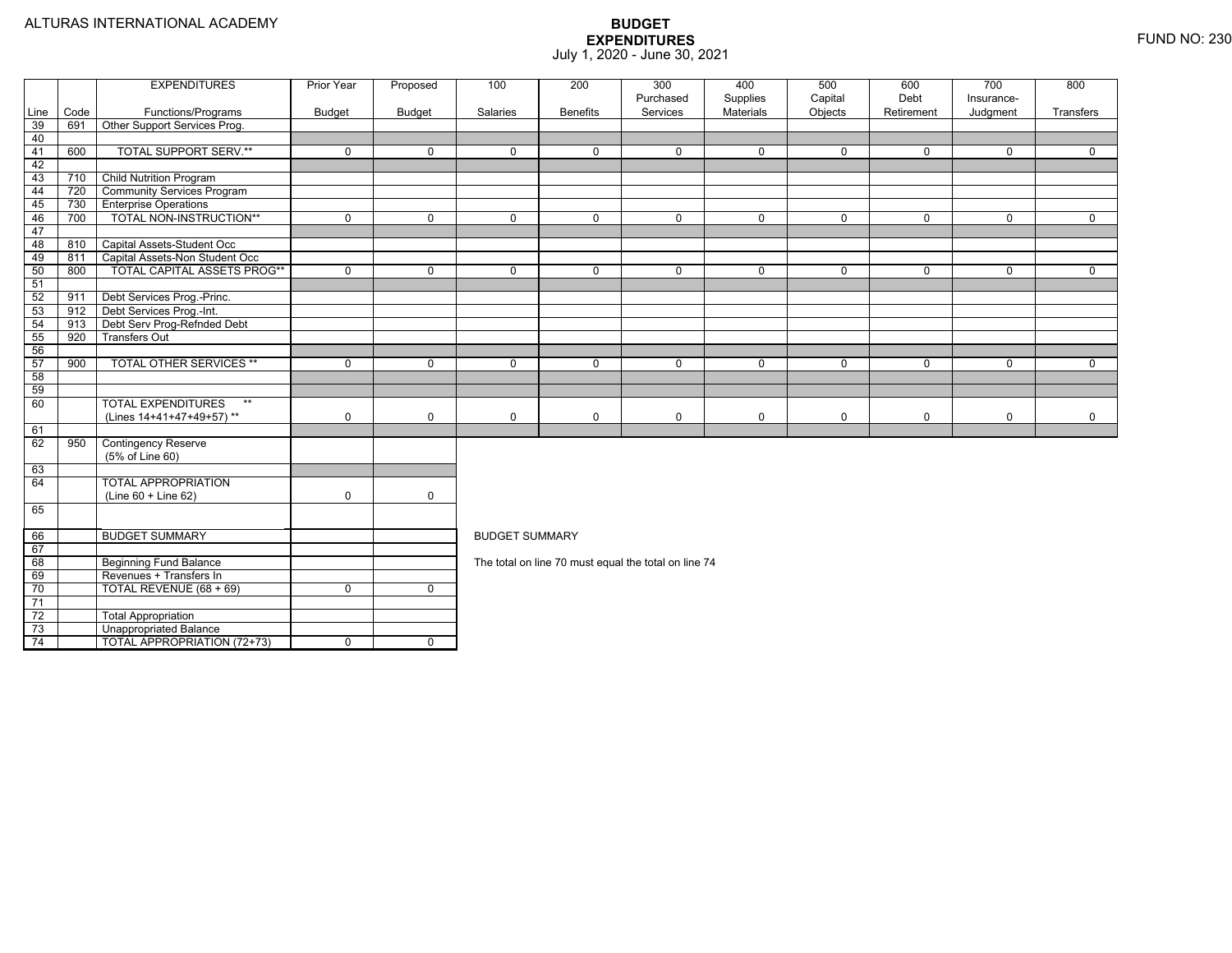|                 |                | <b>REVENUES</b>                   | Prior Year    | Proposed Budget |               |                 |        | <b>REVENUES</b>                        | Prior Year    | <b>Proposed Budget</b> |             |
|-----------------|----------------|-----------------------------------|---------------|-----------------|---------------|-----------------|--------|----------------------------------------|---------------|------------------------|-------------|
| Line            | Code           | Item                              | <b>Budget</b> | Line Amounts    | <b>Totals</b> | Line            | Code   | Item                                   | <b>Budget</b> | Line Amounts           | Totals      |
|                 | 320000         | <b>Estimated Fund Balance</b>     | 28,300CR      | 28,300CR        |               | 40              |        | 429000 Other County                    |               |                        |             |
| $\overline{2}$  |                | as of July 1                      | 28,300CR      | *******         | 28,300CR      | 41              | 420000 | <b>TOTAL COUNTY</b><br>$***$           | $\Omega$      | *******                | $\mathbf 0$ |
| 3               | 411100         | Taxes-General M & O               |               |                 |               | 42              |        |                                        |               |                        |             |
| $\overline{4}$  | 411200         | Taxes-Suplemental                 |               |                 |               | 43              |        | 431100   Base Support Program          |               |                        |             |
| 5               | 411300         | Taxes-Emergency                   |               |                 |               | 44              |        | 431200   Transportation Support        |               |                        |             |
| 6               | 411400         | Taxes-Tort                        |               |                 |               | 45              |        | 431400   Except Child/SED Support      |               |                        |             |
|                 | 411500         | Taxes-Cooperative                 |               |                 |               | 46              |        | 431500 Border Tuition Support          |               |                        |             |
| 8               | 411600         | <b>Taxes-Tuition</b>              |               |                 |               | 47              |        | 431600 Tuition Equivalency             |               |                        |             |
| 9               | 411700         | Taxes-Migrant                     |               |                 |               | 48              |        | 431800 Benefit Apportionment           |               |                        |             |
| 10              | 411900         | Taxes-Other                       |               |                 |               | 49              |        | 431900 Other State Support             | 84.894CR      | 74.694CR               |             |
| 11              | 412100         | <b>Taxes-Plant Facility</b>       |               |                 |               | 50              | 432100 | <b>Driver Education Prog.</b>          |               |                        |             |
| 12              | 412500         | Taxes-Bond & Interest             |               |                 |               | 51              |        | 432400 Professional Technical Prog     |               |                        |             |
| 13              |                | $*$<br><b>TOTAL TAXES</b>         | 0             | *******         | $\mathbf 0$   | 52              |        | 437000 Lottery/Additional State Maint  |               |                        |             |
| 14              | 413000         | Penalty: Delinguent Taxes         |               |                 |               | 53              |        | 438000 Rev in Lieu of/Ag Equip Tax     |               |                        |             |
| 15              |                |                                   |               |                 |               | 54              |        | 439000 Other State Revenue             |               |                        |             |
| 16              |                | 414100 Tuition - Individuals      |               |                 |               | 55              |        |                                        |               |                        |             |
| $\overline{17}$ |                | 414200 Tuition-Districts in Idaho |               |                 |               | 56              | 430000 | $**$<br><b>TOTAL STATE</b>             | 84,894CR      | *******                | 74,694CR    |
| $\overline{18}$ | 414300         | Tuition-Out of State Districts    |               |                 |               | 57              |        |                                        |               |                        |             |
| 19              |                |                                   |               |                 |               | 58              |        | 442000   Indirect Unrestricted Fed.    |               |                        |             |
| 20              |                | 415000 Earnings on Investments    |               |                 |               | 59              |        | 443000 Direct Restricted Fed.          |               |                        |             |
| $\overline{21}$ |                |                                   |               |                 |               | 60              |        | 445100 Title I - ESEA                  |               |                        |             |
| 22              | 416100         | School Food Service               |               |                 |               | 61              | 445200 | Title VI. ESEA-Innovative Pr           |               |                        |             |
| 23              | 416200         | Meal Sales: Non-Reimb.            |               |                 |               | 62              |        | 445300 Perkins III-Voc Tech Act        |               |                        |             |
| 24              | 416900         | Other Food Sales                  |               |                 |               | 63              | 445400 | <b>Adult Education</b>                 |               |                        |             |
| $\overline{25}$ |                |                                   |               |                 |               | 64              | 445500 | <b>Child Nutrition Reimb.</b>          |               |                        |             |
| 26              | 417100         | Admissions/Activities             |               |                 |               | 65              | 445600 | Title VI-B                             |               |                        |             |
| $\overline{27}$ | 417200         | <b>Bookstore Sales</b>            |               |                 |               | 66              | 445900 | Other Indirect Fed. Prog.              |               |                        |             |
| $\overline{28}$ |                | 417300   Clubs, Org. Dues, Etc.   |               |                 |               | 67              | 448200 | Impact Aid - P.L. 874                  |               |                        |             |
| 29              | 417400         | School Fees & Charges             |               |                 |               | 68              | 440000 | $**$<br><b>TOTAL FEDERAL</b>           | $\Omega$      | *******                | $\Omega$    |
| 30              | 417900         | <b>Other Student Revenues</b>     |               |                 |               | 69              |        |                                        |               |                        |             |
| $\overline{31}$ |                |                                   |               |                 |               | $\overline{70}$ |        | 451000 Proceeds: Bonds, Capital Leases |               |                        |             |
| $\overline{32}$ | 418100         | <b>Community Service</b>          |               |                 |               | $\overline{71}$ |        | 453000 Sale of Fixed Assets            |               |                        |             |
| 33              |                |                                   |               |                 |               | $\overline{72}$ | 450000 | $**$<br><b>TOTAL OTHER</b>             | $\Omega$      | *******                | $\mathbf 0$ |
| 34              | 419100 Rentals |                                   |               |                 |               | 73              |        |                                        |               |                        |             |
| 35              | 419200         | <b>Contributions/Donations</b>    |               |                 |               | 74              |        | $**$<br><b>TOTAL REVENUES</b>          | 84.894CR      | *******                | 74,694CR    |
| 36              | 419300         | <b>Transportaion Fees</b>         |               |                 |               | 75              |        |                                        |               |                        |             |
| 37              | 419900         | <b>Other Local</b>                |               |                 |               | 76              | 460000 | <b>TRANSFERS IN</b>                    |               |                        |             |
| 38              |                | TOTAL OTHER LOCAL **              | $\mathbf 0$   | *******         | $\mathbf 0$   | $\overline{77}$ |        |                                        |               |                        |             |
| 39              | 410000         | <b>TOTAL LOCAL</b>                |               | *******         |               | 78              | 400000 | BAL.+ REVENUE + TRANS.                 |               | *******                |             |
|                 |                | $(Line 13 + 38)$                  | 0             |                 | $\Omega$      |                 |        | (Lines $1 + 74 + 76$ )                 | 113.194CR     |                        | 102,994CR   |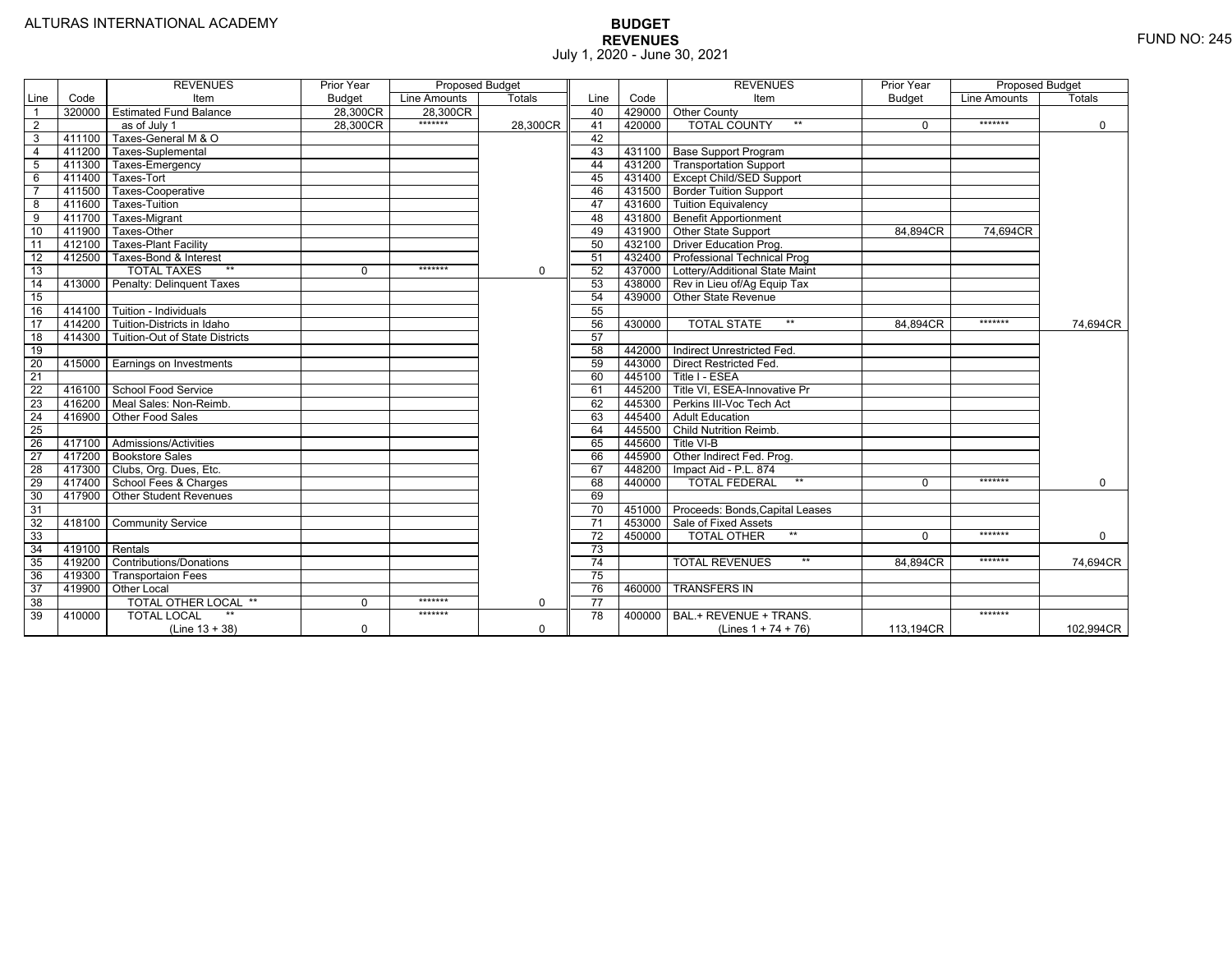| Code<br>Line                   | Functions/Programs              |               |        |          |                 | Purchased | Supplies  | Capital |             |            |             |
|--------------------------------|---------------------------------|---------------|--------|----------|-----------------|-----------|-----------|---------|-------------|------------|-------------|
|                                |                                 |               |        |          |                 |           |           |         | Debt        | Insurance- |             |
|                                |                                 | <b>Budget</b> | Budget | Salaries | <b>Benefits</b> | Services  | Materials | Objects | Retirement  | Judgment   | Transfers   |
| 512<br>$\overline{\mathbf{1}}$ | <b>Elemetary School Prog.</b>   | 84,894        | 74,694 |          |                 | 40,000    | 24,394    | 10,300  |             |            |             |
| $\overline{2}$<br>515          | Secondary School Prog.          |               |        |          |                 |           |           |         |             |            |             |
| 3<br>517                       | Alternative School Prog.        |               |        |          |                 |           |           |         |             |            |             |
| 519<br>4                       | Vocational-Technical Prog.      |               |        |          |                 |           |           |         |             |            |             |
| $5\phantom{.0}$<br>521         | <b>Exceptional Child Prog.</b>  |               |        |          |                 |           |           |         |             |            |             |
| 6<br>522                       | Preschool Exceptional Prog.     |               |        |          |                 |           |           |         |             |            |             |
| $\overline{7}$<br>524          | Gifted & Talented Prog.         |               |        |          |                 |           |           |         |             |            |             |
| 8<br>531                       | Interscholastic Prog.           |               |        |          |                 |           |           |         |             |            |             |
| 9<br>532                       | School Activity Prog.           |               |        |          |                 |           |           |         |             |            |             |
| 10<br>541                      | Summer School Prog.             |               |        |          |                 |           |           |         |             |            |             |
| 11<br>542                      | Adult School Prog.              |               |        |          |                 |           |           |         |             |            |             |
| $\overline{12}$<br>546         | Detention Center Prog.          |               |        |          |                 |           |           |         |             |            |             |
| 13                             |                                 |               |        |          |                 |           |           |         |             |            |             |
| 14<br>500                      | <b>TOTAL INSTRUCTION **</b>     | 84,894        | 74,694 | $\Omega$ | $\mathbf 0$     | 40,000    | 24,394    | 10,300  | $\mathbf 0$ | 0          | $\mathbf 0$ |
| 15                             |                                 |               |        |          |                 |           |           |         |             |            |             |
| 16<br>611                      | Attend-Guidance-Health Prog     |               |        |          |                 |           |           |         |             |            |             |
| 17<br>616                      | Special Services Prog.          |               |        |          |                 |           |           |         |             |            |             |
| 18                             |                                 |               |        |          |                 |           |           |         |             |            |             |
| 19<br>621                      | Instruction Improvement Prog    |               |        |          |                 |           |           |         |             |            |             |
| 20<br>622                      | <b>Educational Media Prog.</b>  |               |        |          |                 |           |           |         |             |            |             |
| $\overline{21}$<br>623         | Instruction-Related Tech Prog   |               |        |          |                 |           |           |         |             |            |             |
| $\overline{22}$<br>631         | Board of Education Prog.        |               |        |          |                 |           |           |         |             |            |             |
| 23<br>632                      | District Admin Prog.            |               |        |          |                 |           |           |         |             |            |             |
| $\overline{24}$                |                                 |               |        |          |                 |           |           |         |             |            |             |
| $\overline{25}$<br>641         | School Administration Prog.     |               |        |          |                 |           |           |         |             |            |             |
| $\overline{26}$                |                                 |               |        |          |                 |           |           |         |             |            |             |
| 27<br>651                      | <b>Business Operation Prog.</b> |               |        |          |                 |           |           |         |             |            |             |
| 28<br>655                      | Central Service Prog.           |               |        |          |                 |           |           |         |             |            |             |
| 29<br>656                      | Admin Tech Services Prog.       |               |        |          |                 |           |           |         |             |            |             |
| 30<br>661                      | Bldg-Care Prog. (Custodial)     |               |        |          |                 |           |           |         |             |            |             |
| 31<br>663                      | Maint-Non Student Occupied      |               |        |          |                 |           |           |         |             |            |             |
| 32<br>664                      | Maint-Student Occupied Bldgs    |               |        |          |                 |           |           |         |             |            |             |
| 33<br>665                      | Maintenance - Grounds           |               |        |          |                 |           |           |         |             |            |             |
| 34<br>667                      | <b>Security Program</b>         |               |        |          |                 |           |           |         |             |            |             |
| 35                             |                                 |               |        |          |                 |           |           |         |             |            |             |
| 36<br>681                      | Pupil-To School Trans. Prog.    |               |        |          |                 |           |           |         |             |            |             |
| 37<br>682                      | Pupil-Activity Trans. Prog.     |               |        |          |                 |           |           |         |             |            |             |
| 38<br>683                      | General Transportation Prog.    |               |        |          |                 |           |           |         |             |            |             |
|                                |                                 |               |        |          |                 |           |           |         |             |            |             |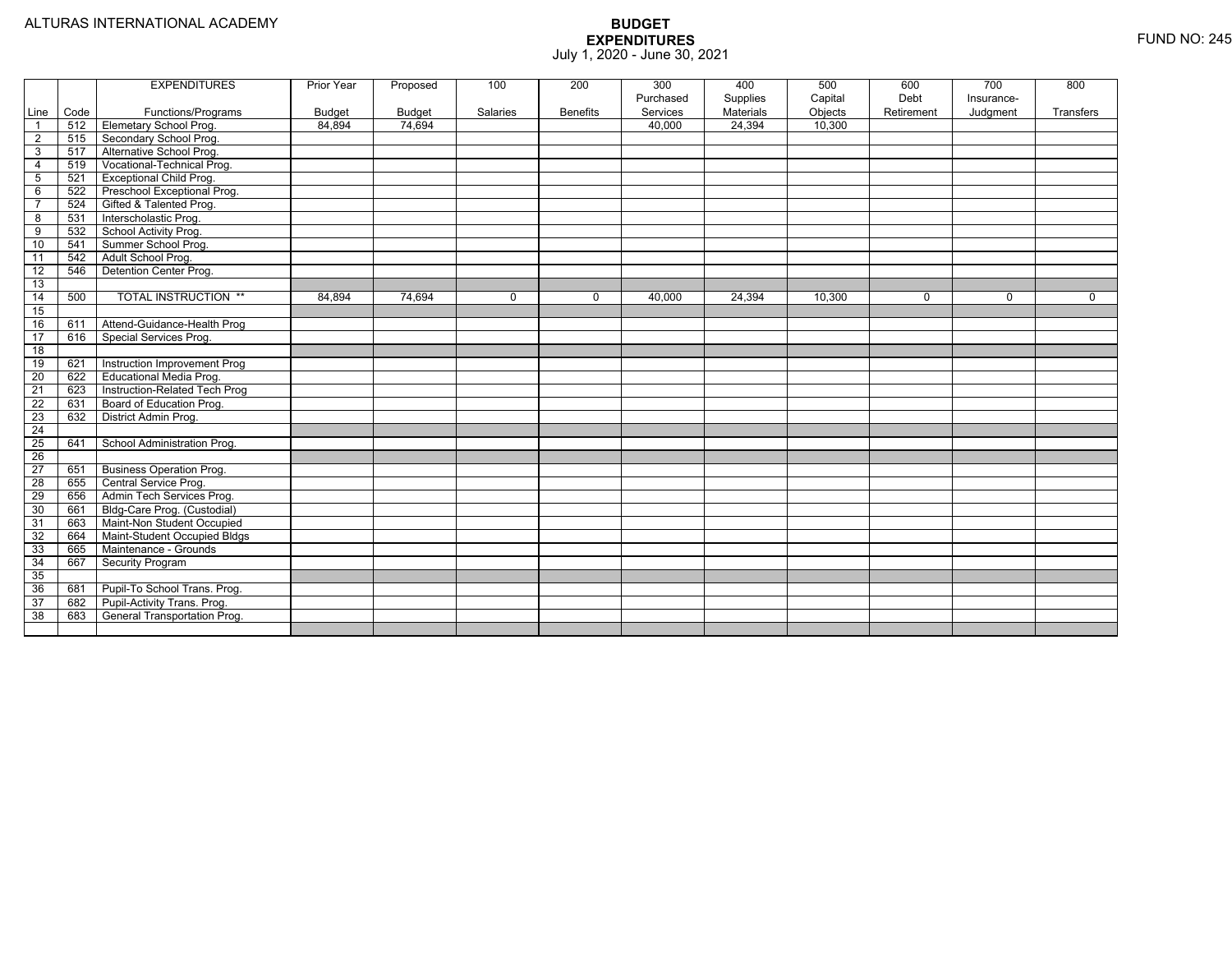TOTAL APPROPRIATION (72+73) 113,194 102,994

|                 |            | <b>EXPENDITURES</b>                                          | Prior Year     | Proposed      | 100                   | 200             | 300                                                  | 400              | 500      | 600         | 700         | 800            |  |  |
|-----------------|------------|--------------------------------------------------------------|----------------|---------------|-----------------------|-----------------|------------------------------------------------------|------------------|----------|-------------|-------------|----------------|--|--|
|                 |            |                                                              |                |               |                       |                 | Purchased                                            | Supplies         | Capital  | Debt        | Insurance-  |                |  |  |
| Line            | Code       | Functions/Programs                                           | <b>Budget</b>  | <b>Budget</b> | Salaries              | <b>Benefits</b> | Services                                             | <b>Materials</b> | Objects  | Retirement  | Judgment    | Transfers      |  |  |
| 39              | 691        | Other Support Services Prog.                                 |                |               |                       |                 |                                                      |                  |          |             |             |                |  |  |
| 40              |            |                                                              |                |               |                       |                 |                                                      |                  |          |             |             |                |  |  |
| 41              | 600        | <b>TOTAL SUPPORT SERV.**</b>                                 | $\Omega$       | $\Omega$      | $\Omega$              | $\Omega$        | $\Omega$                                             | $\mathbf 0$      | $\Omega$ | $\Omega$    | $\Omega$    | $\Omega$       |  |  |
| 42              |            |                                                              |                |               |                       |                 |                                                      |                  |          |             |             |                |  |  |
| 43              | 710        | <b>Child Nutrition Program</b>                               |                |               |                       |                 |                                                      |                  |          |             |             |                |  |  |
| 44              | 720        | <b>Community Services Program</b>                            |                |               |                       |                 |                                                      |                  |          |             |             |                |  |  |
| 45              | 730        | <b>Enterprise Operations</b><br>TOTAL NON-INSTRUCTION**      | $\overline{0}$ | $\Omega$      | $\Omega$              | $\Omega$        | $\Omega$                                             |                  | $\Omega$ | $\Omega$    | $\Omega$    | $\overline{0}$ |  |  |
| 46              | 700        |                                                              |                |               |                       |                 |                                                      | $\mathbf 0$      |          |             |             |                |  |  |
| 47<br>48        |            |                                                              |                |               |                       |                 |                                                      |                  |          |             |             |                |  |  |
| 49              | 810<br>811 | Capital Assets-Student Occ<br>Capital Assets-Non Student Occ |                |               |                       |                 |                                                      |                  |          |             |             |                |  |  |
| 50              | 800        | <b>TOTAL CAPITAL ASSETS PROG**</b>                           | $\Omega$       | $\Omega$      | $\Omega$              | $\Omega$        | $\Omega$                                             | $\mathbf 0$      | $\Omega$ | $\Omega$    | $\Omega$    | $\Omega$       |  |  |
| 51              |            |                                                              |                |               |                       |                 |                                                      |                  |          |             |             |                |  |  |
| 52              | 911        | Debt Services Prog.-Princ.                                   |                |               |                       |                 |                                                      |                  |          |             |             |                |  |  |
| 53              | 912        | Debt Services Prog.-Int.                                     |                |               |                       |                 |                                                      |                  |          |             |             |                |  |  |
| 54              | 913        | Debt Serv Prog-Refnded Debt                                  |                |               |                       |                 |                                                      |                  |          |             |             |                |  |  |
| 55              | 920        | <b>Transfers Out</b>                                         |                |               |                       |                 |                                                      |                  |          |             |             |                |  |  |
| 56              |            |                                                              |                |               |                       |                 |                                                      |                  |          |             |             |                |  |  |
| 57              | 900        | <b>TOTAL OTHER SERVICES **</b>                               | $\Omega$       | $\Omega$      | $\Omega$              | $\Omega$        | $\Omega$                                             | $\mathbf 0$      | $\Omega$ | $\Omega$    | $\Omega$    | $\mathbf 0$    |  |  |
| 58              |            |                                                              |                |               |                       |                 |                                                      |                  |          |             |             |                |  |  |
| 59              |            |                                                              |                |               |                       |                 |                                                      |                  |          |             |             |                |  |  |
| 60              |            | <b>TOTAL EXPENDITURES</b>                                    |                |               |                       |                 |                                                      |                  |          |             |             |                |  |  |
|                 |            | (Lines 14+41+47+49+57)**                                     | 84,894         | 74,694        | $\mathbf 0$           | $\Omega$        | 40,000                                               | 24,394           | 10,300   | $\mathbf 0$ | $\mathbf 0$ | $\mathbf 0$    |  |  |
| 61              |            |                                                              |                |               |                       |                 |                                                      |                  |          |             |             |                |  |  |
| 62              | 950        | <b>Contingency Reserve</b>                                   |                |               |                       |                 |                                                      |                  |          |             |             |                |  |  |
|                 |            | (5% of Line 60)                                              |                |               |                       |                 |                                                      |                  |          |             |             |                |  |  |
| 63              |            |                                                              |                |               |                       |                 |                                                      |                  |          |             |             |                |  |  |
| 64              |            | <b>TOTAL APPROPRIATION</b>                                   |                |               |                       |                 |                                                      |                  |          |             |             |                |  |  |
|                 |            | (Line 60 + Line 62)                                          | 84,894         | 74,694        |                       |                 |                                                      |                  |          |             |             |                |  |  |
| 65              |            |                                                              |                |               |                       |                 |                                                      |                  |          |             |             |                |  |  |
| 66              |            | <b>BUDGET SUMMARY</b>                                        |                |               | <b>BUDGET SUMMARY</b> |                 |                                                      |                  |          |             |             |                |  |  |
| 67              |            |                                                              |                |               |                       |                 |                                                      |                  |          |             |             |                |  |  |
| 68              |            | <b>Beginning Fund Balance</b>                                | 28,300CR       | 28,300CR      |                       |                 | The total on line 70 must equal the total on line 74 |                  |          |             |             |                |  |  |
| 69              |            | Revenues + Transfers In                                      | 84,894CR       | 74,694CR      |                       |                 |                                                      |                  |          |             |             |                |  |  |
| 70              |            | TOTAL REVENUE (68 + 69)                                      | 113,194CR      | 102,994CR     |                       |                 |                                                      |                  |          |             |             |                |  |  |
| 71              |            |                                                              |                |               |                       |                 |                                                      |                  |          |             |             |                |  |  |
| $\overline{72}$ |            | <b>Total Appropriation</b>                                   | 84,894         | 74,694        |                       |                 |                                                      |                  |          |             |             |                |  |  |
| 73              |            | Unappropriated Balance                                       | 28,300         | 28,300        |                       |                 |                                                      |                  |          |             |             |                |  |  |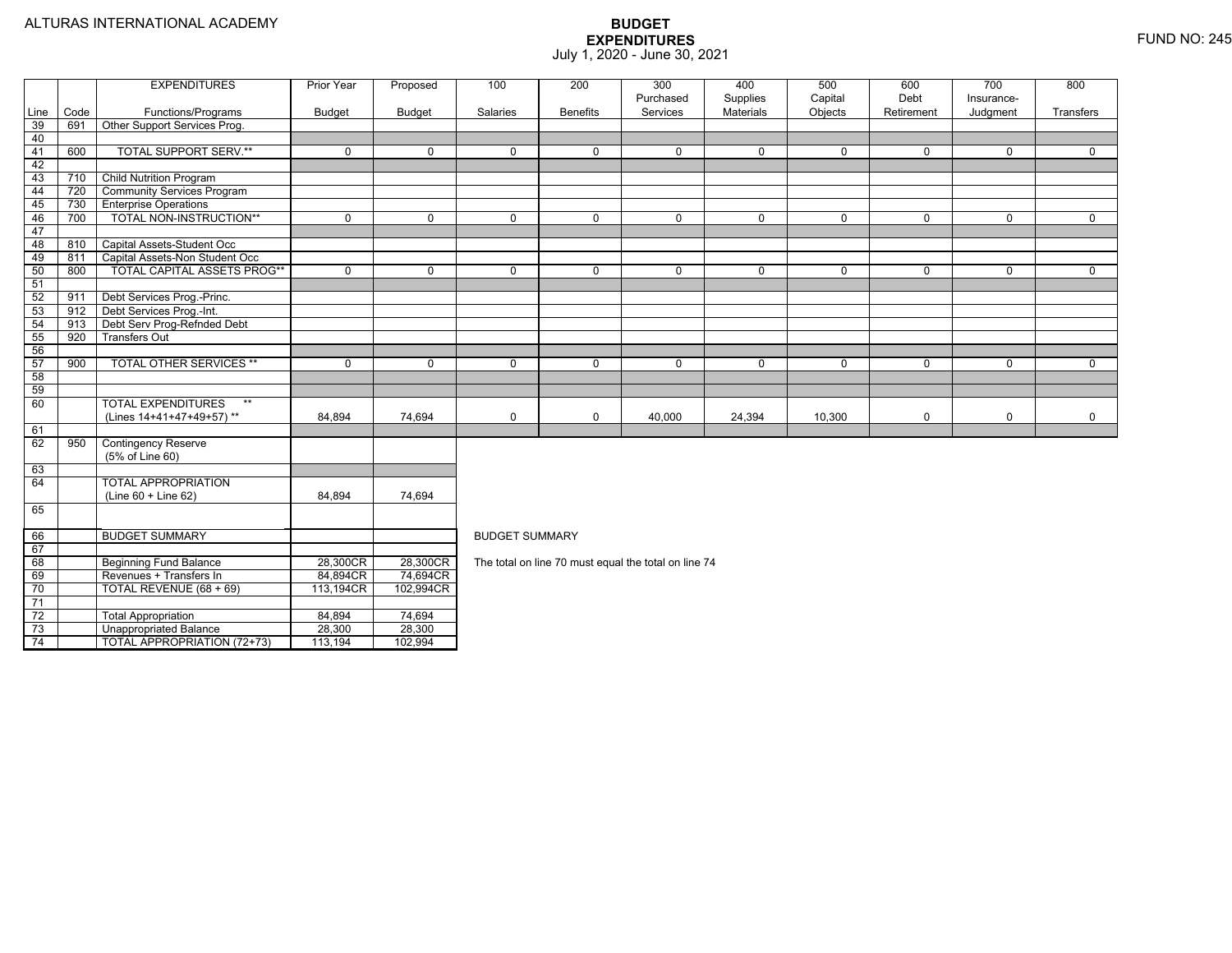|                 |                | <b>REVENUES</b>                   | Prior Year    | Proposed Budget |               |                 |        | <b>REVENUES</b>                        | Prior Year    | Proposed Budget |             |
|-----------------|----------------|-----------------------------------|---------------|-----------------|---------------|-----------------|--------|----------------------------------------|---------------|-----------------|-------------|
| Line            | Code           | Item                              | <b>Budget</b> | Line Amounts    | <b>Totals</b> | Line            | Code   | Item                                   | <b>Budget</b> | Line Amounts    | Totals      |
|                 | 320000         | <b>Estimated Fund Balance</b>     |               | 6.014CR         |               | 40              |        | 429000 Other County                    |               |                 |             |
| $\overline{2}$  |                | as of July 1                      | $\Omega$      | *******         | 6,014CR       | 41              | 420000 | <b>TOTAL COUNTY</b><br>$***$           | $\Omega$      | *******         | $\mathbf 0$ |
| 3               | 411100         | Taxes-General M & O               |               |                 |               | 42              |        |                                        |               |                 |             |
| $\overline{4}$  | 411200         | Taxes-Suplemental                 |               |                 |               | 43              |        | 431100   Base Support Program          |               |                 |             |
| 5               | 411300         | Taxes-Emergency                   |               |                 |               | 44              |        | 431200   Transportation Support        |               |                 |             |
| 6               | 411400         | Taxes-Tort                        |               |                 |               | 45              |        | 431400 Except Child/SED Support        |               |                 |             |
|                 | 411500         | Taxes-Cooperative                 |               |                 |               | 46              |        | 431500 Border Tuition Support          |               |                 |             |
| 8               | 411600         | <b>Taxes-Tuition</b>              |               |                 |               | 47              |        | 431600 Tuition Equivalency             |               |                 |             |
| 9               | 411700         | Taxes-Migrant                     |               |                 |               | 48              |        | 431800 Benefit Apportionment           |               |                 |             |
| 10              | 411900         | Taxes-Other                       |               |                 |               | 49              |        | 431900 Other State Support             | 7.464CR       | 8.772CR         |             |
| 11              | 412100         | <b>Taxes-Plant Facility</b>       |               |                 |               | 50              |        | 432100 Driver Education Prog.          |               |                 |             |
| 12              | 412500         | Taxes-Bond & Interest             |               |                 |               | 51              |        | 432400 Professional Technical Prog     |               |                 |             |
| 13              |                | $*$<br><b>TOTAL TAXES</b>         | 0             | *******         | $\mathbf 0$   | 52              |        | 437000 Lottery/Additional State Maint  |               |                 |             |
| 14              | 413000         | Penalty: Delinguent Taxes         |               |                 |               | 53              |        | 438000 Rev in Lieu of/Ag Equip Tax     |               |                 |             |
| 15              |                |                                   |               |                 |               | 54              |        | 439000 Other State Revenue             |               |                 |             |
| 16              |                | 414100 Tuition - Individuals      |               |                 |               | 55              |        |                                        |               |                 |             |
| $\overline{17}$ |                | 414200 Tuition-Districts in Idaho |               |                 |               | 56              | 430000 | $**$<br><b>TOTAL STATE</b>             | 7,464CR       | *******         | 8,772CR     |
| $\overline{18}$ | 414300         | Tuition-Out of State Districts    |               |                 |               | 57              |        |                                        |               |                 |             |
| 19              |                |                                   |               |                 |               | 58              |        | 442000   Indirect Unrestricted Fed.    |               |                 |             |
| 20              |                | 415000 Earnings on Investments    |               |                 |               | 59              |        | 443000 Direct Restricted Fed.          |               |                 |             |
| $\overline{21}$ |                |                                   |               |                 |               | 60              |        | 445100 Title I - ESEA                  |               |                 |             |
| 22              | 416100         | School Food Service               |               |                 |               | 61              | 445200 | Title VI. ESEA-Innovative Pr           |               |                 |             |
| 23              | 416200         | Meal Sales: Non-Reimb.            |               |                 |               | 62              |        | 445300 Perkins III-Voc Tech Act        |               |                 |             |
| 24              | 416900         | Other Food Sales                  |               |                 |               | 63              | 445400 | <b>Adult Education</b>                 |               |                 |             |
| $\overline{25}$ |                |                                   |               |                 |               | 64              | 445500 | <b>Child Nutrition Reimb.</b>          |               |                 |             |
| 26              | 417100         | Admissions/Activities             |               |                 |               | 65              | 445600 | Title VI-B                             |               |                 |             |
| $\overline{27}$ | 417200         | <b>Bookstore Sales</b>            |               |                 |               | 66              | 445900 | Other Indirect Fed. Prog.              |               |                 |             |
| $\overline{28}$ |                | 417300   Clubs, Org. Dues, Etc.   |               |                 |               | 67              | 448200 | Impact Aid - P.L. 874                  |               |                 |             |
| 29              | 417400         | School Fees & Charges             |               |                 |               | 68              | 440000 | $**$<br><b>TOTAL FEDERAL</b>           | $\Omega$      | *******         | $\Omega$    |
| 30              | 417900         | <b>Other Student Revenues</b>     |               |                 |               | 69              |        |                                        |               |                 |             |
| $\overline{31}$ |                |                                   |               |                 |               | $\overline{70}$ |        | 451000 Proceeds: Bonds, Capital Leases |               |                 |             |
| $\overline{32}$ | 418100         | <b>Community Service</b>          |               |                 |               | $\overline{71}$ |        | 453000 Sale of Fixed Assets            |               |                 |             |
| 33              |                |                                   |               |                 |               | $\overline{72}$ | 450000 | $**$<br><b>TOTAL OTHER</b>             | $\Omega$      | *******         | $\mathbf 0$ |
| $\overline{34}$ | 419100 Rentals |                                   |               |                 |               | 73              |        |                                        |               |                 |             |
| 35              | 419200         | <b>Contributions/Donations</b>    |               |                 |               | 74              |        | $**$<br><b>TOTAL REVENUES</b>          | 7.464CR       | *******         | 8,772CR     |
| 36              | 419300         | <b>Transportaion Fees</b>         |               |                 |               | 75              |        |                                        |               |                 |             |
| 37              | 419900         | <b>Other Local</b>                |               |                 |               | 76              | 460000 | <b>TRANSFERS IN</b>                    |               |                 |             |
| 38              |                | TOTAL OTHER LOCAL **              | $\mathbf 0$   | *******         | $\mathbf 0$   | $\overline{77}$ |        |                                        |               |                 |             |
| 39              | 410000         | <b>TOTAL LOCAL</b>                |               | *******         |               | 78              | 400000 | BAL.+ REVENUE + TRANS.                 |               | *******         |             |
|                 |                | $(Line 13 + 38)$                  | 0             |                 | $\Omega$      |                 |        | (Lines $1 + 74 + 76$ )                 | 7.464CR       |                 | 14,786CR    |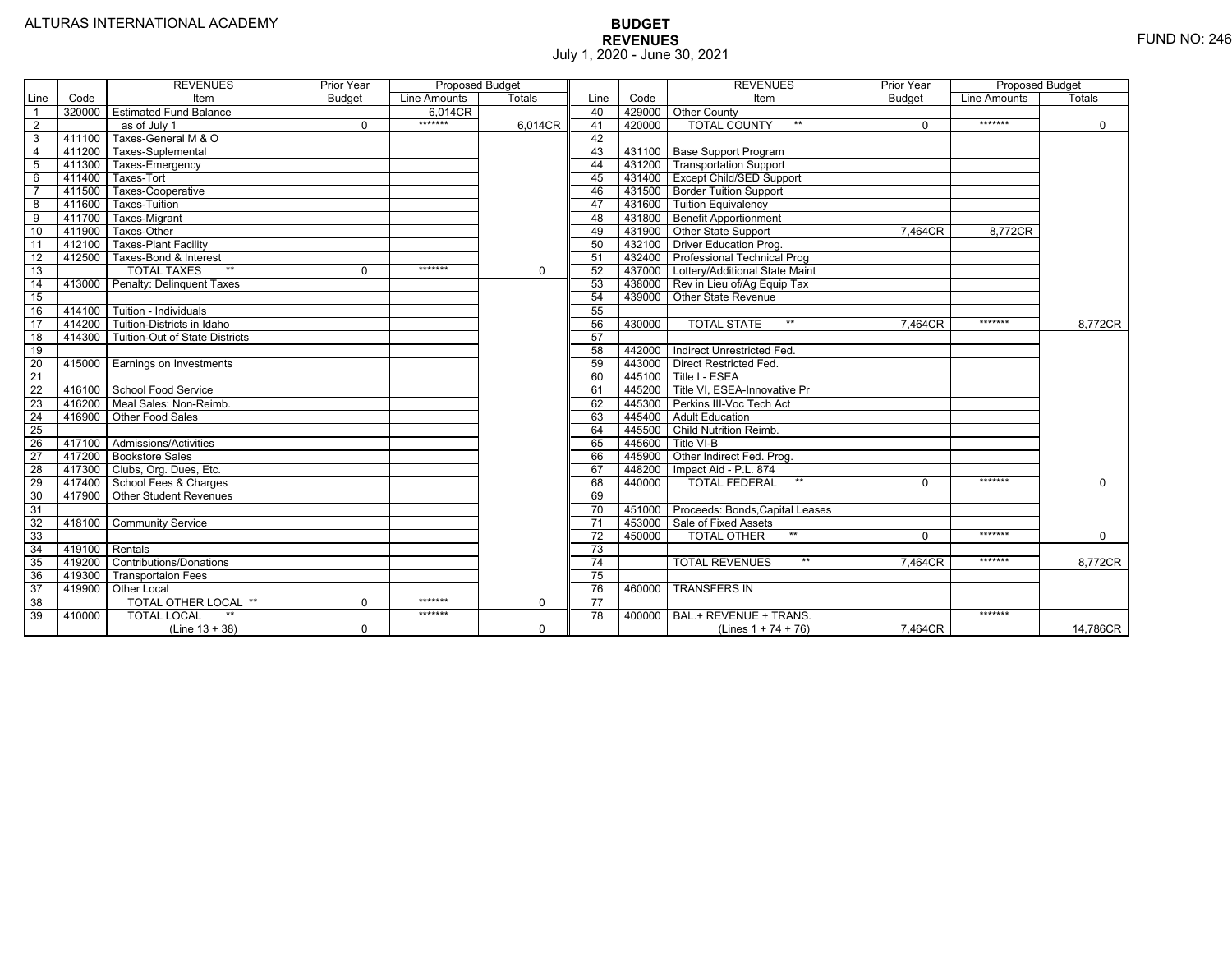|                         |      | <b>EXPENDITURES</b>             | Prior Year    | Proposed      | 100      | 200             | 300       | 400       | 500     | 600        | 700        | 800       |
|-------------------------|------|---------------------------------|---------------|---------------|----------|-----------------|-----------|-----------|---------|------------|------------|-----------|
|                         |      |                                 |               |               |          |                 | Purchased | Supplies  | Capital | Debt       | Insurance- |           |
| Line                    | Code | Functions/Programs              | <b>Budget</b> | <b>Budget</b> | Salaries | <b>Benefits</b> | Services  | Materials | Objects | Retirement | Judgment   | Transfers |
| $\overline{1}$          | 512  | Elemetary School Prog.          | 1,450         | 14,786        |          |                 |           |           | 14,786  |            |            |           |
| $\overline{2}$          | 515  | Secondary School Prog.          |               |               |          |                 |           |           |         |            |            |           |
| $\overline{3}$          | 517  | Alternative School Prog.        |               |               |          |                 |           |           |         |            |            |           |
| $\overline{a}$          | 519  | Vocational-Technical Prog.      |               |               |          |                 |           |           |         |            |            |           |
| $\overline{5}$          | 521  | <b>Exceptional Child Prog.</b>  |               |               |          |                 |           |           |         |            |            |           |
| 6                       | 522  | Preschool Exceptional Prog.     |               |               |          |                 |           |           |         |            |            |           |
| $\overline{7}$          | 524  | Gifted & Talented Prog.         |               |               |          |                 |           |           |         |            |            |           |
| $\overline{\mathbf{8}}$ | 531  | Interscholastic Prog.           |               |               |          |                 |           |           |         |            |            |           |
| 9                       | 532  | School Activity Prog.           |               |               |          |                 |           |           |         |            |            |           |
| 10                      | 541  | Summer School Prog.             |               |               |          |                 |           |           |         |            |            |           |
| $\overline{11}$         | 542  | Adult School Prog.              |               |               |          |                 |           |           |         |            |            |           |
| $\overline{12}$         | 546  | Detention Center Prog.          |               |               |          |                 |           |           |         |            |            |           |
| 13                      |      |                                 |               |               |          |                 |           |           |         |            |            |           |
| 14                      | 500  | <b>TOTAL INSTRUCTION **</b>     | 1,450         | 14,786        | $\Omega$ | $\mathbf 0$     | $\Omega$  | 0         | 14,786  | $\Omega$   | $\Omega$   | $\Omega$  |
| 15                      |      |                                 |               |               |          |                 |           |           |         |            |            |           |
| 16                      | 611  | Attend-Guidance-Health Prog     |               |               |          |                 |           |           |         |            |            |           |
| 17                      | 616  | Special Services Prog.          |               |               |          |                 |           |           |         |            |            |           |
| 18                      |      |                                 |               |               |          |                 |           |           |         |            |            |           |
| 19                      | 621  | Instruction Improvement Prog    |               |               |          |                 |           |           |         |            |            |           |
| $\overline{20}$         | 622  | <b>Educational Media Prog.</b>  |               |               |          |                 |           |           |         |            |            |           |
| 21                      | 623  | Instruction-Related Tech Prog   |               |               |          |                 |           |           |         |            |            |           |
| 22                      | 631  | Board of Education Prog.        |               |               |          |                 |           |           |         |            |            |           |
| 23                      | 632  | District Admin Prog.            |               |               |          |                 |           |           |         |            |            |           |
| $\overline{24}$         |      |                                 |               |               |          |                 |           |           |         |            |            |           |
| $\overline{25}$         | 641  | School Administration Prog.     |               |               |          |                 |           |           |         |            |            |           |
| $\overline{26}$         |      |                                 |               |               |          |                 |           |           |         |            |            |           |
| $\overline{27}$         | 651  | <b>Business Operation Prog.</b> |               |               |          |                 |           |           |         |            |            |           |
| 28                      | 655  | Central Service Prog.           |               |               |          |                 |           |           |         |            |            |           |
| 29                      | 656  | Admin Tech Services Prog.       |               |               |          |                 |           |           |         |            |            |           |
| 30                      | 661  | Bldg-Care Prog. (Custodial)     |               |               |          |                 |           |           |         |            |            |           |
| $\overline{31}$         | 663  | Maint-Non Student Occupied      |               |               |          |                 |           |           |         |            |            |           |
| 32                      | 664  | Maint-Student Occupied Bldgs    |               |               |          |                 |           |           |         |            |            |           |
| 33                      | 665  | Maintenance - Grounds           |               |               |          |                 |           |           |         |            |            |           |
| 34                      | 667  | <b>Security Program</b>         |               |               |          |                 |           |           |         |            |            |           |
| 35                      |      |                                 |               |               |          |                 |           |           |         |            |            |           |
| 36                      | 681  | Pupil-To School Trans. Prog.    |               |               |          |                 |           |           |         |            |            |           |
| 37                      | 682  | Pupil-Activity Trans. Prog.     |               |               |          |                 |           |           |         |            |            |           |
| 38                      | 683  | General Transportation Prog.    |               |               |          |                 |           |           |         |            |            |           |
|                         |      |                                 |               |               |          |                 |           |           |         |            |            |           |
|                         |      |                                 |               |               |          |                 |           |           |         |            |            |           |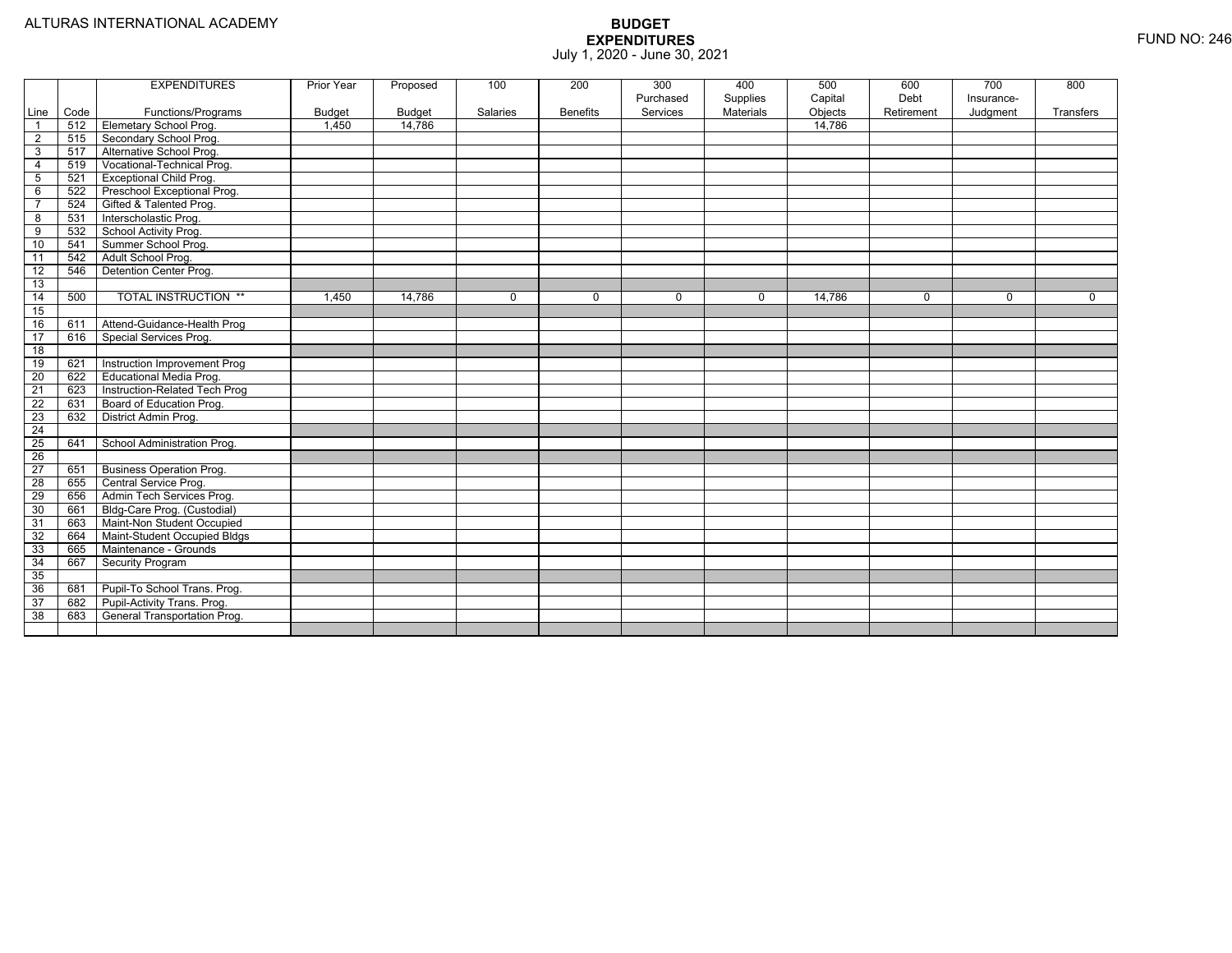4 | | TOTAL APPROPRIATION (72+73) | 7,464 | 14,786

|                 |      | <b>EXPENDITURES</b>                | Prior Year    | Proposed      | 100                   | 200             | 300                                                  | 400                   | 500                | 600                | 700                    | 800         |  |  |
|-----------------|------|------------------------------------|---------------|---------------|-----------------------|-----------------|------------------------------------------------------|-----------------------|--------------------|--------------------|------------------------|-------------|--|--|
| Line            | Code | Functions/Programs                 | <b>Budget</b> | <b>Budget</b> | Salaries              | <b>Benefits</b> | Purchased<br>Services                                | Supplies<br>Materials | Capital<br>Objects | Debt<br>Retirement | Insurance-<br>Judgment | Transfers   |  |  |
| 39              | 691  | Other Support Services Prog.       |               |               |                       |                 |                                                      |                       |                    |                    |                        |             |  |  |
| 40              |      |                                    |               |               |                       |                 |                                                      |                       |                    |                    |                        |             |  |  |
| 41              | 600  | <b>TOTAL SUPPORT SERV.**</b>       | $\mathbf 0$   | $\Omega$      | $\Omega$              | $\Omega$        | $\Omega$                                             | $\mathbf 0$           | $\Omega$           | $\Omega$           | $\Omega$               | $\Omega$    |  |  |
| 42              |      |                                    |               |               |                       |                 |                                                      |                       |                    |                    |                        |             |  |  |
| 43              | 710  | <b>Child Nutrition Program</b>     |               |               |                       |                 |                                                      |                       |                    |                    |                        |             |  |  |
| 44              | 720  | <b>Community Services Program</b>  |               |               |                       |                 |                                                      |                       |                    |                    |                        |             |  |  |
| 45              | 730  | <b>Enterprise Operations</b>       |               |               |                       |                 |                                                      |                       |                    |                    |                        |             |  |  |
| 46              | 700  | TOTAL NON-INSTRUCTION**            | $\mathbf{0}$  | $\Omega$      | $\Omega$              | $\Omega$        | $\mathbf 0$                                          | $\mathbf 0$           | $\Omega$           | $\Omega$           | $\Omega$               | $\Omega$    |  |  |
| 47              |      |                                    |               |               |                       |                 |                                                      |                       |                    |                    |                        |             |  |  |
| 48              | 810  | Capital Assets-Student Occ         |               |               |                       |                 |                                                      |                       |                    |                    |                        |             |  |  |
| 49              | 811  | Capital Assets-Non Student Occ     |               |               |                       |                 |                                                      |                       |                    |                    |                        |             |  |  |
| 50              | 800  | <b>TOTAL CAPITAL ASSETS PROG**</b> | $\mathbf 0$   | $\Omega$      | $\mathbf 0$           | $\Omega$        | $\mathbf 0$                                          | $\mathbf 0$           | 0                  | $\mathbf 0$        | 0                      | $\mathbf 0$ |  |  |
| 51              |      |                                    |               |               |                       |                 |                                                      |                       |                    |                    |                        |             |  |  |
| 52              | 911  | Debt Services Prog.-Princ.         |               |               |                       |                 |                                                      |                       |                    |                    |                        |             |  |  |
| 53              | 912  | Debt Services Prog.-Int.           |               |               |                       |                 |                                                      |                       |                    |                    |                        |             |  |  |
| 54              | 913  | Debt Serv Prog-Refnded Debt        |               |               |                       |                 |                                                      |                       |                    |                    |                        |             |  |  |
| 55              | 920  | <b>Transfers Out</b>               |               |               |                       |                 |                                                      |                       |                    |                    |                        |             |  |  |
| 56              |      |                                    |               |               |                       |                 |                                                      |                       |                    |                    |                        |             |  |  |
| 57              | 900  | <b>TOTAL OTHER SERVICES **</b>     | 0             | $\mathbf 0$   | $\mathbf 0$           | $\Omega$        | $\mathbf 0$                                          | $\mathbf 0$           | 0                  | $\mathbf 0$        | 0                      | $\mathbf 0$ |  |  |
| 58              |      |                                    |               |               |                       |                 |                                                      |                       |                    |                    |                        |             |  |  |
| 59              |      |                                    |               |               |                       |                 |                                                      |                       |                    |                    |                        |             |  |  |
| 60              |      | <b>TOTAL EXPENDITURES</b><br>$***$ |               |               |                       |                 |                                                      |                       |                    |                    |                        |             |  |  |
|                 |      | (Lines 14+41+47+49+57)**           | 1,450         | 14,786        | $\mathbf 0$           | $\mathbf 0$     | 0                                                    | 0                     | 14,786             | $\mathbf 0$        | 0                      | $\mathbf 0$ |  |  |
| 61              |      |                                    |               |               |                       |                 |                                                      |                       |                    |                    |                        |             |  |  |
| 62              | 950  | <b>Contingency Reserve</b>         |               |               |                       |                 |                                                      |                       |                    |                    |                        |             |  |  |
|                 |      | (5% of Line 60)                    |               |               |                       |                 |                                                      |                       |                    |                    |                        |             |  |  |
| 63              |      |                                    |               |               |                       |                 |                                                      |                       |                    |                    |                        |             |  |  |
| 64              |      | <b>TOTAL APPROPRIATION</b>         |               |               |                       |                 |                                                      |                       |                    |                    |                        |             |  |  |
|                 |      | $(Line 60 + Line 62)$              | 1,450         | 14,786        |                       |                 |                                                      |                       |                    |                    |                        |             |  |  |
| 65              |      |                                    |               |               |                       |                 |                                                      |                       |                    |                    |                        |             |  |  |
| 66              |      | <b>BUDGET SUMMARY</b>              |               |               | <b>BUDGET SUMMARY</b> |                 |                                                      |                       |                    |                    |                        |             |  |  |
| 67              |      |                                    |               |               |                       |                 |                                                      |                       |                    |                    |                        |             |  |  |
| 68              |      | <b>Beginning Fund Balance</b>      |               | 6,014CR       |                       |                 | The total on line 70 must equal the total on line 74 |                       |                    |                    |                        |             |  |  |
| 69              |      | Revenues + Transfers In            | 7,464CR       | 8,772CR       |                       |                 |                                                      |                       |                    |                    |                        |             |  |  |
| 70              |      | TOTAL REVENUE (68 + 69)            | 7.464CR       | 14,786CR      |                       |                 |                                                      |                       |                    |                    |                        |             |  |  |
| 71              |      |                                    |               |               |                       |                 |                                                      |                       |                    |                    |                        |             |  |  |
| $\overline{72}$ |      | <b>Total Appropriation</b>         | 1,450         | 14,786        |                       |                 |                                                      |                       |                    |                    |                        |             |  |  |
| 73              |      | Unappropriated Balance             | 6.014         |               |                       |                 |                                                      |                       |                    |                    |                        |             |  |  |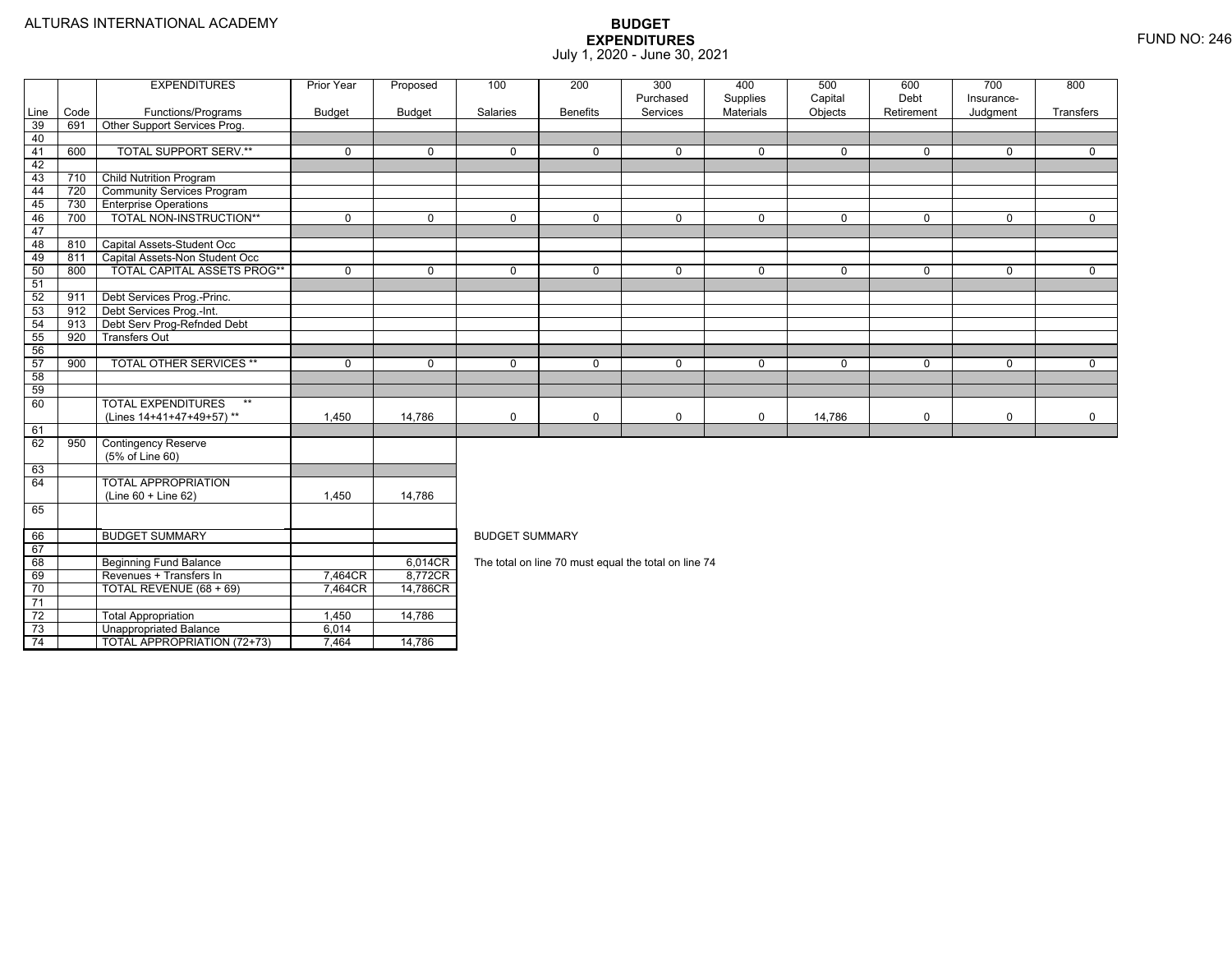|                 |                | <b>REVENUES</b>                         | Prior Year    | <b>Proposed Budget</b> |               |                 |        | <b>REVENUES</b>                          | Prior Year    | <b>Proposed Budget</b> |               |
|-----------------|----------------|-----------------------------------------|---------------|------------------------|---------------|-----------------|--------|------------------------------------------|---------------|------------------------|---------------|
| Line            | Code           | Item                                    | <b>Budget</b> | Line Amounts           | <b>Totals</b> | Line            | Code   | Item                                     | <b>Budget</b> | Line Amounts           | <b>Totals</b> |
|                 |                | 320000 Estimated Fund Balance           |               | $******$               |               | 40              |        | 429000 Other County                      |               |                        |               |
| $\overline{2}$  |                | as of July 1                            | $\Omega$      | *******                | $\mathbf 0$   | 41              | 420000 | <b>TOTAL COUNTY</b><br>$***$             | $\Omega$      | *******                | $\mathbf 0$   |
| 3               | 411100         | Taxes-General M & O                     |               |                        |               | 42              |        |                                          |               |                        |               |
| $\overline{4}$  | 411200         | Taxes-Suplemental                       |               |                        |               | 43              |        | 431100   Base Support Program            |               |                        |               |
| 5               | 411300         | Taxes-Emergency                         |               |                        |               | 44              |        | 431200   Transportation Support          |               |                        |               |
| 6               | 411400         | Taxes-Tort                              |               |                        |               | 45              |        | 431400 Except Child/SED Support          |               |                        |               |
|                 | 411500         | Taxes-Cooperative                       |               |                        |               | 46              |        | 431500   Border Tuition Support          |               |                        |               |
| 8               | 411600         | <b>Taxes-Tuition</b>                    |               |                        |               | 47              |        | 431600 Tuition Equivalency               |               |                        |               |
| 9               | 411700         | Taxes-Migrant                           |               |                        |               | 48              |        | 431800 Benefit Apportionment             |               |                        |               |
| 10              | 411900         | Taxes-Other                             |               |                        |               | 49              |        | 431900 Other State Support               |               |                        |               |
| 11              | 412100         | <b>Taxes-Plant Facility</b>             |               |                        |               | 50              | 432100 | <b>Driver Education Prog.</b>            |               |                        |               |
| 12              | 412500         | Taxes-Bond & Interest                   |               |                        |               | 51              |        | 432400 Professional Technical Prog       |               |                        |               |
| 13              |                | $**$<br><b>TOTAL TAXES</b>              | 0             | *******                | $\mathbf 0$   | 52              |        | 437000 Lottery/Additional State Maint    |               |                        |               |
| 14              |                | 413000 Penalty: Delinguent Taxes        |               |                        |               | 53              |        | 438000 Rev in Lieu of/Ag Equip Tax       |               |                        |               |
| 15              |                |                                         |               |                        |               | 54              | 439000 | Other State Revenue                      |               |                        |               |
| 16              |                | 414100 Tuition - Individuals            |               |                        |               | 55              |        |                                          |               |                        |               |
| 17              | 414200         | Tuition-Districts in Idaho              |               |                        |               | 56              | 430000 | $**$<br><b>TOTAL STATE</b>               | U             | *******                | $\Omega$      |
| 18              |                | 414300   Tuition-Out of State Districts |               |                        |               | 57              |        |                                          |               |                        |               |
| 19              |                |                                         |               |                        |               | 58              |        | 442000   Indirect Unrestricted Fed.      |               |                        |               |
| 20              |                | 415000 Earnings on Investments          |               |                        |               | 59              |        | 443000 Direct Restricted Fed.            |               |                        |               |
| 21              |                |                                         |               |                        |               | 60              |        | 445100 Title I - ESEA                    | 47,753CR      | 38,183CR               |               |
| 22              |                | 416100 School Food Service              |               |                        |               | 61              | 445200 | Title VI. ESEA-Innovative Pr             |               |                        |               |
| 23              |                | 416200   Meal Sales: Non-Reimb.         |               |                        |               | 62              |        | 445300 Perkins III-Voc Tech Act          |               |                        |               |
| 24              |                | 416900 Other Food Sales                 |               |                        |               | 63              |        | 445400 Adult Education                   |               |                        |               |
| $\overline{25}$ |                |                                         |               |                        |               | 64              | 445500 | <b>Child Nutrition Reimb.</b>            |               |                        |               |
| 26              |                | 417100 Admissions/Activities            |               |                        |               | 65              | 445600 | Title VI-B                               |               |                        |               |
| $\overline{27}$ |                | 417200 Bookstore Sales                  |               |                        |               | 66              | 445900 | Other Indirect Fed. Prog.                |               |                        |               |
| 28              |                | 417300 Clubs, Org. Dues, Etc.           |               |                        |               | 67              | 448200 | Impact Aid - P.L. 874                    |               |                        |               |
| $\overline{29}$ |                | 417400 School Fees & Charges            |               |                        |               | 68              | 440000 | $***$<br><b>TOTAL FEDERAL</b>            | 47.753CR      | *******                | 38.183CR      |
| 30              |                | 417900   Other Student Revenues         |               |                        |               | 69              |        |                                          |               |                        |               |
| 31              |                |                                         |               |                        |               | $\overline{70}$ |        | 451000   Proceeds: Bonds, Capital Leases |               |                        |               |
| $\overline{32}$ |                | 418100 Community Service                |               |                        |               | $\overline{71}$ |        | 453000 Sale of Fixed Assets              |               |                        |               |
| 33              |                |                                         |               |                        |               | $\overline{72}$ | 450000 | <b>TOTAL OTHER</b><br>$**$               | $\Omega$      | *******                | $\mathbf 0$   |
| 34              | 419100 Rentals |                                         |               |                        |               | 73              |        |                                          |               |                        |               |
| 35              |                | 419200 Contributions/Donations          |               |                        |               | 74              |        | <b>TOTAL REVENUES</b><br>$**$            | 47.753CR      | *******                | 38,183CR      |
| 36              | 419300         | <b>Transportaion Fees</b>               |               |                        |               | 75              |        |                                          |               |                        |               |
| 37              | 419900         | <b>Other Local</b>                      |               |                        |               | 76              | 460000 | <b>TRANSFERS IN</b>                      |               |                        |               |
| 38              |                | TOTAL OTHER LOCAL **                    | $\mathbf 0$   | *******                | $\mathbf 0$   | $\overline{77}$ |        |                                          |               |                        |               |
| 39              | 410000         | <b>TOTAL LOCAL</b>                      |               | *******                |               | 78              | 400000 | BAL.+ REVENUE + TRANS.                   |               | *******                |               |
|                 |                | $(Line 13 + 38)$                        | 0             |                        | $\Omega$      |                 |        | (Lines $1 + 74 + 76$ )                   | 47.753CR      |                        | 38.183CR      |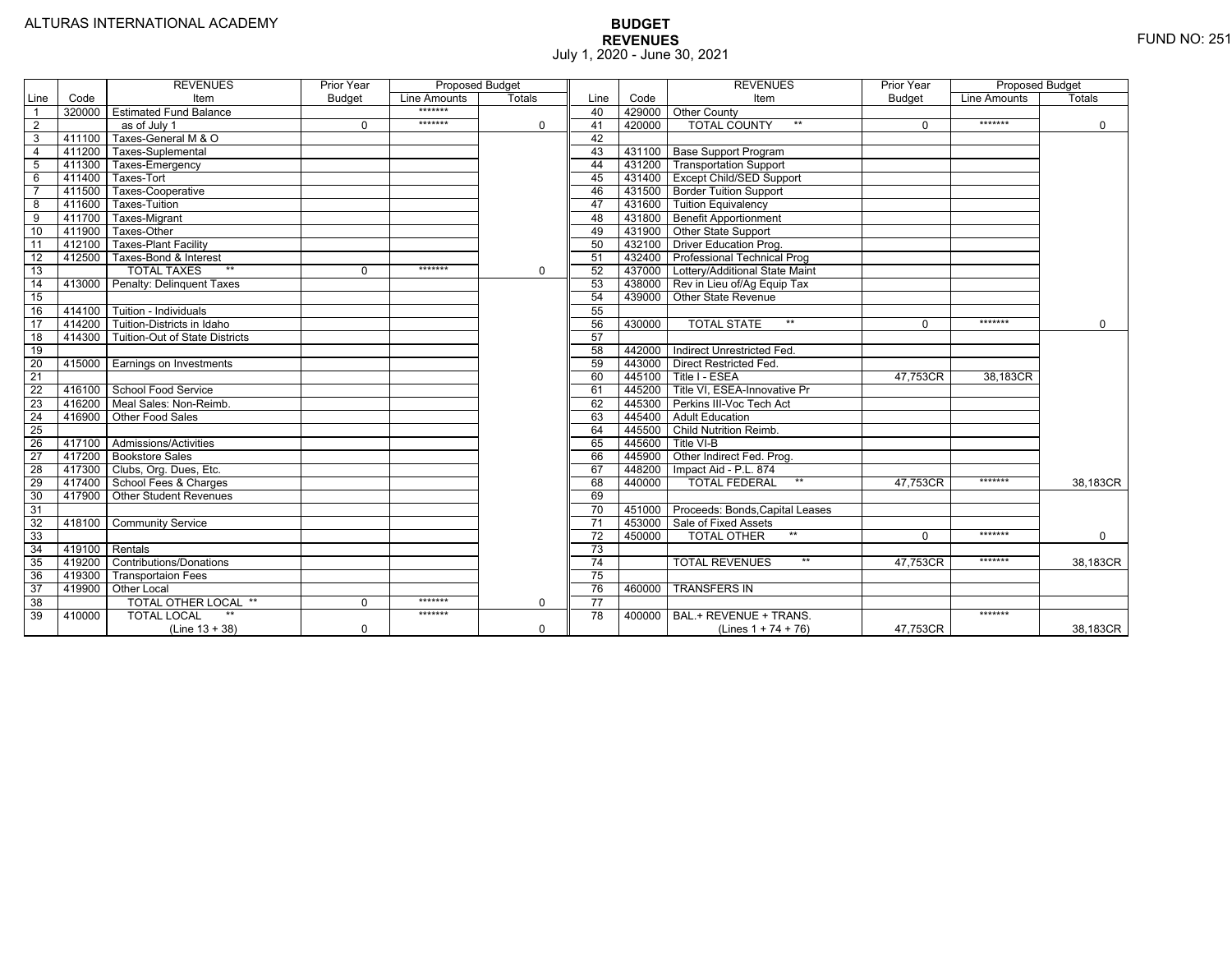|                 |      | <b>EXPENDITURES</b>             | Prior Year    | Proposed | 100      | 200             | 300       | 400       | 500         | 600         | 700        | 800         |
|-----------------|------|---------------------------------|---------------|----------|----------|-----------------|-----------|-----------|-------------|-------------|------------|-------------|
|                 |      |                                 |               |          |          |                 | Purchased | Supplies  | Capital     | Debt        | Insurance- |             |
| Line            | Code | Functions/Programs              | <b>Budget</b> | Budget   | Salaries | <b>Benefits</b> | Services  | Materials | Objects     | Retirement  | Judgment   | Transfers   |
| - 1             | 512  | <b>Elemetary School Prog.</b>   | 47,753        | 38,183   | 31,928   | 6,255           |           |           |             |             |            |             |
| $\overline{2}$  | 515  | Secondary School Prog.          |               |          |          |                 |           |           |             |             |            |             |
| 3               | 517  | Alternative School Prog.        |               |          |          |                 |           |           |             |             |            |             |
| 4               | 519  | Vocational-Technical Prog.      |               |          |          |                 |           |           |             |             |            |             |
| 5               | 521  | <b>Exceptional Child Prog.</b>  |               |          |          |                 |           |           |             |             |            |             |
| 6               | 522  | Preschool Exceptional Prog.     |               |          |          |                 |           |           |             |             |            |             |
| $\overline{7}$  | 524  | Gifted & Talented Prog.         |               |          |          |                 |           |           |             |             |            |             |
| $\overline{8}$  | 531  | Interscholastic Prog.           |               |          |          |                 |           |           |             |             |            |             |
| 9               | 532  | School Activity Prog.           |               |          |          |                 |           |           |             |             |            |             |
| 10              | 541  | Summer School Prog.             |               |          |          |                 |           |           |             |             |            |             |
| 11              | 542  | Adult School Prog.              |               |          |          |                 |           |           |             |             |            |             |
| $\overline{12}$ | 546  | Detention Center Prog.          |               |          |          |                 |           |           |             |             |            |             |
| 13              |      |                                 |               |          |          |                 |           |           |             |             |            |             |
| 14              | 500  | <b>TOTAL INSTRUCTION **</b>     | 47,753        | 38,183   | 31,928   | 6,255           | 0         | 0         | $\mathbf 0$ | $\mathbf 0$ | 0          | $\mathbf 0$ |
| 15              |      |                                 |               |          |          |                 |           |           |             |             |            |             |
| 16              | 611  | Attend-Guidance-Health Prog     |               |          |          |                 |           |           |             |             |            |             |
| 17              | 616  | Special Services Prog.          |               |          |          |                 |           |           |             |             |            |             |
| 18              |      |                                 |               |          |          |                 |           |           |             |             |            |             |
| 19              | 621  | Instruction Improvement Prog    |               |          |          |                 |           |           |             |             |            |             |
| $\overline{20}$ | 622  | <b>Educational Media Prog.</b>  |               |          |          |                 |           |           |             |             |            |             |
| $\overline{21}$ | 623  | Instruction-Related Tech Prog   |               |          |          |                 |           |           |             |             |            |             |
| 22              | 631  | Board of Education Prog.        |               |          |          |                 |           |           |             |             |            |             |
| 23              | 632  | District Admin Prog.            |               |          |          |                 |           |           |             |             |            |             |
| $\overline{24}$ |      |                                 |               |          |          |                 |           |           |             |             |            |             |
| $\overline{25}$ | 641  | School Administration Prog.     |               |          |          |                 |           |           |             |             |            |             |
| $\overline{26}$ |      |                                 |               |          |          |                 |           |           |             |             |            |             |
| $\overline{27}$ | 651  | <b>Business Operation Prog.</b> |               |          |          |                 |           |           |             |             |            |             |
| 28              | 655  | Central Service Prog.           |               |          |          |                 |           |           |             |             |            |             |
| 29              | 656  | Admin Tech Services Prog.       |               |          |          |                 |           |           |             |             |            |             |
| 30              | 661  | Bldg-Care Prog. (Custodial)     |               |          |          |                 |           |           |             |             |            |             |
| 31              | 663  | Maint-Non Student Occupied      |               |          |          |                 |           |           |             |             |            |             |
| 32              | 664  | Maint-Student Occupied Bldgs    |               |          |          |                 |           |           |             |             |            |             |
| 33              | 665  | Maintenance - Grounds           |               |          |          |                 |           |           |             |             |            |             |
| 34              | 667  | Security Program                |               |          |          |                 |           |           |             |             |            |             |
| 35              |      |                                 |               |          |          |                 |           |           |             |             |            |             |
| 36              | 681  | Pupil-To School Trans. Prog.    |               |          |          |                 |           |           |             |             |            |             |
| $\overline{37}$ | 682  | Pupil-Activity Trans. Prog.     |               |          |          |                 |           |           |             |             |            |             |
| 38              | 683  | General Transportation Prog.    |               |          |          |                 |           |           |             |             |            |             |
|                 |      |                                 |               |          |          |                 |           |           |             |             |            |             |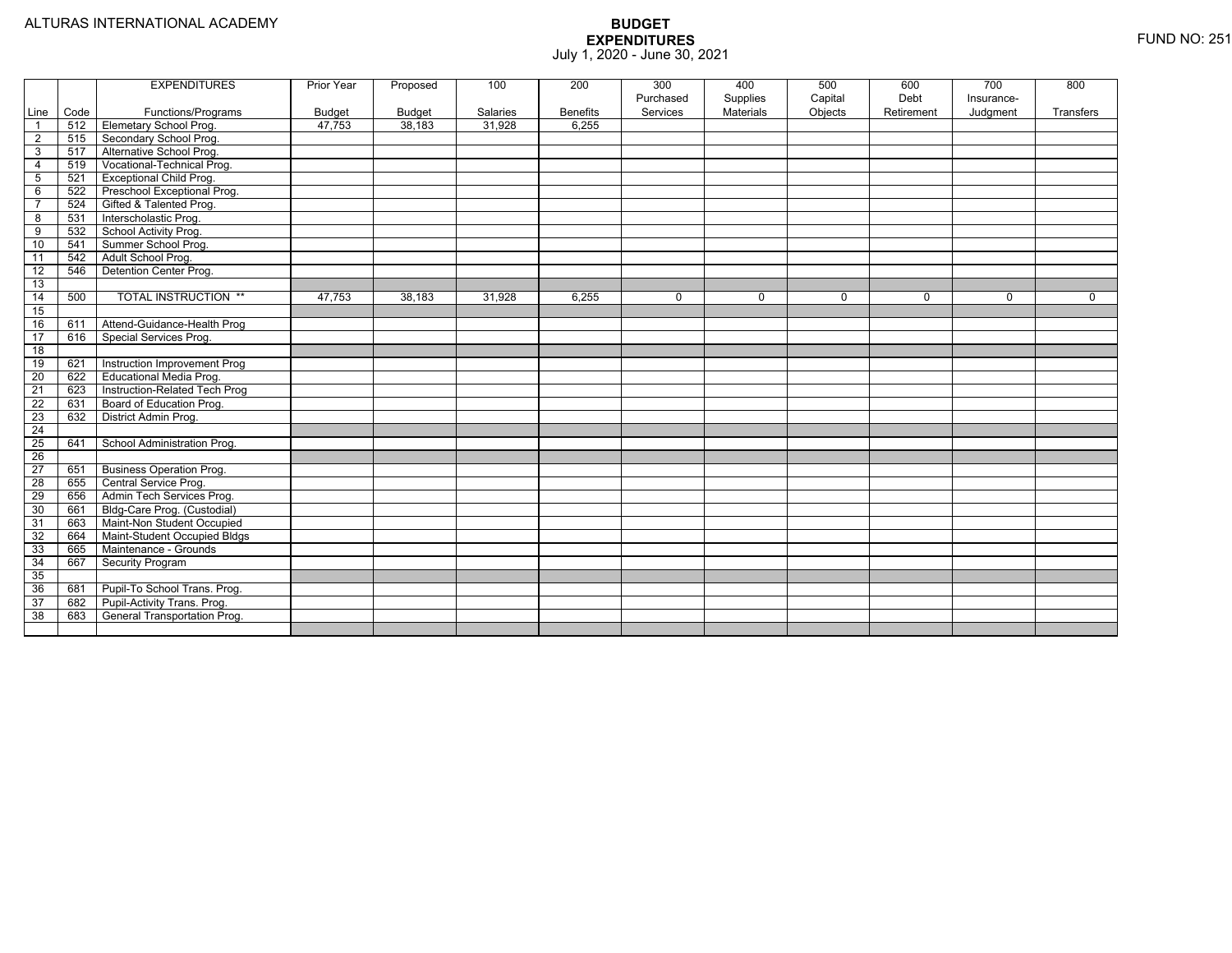4 | | TOTAL APPROPRIATION (72+73) | 47,753 | 38,183

|      |      | <b>EXPENDITURES</b>                | <b>Prior Year</b> | Proposed      | 100                   | 200             | 300                                                  | 400                   | 500                | 600                | 700                    | 800       |
|------|------|------------------------------------|-------------------|---------------|-----------------------|-----------------|------------------------------------------------------|-----------------------|--------------------|--------------------|------------------------|-----------|
| Line | Code | Functions/Programs                 | <b>Budget</b>     | <b>Budget</b> | Salaries              | <b>Benefits</b> | Purchased<br>Services                                | Supplies<br>Materials | Capital<br>Objects | Debt<br>Retirement | Insurance-<br>Judgment | Transfers |
| 39   | 691  | Other Support Services Prog.       |                   |               |                       |                 |                                                      |                       |                    |                    |                        |           |
| 40   |      |                                    |                   |               |                       |                 |                                                      |                       |                    |                    |                        |           |
| 41   | 600  | <b>TOTAL SUPPORT SERV.**</b>       | $\mathbf 0$       | $\Omega$      | $\Omega$              | $\Omega$        | $\mathbf 0$                                          | $\mathbf 0$           | $\Omega$           | $\Omega$           | $\Omega$               | $\Omega$  |
| 42   |      |                                    |                   |               |                       |                 |                                                      |                       |                    |                    |                        |           |
| 43   | 710  | <b>Child Nutrition Program</b>     |                   |               |                       |                 |                                                      |                       |                    |                    |                        |           |
| 44   | 720  | <b>Community Services Program</b>  |                   |               |                       |                 |                                                      |                       |                    |                    |                        |           |
| 45   | 730  | <b>Enterprise Operations</b>       |                   |               |                       |                 |                                                      |                       |                    |                    |                        |           |
| 46   | 700  | TOTAL NON-INSTRUCTION**            | $\Omega$          | $\Omega$      | $\Omega$              | $\Omega$        | $\mathbf 0$                                          | $\mathbf 0$           | $\mathbf 0$        | $\Omega$           | $\Omega$               | $\Omega$  |
| 47   |      |                                    |                   |               |                       |                 |                                                      |                       |                    |                    |                        |           |
| 48   | 810  | Capital Assets-Student Occ         |                   |               |                       |                 |                                                      |                       |                    |                    |                        |           |
| 49   | 811  | Capital Assets-Non Student Occ     |                   |               |                       |                 |                                                      |                       |                    |                    |                        |           |
| 50   | 800  | <b>TOTAL CAPITAL ASSETS PROG**</b> | $\Omega$          | $\Omega$      | $\Omega$              | $\Omega$        | $\mathbf 0$                                          | $\mathbf 0$           | $\mathbf 0$        | $\Omega$           | $\Omega$               | $\Omega$  |
| 51   |      |                                    |                   |               |                       |                 |                                                      |                       |                    |                    |                        |           |
| 52   | 911  | Debt Services Prog.-Princ.         |                   |               |                       |                 |                                                      |                       |                    |                    |                        |           |
| 53   | 912  | Debt Services Prog.-Int.           |                   |               |                       |                 |                                                      |                       |                    |                    |                        |           |
| 54   | 913  | Debt Serv Prog-Refnded Debt        |                   |               |                       |                 |                                                      |                       |                    |                    |                        |           |
| 55   | 920  | <b>Transfers Out</b>               |                   |               |                       |                 |                                                      |                       |                    |                    |                        |           |
| 56   |      |                                    |                   |               |                       |                 |                                                      |                       |                    |                    |                        |           |
| 57   | 900  | <b>TOTAL OTHER SERVICES **</b>     | $\Omega$          | $\Omega$      | $\mathbf 0$           | $\Omega$        | $\mathbf 0$                                          | 0                     | $\mathbf 0$        | $\Omega$           | $\Omega$               | $\Omega$  |
| 58   |      |                                    |                   |               |                       |                 |                                                      |                       |                    |                    |                        |           |
| 59   |      |                                    |                   |               |                       |                 |                                                      |                       |                    |                    |                        |           |
| 60   |      | <b>TOTAL EXPENDITURES</b><br>$***$ |                   |               |                       |                 |                                                      |                       |                    |                    |                        |           |
|      |      | (Lines 14+41+47+49+57)**           | 47,753            | 38,183        | 31,928                | 6,255           | 0                                                    | 0                     | $\mathbf 0$        | $\mathbf 0$        | 0                      | 0         |
| 61   |      |                                    |                   |               |                       |                 |                                                      |                       |                    |                    |                        |           |
| 62   | 950  | <b>Contingency Reserve</b>         |                   |               |                       |                 |                                                      |                       |                    |                    |                        |           |
|      |      | (5% of Line 60)                    |                   |               |                       |                 |                                                      |                       |                    |                    |                        |           |
| 63   |      |                                    |                   |               |                       |                 |                                                      |                       |                    |                    |                        |           |
| 64   |      | <b>TOTAL APPROPRIATION</b>         |                   |               |                       |                 |                                                      |                       |                    |                    |                        |           |
|      |      | $(Line 60 + Line 62)$              | 47,753            | 38,183        |                       |                 |                                                      |                       |                    |                    |                        |           |
| 65   |      |                                    |                   |               |                       |                 |                                                      |                       |                    |                    |                        |           |
| 66   |      | <b>BUDGET SUMMARY</b>              |                   |               | <b>BUDGET SUMMARY</b> |                 |                                                      |                       |                    |                    |                        |           |
| 67   |      |                                    |                   |               |                       |                 |                                                      |                       |                    |                    |                        |           |
| 68   |      | <b>Beginning Fund Balance</b>      |                   |               |                       |                 | The total on line 70 must equal the total on line 74 |                       |                    |                    |                        |           |
| 69   |      | Revenues + Transfers In            | 47,753CR          | 38,183CR      |                       |                 |                                                      |                       |                    |                    |                        |           |
| 70   |      | TOTAL REVENUE (68 + 69)            | 47,753CR          | 38,183CR      |                       |                 |                                                      |                       |                    |                    |                        |           |
| 71   |      |                                    |                   |               |                       |                 |                                                      |                       |                    |                    |                        |           |
| 72   |      | <b>Total Appropriation</b>         | 47,753            | 38,183        |                       |                 |                                                      |                       |                    |                    |                        |           |
| 73   |      | Unappropriated Balance             |                   |               |                       |                 |                                                      |                       |                    |                    |                        |           |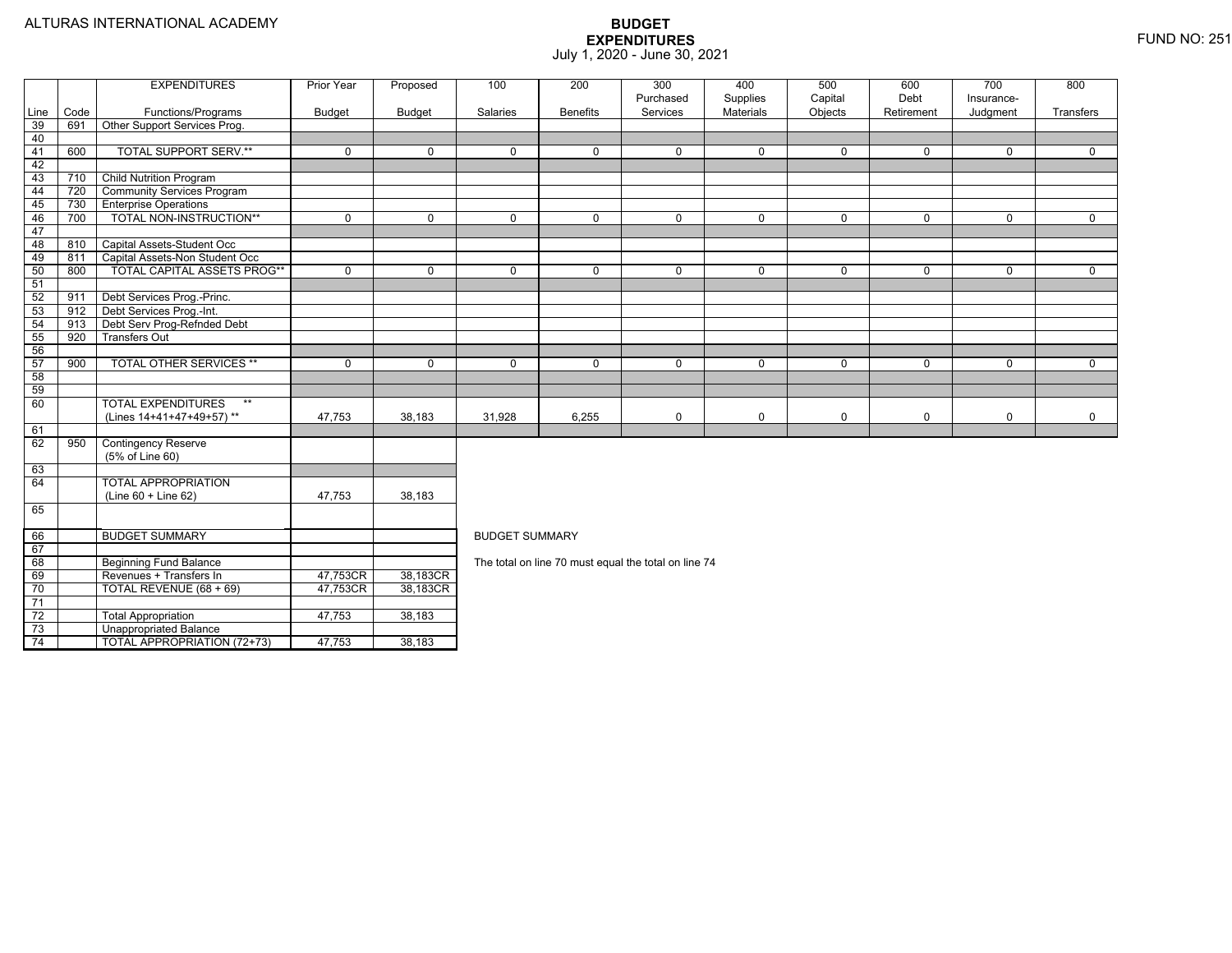|                 |        | <b>REVENUES</b>                   | Prior Year    | <b>Proposed Budget</b> |             |                 |        | <b>REVENUES</b>                        | Prior Year    | <b>Proposed Budget</b> |               |
|-----------------|--------|-----------------------------------|---------------|------------------------|-------------|-----------------|--------|----------------------------------------|---------------|------------------------|---------------|
| Line            | Code   | Item                              | <b>Budget</b> | Line Amounts           | Totals      | Line            | Code   | Item                                   | <b>Budget</b> | Line Amounts           | <b>Totals</b> |
|                 | 320000 | <b>Estimated Fund Balance</b>     |               | *******                |             | 40              |        | 429000 Other County                    |               |                        |               |
| 2               |        | as of July 1                      | $\Omega$      | *******                | 0           | 41              | 420000 | <b>TOTAL COUNTY</b>                    | $\Omega$      | *******                | $\mathbf 0$   |
| 3               | 411100 | Taxes-General M & O               |               |                        |             | 42              |        |                                        |               |                        |               |
| $\overline{4}$  | 411200 | Taxes-Suplemental                 |               |                        |             | 43              |        | 431100 Base Support Program            |               |                        |               |
| 5               | 411300 | Taxes-Emergency                   |               |                        |             | 44              |        | 431200   Transportation Support        |               |                        |               |
| 6               | 411400 | Taxes-Tort                        |               |                        |             | 45              |        | 431400 Except Child/SED Support        |               |                        |               |
|                 | 411500 | Taxes-Cooperative                 |               |                        |             | 46              |        | 431500 Border Tuition Support          |               |                        |               |
| 8               | 411600 | Taxes-Tuition                     |               |                        |             | 47              |        | 431600 Tuition Equivalency             |               |                        |               |
| $\overline{9}$  | 411700 | Taxes-Migrant                     |               |                        |             | 48              |        | 431800 Benefit Apportionment           |               |                        |               |
| 10              | 411900 | Taxes-Other                       |               |                        |             | 49              |        | 431900 Other State Support             |               |                        |               |
| 11              | 412100 | <b>Taxes-Plant Facility</b>       |               |                        |             | 50              | 432100 | <b>Driver Education Prog.</b>          |               |                        |               |
| $\overline{12}$ | 412500 | Taxes-Bond & Interest             |               |                        |             | 51              |        | 432400   Professional Technical Prog   |               |                        |               |
| 13              |        | <b>TOTAL TAXES</b><br>$**$        | 0             | *******                | $\mathbf 0$ | 52              |        | 437000 Lottery/Additional State Maint  |               |                        |               |
| 14              | 413000 | Penalty: Delinguent Taxes         |               |                        |             | 53              |        | 438000 Rev in Lieu of/Ag Equip Tax     |               |                        |               |
| 15              |        |                                   |               |                        |             | 54              | 439000 | Other State Revenue                    |               |                        |               |
| 16              | 414100 | Tuition - Individuals             |               |                        |             | 55              |        |                                        |               |                        |               |
| $\overline{17}$ |        | 414200 Tuition-Districts in Idaho |               |                        |             | 56              | 430000 | $**$<br><b>TOTAL STATE</b>             |               | *******                | $\mathbf 0$   |
| 18              | 414300 | Tuition-Out of State Districts    |               |                        |             | 57              |        |                                        |               |                        |               |
| 19              |        |                                   |               |                        |             | 58              |        | 442000   Indirect Unrestricted Fed.    |               |                        |               |
| 20              | 415000 | <b>Earnings on Investments</b>    |               |                        |             | 59              |        | 443000 Direct Restricted Fed.          |               |                        |               |
| $\overline{21}$ |        |                                   |               |                        |             | 60              |        | 445100 Title I - ESEA                  |               |                        |               |
| 22              | 416100 | School Food Service               |               |                        |             | 61              |        | 445200 Title VI. ESEA-Innovative Pr    |               |                        |               |
| 23              | 416200 | Meal Sales: Non-Reimb.            |               |                        |             | 62              |        | 445300 Perkins III-Voc Tech Act        |               |                        |               |
| $\overline{24}$ | 416900 | Other Food Sales                  |               |                        |             | 63              |        | 445400 Adult Education                 |               |                        |               |
| 25              |        |                                   |               |                        |             | 64              | 445500 | Child Nutrition Reimb.                 |               |                        |               |
| 26              |        | 417100 Admissions/Activities      |               |                        |             | 65              | 445600 | Title VI-B                             |               |                        |               |
| $\overline{27}$ | 417200 | <b>Bookstore Sales</b>            |               |                        |             | 66              | 445900 | Other Indirect Fed. Prog.              |               | 36.288CR               |               |
| $\overline{28}$ | 417300 | Clubs, Org. Dues, Etc.            |               |                        |             | 67              | 448200 | Impact Aid - P.L. 874                  |               |                        |               |
| 29              | 417400 | School Fees & Charges             |               |                        |             | 68              | 440000 | $**$<br><b>TOTAL FEDERAL</b>           | $\Omega$      | *******                | 36,288CR      |
| 30              | 417900 | Other Student Revenues            |               |                        |             | 69              |        |                                        |               |                        |               |
| 31              |        |                                   |               |                        |             | $\overline{70}$ |        | 451000 Proceeds: Bonds, Capital Leases |               |                        |               |
| 32              | 418100 | <b>Community Service</b>          |               |                        |             | $\overline{71}$ |        | 453000 Sale of Fixed Assets            |               |                        |               |
| 33              |        |                                   |               |                        |             | $\overline{72}$ | 450000 | <b>TOTAL OTHER</b><br>$***$            | $\Omega$      | *******                | $\mathbf 0$   |
| 34              | 419100 | Rentals                           |               |                        |             | $\overline{73}$ |        |                                        |               |                        |               |
| 35              | 419200 | <b>Contributions/Donations</b>    |               |                        |             | 74              |        | <b>TOTAL REVENUES</b><br>$***$         |               | *******                | 36.288CR      |
| 36              | 419300 | <b>Transportaion Fees</b>         |               |                        |             | 75              |        |                                        |               |                        |               |
| 37              | 419900 | <b>Other Local</b>                |               |                        |             | 76              | 460000 | <b>TRANSFERS IN</b>                    |               |                        |               |
| $\overline{38}$ |        | <b>TOTAL OTHER LOCAL **</b>       | $\Omega$      | *******                | $\mathbf 0$ | $\overline{77}$ |        |                                        |               |                        |               |
| 39              | 410000 | <b>TOTAL LOCAL</b>                |               | *******                |             | $\overline{78}$ | 400000 | BAL.+ REVENUE + TRANS.                 |               | *******                |               |
|                 |        | $(Line 13 + 38)$                  | 0             |                        | 0           |                 |        | (Lines $1 + 74 + 76$ )                 | 0             |                        | 36,288CR      |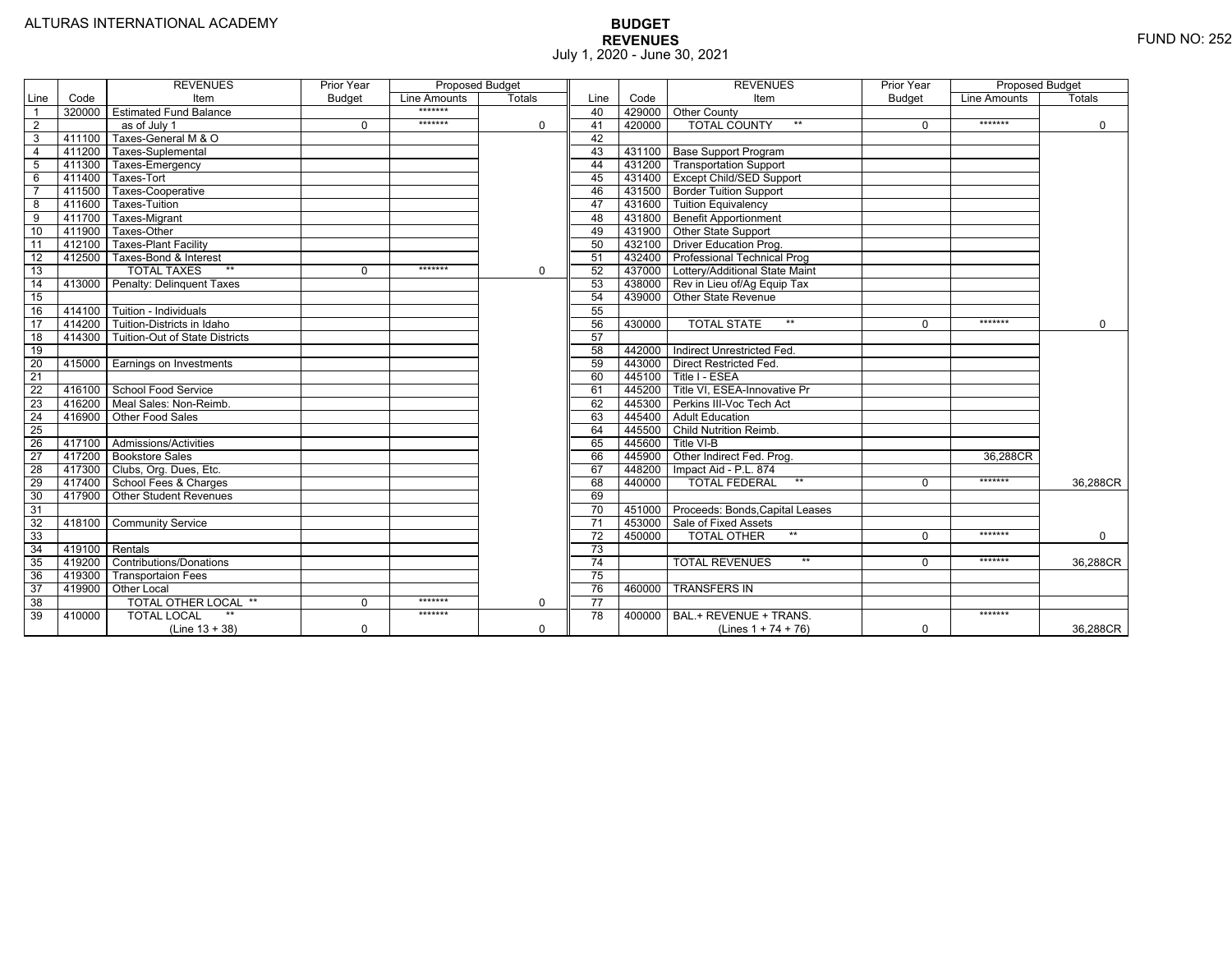|                 |      | <b>EXPENDITURES</b>             | Prior Year    | Proposed    | 100         | 200             | 300       | 400       | 500         | 600         | 700        | 800         |
|-----------------|------|---------------------------------|---------------|-------------|-------------|-----------------|-----------|-----------|-------------|-------------|------------|-------------|
|                 |      |                                 |               |             |             |                 | Purchased | Supplies  | Capital     | Debt        | Insurance- |             |
| Line            | Code | Functions/Programs              | <b>Budget</b> | Budget      | Salaries    | <b>Benefits</b> | Services  | Materials | Objects     | Retirement  | Judgment   | Transfers   |
| $\overline{1}$  | 512  | <b>Elemetary School Prog.</b>   |               |             |             |                 |           |           |             |             |            |             |
| $\overline{2}$  | 515  | Secondary School Prog.          |               |             |             |                 |           |           |             |             |            |             |
| 3               | 517  | Alternative School Prog.        |               |             |             |                 |           |           |             |             |            |             |
| 4               | 519  | Vocational-Technical Prog.      |               |             |             |                 |           |           |             |             |            |             |
| 5               | 521  | <b>Exceptional Child Prog.</b>  |               |             |             |                 |           |           |             |             |            |             |
| 6               | 522  | Preschool Exceptional Prog.     |               |             |             |                 |           |           |             |             |            |             |
| $\overline{7}$  | 524  | Gifted & Talented Prog.         |               |             |             |                 |           |           |             |             |            |             |
| 8               | 531  | Interscholastic Prog.           |               |             |             |                 |           |           |             |             |            |             |
| 9               | 532  | School Activity Prog.           |               |             |             |                 |           |           |             |             |            |             |
| 10              | 541  | Summer School Prog.             |               |             |             |                 |           |           |             |             |            |             |
| 11              | 542  | Adult School Prog.              |               |             |             |                 |           |           |             |             |            |             |
| 12              | 546  | Detention Center Prog.          |               |             |             |                 |           |           |             |             |            |             |
| 13              |      |                                 |               |             |             |                 |           |           |             |             |            |             |
| 14              | 500  | <b>TOTAL INSTRUCTION **</b>     | 0             | $\mathbf 0$ | $\mathbf 0$ | 0               | 0         | 0         | $\mathbf 0$ | $\mathbf 0$ | 0          | $\mathbf 0$ |
| 15              |      |                                 |               |             |             |                 |           |           |             |             |            |             |
| 16              | 611  | Attend-Guidance-Health Prog     |               |             |             |                 |           |           |             |             |            |             |
| 17              | 616  | Special Services Prog.          |               |             |             |                 |           |           |             |             |            |             |
| 18              |      |                                 |               |             |             |                 |           |           |             |             |            |             |
| 19              | 621  | Instruction Improvement Prog    |               |             |             |                 |           |           |             |             |            |             |
| 20              | 622  | <b>Educational Media Prog.</b>  |               |             |             |                 |           |           |             |             |            |             |
| 21              | 623  | Instruction-Related Tech Prog   |               |             |             |                 |           |           |             |             |            |             |
| 22              | 631  | Board of Education Prog.        |               |             |             |                 |           |           |             |             |            |             |
| 23              | 632  | District Admin Prog.            |               |             |             |                 |           |           |             |             |            |             |
| $\overline{24}$ |      |                                 |               |             |             |                 |           |           |             |             |            |             |
| 25              | 641  | School Administration Prog.     |               |             |             |                 |           |           |             |             |            |             |
| 26              |      |                                 |               |             |             |                 |           |           |             |             |            |             |
| $\overline{27}$ | 651  | <b>Business Operation Prog.</b> |               |             |             |                 |           |           |             |             |            |             |
| 28              | 655  | Central Service Prog.           |               |             |             |                 |           |           |             |             |            |             |
| 29              | 656  | Admin Tech Services Prog.       |               |             |             |                 |           |           |             |             |            |             |
| 30              | 661  | Bldg-Care Prog. (Custodial)     |               |             |             |                 |           |           |             |             |            |             |
| 31              | 663  | Maint-Non Student Occupied      |               |             |             |                 |           |           |             |             |            |             |
| 32              | 664  | Maint-Student Occupied Bldgs    |               |             |             |                 |           |           |             |             |            |             |
| 33              | 665  | Maintenance - Grounds           |               |             |             |                 |           |           |             |             |            |             |
| 34              | 667  | Security Program                |               |             |             |                 |           |           |             |             |            |             |
| 35              |      |                                 |               |             |             |                 |           |           |             |             |            |             |
| 36              | 681  | Pupil-To School Trans. Prog.    |               |             |             |                 |           |           |             |             |            |             |
| 37              | 682  | Pupil-Activity Trans. Prog.     |               |             |             |                 |           |           |             |             |            |             |
| 38              | 683  | General Transportation Prog.    |               |             |             |                 |           |           |             |             |            |             |
|                 |      |                                 |               |             |             |                 |           |           |             |             |            |             |
|                 |      |                                 |               |             |             |                 |           |           |             |             |            |             |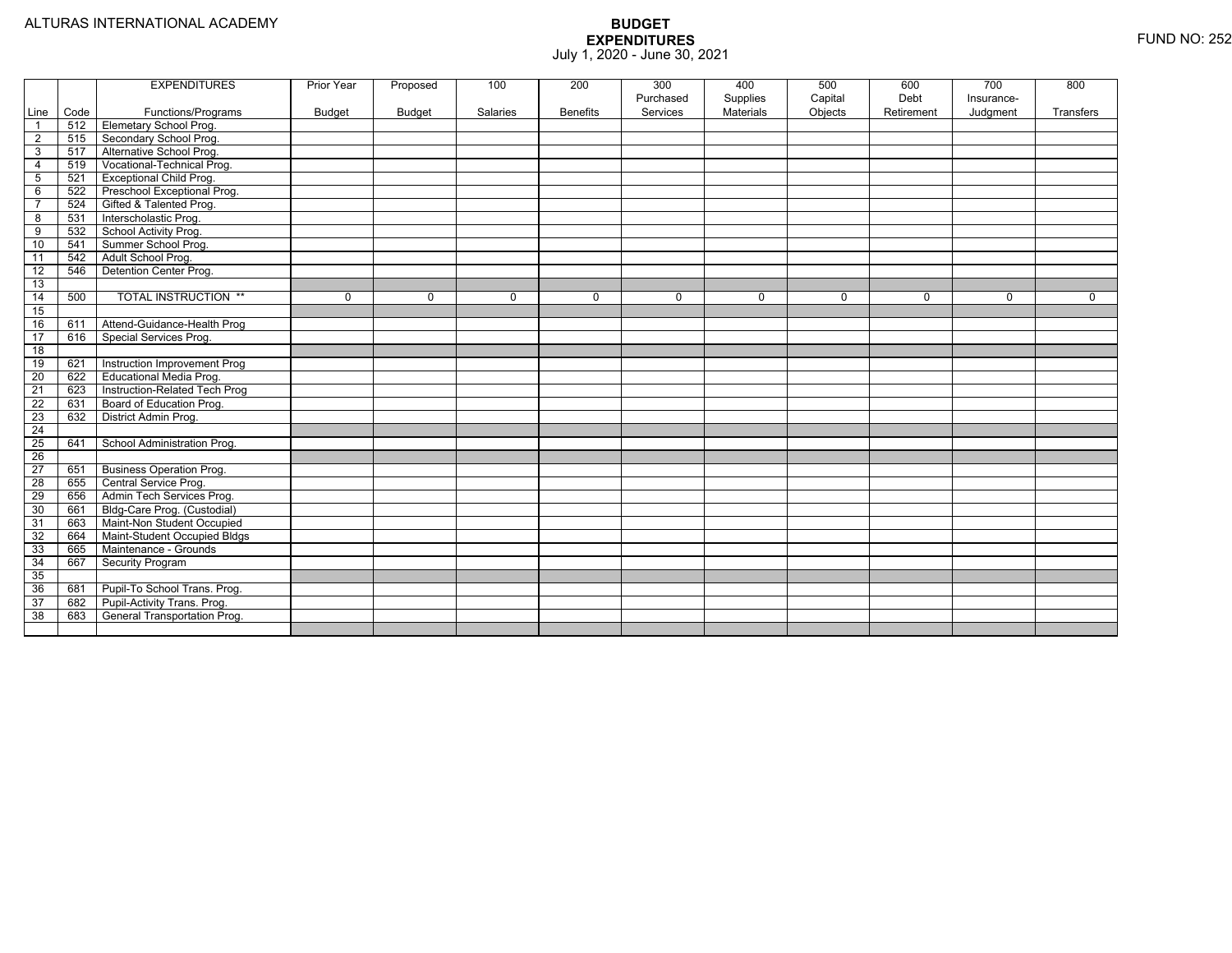74

Unappropriated Balance 36,288

4 | | TOTAL APPROPRIATION (72+73) | 0 | 36,288

|                 |      | <b>EXPENDITURES</b>               | <b>Prior Year</b> | Proposed    | 100                   | 200             | 300                                                  | 400         | 500          | 600          | 700         | 800          |  |  |  |
|-----------------|------|-----------------------------------|-------------------|-------------|-----------------------|-----------------|------------------------------------------------------|-------------|--------------|--------------|-------------|--------------|--|--|--|
|                 |      |                                   |                   |             |                       |                 | Purchased                                            | Supplies    | Capital      | Debt         | Insurance-  |              |  |  |  |
| Line            | Code | Functions/Programs                | <b>Budget</b>     | Budget      | Salaries              | <b>Benefits</b> | Services                                             | Materials   | Objects      | Retirement   | Judgment    | Transfers    |  |  |  |
| 39              | 691  | Other Support Services Prog.      |                   |             |                       |                 |                                                      |             |              |              |             |              |  |  |  |
| 40              |      |                                   |                   |             |                       |                 |                                                      |             |              |              |             |              |  |  |  |
| 41              | 600  | <b>TOTAL SUPPORT SERV.**</b>      | $\mathbf 0$       | $\mathbf 0$ | $\mathbf 0$           | $\mathbf 0$     | $\mathbf 0$                                          | $\mathbf 0$ | $\mathbf{0}$ | $\mathbf{0}$ | 0           | $\mathbf{0}$ |  |  |  |
| -42             |      |                                   |                   |             |                       |                 |                                                      |             |              |              |             |              |  |  |  |
| 43              | 710  | <b>Child Nutrition Program</b>    |                   |             |                       |                 |                                                      |             |              |              |             |              |  |  |  |
| 44              | 720  | <b>Community Services Program</b> |                   |             |                       |                 |                                                      |             |              |              |             |              |  |  |  |
| 45              | 730  | <b>Enterprise Operations</b>      |                   |             |                       |                 |                                                      |             |              |              |             |              |  |  |  |
| 46              | 700  | TOTAL NON-INSTRUCTION**           | 0                 | $\mathbf 0$ | $\mathbf{0}$          | $\mathbf 0$     | 0                                                    | $\mathbf 0$ | $\mathbf{0}$ | $\mathbf{0}$ | 0           | $\mathbf 0$  |  |  |  |
| 47              |      |                                   |                   |             |                       |                 |                                                      |             |              |              |             |              |  |  |  |
| 48              | 810  | Capital Assets-Student Occ        |                   |             |                       |                 |                                                      |             |              |              |             |              |  |  |  |
| 49              | 811  | Capital Assets-Non Student Occ    |                   |             |                       |                 |                                                      |             |              |              |             |              |  |  |  |
| 50              | 800  | TOTAL CAPITAL ASSETS PROG**       | $\mathbf 0$       | $\mathbf 0$ | $\mathbf 0$           | 0               | $\mathbf 0$                                          | $\mathbf 0$ | $\mathbf 0$  | 0            | $\mathbf 0$ | $\mathbf 0$  |  |  |  |
| 51              |      |                                   |                   |             |                       |                 |                                                      |             |              |              |             |              |  |  |  |
| 52              | 911  | Debt Services Prog.-Princ.        |                   |             |                       |                 |                                                      |             |              |              |             |              |  |  |  |
| 53              | 912  | Debt Services Prog.-Int.          |                   |             |                       |                 |                                                      |             |              |              |             |              |  |  |  |
| 54              | 913  | Debt Serv Prog-Refnded Debt       |                   |             |                       |                 |                                                      |             |              |              |             |              |  |  |  |
| 55              | 920  | <b>Transfers Out</b>              |                   |             |                       |                 |                                                      |             |              |              |             |              |  |  |  |
| 56              |      |                                   |                   |             |                       |                 |                                                      |             |              |              |             |              |  |  |  |
| 57              | 900  | <b>TOTAL OTHER SERVICES **</b>    | $\mathbf 0$       | $\mathbf 0$ | $\Omega$              | $\Omega$        | $\mathbf 0$                                          | $\mathbf 0$ | $\Omega$     | $\Omega$     | $\mathbf 0$ | $\Omega$     |  |  |  |
| 58              |      |                                   |                   |             |                       |                 |                                                      |             |              |              |             |              |  |  |  |
| 59              |      |                                   |                   |             |                       |                 |                                                      |             |              |              |             |              |  |  |  |
| - 60            |      | <b>TOTAL EXPENDITURES</b><br>$**$ |                   |             |                       |                 |                                                      |             |              |              |             |              |  |  |  |
|                 |      | (Lines 14+41+47+49+57)**          | $\mathbf 0$       | $\mathbf 0$ | 0                     | 0               | $\mathbf 0$                                          | $\mathbf 0$ | 0            | 0            | 0           | 0            |  |  |  |
| 61              |      |                                   |                   |             |                       |                 |                                                      |             |              |              |             |              |  |  |  |
| 62              | 950  | <b>Contingency Reserve</b>        |                   |             |                       |                 |                                                      |             |              |              |             |              |  |  |  |
|                 |      | (5% of Line 60)                   |                   |             |                       |                 |                                                      |             |              |              |             |              |  |  |  |
| 63              |      |                                   |                   |             |                       |                 |                                                      |             |              |              |             |              |  |  |  |
| 64              |      | <b>TOTAL APPROPRIATION</b>        |                   |             |                       |                 |                                                      |             |              |              |             |              |  |  |  |
|                 |      | (Line 60 + Line 62)               | $\mathbf 0$       | $\mathbf 0$ |                       |                 |                                                      |             |              |              |             |              |  |  |  |
| 65              |      |                                   |                   |             |                       |                 |                                                      |             |              |              |             |              |  |  |  |
|                 |      |                                   |                   |             |                       |                 |                                                      |             |              |              |             |              |  |  |  |
| 66              |      | <b>BUDGET SUMMARY</b>             |                   |             | <b>BUDGET SUMMARY</b> |                 |                                                      |             |              |              |             |              |  |  |  |
| 67              |      |                                   |                   |             |                       |                 |                                                      |             |              |              |             |              |  |  |  |
| 68              |      | <b>Beginning Fund Balance</b>     |                   |             |                       |                 | The total on line 70 must equal the total on line 74 |             |              |              |             |              |  |  |  |
| 69              |      | Revenues + Transfers In           |                   | 36,288CR    |                       |                 |                                                      |             |              |              |             |              |  |  |  |
| 70              |      | TOTAL REVENUE (68 + 69)           | $\mathbf 0$       | 36,288CR    |                       |                 |                                                      |             |              |              |             |              |  |  |  |
| 71              |      |                                   |                   |             |                       |                 |                                                      |             |              |              |             |              |  |  |  |
| $\overline{72}$ |      | <b>Total Appropriation</b>        |                   |             |                       |                 |                                                      |             |              |              |             |              |  |  |  |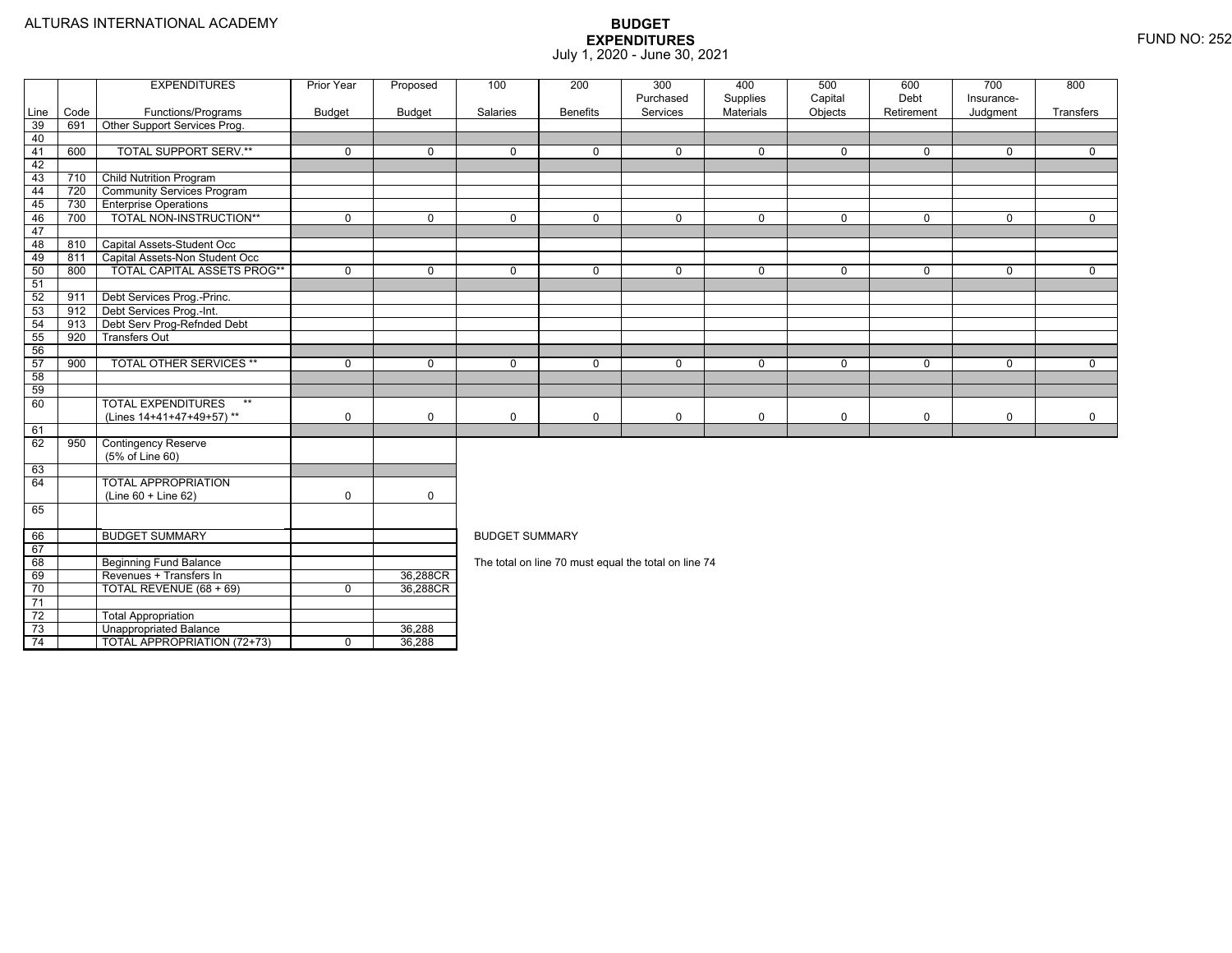|                 |                | <b>REVENUES</b>                         | Prior Year    | <b>Proposed Budget</b> |          |                 |        | <b>REVENUES</b>                       | Prior Year | <b>Proposed Budget</b> |             |
|-----------------|----------------|-----------------------------------------|---------------|------------------------|----------|-----------------|--------|---------------------------------------|------------|------------------------|-------------|
| Line            | Code           | Item                                    | <b>Budget</b> | Line Amounts           | Totals   | Line            | Code   | Item                                  | Budget     | Line Amounts           | Totals      |
|                 |                | 320000 Estimated Fund Balance           |               | *******                |          | 40              |        | 429000 Other County                   |            |                        |             |
| $\overline{2}$  |                | as of July 1                            | $\Omega$      | *******                | 0        | 41              | 420000 | <b>TOTAL COUNTY</b><br>$***$          | $\Omega$   | *******                | $\mathbf 0$ |
| 3               | 411100         | Taxes-General M & O                     |               |                        |          | 42              |        |                                       |            |                        |             |
| 4               | 411200         | Taxes-Suplemental                       |               |                        |          | 43              |        | 431100 Base Support Program           |            |                        |             |
| 5               |                | 411300 Taxes-Emergency                  |               |                        |          | 44              |        | 431200 Transportation Support         |            |                        |             |
| 6               | 411400         | Taxes-Tort                              |               |                        |          | 45              |        | 431400 Except Child/SED Support       |            |                        |             |
|                 | 411500         | Taxes-Cooperative                       |               |                        |          | 46              |        | 431500 Border Tuition Support         |            |                        |             |
| 8               | 411600         | Taxes-Tuition                           |               |                        |          | 47              |        | 431600 Tuition Equivalency            |            |                        |             |
| 9               | 411700         | Taxes-Migrant                           |               |                        |          | 48              |        | 431800 Benefit Apportionment          |            |                        |             |
| 10              | 411900         | Taxes-Other                             |               |                        |          | 49              |        | 431900 Other State Support            |            |                        |             |
| 11              | 412100         | <b>Taxes-Plant Facility</b>             |               |                        |          | 50              |        | 432100 Driver Education Prog.         |            |                        |             |
| 12              | 412500         | Taxes-Bond & Interest                   |               |                        |          | 51              |        | 432400   Professional Technical Prog  |            |                        |             |
| 13              |                | $**$<br><b>TOTAL TAXES</b>              | $\Omega$      | *******                | 0        | 52              |        | 437000 Lottery/Additional State Maint |            |                        |             |
| 14              |                | 413000 Penalty: Delinguent Taxes        |               |                        |          | 53              |        | 438000   Rev in Lieu of/Ag Equip Tax  |            |                        |             |
| 15              |                |                                         |               |                        |          | 54              | 439000 | <b>Other State Revenue</b>            |            |                        |             |
| 16              |                | 414100 Tuition - Individuals            |               |                        |          | 55              |        |                                       |            |                        |             |
| 17              | 414200         | Tuition-Districts in Idaho              |               |                        |          | 56              | 430000 | $***$<br><b>TOTAL STATE</b>           | $\Omega$   | *******                | $\Omega$    |
| $\overline{18}$ |                | 414300   Tuition-Out of State Districts |               |                        |          | 57              |        |                                       |            |                        |             |
| 19              |                |                                         |               |                        |          | 58              |        | 442000   Indirect Unrestricted Fed.   |            |                        |             |
| $\overline{20}$ |                | 415000 Earnings on Investments          |               |                        |          | 59              |        | 443000 Direct Restricted Fed.         |            |                        |             |
| 21              |                |                                         |               |                        |          | 60              |        | 445100 Title I - ESEA                 |            |                        |             |
| 22              |                | 416100 School Food Service              |               |                        |          | 61              |        | 445200 Title VI. ESEA-Innovative Pr   |            |                        |             |
| 23              |                | 416200   Meal Sales: Non-Reimb.         |               |                        |          | 62              |        | 445300 Perkins III-Voc Tech Act       |            |                        |             |
| $\overline{24}$ |                | 416900 Other Food Sales                 |               |                        |          | 63              |        | 445400 Adult Education                |            |                        |             |
| $\overline{25}$ |                |                                         |               |                        |          | 64              | 445500 | Child Nutrition Reimb.                |            |                        |             |
| 26              |                | 417100 Admissions/Activities            |               |                        |          | 65              | 445600 | Title VI-B                            | 72.856CR   | 77,918CR               |             |
| 27              |                | 417200 Bookstore Sales                  |               |                        |          | 66              | 445900 | Other Indirect Fed. Prog.             |            |                        |             |
| 28              |                | 417300 Clubs, Org. Dues, Etc.           |               |                        |          | 67              | 448200 | Impact Aid - P.L. 874                 |            |                        |             |
| $\overline{29}$ |                | 417400 School Fees & Charges            |               |                        |          | 68              | 440000 | <b>TOTAL FEDERAL</b><br>$**$          | 72.856CR   | *******                | 77,918CR    |
| 30              |                | 417900   Other Student Revenues         |               |                        |          | 69              |        |                                       |            |                        |             |
| 31              |                |                                         |               |                        |          | 70              | 451000 | Proceeds: Bonds, Capital Leases       |            |                        |             |
| $\overline{32}$ | 418100         | <b>Community Service</b>                |               |                        |          | $\overline{71}$ | 453000 | Sale of Fixed Assets                  |            |                        |             |
| 33              |                |                                         |               |                        |          | $\overline{72}$ | 450000 | $**$<br><b>TOTAL OTHER</b>            | $\Omega$   | *******                | $\mathbf 0$ |
| 34              | 419100 Rentals |                                         |               |                        |          | 73              |        |                                       |            |                        |             |
| 35              |                | 419200 Contributions/Donations          |               |                        |          | $\overline{74}$ |        | <b>TOTAL REVENUES</b><br>$\star\star$ | 72.856CR   | *******                | 77,918CR    |
| 36              | 419300         | <b>Transportaion Fees</b>               |               |                        |          | 75              |        |                                       |            |                        |             |
| 37              | 419900         | <b>Other Local</b>                      |               |                        |          | 76              | 460000 | <b>TRANSFERS IN</b>                   |            |                        |             |
| 38              |                | TOTAL OTHER LOCAL **                    | $\Omega$      | *******                | $\Omega$ | 77              |        |                                       |            |                        |             |
| 39              | 410000         | <b>TOTAL LOCAL</b>                      |               | *******                |          | $\overline{78}$ | 400000 | BAL.+ REVENUE + TRANS.                |            | *******                |             |
|                 |                | $(Line 13 + 38)$                        | $\mathbf 0$   |                        | 0        |                 |        | (Lines $1 + 74 + 76$ )                | 72.856CR   |                        | 77,918CR    |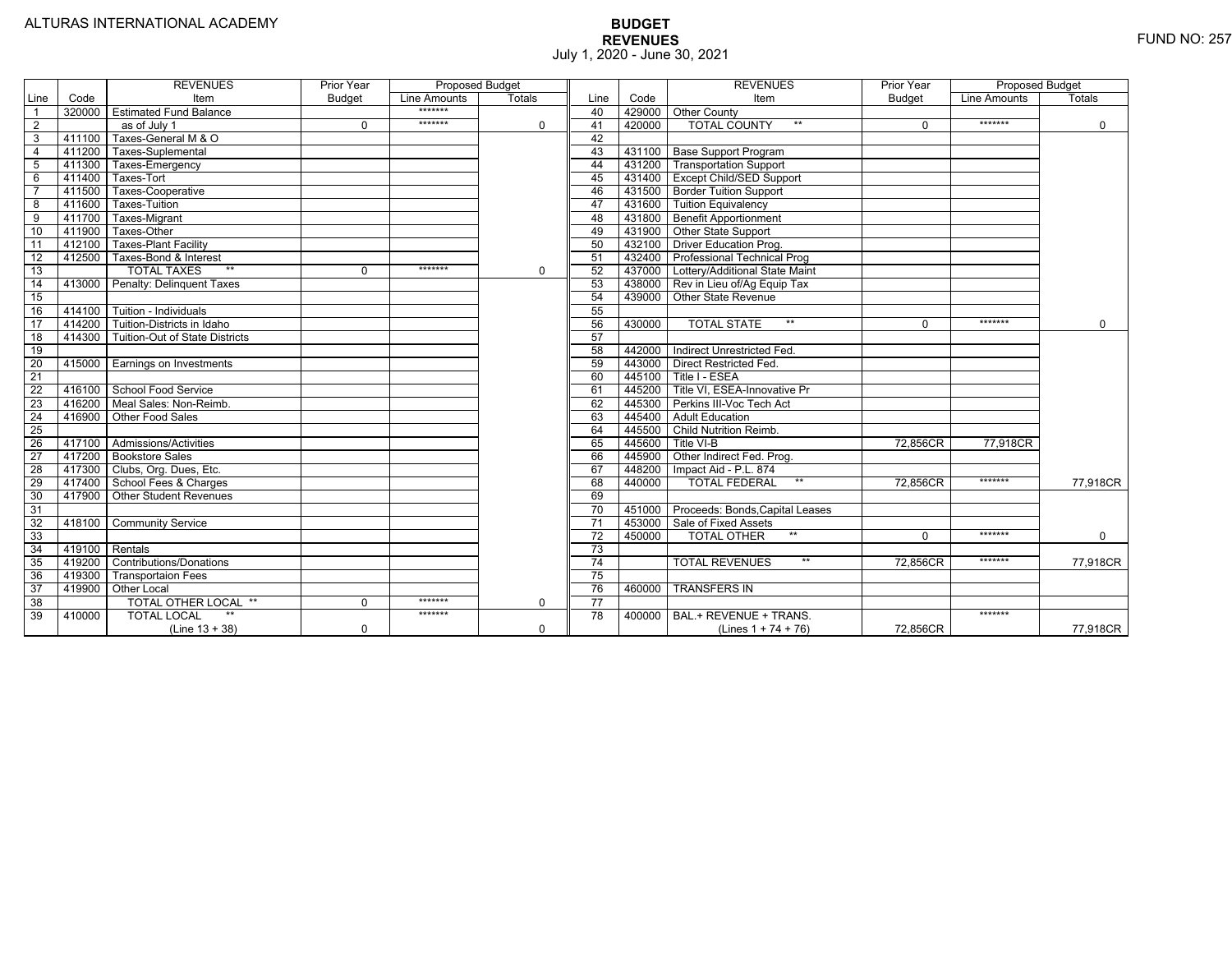|                          |      | <b>EXPENDITURES</b>             | Prior Year    | Proposed      | 100      | 200             | 300<br>Purchased | 400<br>Supplies | 500<br>Capital | 600<br>Debt | 700<br>Insurance- | 800       |
|--------------------------|------|---------------------------------|---------------|---------------|----------|-----------------|------------------|-----------------|----------------|-------------|-------------------|-----------|
| Line                     | Code | Functions/Programs              | <b>Budget</b> | <b>Budget</b> | Salaries | <b>Benefits</b> | Services         | Materials       | Objects        | Retirement  | Judgment          | Transfers |
| $\overline{\phantom{0}}$ | 512  | Elemetary School Prog.          |               |               |          |                 |                  |                 |                |             |                   |           |
| $\overline{2}$           | 515  | Secondary School Prog.          |               |               |          |                 |                  |                 |                |             |                   |           |
| $\mathbf{3}$             | 517  | Alternative School Prog.        |               |               |          |                 |                  |                 |                |             |                   |           |
| $\overline{4}$           | 519  | Vocational-Technical Prog.      |               |               |          |                 |                  |                 |                |             |                   |           |
| $5\phantom{.0}$          | 521  | <b>Exceptional Child Prog.</b>  | 72,856        | 77,918        | 65,154   | 12,764          |                  |                 |                |             |                   |           |
| 6                        | 522  | Preschool Exceptional Prog.     |               |               |          |                 |                  |                 |                |             |                   |           |
| $\overline{7}$           | 524  | Gifted & Talented Prog.         |               |               |          |                 |                  |                 |                |             |                   |           |
| 8                        | 531  | Interscholastic Prog.           |               |               |          |                 |                  |                 |                |             |                   |           |
| 9                        | 532  | School Activity Prog.           |               |               |          |                 |                  |                 |                |             |                   |           |
| 10                       | 541  | Summer School Prog.             |               |               |          |                 |                  |                 |                |             |                   |           |
| $-11$                    | 542  | Adult School Prog.              |               |               |          |                 |                  |                 |                |             |                   |           |
| $\overline{12}$          | 546  | Detention Center Prog.          |               |               |          |                 |                  |                 |                |             |                   |           |
| 13                       |      |                                 |               |               |          |                 |                  |                 |                |             |                   |           |
| 14                       | 500  | <b>TOTAL INSTRUCTION **</b>     | 72,856        | 77,918        | 65,154   | 12,764          | $\mathbf 0$      | $\mathbf 0$     | $\mathbf 0$    | $\Omega$    | $\mathbf 0$       | $\Omega$  |
| 15                       |      |                                 |               |               |          |                 |                  |                 |                |             |                   |           |
| 16                       | 611  | Attend-Guidance-Health Prog     |               |               |          |                 |                  |                 |                |             |                   |           |
| 17                       | 616  | Special Services Prog.          |               |               |          |                 |                  |                 |                |             |                   |           |
| $\overline{18}$          |      |                                 |               |               |          |                 |                  |                 |                |             |                   |           |
| 19                       | 621  | Instruction Improvement Prog    |               |               |          |                 |                  |                 |                |             |                   |           |
| $\overline{20}$          | 622  | <b>Educational Media Prog.</b>  |               |               |          |                 |                  |                 |                |             |                   |           |
| 21                       | 623  | Instruction-Related Tech Prog   |               |               |          |                 |                  |                 |                |             |                   |           |
| 22                       | 631  | Board of Education Prog.        |               |               |          |                 |                  |                 |                |             |                   |           |
| 23                       | 632  | District Admin Prog.            |               |               |          |                 |                  |                 |                |             |                   |           |
| $\overline{24}$          |      |                                 |               |               |          |                 |                  |                 |                |             |                   |           |
| $\overline{25}$          | 641  | School Administration Prog.     |               |               |          |                 |                  |                 |                |             |                   |           |
| $\overline{26}$          |      |                                 |               |               |          |                 |                  |                 |                |             |                   |           |
| $\overline{27}$          | 651  | <b>Business Operation Prog.</b> |               |               |          |                 |                  |                 |                |             |                   |           |
| 28                       | 655  | Central Service Prog.           |               |               |          |                 |                  |                 |                |             |                   |           |
| 29                       | 656  | Admin Tech Services Prog.       |               |               |          |                 |                  |                 |                |             |                   |           |
| 30                       | 661  | Bldg-Care Prog. (Custodial)     |               |               |          |                 |                  |                 |                |             |                   |           |
| $\overline{31}$          | 663  | Maint-Non Student Occupied      |               |               |          |                 |                  |                 |                |             |                   |           |
| 32                       | 664  | Maint-Student Occupied Bldgs    |               |               |          |                 |                  |                 |                |             |                   |           |
| 33                       | 665  | Maintenance - Grounds           |               |               |          |                 |                  |                 |                |             |                   |           |
| 34                       | 667  | <b>Security Program</b>         |               |               |          |                 |                  |                 |                |             |                   |           |
| 35                       |      |                                 |               |               |          |                 |                  |                 |                |             |                   |           |
| 36                       | 681  | Pupil-To School Trans. Prog.    |               |               |          |                 |                  |                 |                |             |                   |           |
| $\overline{37}$          | 682  | Pupil-Activity Trans. Prog.     |               |               |          |                 |                  |                 |                |             |                   |           |
| 38                       | 683  | General Transportation Prog.    |               |               |          |                 |                  |                 |                |             |                   |           |
|                          |      |                                 |               |               |          |                 |                  |                 |                |             |                   |           |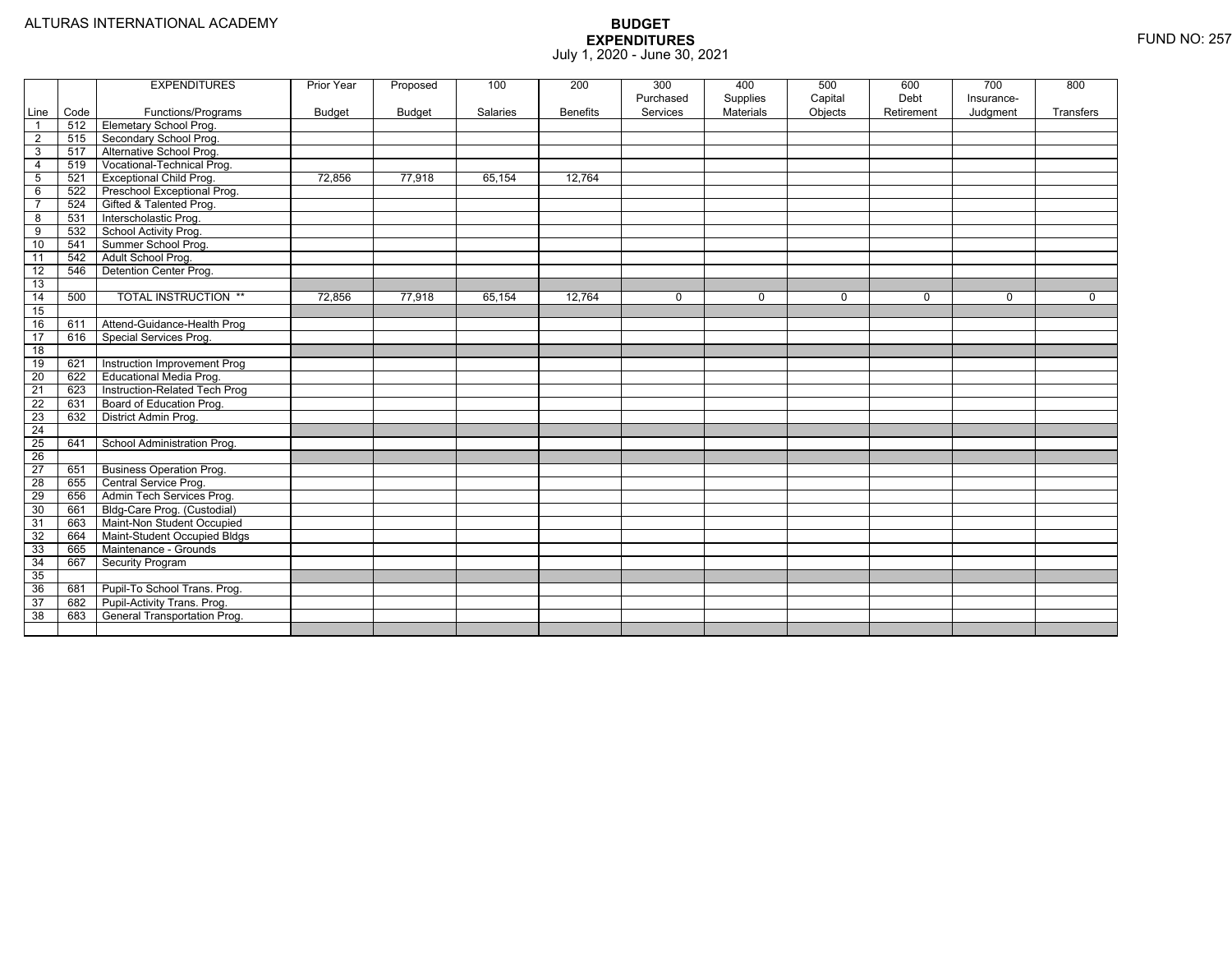TOTAL APPROPRIATION (72+73) 72,856 77,918

|      |      | <b>EXPENDITURES</b>                | Prior Year    | Proposed      | 100                   | 200             | 300<br>Purchased                                     | 400<br>Supplies | 500<br>Capital | 600<br>Debt | 700<br>Insurance- | 800         |  |  |  |
|------|------|------------------------------------|---------------|---------------|-----------------------|-----------------|------------------------------------------------------|-----------------|----------------|-------------|-------------------|-------------|--|--|--|
| Line | Code | Functions/Programs                 | <b>Budget</b> | <b>Budget</b> | Salaries              | <b>Benefits</b> | Services                                             | Materials       | Objects        | Retirement  | Judgment          | Transfers   |  |  |  |
| 39   | 691  | Other Support Services Prog.       |               |               |                       |                 |                                                      |                 |                |             |                   |             |  |  |  |
| 40   |      |                                    |               |               |                       |                 |                                                      |                 |                |             |                   |             |  |  |  |
| 41   | 600  | <b>TOTAL SUPPORT SERV.**</b>       | $\Omega$      | $\Omega$      | $\Omega$              | $\Omega$        | $\mathbf 0$                                          | 0               | $\mathbf{0}$   | $\Omega$    | $\Omega$          | $\Omega$    |  |  |  |
| 42   |      |                                    |               |               |                       |                 |                                                      |                 |                |             |                   |             |  |  |  |
| 43   | 710  | <b>Child Nutrition Program</b>     |               |               |                       |                 |                                                      |                 |                |             |                   |             |  |  |  |
| 44   | 720  | <b>Community Services Program</b>  |               |               |                       |                 |                                                      |                 |                |             |                   |             |  |  |  |
| 45   | 730  | <b>Enterprise Operations</b>       |               |               |                       |                 |                                                      |                 |                |             |                   |             |  |  |  |
| 46   | 700  | TOTAL NON-INSTRUCTION**            | $\Omega$      | $\Omega$      | $\mathbf 0$           | $\Omega$        | $\mathbf 0$                                          | 0               | $\mathbf 0$    | $\Omega$    | $\Omega$          | $\Omega$    |  |  |  |
| 47   |      |                                    |               |               |                       |                 |                                                      |                 |                |             |                   |             |  |  |  |
| 48   | 810  | Capital Assets-Student Occ         |               |               |                       |                 |                                                      |                 |                |             |                   |             |  |  |  |
| 49   | 811  | Capital Assets-Non Student Occ     |               |               |                       |                 |                                                      |                 |                |             |                   |             |  |  |  |
| 50   | 800  | <b>TOTAL CAPITAL ASSETS PROG**</b> | $\mathbf 0$   | $\mathbf 0$   | 0                     | $\mathbf 0$     | 0                                                    | 0               | $\mathbf 0$    | $\mathbf 0$ | 0                 | $\mathbf 0$ |  |  |  |
| 51   |      |                                    |               |               |                       |                 |                                                      |                 |                |             |                   |             |  |  |  |
| 52   | 911  | Debt Services Prog.-Princ.         |               |               |                       |                 |                                                      |                 |                |             |                   |             |  |  |  |
| 53   | 912  | Debt Services Prog.-Int.           |               |               |                       |                 |                                                      |                 |                |             |                   |             |  |  |  |
| 54   | 913  | Debt Serv Prog-Refnded Debt        |               |               |                       |                 |                                                      |                 |                |             |                   |             |  |  |  |
| 55   | 920  | <b>Transfers Out</b>               |               |               |                       |                 |                                                      |                 |                |             |                   |             |  |  |  |
| 56   |      |                                    |               |               |                       |                 |                                                      |                 |                |             |                   |             |  |  |  |
| 57   | 900  | <b>TOTAL OTHER SERVICES **</b>     | $\Omega$      | $\Omega$      | $\mathbf 0$           | $\Omega$        | $\mathbf 0$                                          | $\mathbf 0$     | $\mathbf 0$    | $\Omega$    | $\Omega$          | $\Omega$    |  |  |  |
| 58   |      |                                    |               |               |                       |                 |                                                      |                 |                |             |                   |             |  |  |  |
| 59   |      |                                    |               |               |                       |                 |                                                      |                 |                |             |                   |             |  |  |  |
| 60   |      | <b>TOTAL EXPENDITURES</b><br>$***$ |               |               |                       |                 |                                                      |                 |                |             |                   |             |  |  |  |
|      |      | (Lines 14+41+47+49+57)**           | 72,856        | 77,918        | 65,154                | 12,764          | 0                                                    | 0               | $\mathbf 0$    | $\mathbf 0$ | 0                 | $\mathbf 0$ |  |  |  |
| 61   |      |                                    |               |               |                       |                 |                                                      |                 |                |             |                   |             |  |  |  |
| 62   | 950  | <b>Contingency Reserve</b>         |               |               |                       |                 |                                                      |                 |                |             |                   |             |  |  |  |
|      |      | (5% of Line 60)                    |               |               |                       |                 |                                                      |                 |                |             |                   |             |  |  |  |
| 63   |      |                                    |               |               |                       |                 |                                                      |                 |                |             |                   |             |  |  |  |
| 64   |      | <b>TOTAL APPROPRIATION</b>         |               |               |                       |                 |                                                      |                 |                |             |                   |             |  |  |  |
|      |      | $(Line 60 + Line 62)$              | 72,856        | 77,918        |                       |                 |                                                      |                 |                |             |                   |             |  |  |  |
| 65   |      |                                    |               |               |                       |                 |                                                      |                 |                |             |                   |             |  |  |  |
| 66   |      | <b>BUDGET SUMMARY</b>              |               |               | <b>BUDGET SUMMARY</b> |                 |                                                      |                 |                |             |                   |             |  |  |  |
| 67   |      |                                    |               |               |                       |                 |                                                      |                 |                |             |                   |             |  |  |  |
| 68   |      | <b>Beginning Fund Balance</b>      |               |               |                       |                 | The total on line 70 must equal the total on line 74 |                 |                |             |                   |             |  |  |  |
| 69   |      | Revenues + Transfers In            | 72,856CR      | 77,918CR      |                       |                 |                                                      |                 |                |             |                   |             |  |  |  |
| 70   |      | TOTAL REVENUE (68 + 69)            | 72,856CR      | 77,918CR      |                       |                 |                                                      |                 |                |             |                   |             |  |  |  |
| 71   |      |                                    |               |               |                       |                 |                                                      |                 |                |             |                   |             |  |  |  |
| 72   |      | <b>Total Appropriation</b>         | 72,856        | 77,918        |                       |                 |                                                      |                 |                |             |                   |             |  |  |  |
| 73   |      | Unappropriated Balance             |               |               |                       |                 |                                                      |                 |                |             |                   |             |  |  |  |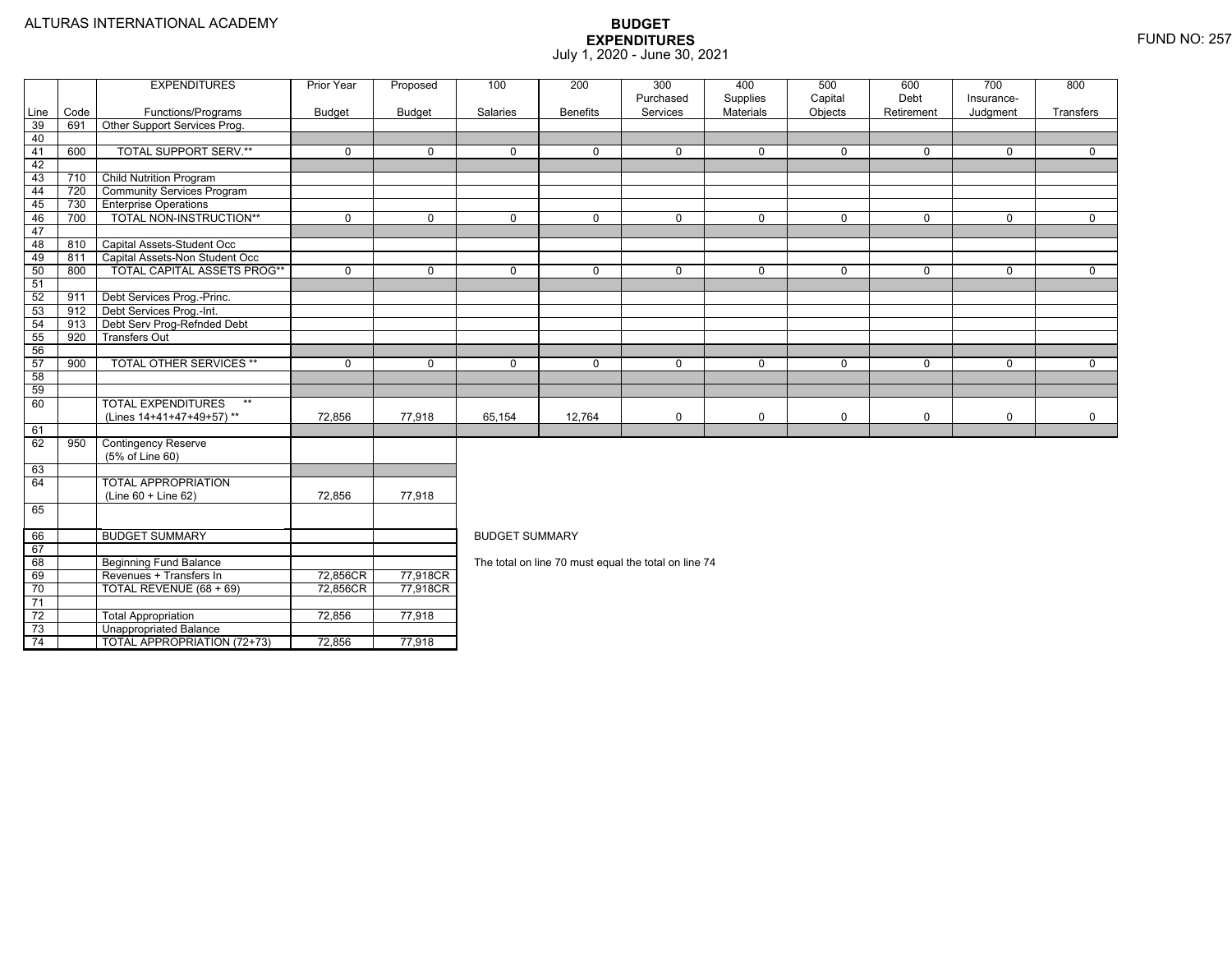|                 |        | <b>REVENUES</b>                   | Prior Year    | <b>Proposed Budget</b> |               |                 |        | <b>REVENUES</b>                    | Prior Year    | <b>Proposed Budget</b> |               |
|-----------------|--------|-----------------------------------|---------------|------------------------|---------------|-----------------|--------|------------------------------------|---------------|------------------------|---------------|
| Line            | Code   | Item                              | <b>Budget</b> | Line Amounts           | <b>Totals</b> | Line            | Code   | Item                               | <b>Budget</b> | Line Amounts           | <b>Totals</b> |
|                 | 320000 | <b>Estimated Fund Balance</b>     |               | *******                |               | 40              |        | 429000 Other County                |               |                        |               |
| 2               |        | as of July 1                      | $\Omega$      | *******                | 0             | 41              | 420000 | <b>TOTAL COUNTY</b>                | $\Omega$      | *******                | 0             |
| 3               | 411100 | Taxes-General M & O               |               |                        |               | 42              |        |                                    |               |                        |               |
| $\overline{4}$  | 411200 | Taxes-Suplemental                 |               |                        |               | 43              |        | 431100 Base Support Program        |               |                        |               |
| 5               | 411300 | Taxes-Emergency                   |               |                        |               | 44              |        | 431200 Transportation Support      |               |                        |               |
| 6               | 411400 | Taxes-Tort                        |               |                        |               | 45              |        | 431400 Except Child/SED Support    |               |                        |               |
|                 | 411500 | Taxes-Cooperative                 |               |                        |               | 46              |        | 431500   Border Tuition Support    |               |                        |               |
| 8               | 411600 | Taxes-Tuition                     |               |                        |               | 47              |        | 431600 Tuition Equivalency         |               |                        |               |
| $\overline{9}$  | 411700 | Taxes-Migrant                     |               |                        |               | 48              |        | 431800 Benefit Apportionment       |               |                        |               |
| 10              | 411900 | Taxes-Other                       |               |                        |               | 49              | 431900 | Other State Support                |               |                        |               |
| 11              | 412100 | <b>Taxes-Plant Facility</b>       |               |                        |               | 50              | 432100 | Driver Education Prog.             |               |                        |               |
| $\overline{12}$ | 412500 | Taxes-Bond & Interest             |               |                        |               | 51              | 432400 | <b>Professional Technical Prog</b> |               |                        |               |
| 13              |        | $**$<br><b>TOTAL TAXES</b>        | 0             | *******                | 0             | 52              | 437000 | Lottery/Additional State Maint     |               |                        |               |
| 14              | 413000 | Penalty: Delinguent Taxes         |               |                        |               | 53              | 438000 | Rev in Lieu of/Ag Equip Tax        |               |                        |               |
| 15              |        |                                   |               |                        |               | 54              | 439000 | Other State Revenue                |               |                        |               |
| 16              | 414100 | Tuition - Individuals             |               |                        |               | 55              |        |                                    |               |                        |               |
| $\overline{17}$ |        | 414200 Tuition-Districts in Idaho |               |                        |               | 56              | 430000 | $**$<br><b>TOTAL STATE</b>         | $\Omega$      | *******                | $\Omega$      |
| 18              | 414300 | Tuition-Out of State Districts    |               |                        |               | 57              |        |                                    |               |                        |               |
| 19              |        |                                   |               |                        |               | 58              | 442000 | Indirect Unrestricted Fed.         |               |                        |               |
| 20              | 415000 | <b>Earnings on Investments</b>    |               |                        |               | 59              | 443000 | <b>Direct Restricted Fed.</b>      |               |                        |               |
| $\overline{21}$ |        |                                   |               |                        |               | 60              | 445100 | Title I - ESEA                     |               |                        |               |
| 22              | 416100 | School Food Service               |               |                        |               | 61              | 445200 | Title VI, ESEA-Innovative Pr       |               |                        |               |
| 23              | 416200 | Meal Sales: Non-Reimb.            |               |                        |               | 62              | 445300 | Perkins III-Voc Tech Act           |               |                        |               |
| $\overline{24}$ | 416900 | Other Food Sales                  |               |                        |               | 63              | 445400 | <b>Adult Education</b>             |               |                        |               |
| 25              |        |                                   |               |                        |               | 64              | 445500 | <b>Child Nutrition Reimb.</b>      |               |                        |               |
| 26              |        | 417100 Admissions/Activities      |               |                        |               | 65              | 445600 | Title VI-B                         |               |                        |               |
| $\overline{27}$ | 417200 | <b>Bookstore Sales</b>            |               |                        |               | 66              | 445900 | Other Indirect Fed. Prog.          |               |                        |               |
| $\overline{28}$ | 417300 | Clubs, Org. Dues, Etc.            |               |                        |               | 67              | 448200 | Impact Aid - P.L. 874              |               |                        |               |
| 29              | 417400 | School Fees & Charges             |               |                        |               | 68              | 440000 | $**$<br><b>TOTAL FEDERAL</b>       | $\Omega$      | *******                | 0             |
| 30              | 417900 | Other Student Revenues            |               |                        |               | 69              |        |                                    |               |                        |               |
| 31              |        |                                   |               |                        |               | 70              | 451000 | Proceeds: Bonds, Capital Leases    |               |                        |               |
| $\overline{32}$ | 418100 | <b>Community Service</b>          |               |                        |               | $\overline{71}$ | 453000 | Sale of Fixed Assets               |               |                        |               |
| 33              |        |                                   |               |                        |               | $\overline{72}$ | 450000 | <b>TOTAL OTHER</b><br>$***$        | $\Omega$      | *******                | 0             |
| 34              | 419100 | Rentals                           |               |                        |               | 73              |        |                                    |               |                        |               |
| 35              | 419200 | Contributions/Donations           |               |                        |               | 74              |        | <b>TOTAL REVENUES</b><br>$***$     | U             | *******                | $\Omega$      |
| 36              | 419300 | <b>Transportaion Fees</b>         |               |                        |               | 75              |        |                                    |               |                        |               |
| 37              | 419900 | <b>Other Local</b>                |               |                        |               | 76              | 460000 | <b>TRANSFERS IN</b>                |               |                        |               |
| $\overline{38}$ |        | <b>TOTAL OTHER LOCAL **</b>       | $\Omega$      | *******                | 0             | $\overline{77}$ |        |                                    |               |                        |               |
| 39              | 410000 | <b>TOTAL LOCAL</b>                |               | *******                |               | $\overline{78}$ | 400000 | BAL.+ REVENUE + TRANS.             |               | *******                |               |
|                 |        | $(Line 13 + 38)$                  | $\Omega$      |                        | 0             |                 |        | (Lines $1 + 74 + 76$ )             | $\Omega$      |                        | 0             |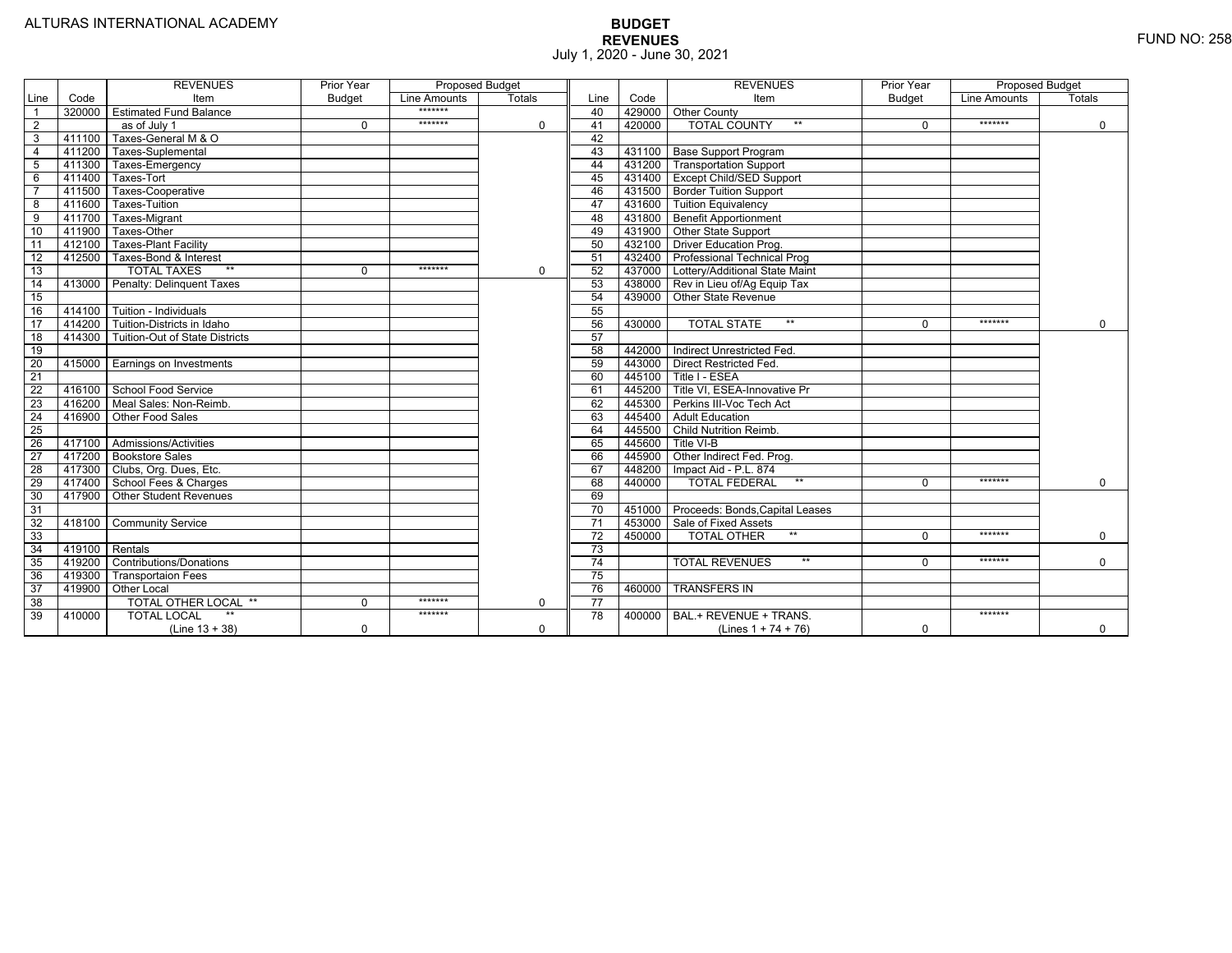|                        |             | <b>EXPENDITURES</b>                                 | Prior Year    | Proposed      | 100      | 200             | 300                   | 400                          | 500     | 600        | 700        | 800       |
|------------------------|-------------|-----------------------------------------------------|---------------|---------------|----------|-----------------|-----------------------|------------------------------|---------|------------|------------|-----------|
|                        |             |                                                     |               |               |          |                 | Purchased<br>Services | Supplies<br><b>Materials</b> | Capital | Debt       | Insurance- |           |
| Line<br>$\overline{1}$ | Code<br>512 | Functions/Programs<br><b>Elemetary School Prog.</b> | <b>Budget</b> | <b>Budget</b> | Salaries | <b>Benefits</b> |                       |                              | Objects | Retirement | Judgment   | Transfers |
|                        | 515         |                                                     |               |               |          |                 |                       |                              |         |            |            |           |
| $\overline{2}$         |             | Secondary School Prog.                              |               |               |          |                 |                       |                              |         |            |            |           |
| 3                      | 517         | Alternative School Prog.                            |               |               |          |                 |                       |                              |         |            |            |           |
| $\overline{4}$         | 519         | Vocational-Technical Prog.                          |               |               |          |                 |                       |                              |         |            |            |           |
| 5                      | 521         | <b>Exceptional Child Prog.</b>                      |               |               |          |                 |                       |                              |         |            |            |           |
| 6                      | 522         | Preschool Exceptional Prog.                         |               |               |          |                 |                       |                              |         |            |            |           |
| $\overline{7}$         | 524         | Gifted & Talented Prog.                             |               |               |          |                 |                       |                              |         |            |            |           |
| 8                      | 531         | Interscholastic Prog.                               |               |               |          |                 |                       |                              |         |            |            |           |
| 9                      | 532         | School Activity Prog.                               |               |               |          |                 |                       |                              |         |            |            |           |
| 10                     | 541         | Summer School Prog.                                 |               |               |          |                 |                       |                              |         |            |            |           |
| 11                     | 542         | Adult School Prog.                                  |               |               |          |                 |                       |                              |         |            |            |           |
| 12                     | 546         | Detention Center Prog.                              |               |               |          |                 |                       |                              |         |            |            |           |
| 13                     |             |                                                     |               |               |          |                 |                       |                              |         |            |            |           |
| 14                     | 500         | <b>TOTAL INSTRUCTION **</b>                         | 0             | $\Omega$      | $\Omega$ | $\Omega$        | $\Omega$              | 0                            | 0       | $\Omega$   | $\Omega$   | $\Omega$  |
| 15                     |             |                                                     |               |               |          |                 |                       |                              |         |            |            |           |
| 16                     | 611         | Attend-Guidance-Health Prog                         |               |               |          |                 |                       |                              |         |            |            |           |
| 17                     | 616         | <b>Special Services Prog.</b>                       |               |               |          |                 |                       |                              |         |            |            |           |
| $\overline{18}$        |             |                                                     |               |               |          |                 |                       |                              |         |            |            |           |
| 19                     | 621         | Instruction Improvement Prog                        |               |               |          |                 |                       |                              |         |            |            |           |
| 20                     | 622         | <b>Educational Media Prog.</b>                      |               |               |          |                 |                       |                              |         |            |            |           |
| $\overline{21}$        | 623         | Instruction-Related Tech Prog                       |               |               |          |                 |                       |                              |         |            |            |           |
| 22                     | 631         | Board of Education Prog.                            |               |               |          |                 |                       |                              |         |            |            |           |
| 23                     | 632         | District Admin Prog.                                |               |               |          |                 |                       |                              |         |            |            |           |
| $\overline{24}$        |             |                                                     |               |               |          |                 |                       |                              |         |            |            |           |
| 25                     | 641         | School Administration Prog.                         |               |               |          |                 |                       |                              |         |            |            |           |
| $\overline{26}$        |             |                                                     |               |               |          |                 |                       |                              |         |            |            |           |
| 27                     | 651         | <b>Business Operation Prog.</b>                     |               |               |          |                 |                       |                              |         |            |            |           |
| $\overline{28}$        | 655         | Central Service Prog.                               |               |               |          |                 |                       |                              |         |            |            |           |
| 29                     | 656         | Admin Tech Services Prog.                           |               |               |          |                 |                       |                              |         |            |            |           |
| 30                     | 661         | Bldg-Care Prog. (Custodial)                         |               |               |          |                 |                       |                              |         |            |            |           |
| 31                     | 663         | Maint-Non Student Occupied                          |               |               |          |                 |                       |                              |         |            |            |           |
| 32                     | 664         | Maint-Student Occupied Bldgs                        |               |               |          |                 |                       |                              |         |            |            |           |
| 33                     | 665         | Maintenance - Grounds                               |               |               |          |                 |                       |                              |         |            |            |           |
| 34                     | 667         | Security Program                                    |               |               |          |                 |                       |                              |         |            |            |           |
| 35                     |             |                                                     |               |               |          |                 |                       |                              |         |            |            |           |
| 36                     | 681         | Pupil-To School Trans. Prog.                        |               |               |          |                 |                       |                              |         |            |            |           |
| 37                     | 682         | Pupil-Activity Trans. Prog.                         |               |               |          |                 |                       |                              |         |            |            |           |
| 38                     | 683         | General Transportation Prog.                        |               |               |          |                 |                       |                              |         |            |            |           |
|                        |             |                                                     |               |               |          |                 |                       |                              |         |            |            |           |
|                        |             |                                                     |               |               |          |                 |                       |                              |         |            |            |           |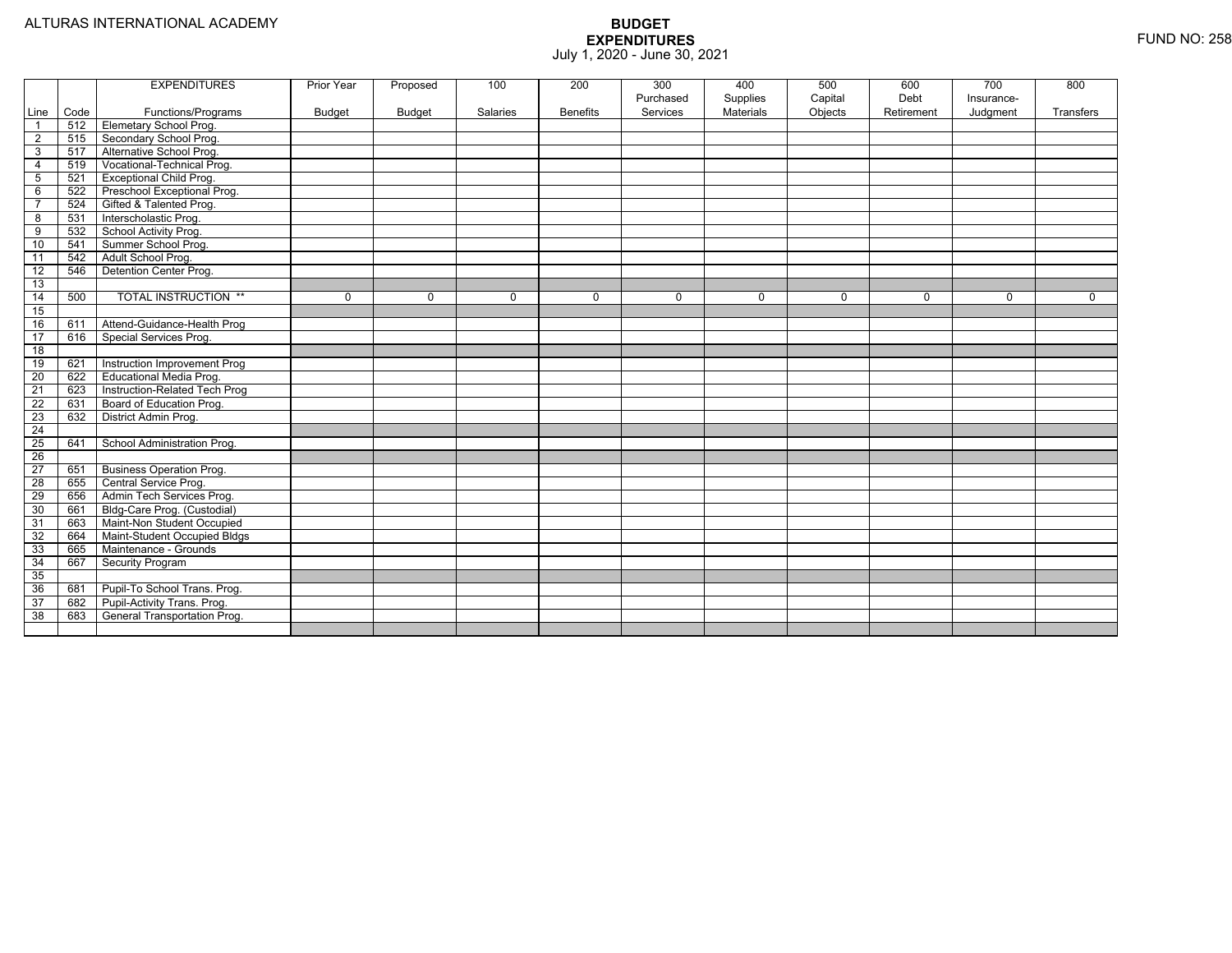|       |      | <b>EXPENDITURES</b>                | <b>Prior Year</b> | Proposed       | 100                                                                                                   | 200             | 300                                                  | 400                   | 500                | 600                | 700                    | 800            |  |  |  |
|-------|------|------------------------------------|-------------------|----------------|-------------------------------------------------------------------------------------------------------|-----------------|------------------------------------------------------|-----------------------|--------------------|--------------------|------------------------|----------------|--|--|--|
| Line  | Code | Functions/Programs                 | <b>Budget</b>     | <b>Budget</b>  | Salaries                                                                                              | <b>Benefits</b> | Purchased<br>Services                                | Supplies<br>Materials | Capital<br>Objects | Debt<br>Retirement | Insurance-<br>Judgment | Transfers      |  |  |  |
| 39    | 691  | Other Support Services Prog.       |                   |                |                                                                                                       |                 |                                                      |                       |                    |                    |                        |                |  |  |  |
| 40    |      |                                    |                   |                |                                                                                                       |                 |                                                      |                       |                    |                    |                        |                |  |  |  |
| $-41$ | 600  | <b>TOTAL SUPPORT SERV.**</b>       | $\mathbf 0$       | $\mathbf 0$    | $\Omega$                                                                                              | $\Omega$        | $\mathbf 0$                                          | $\mathbf 0$           | $\mathbf 0$        | 0                  | $\Omega$               | $\mathbf{0}$   |  |  |  |
| 42    |      |                                    |                   |                |                                                                                                       |                 |                                                      |                       |                    |                    |                        |                |  |  |  |
| 43    | 710  | <b>Child Nutrition Program</b>     |                   |                |                                                                                                       |                 |                                                      |                       |                    |                    |                        |                |  |  |  |
| 44    | 720  | <b>Community Services Program</b>  |                   |                |                                                                                                       |                 |                                                      |                       |                    |                    |                        |                |  |  |  |
| 45    | 730  | <b>Enterprise Operations</b>       |                   |                |                                                                                                       |                 |                                                      |                       |                    |                    |                        |                |  |  |  |
| 46    | 700  | <b>TOTAL NON-INSTRUCTION**</b>     | $\overline{0}$    | $\overline{0}$ | $\overline{0}$                                                                                        | $\overline{0}$  | $\overline{0}$                                       | $\overline{0}$        | $\overline{0}$     | $\overline{0}$     | $\overline{0}$         | $\overline{0}$ |  |  |  |
| 47    |      |                                    |                   |                |                                                                                                       |                 |                                                      |                       |                    |                    |                        |                |  |  |  |
| 48    | 810  | Capital Assets-Student Occ         |                   |                |                                                                                                       |                 |                                                      |                       |                    |                    |                        |                |  |  |  |
| 49    | 811  | Capital Assets-Non Student Occ     |                   |                |                                                                                                       |                 |                                                      |                       |                    |                    |                        |                |  |  |  |
| 50    | 800  | <b>TOTAL CAPITAL ASSETS PROG**</b> | $\mathbf 0$       | $\mathbf 0$    | 0                                                                                                     | $\mathbf 0$     | $\mathbf 0$                                          | $\mathbf 0$           | $\mathbf 0$        | 0                  | $\mathbf 0$            | $\mathbf{0}$   |  |  |  |
| 51    |      |                                    |                   |                |                                                                                                       |                 |                                                      |                       |                    |                    |                        |                |  |  |  |
| 52    | 911  | Debt Services Prog.-Princ.         |                   |                |                                                                                                       |                 |                                                      |                       |                    |                    |                        |                |  |  |  |
| 53    | 912  | Debt Services Prog.-Int.           |                   |                |                                                                                                       |                 |                                                      |                       |                    |                    |                        |                |  |  |  |
| 54    | 913  | Debt Serv Prog-Refnded Debt        |                   |                |                                                                                                       |                 |                                                      |                       |                    |                    |                        |                |  |  |  |
| 55    | 920  | <b>Transfers Out</b>               |                   |                | $\mathbf 0$<br>0<br>$\mathbf 0$<br>$\mathbf 0$<br>$\mathbf 0$<br>$\Omega$<br>$\Omega$<br>$\mathbf{0}$ |                 |                                                      |                       |                    |                    |                        |                |  |  |  |
| 56    |      |                                    |                   |                |                                                                                                       |                 |                                                      |                       |                    |                    |                        |                |  |  |  |
| 57    | 900  | <b>TOTAL OTHER SERVICES **</b>     | $\mathbf 0$       | $\mathbf 0$    |                                                                                                       |                 |                                                      |                       |                    |                    |                        |                |  |  |  |
| 58    |      |                                    |                   |                |                                                                                                       |                 |                                                      |                       |                    |                    |                        |                |  |  |  |
| 59    |      |                                    |                   |                |                                                                                                       |                 |                                                      |                       |                    |                    |                        |                |  |  |  |
| 60    |      | <b>TOTAL EXPENDITURES</b><br>$***$ |                   |                |                                                                                                       |                 |                                                      |                       |                    |                    |                        |                |  |  |  |
|       |      | (Lines 14+41+47+49+57)**           | $\mathbf 0$       | $\mathbf 0$    | $\mathbf 0$                                                                                           | $\mathbf 0$     | $\mathbf 0$                                          | 0                     | $\mathbf 0$        | 0                  | $\mathbf 0$            | $\mathbf 0$    |  |  |  |
| 61    |      |                                    |                   |                |                                                                                                       |                 |                                                      |                       |                    |                    |                        |                |  |  |  |
| 62    | 950  | <b>Contingency Reserve</b>         |                   |                |                                                                                                       |                 |                                                      |                       |                    |                    |                        |                |  |  |  |
|       |      | (5% of Line 60)                    |                   |                |                                                                                                       |                 |                                                      |                       |                    |                    |                        |                |  |  |  |
| 63    |      |                                    |                   |                |                                                                                                       |                 |                                                      |                       |                    |                    |                        |                |  |  |  |
| 64    |      | <b>TOTAL APPROPRIATION</b>         |                   |                |                                                                                                       |                 |                                                      |                       |                    |                    |                        |                |  |  |  |
|       |      | (Line 60 + Line 62)                | $\mathbf 0$       | $\mathbf 0$    |                                                                                                       |                 |                                                      |                       |                    |                    |                        |                |  |  |  |
| 65    |      |                                    |                   |                |                                                                                                       |                 |                                                      |                       |                    |                    |                        |                |  |  |  |
| 66    |      | <b>BUDGET SUMMARY</b>              |                   |                | <b>BUDGET SUMMARY</b>                                                                                 |                 |                                                      |                       |                    |                    |                        |                |  |  |  |
| 67    |      |                                    |                   |                |                                                                                                       |                 |                                                      |                       |                    |                    |                        |                |  |  |  |
| 68    |      | <b>Beginning Fund Balance</b>      |                   |                |                                                                                                       |                 | The total on line 70 must equal the total on line 74 |                       |                    |                    |                        |                |  |  |  |
| 69    |      | Revenues + Transfers In            |                   |                |                                                                                                       |                 |                                                      |                       |                    |                    |                        |                |  |  |  |
| 70    |      | TOTAL REVENUE (68 + 69)            | $\Omega$          | $\mathbf 0$    |                                                                                                       |                 |                                                      |                       |                    |                    |                        |                |  |  |  |
| 71    |      |                                    |                   |                |                                                                                                       |                 |                                                      |                       |                    |                    |                        |                |  |  |  |
| 72    |      | <b>Total Appropriation</b>         |                   |                |                                                                                                       |                 |                                                      |                       |                    |                    |                        |                |  |  |  |
| 73    |      | <b>Unappropriated Balance</b>      |                   |                |                                                                                                       |                 |                                                      |                       |                    |                    |                        |                |  |  |  |
| 74    |      | <b>TOTAL APPROPRIATION (72+73)</b> | $\overline{0}$    | $\mathbf 0$    |                                                                                                       |                 |                                                      |                       |                    |                    |                        |                |  |  |  |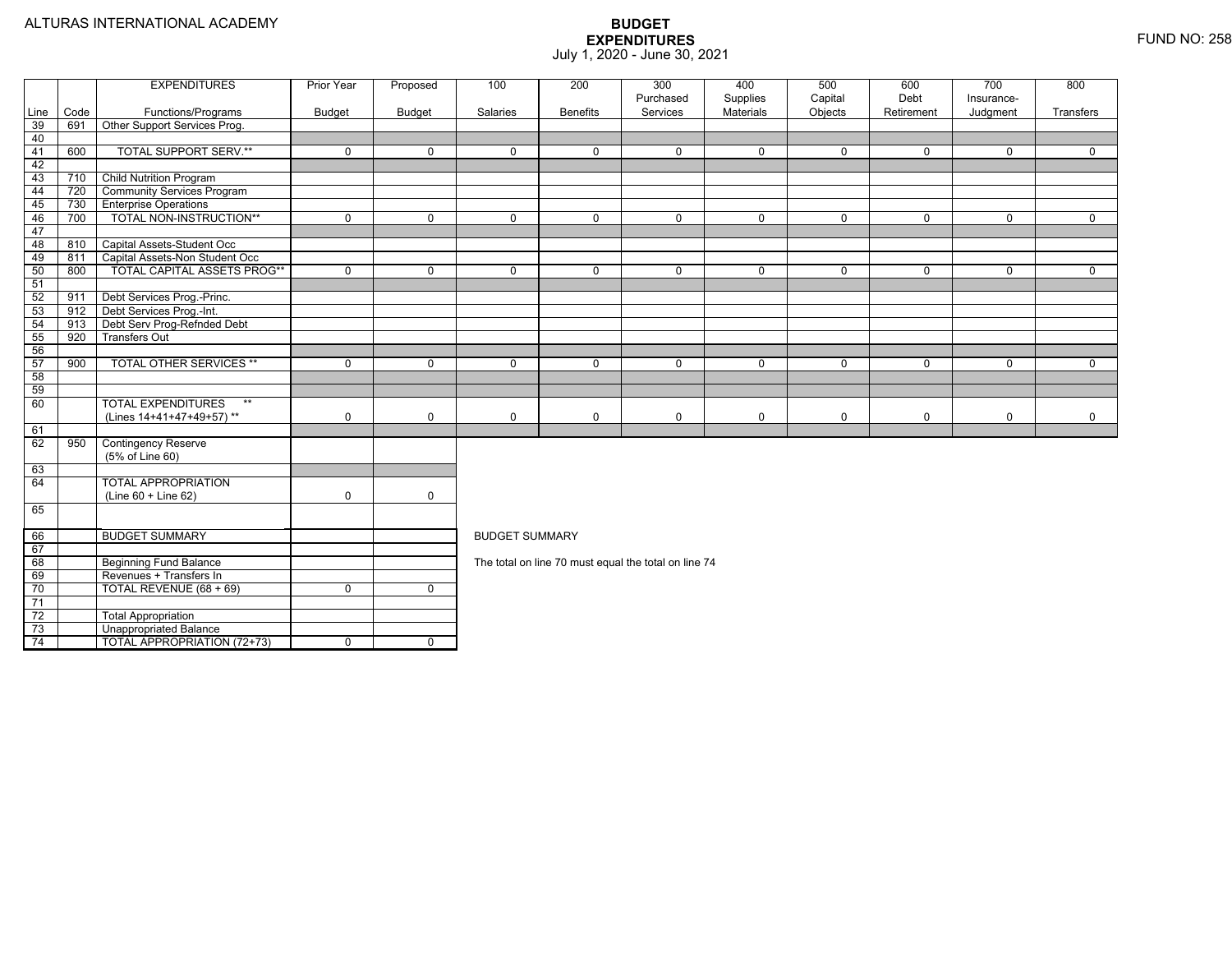|                 |                  | <b>REVENUES</b>                   | Prior Year    | <b>Proposed Budget</b> |               |                 |        | <b>REVENUES</b>                        | Prior Year    | <b>Proposed Budget</b> |               |
|-----------------|------------------|-----------------------------------|---------------|------------------------|---------------|-----------------|--------|----------------------------------------|---------------|------------------------|---------------|
| Line            | Code             | Item                              | <b>Budget</b> | Line Amounts           | <b>Totals</b> | Line            | Code   | Item                                   | <b>Budget</b> | Line Amounts           | <b>Totals</b> |
|                 | 320000           | <b>Estimated Fund Balance</b>     |               | *******                |               | 40              |        | 429000 Other County                    |               |                        |               |
| $\overline{2}$  |                  | as of July 1                      | $\Omega$      | *******                | 0             | 41              | 420000 | <b>TOTAL COUNTY</b><br>$***$           |               | *******                | $\mathbf 0$   |
| $\overline{3}$  | 411100           | Taxes-General M & O               |               |                        |               | 42              |        |                                        |               |                        |               |
| $\overline{4}$  | 411200           | Taxes-Suplemental                 |               |                        |               | 43              |        | 431100   Base Support Program          |               |                        |               |
| $\overline{5}$  | 411300           | Taxes-Emergency                   |               |                        |               | 44              |        | 431200   Transportation Support        |               |                        |               |
| 6               | 411400           | Taxes-Tort                        |               |                        |               | 45              |        | 431400 Except Child/SED Support        |               |                        |               |
|                 | 411500           | Taxes-Cooperative                 |               |                        |               | 46              |        | 431500 Border Tuition Support          |               |                        |               |
| 8               | 411600           | Taxes-Tuition                     |               |                        |               | 47              |        | 431600 Tuition Equivalency             |               |                        |               |
| 9               | 411700           | Taxes-Migrant                     |               |                        |               | 48              |        | 431800 Benefit Apportionment           |               |                        |               |
| 10              | 411900           | Taxes-Other                       |               |                        |               | 49              |        | 431900 Other State Support             |               |                        |               |
| 11              | 412100           | <b>Taxes-Plant Facility</b>       |               |                        |               | 50              | 432100 | <b>Driver Education Prog.</b>          |               |                        |               |
| 12              | 412500           | Taxes-Bond & Interest             |               |                        |               | 51              |        | 432400   Professional Technical Prog   |               |                        |               |
| 13              |                  | $**$<br><b>TOTAL TAXES</b>        | 0             | *******                | $\Omega$      | 52              |        | 437000 Lottery/Additional State Maint  |               |                        |               |
| 14              | 413000           | Penalty: Delinguent Taxes         |               |                        |               | 53              |        | 438000 Rev in Lieu of/Ag Equip Tax     |               |                        |               |
| 15              |                  |                                   |               |                        |               | 54              | 439000 | Other State Revenue                    |               |                        |               |
| 16              | 414100           | Tuition - Individuals             |               |                        |               | 55              |        |                                        |               |                        |               |
| $\overline{17}$ |                  | 414200 Tuition-Districts in Idaho |               |                        |               | 56              | 430000 | $**$<br><b>TOTAL STATE</b>             | 0             | *******                | $\Omega$      |
| $\overline{18}$ | 414300           | Tuition-Out of State Districts    |               |                        |               | 57              |        |                                        |               |                        |               |
| 19              |                  |                                   |               |                        |               | 58              |        | 442000   Indirect Unrestricted Fed.    |               |                        |               |
| 20              |                  | 415000 Earnings on Investments    |               |                        |               | 59              |        | 443000 Direct Restricted Fed.          |               |                        |               |
| 21              |                  |                                   |               |                        |               | 60              |        | 445100 Title I - ESEA                  |               |                        |               |
| 22              | 416100           | School Food Service               |               |                        |               | 61              |        | 445200   Title VI, ESEA-Innovative Pr  |               |                        |               |
| 23              |                  | 416200   Meal Sales: Non-Reimb.   |               |                        |               | 62              |        | 445300 Perkins III-Voc Tech Act        |               |                        |               |
| 24              | 416900           | Other Food Sales                  |               |                        |               | 63              |        | 445400 Adult Education                 |               |                        |               |
| 25              |                  |                                   |               |                        |               | 64              |        | 445500 Child Nutrition Reimb.          |               |                        |               |
| 26              | 417100           | Admissions/Activities             |               |                        |               | 65              | 445600 | Title VI-B                             |               |                        |               |
| $\overline{27}$ | 417200           | <b>Bookstore Sales</b>            |               |                        |               | 66              | 445900 | Other Indirect Fed. Prog.              |               | 50.000CR               |               |
| $\overline{28}$ |                  | 417300   Clubs, Org. Dues, Etc.   |               |                        |               | 67              | 448200 | Impact Aid - P.L. 874                  |               |                        |               |
| 29              | 417400           | School Fees & Charges             |               |                        |               | 68              | 440000 | <b>TOTAL FEDERAL</b><br>$***$          | $\Omega$      | *******                | 50,000CR      |
| 30              | 417900           | <b>Other Student Revenues</b>     |               |                        |               | 69              |        |                                        |               |                        |               |
| 31              |                  |                                   |               |                        |               | $\overline{70}$ |        | 451000 Proceeds: Bonds, Capital Leases |               |                        |               |
| $\overline{32}$ | 418100           | <b>Community Service</b>          |               |                        |               | $\overline{71}$ | 453000 | Sale of Fixed Assets                   |               |                        |               |
| 33              |                  |                                   |               |                        |               | $\overline{72}$ | 450000 | $**$<br><b>TOTAL OTHER</b>             | $\Omega$      | *******                | $\mathbf 0$   |
| 34              | $419100$ Rentals |                                   |               |                        |               | $\overline{73}$ |        |                                        |               |                        |               |
| 35              | 419200           | <b>Contributions/Donations</b>    |               |                        |               | 74              |        | <b>TOTAL REVENUES</b><br>$***$         |               | *******                | 50,000CR      |
| 36              | 419300           | <b>Transportaion Fees</b>         |               |                        |               | 75              |        |                                        |               |                        |               |
| 37              | 419900           | <b>Other Local</b>                |               |                        |               | 76              | 460000 | <b>TRANSFERS IN</b>                    |               |                        |               |
| 38              |                  | TOTAL OTHER LOCAL **              | $\Omega$      | *******                | 0             | 77              |        |                                        |               |                        |               |
| 39              | 410000           | $**$<br><b>TOTAL LOCAL</b>        |               | *******                |               | 78              | 400000 | BAL.+ REVENUE + TRANS.                 |               | *******                |               |
|                 |                  | $(Line 13 + 38)$                  | 0             |                        | $\mathbf 0$   |                 |        | (Lines $1 + 74 + 76$ )                 | $\mathbf 0$   |                        | 50,000CR      |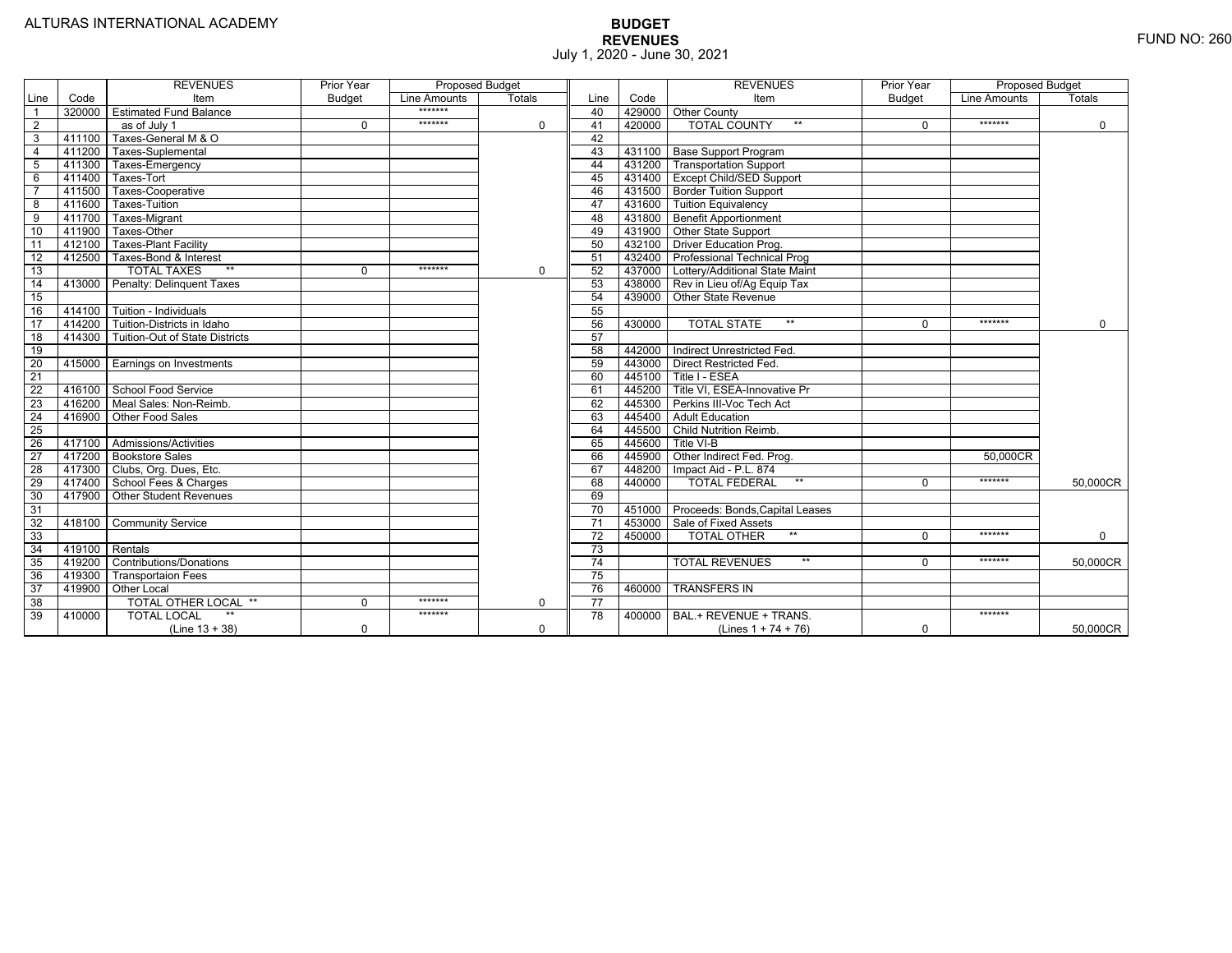|                 |      | <b>EXPENDITURES</b>             | Prior Year    | Proposed      | 100         | 200             | 300         | 400              | 500     | 600        | 700         | 800         |
|-----------------|------|---------------------------------|---------------|---------------|-------------|-----------------|-------------|------------------|---------|------------|-------------|-------------|
|                 |      |                                 |               |               |             |                 | Purchased   | Supplies         | Capital | Debt       | Insurance-  |             |
| Line            | Code | Functions/Programs              | <b>Budget</b> | <b>Budget</b> | Salaries    | <b>Benefits</b> | Services    | <b>Materials</b> | Objects | Retirement | Judgment    | Transfers   |
| $\overline{1}$  | 512  | Elemetary School Prog.          |               |               |             |                 |             |                  |         |            |             |             |
| 2               | 515  | Secondary School Prog.          |               |               |             |                 |             |                  |         |            |             |             |
| 3               | 517  | Alternative School Prog.        |               |               |             |                 |             |                  |         |            |             |             |
| $\overline{4}$  | 519  | Vocational-Technical Prog.      |               |               |             |                 |             |                  |         |            |             |             |
| 5               | 521  | Exceptional Child Prog.         |               |               |             |                 |             |                  |         |            |             |             |
| 6               | 522  | Preschool Exceptional Prog.     |               |               |             |                 |             |                  |         |            |             |             |
| $\overline{7}$  | 524  | Gifted & Talented Prog.         |               |               |             |                 |             |                  |         |            |             |             |
| $\overline{8}$  | 531  | Interscholastic Prog.           |               |               |             |                 |             |                  |         |            |             |             |
| 9               | 532  | School Activity Prog.           |               |               |             |                 |             |                  |         |            |             |             |
| 10              | 541  | Summer School Prog.             |               |               |             |                 |             |                  |         |            |             |             |
| 11              | 542  | Adult School Prog.              |               |               |             |                 |             |                  |         |            |             |             |
| $\overline{12}$ | 546  | Detention Center Prog.          |               |               |             |                 |             |                  |         |            |             |             |
| 13              |      |                                 |               |               |             |                 |             |                  |         |            |             |             |
| 14              | 500  | <b>TOTAL INSTRUCTION **</b>     | 0             | $\mathbf 0$   | $\mathbf 0$ | 0               | $\mathbf 0$ | 0                | 0       | 0          | $\mathbf 0$ | $\mathbf 0$ |
| 15              |      |                                 |               |               |             |                 |             |                  |         |            |             |             |
| 16              | 611  | Attend-Guidance-Health Prog     |               |               |             |                 |             |                  |         |            |             |             |
| 17              | 616  | Special Services Prog.          |               | 50,000        |             |                 | 50,000      |                  |         |            |             |             |
| 18              |      |                                 |               |               |             |                 |             |                  |         |            |             |             |
| 19              | 621  | Instruction Improvement Prog    |               |               |             |                 |             |                  |         |            |             |             |
| 20              | 622  | Educational Media Prog.         |               |               |             |                 |             |                  |         |            |             |             |
| $\overline{21}$ | 623  | Instruction-Related Tech Prog   |               |               |             |                 |             |                  |         |            |             |             |
| 22              | 631  | Board of Education Prog.        |               |               |             |                 |             |                  |         |            |             |             |
| $\overline{23}$ | 632  | District Admin Prog.            |               |               |             |                 |             |                  |         |            |             |             |
| $\overline{24}$ |      |                                 |               |               |             |                 |             |                  |         |            |             |             |
| $\overline{25}$ | 641  | School Administration Prog.     |               |               |             |                 |             |                  |         |            |             |             |
| $\overline{26}$ |      |                                 |               |               |             |                 |             |                  |         |            |             |             |
| $\overline{27}$ | 651  | <b>Business Operation Prog.</b> |               |               |             |                 |             |                  |         |            |             |             |
| 28              | 655  | Central Service Prog.           |               |               |             |                 |             |                  |         |            |             |             |
| 29              | 656  | Admin Tech Services Prog.       |               |               |             |                 |             |                  |         |            |             |             |
| 30              | 661  | Bldg-Care Prog. (Custodial)     |               |               |             |                 |             |                  |         |            |             |             |
| 31              | 663  | Maint-Non Student Occupied      |               |               |             |                 |             |                  |         |            |             |             |
| 32              | 664  | Maint-Student Occupied Bldgs    |               |               |             |                 |             |                  |         |            |             |             |
| 33              | 665  | Maintenance - Grounds           |               |               |             |                 |             |                  |         |            |             |             |
| $\overline{34}$ | 667  | <b>Security Program</b>         |               |               |             |                 |             |                  |         |            |             |             |
| 35              |      |                                 |               |               |             |                 |             |                  |         |            |             |             |
| 36              | 681  | Pupil-To School Trans. Prog.    |               |               |             |                 |             |                  |         |            |             |             |
| 37              | 682  | Pupil-Activity Trans. Prog.     |               |               |             |                 |             |                  |         |            |             |             |
| 38              | 683  | General Transportation Prog.    |               |               |             |                 |             |                  |         |            |             |             |
|                 |      |                                 |               |               |             |                 |             |                  |         |            |             |             |
|                 |      |                                 |               |               |             |                 |             |                  |         |            |             |             |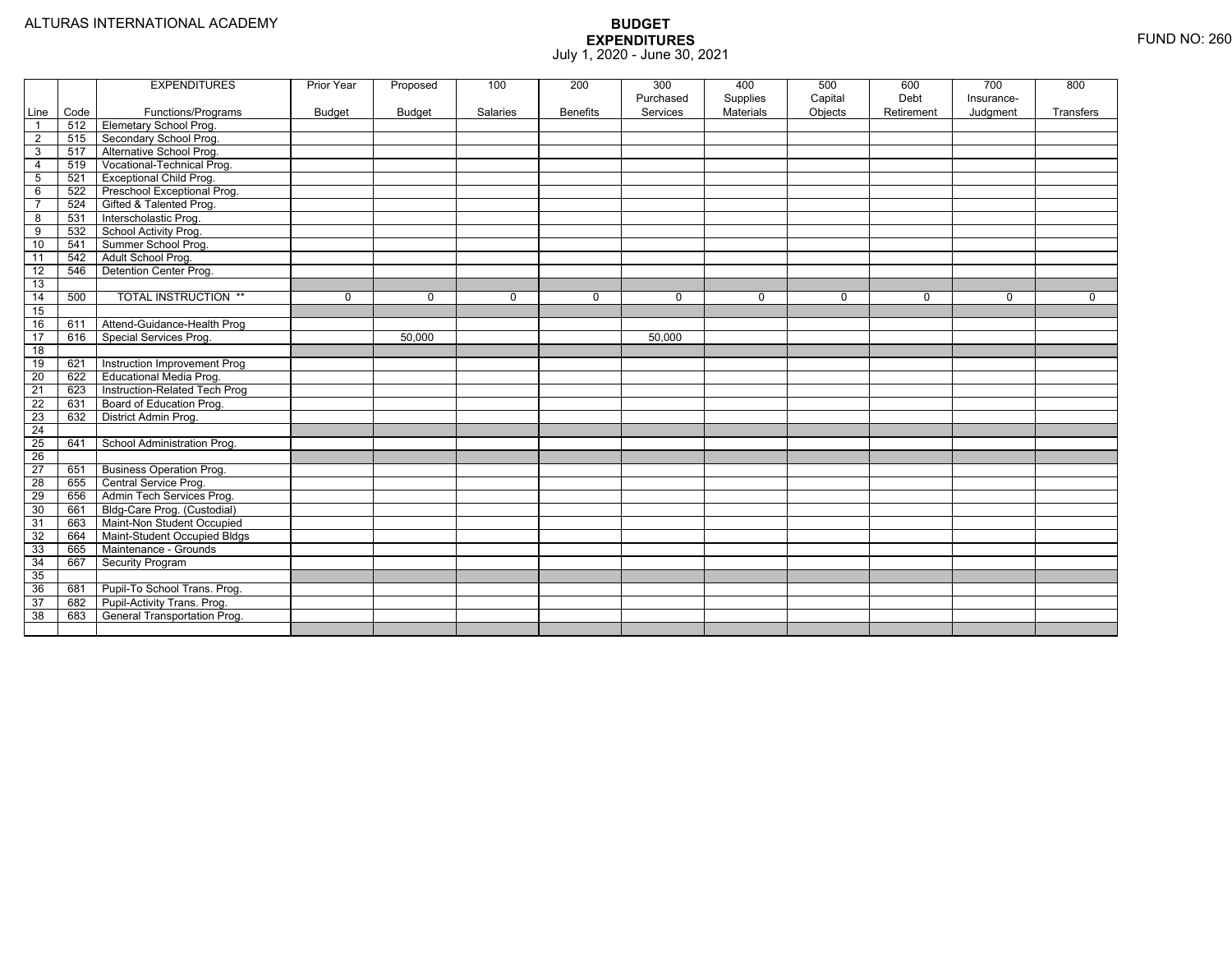74

Unappropriated Balance

TOTAL APPROPRIATION (72+73) 0 50,000

|                 |      | <b>EXPENDITURES</b>                | <b>Prior Year</b> | Proposed    | 100                   | 200             | 300                                                  | 400         | 500         | 600          | 700          | 800         |  |  |  |
|-----------------|------|------------------------------------|-------------------|-------------|-----------------------|-----------------|------------------------------------------------------|-------------|-------------|--------------|--------------|-------------|--|--|--|
|                 |      |                                    |                   |             |                       |                 | Purchased                                            | Supplies    | Capital     | Debt         | Insurance-   |             |  |  |  |
| Line            | Code | Functions/Programs                 | <b>Budget</b>     | Budget      | Salaries              | <b>Benefits</b> | Services                                             | Materials   | Objects     | Retirement   | Judgment     | Transfers   |  |  |  |
| 39              | 691  | Other Support Services Prog.       |                   |             |                       |                 |                                                      |             |             |              |              |             |  |  |  |
| 40              |      |                                    |                   |             |                       |                 |                                                      |             |             |              |              |             |  |  |  |
| 41              | 600  | <b>TOTAL SUPPORT SERV.**</b>       | $\mathbf 0$       | 50,000      | $\mathbf 0$           | $\Omega$        | 50,000                                               | $\mathbf 0$ | $\mathbf 0$ | $\mathbf 0$  | $\mathbf 0$  | $\mathbf 0$ |  |  |  |
| 42              |      |                                    |                   |             |                       |                 |                                                      |             |             |              |              |             |  |  |  |
| 43              | 710  | <b>Child Nutrition Program</b>     |                   |             |                       |                 |                                                      |             |             |              |              |             |  |  |  |
| 44              | 720  | <b>Community Services Program</b>  |                   |             |                       |                 |                                                      |             |             |              |              |             |  |  |  |
| 45              | 730  | <b>Enterprise Operations</b>       |                   |             |                       |                 |                                                      |             |             |              |              |             |  |  |  |
| 46              | 700  | TOTAL NON-INSTRUCTION**            | $\mathbf{0}$      | $\mathbf 0$ | 0                     | $\mathbf{0}$    | 0                                                    | 0           | $\mathbf 0$ | $\mathbf{0}$ | $\mathbf{0}$ | $\mathbf 0$ |  |  |  |
| 47              |      |                                    |                   |             |                       |                 |                                                      |             |             |              |              |             |  |  |  |
| 48              | 810  | Capital Assets-Student Occ         |                   |             |                       |                 |                                                      |             |             |              |              |             |  |  |  |
| 49              | 811  | Capital Assets-Non Student Occ     |                   |             |                       |                 |                                                      |             |             |              |              |             |  |  |  |
| 50              | 800  | TOTAL CAPITAL ASSETS PROG**        | $\mathbf 0$       | $\Omega$    | 0                     | $\Omega$        | 0                                                    | $\mathbf 0$ | $\mathbf 0$ | $\mathbf 0$  | $\mathbf 0$  | $\mathbf 0$ |  |  |  |
| 51              |      |                                    |                   |             |                       |                 |                                                      |             |             |              |              |             |  |  |  |
| 52              | 911  | Debt Services Prog.-Princ.         |                   |             |                       |                 |                                                      |             |             |              |              |             |  |  |  |
| 53              | 912  | Debt Services Prog.-Int.           |                   |             |                       |                 |                                                      |             |             |              |              |             |  |  |  |
| 54              | 913  | Debt Serv Prog-Refnded Debt        |                   |             |                       |                 |                                                      |             |             |              |              |             |  |  |  |
| 55              | 920  | <b>Transfers Out</b>               |                   |             |                       |                 |                                                      |             |             |              |              |             |  |  |  |
| 56              |      |                                    |                   |             |                       |                 |                                                      |             |             |              |              |             |  |  |  |
| 57              | 900  | <b>TOTAL OTHER SERVICES **</b>     | $\Omega$          | $\Omega$    | $\Omega$              | $\Omega$        | 0                                                    | $\mathbf 0$ | $\Omega$    | $\Omega$     | $\mathbf 0$  | $\mathbf 0$ |  |  |  |
| 58              |      |                                    |                   |             |                       |                 |                                                      |             |             |              |              |             |  |  |  |
| 59              |      |                                    |                   |             |                       |                 |                                                      |             |             |              |              |             |  |  |  |
| 60              |      | <b>TOTAL EXPENDITURES</b><br>$***$ |                   |             |                       |                 |                                                      |             |             |              |              |             |  |  |  |
|                 |      | (Lines 14+41+47+49+57)**           | 0                 | 50,000      | 0                     | $\mathbf 0$     | 50,000                                               | $\mathbf 0$ | 0           | $\mathbf 0$  | 0            | $\mathbf 0$ |  |  |  |
| 61              |      |                                    |                   |             |                       |                 |                                                      |             |             |              |              |             |  |  |  |
| 62              | 950  | <b>Contingency Reserve</b>         |                   |             |                       |                 |                                                      |             |             |              |              |             |  |  |  |
|                 |      | (5% of Line 60)                    |                   |             |                       |                 |                                                      |             |             |              |              |             |  |  |  |
| 63              |      |                                    |                   |             |                       |                 |                                                      |             |             |              |              |             |  |  |  |
| 64              |      | <b>TOTAL APPROPRIATION</b>         |                   |             |                       |                 |                                                      |             |             |              |              |             |  |  |  |
|                 |      | (Line 60 + Line 62)                | 0                 | 50,000      |                       |                 |                                                      |             |             |              |              |             |  |  |  |
| 65              |      |                                    |                   |             |                       |                 |                                                      |             |             |              |              |             |  |  |  |
|                 |      |                                    |                   |             |                       |                 |                                                      |             |             |              |              |             |  |  |  |
| 66              |      | <b>BUDGET SUMMARY</b>              |                   |             | <b>BUDGET SUMMARY</b> |                 |                                                      |             |             |              |              |             |  |  |  |
| 67              |      |                                    |                   |             |                       |                 |                                                      |             |             |              |              |             |  |  |  |
| 68              |      | <b>Beginning Fund Balance</b>      |                   |             |                       |                 | The total on line 70 must equal the total on line 74 |             |             |              |              |             |  |  |  |
| 69              |      | Revenues + Transfers In            |                   | 50,000CR    |                       |                 |                                                      |             |             |              |              |             |  |  |  |
| 70              |      | TOTAL REVENUE (68 + 69)            | 0                 | 50,000CR    |                       |                 |                                                      |             |             |              |              |             |  |  |  |
| $\overline{71}$ |      |                                    |                   |             |                       |                 |                                                      |             |             |              |              |             |  |  |  |
| $\overline{72}$ |      | <b>Total Appropriation</b>         |                   | 50,000      |                       |                 |                                                      |             |             |              |              |             |  |  |  |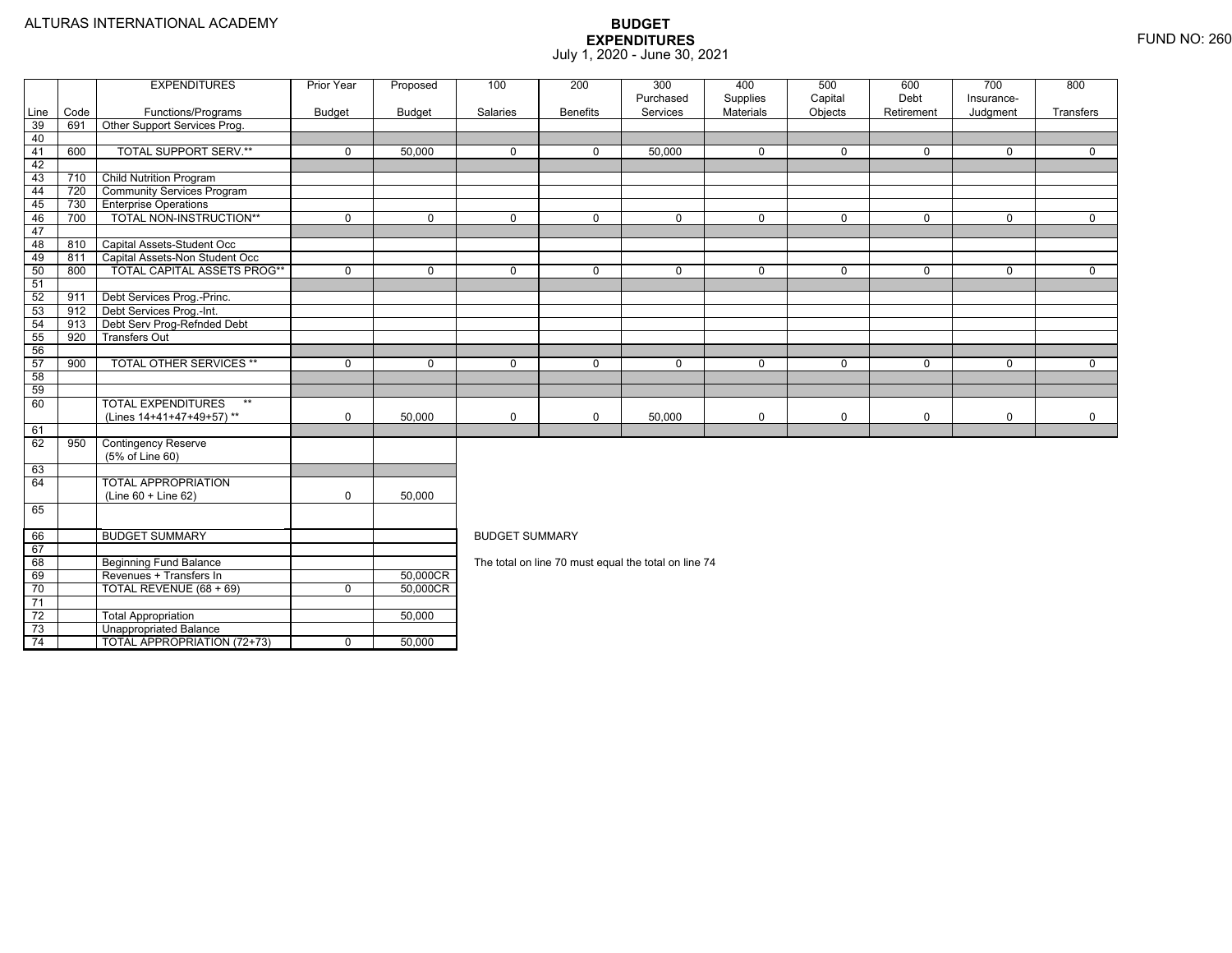|                 |                | <b>REVENUES</b>                   | Prior Year    | <b>Proposed Budget</b> |          |                 |        | <b>REVENUES</b>                        | Prior Year    | <b>Proposed Budget</b> |               |
|-----------------|----------------|-----------------------------------|---------------|------------------------|----------|-----------------|--------|----------------------------------------|---------------|------------------------|---------------|
| Line            | Code           | Item                              | <b>Budget</b> | Line Amounts           | Totals   | Line            | Code   | Item                                   | <b>Budget</b> | Line Amounts           | <b>Totals</b> |
|                 | 320000         | <b>Estimated Fund Balance</b>     |               | 9.360CR                |          | 40              |        | 429000 Other County                    |               |                        |               |
| $\overline{2}$  |                | as of July 1                      | $\Omega$      | *******                | 9,360CR  | 41              | 420000 | <b>TOTAL COUNTY</b><br>$***$           | U             | *******                | $\mathbf 0$   |
| 3               | 411100         | Taxes-General M & O               |               |                        |          | 42              |        |                                        |               |                        |               |
| $\overline{4}$  | 411200         | Taxes-Suplemental                 |               |                        |          | 43              |        | 431100   Base Support Program          |               |                        |               |
| 5               | 411300         | Taxes-Emergency                   |               |                        |          | 44              |        | 431200   Transportation Support        |               |                        |               |
| 6               | 411400         | Taxes-Tort                        |               |                        |          | 45              |        | 431400 Except Child/SED Support        |               |                        |               |
|                 | 411500         | Taxes-Cooperative                 |               |                        |          | 46              |        | 431500 Border Tuition Support          |               |                        |               |
| 8               | 411600         | Taxes-Tuition                     |               |                        |          | 47              |        | 431600 Tuition Equivalency             |               |                        |               |
| 9               | 411700         | Taxes-Migrant                     |               |                        |          | 48              |        | 431800 Benefit Apportionment           |               |                        |               |
| 10              | 411900         | Taxes-Other                       |               |                        |          | 49              |        | 431900 Other State Support             |               |                        |               |
| 11              | 412100         | <b>Taxes-Plant Facility</b>       |               |                        |          | 50              | 432100 | <b>Driver Education Prog.</b>          |               |                        |               |
| 12              | 412500         | Taxes-Bond & Interest             |               |                        |          | 51              | 432400 | Professional Technical Prog            |               |                        |               |
| 13              |                | $**$<br><b>TOTAL TAXES</b>        | $\Omega$      | *******                | 0        | 52              |        | 437000 Lottery/Additional State Maint  |               |                        |               |
| 14              | 413000         | Penalty: Delinguent Taxes         |               |                        |          | 53              |        | 438000 Rev in Lieu of/Ag Equip Tax     |               |                        |               |
| 15              |                |                                   |               |                        |          | 54              |        | 439000 Other State Revenue             |               |                        |               |
| 16              |                | 414100 Tuition - Individuals      |               |                        |          | 55              |        |                                        |               |                        |               |
| $\overline{17}$ |                | 414200 Tuition-Districts in Idaho |               |                        |          | 56              | 430000 | $**$<br><b>TOTAL STATE</b>             |               | *******                | $\mathbf 0$   |
| $\overline{18}$ | 414300         | Tuition-Out of State Districts    |               |                        |          | 57              |        |                                        |               |                        |               |
| 19              |                |                                   |               |                        |          | 58              |        | 442000   Indirect Unrestricted Fed.    |               |                        |               |
| 20              |                | 415000 Earnings on Investments    |               |                        |          | 59              |        | 443000 Direct Restricted Fed.          |               |                        |               |
| $\overline{21}$ |                |                                   |               |                        |          | 60              |        | 445100 Title I - ESEA                  |               |                        |               |
| 22              | 416100         | School Food Service               |               |                        |          | 61              |        | 445200 Title VI. ESEA-Innovative Pr    |               |                        |               |
| 23              | 416200         | Meal Sales: Non-Reimb.            |               |                        |          | 62              |        | 445300 Perkins III-Voc Tech Act        |               |                        |               |
| 24              | 416900         | Other Food Sales                  |               |                        |          | 63              |        | 445400 Adult Education                 |               |                        |               |
| $\overline{25}$ |                |                                   |               |                        |          | 64              | 445500 | Child Nutrition Reimb.                 |               |                        |               |
| 26              | 417100         | Admissions/Activities             |               |                        |          | 65              | 445600 | Title VI-B                             |               |                        |               |
| $\overline{27}$ | 417200         | <b>Bookstore Sales</b>            |               |                        |          | 66              | 445900 | Other Indirect Fed. Prog.              | 13.338CR      | 10.000CR               |               |
| $\overline{28}$ |                | 417300   Clubs, Org. Dues, Etc.   |               |                        |          | 67              | 448200 | Impact Aid - P.L. 874                  |               |                        |               |
| 29              | 417400         | School Fees & Charges             |               |                        |          | 68              | 440000 | $**$<br><b>TOTAL FEDERAL</b>           | 13,338CR      | *******                | 10,000CR      |
| 30              | 417900         | <b>Other Student Revenues</b>     |               |                        |          | 69              |        |                                        |               |                        |               |
| $\overline{31}$ |                |                                   |               |                        |          | $\overline{70}$ |        | 451000 Proceeds: Bonds, Capital Leases |               |                        |               |
| $\overline{32}$ | 418100         | <b>Community Service</b>          |               |                        |          | $\overline{71}$ | 453000 | Sale of Fixed Assets                   |               |                        |               |
| 33              |                |                                   |               |                        |          | 72              | 450000 | $**$<br><b>TOTAL OTHER</b>             | $\Omega$      | *******                | $\mathbf 0$   |
| 34              | 419100 Rentals |                                   |               |                        |          | 73              |        |                                        |               |                        |               |
| 35              | 419200         | Contributions/Donations           |               |                        |          | 74              |        | <b>TOTAL REVENUES</b><br>$***$         | 13.338CR      | *******                | 10,000CR      |
| 36              | 419300         | <b>Transportaion Fees</b>         |               |                        |          | 75              |        |                                        |               |                        |               |
| 37              | 419900         | <b>Other Local</b>                |               |                        |          | 76              | 460000 | <b>TRANSFERS IN</b>                    |               |                        |               |
| 38              |                | TOTAL OTHER LOCAL **              | $\Omega$      | *******                | 0        | 77              |        |                                        |               |                        |               |
| 39              | 410000         | <b>TOTAL LOCAL</b>                |               | *******                |          | $\overline{78}$ | 400000 | BAL.+ REVENUE + TRANS.                 |               | *******                |               |
|                 |                | $(Line 13 + 38)$                  | $\Omega$      |                        | $\Omega$ |                 |        | (Lines $1 + 74 + 76$ )                 | 13.338CR      |                        | 19,360CR      |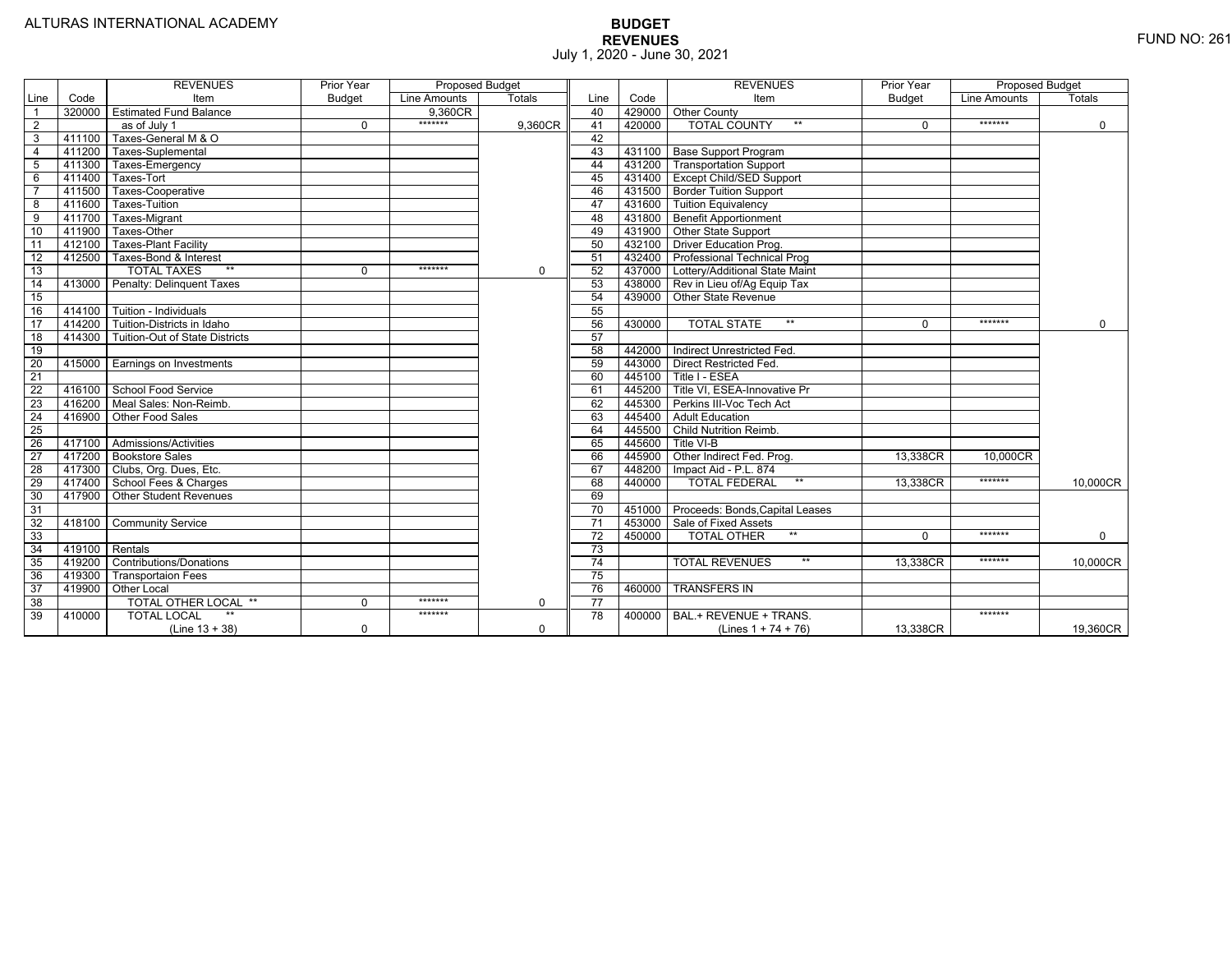|                     |      | <b>EXPENDITURES</b>             | Prior Year      | Proposed                | 100      | 200             | 300                   | 400                   | 500                | 600                | 700         | 800         |
|---------------------|------|---------------------------------|-----------------|-------------------------|----------|-----------------|-----------------------|-----------------------|--------------------|--------------------|-------------|-------------|
| Line                | Code | Functions/Programs              |                 |                         | Salaries | <b>Benefits</b> | Purchased<br>Services | Supplies<br>Materials | Capital<br>Objects | Debt<br>Retirement | Insurance-  | Transfers   |
| $\overline{1}$      | 512  | <b>Elemetary School Prog.</b>   | Budget<br>3,978 | <b>Budget</b><br>19,360 | 8,100    | 4.360           | 4,000                 | 2,900                 |                    |                    | Judgment    |             |
| $\overline{2}$      | 515  | Secondary School Prog.          |                 |                         |          |                 |                       |                       |                    |                    |             |             |
| 3                   | 517  | Alternative School Prog.        |                 |                         |          |                 |                       |                       |                    |                    |             |             |
| 4                   | 519  | Vocational-Technical Prog.      |                 |                         |          |                 |                       |                       |                    |                    |             |             |
| $5\phantom{.0}$     | 521  | <b>Exceptional Child Prog.</b>  |                 |                         |          |                 |                       |                       |                    |                    |             |             |
|                     |      |                                 |                 |                         |          |                 |                       |                       |                    |                    |             |             |
| 6<br>$\overline{7}$ | 522  | Preschool Exceptional Prog.     |                 |                         |          |                 |                       |                       |                    |                    |             |             |
|                     | 524  | Gifted & Talented Prog.         |                 |                         |          |                 |                       |                       |                    |                    |             |             |
| 8                   | 531  | Interscholastic Prog.           |                 |                         |          |                 |                       |                       |                    |                    |             |             |
| 9                   | 532  | School Activity Prog.           |                 |                         |          |                 |                       |                       |                    |                    |             |             |
| 10                  | 541  | Summer School Prog.             |                 |                         |          |                 |                       |                       |                    |                    |             |             |
| 11                  | 542  | Adult School Prog.              |                 |                         |          |                 |                       |                       |                    |                    |             |             |
| 12                  | 546  | Detention Center Prog.          |                 |                         |          |                 |                       |                       |                    |                    |             |             |
| 13                  |      |                                 |                 |                         |          |                 |                       |                       |                    |                    |             |             |
| 14                  | 500  | <b>TOTAL INSTRUCTION **</b>     | 3,978           | 19,360                  | 8,100    | 4,360           | 4,000                 | 2,900                 | $\mathbf 0$        | $\mathbf 0$        | $\mathbf 0$ | $\mathbf 0$ |
| 15                  |      |                                 |                 |                         |          |                 |                       |                       |                    |                    |             |             |
| 16                  | 611  | Attend-Guidance-Health Prog     |                 |                         |          |                 |                       |                       |                    |                    |             |             |
| 17                  | 616  | Special Services Prog.          |                 |                         |          |                 |                       |                       |                    |                    |             |             |
| 18                  |      |                                 |                 |                         |          |                 |                       |                       |                    |                    |             |             |
| 19                  | 621  | Instruction Improvement Prog    |                 |                         |          |                 |                       |                       |                    |                    |             |             |
| $\overline{20}$     | 622  | Educational Media Prog.         |                 |                         |          |                 |                       |                       |                    |                    |             |             |
| $\overline{21}$     | 623  | Instruction-Related Tech Prog   |                 |                         |          |                 |                       |                       |                    |                    |             |             |
| 22                  | 631  | Board of Education Prog.        |                 |                         |          |                 |                       |                       |                    |                    |             |             |
| $\overline{23}$     | 632  | District Admin Prog.            |                 |                         |          |                 |                       |                       |                    |                    |             |             |
| $\overline{24}$     |      |                                 |                 |                         |          |                 |                       |                       |                    |                    |             |             |
| $\overline{25}$     | 641  | School Administration Prog.     |                 |                         |          |                 |                       |                       |                    |                    |             |             |
| $\overline{26}$     |      |                                 |                 |                         |          |                 |                       |                       |                    |                    |             |             |
| $\overline{27}$     | 651  | <b>Business Operation Prog.</b> |                 |                         |          |                 |                       |                       |                    |                    |             |             |
| 28                  | 655  | Central Service Prog.           |                 |                         |          |                 |                       |                       |                    |                    |             |             |
| 29                  | 656  | Admin Tech Services Prog.       |                 |                         |          |                 |                       |                       |                    |                    |             |             |
| 30                  | 661  | Bldg-Care Prog. (Custodial)     |                 |                         |          |                 |                       |                       |                    |                    |             |             |
| 31                  | 663  | Maint-Non Student Occupied      |                 |                         |          |                 |                       |                       |                    |                    |             |             |
| 32                  | 664  | Maint-Student Occupied Bldgs    |                 |                         |          |                 |                       |                       |                    |                    |             |             |
| 33                  | 665  | Maintenance - Grounds           |                 |                         |          |                 |                       |                       |                    |                    |             |             |
| 34                  | 667  | <b>Security Program</b>         |                 |                         |          |                 |                       |                       |                    |                    |             |             |
| 35                  |      |                                 |                 |                         |          |                 |                       |                       |                    |                    |             |             |
| 36                  | 681  | Pupil-To School Trans. Prog.    |                 |                         |          |                 |                       |                       |                    |                    |             |             |
| $\overline{37}$     | 682  | Pupil-Activity Trans. Prog.     |                 |                         |          |                 |                       |                       |                    |                    |             |             |
| 38                  | 683  | General Transportation Prog.    |                 |                         |          |                 |                       |                       |                    |                    |             |             |
|                     |      |                                 |                 |                         |          |                 |                       |                       |                    |                    |             |             |
|                     |      |                                 |                 |                         |          |                 |                       |                       |                    |                    |             |             |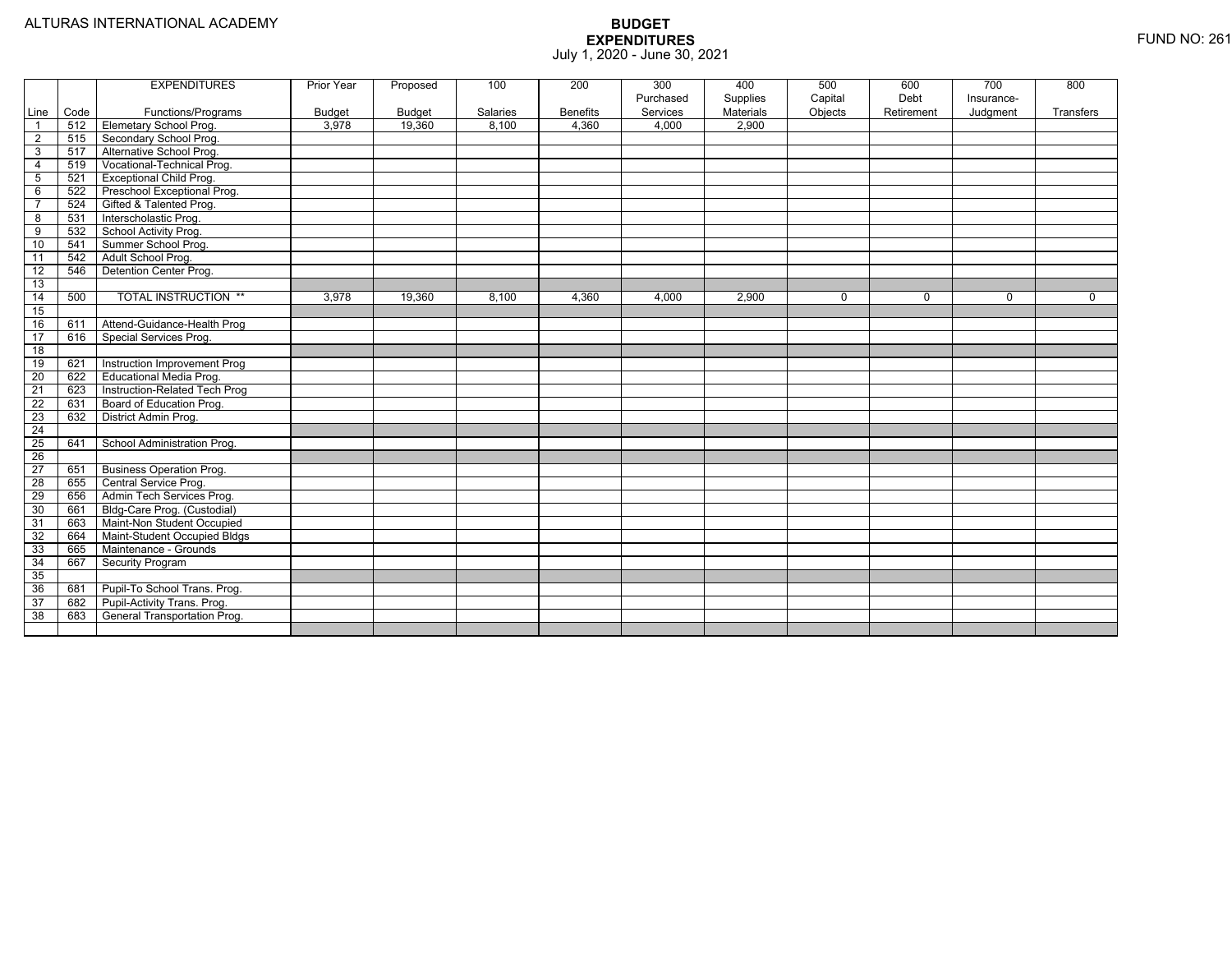74

3 Contract Unappropriated Balance The State of the Unappropriated Balance

4 | | TOTAL APPROPRIATION (72+73) | 13,338 | 19,360

|                 |      | <b>EXPENDITURES</b>                           | <b>Prior Year</b> | Proposed      | 100                   | 200             | 300                                                  | 400                   | 500                | 600                | 700                    | 800         |  |  |  |
|-----------------|------|-----------------------------------------------|-------------------|---------------|-----------------------|-----------------|------------------------------------------------------|-----------------------|--------------------|--------------------|------------------------|-------------|--|--|--|
| Line            | Code | Functions/Programs                            | <b>Budget</b>     | <b>Budget</b> | Salaries              | <b>Benefits</b> | Purchased<br>Services                                | Supplies<br>Materials | Capital<br>Objects | Debt<br>Retirement | Insurance-<br>Judgment | Transfers   |  |  |  |
| 39              | 691  | Other Support Services Prog.                  |                   |               |                       |                 |                                                      |                       |                    |                    |                        |             |  |  |  |
| 40              |      |                                               |                   |               |                       |                 |                                                      |                       |                    |                    |                        |             |  |  |  |
| 41              | 600  | <b>TOTAL SUPPORT SERV.**</b>                  | $\mathbf 0$       | $\Omega$      | $\mathbf{0}$          | $\Omega$        | $\mathbf 0$                                          | $\mathbf 0$           | $\mathbf 0$        | $\mathbf 0$        | $\mathbf 0$            | $\Omega$    |  |  |  |
| 42              |      |                                               |                   |               |                       |                 |                                                      |                       |                    |                    |                        |             |  |  |  |
| 43              | 710  | <b>Child Nutrition Program</b>                |                   |               |                       |                 |                                                      |                       |                    |                    |                        |             |  |  |  |
| 44              | 720  | <b>Community Services Program</b>             |                   |               |                       |                 |                                                      |                       |                    |                    |                        |             |  |  |  |
| 45              | 730  | <b>Enterprise Operations</b>                  |                   |               |                       |                 |                                                      |                       |                    |                    |                        |             |  |  |  |
| 46              | 700  | TOTAL NON-INSTRUCTION**                       | $\mathbf 0$       | $\mathbf 0$   | $\mathbf 0$           | $\mathbf 0$     | $\mathbf 0$                                          | $\mathbf 0$           | $\mathbf 0$        | $\mathbf 0$        | $\mathbf 0$            | $\mathbf 0$ |  |  |  |
| 47              |      |                                               |                   |               |                       |                 |                                                      |                       |                    |                    |                        |             |  |  |  |
| 48              | 810  | Capital Assets-Student Occ                    |                   |               |                       |                 |                                                      |                       |                    |                    |                        |             |  |  |  |
| 49              | 811  | Capital Assets-Non Student Occ                |                   |               |                       |                 |                                                      |                       |                    |                    |                        |             |  |  |  |
| 50              | 800  | TOTAL CAPITAL ASSETS PROG**                   | $\mathbf 0$       | $\mathbf 0$   | $\mathbf 0$           | $\mathbf 0$     | $\mathbf 0$                                          | $\mathsf{O}$          | $\mathbf 0$        | $\mathbf 0$        | $\Omega$               | $\mathbf 0$ |  |  |  |
| 51              |      |                                               |                   |               |                       |                 |                                                      |                       |                    |                    |                        |             |  |  |  |
| 52              | 911  | Debt Services Prog.-Princ.                    |                   |               |                       |                 |                                                      |                       |                    |                    |                        |             |  |  |  |
| 53              | 912  | Debt Services Prog.-Int.                      |                   |               |                       |                 |                                                      |                       |                    |                    |                        |             |  |  |  |
| 54              | 913  | Debt Serv Prog-Refnded Debt                   |                   |               |                       |                 |                                                      |                       |                    |                    |                        |             |  |  |  |
| 55              | 920  | <b>Transfers Out</b>                          |                   |               |                       |                 |                                                      |                       |                    |                    |                        |             |  |  |  |
| 56              |      |                                               |                   |               |                       |                 |                                                      |                       |                    |                    |                        |             |  |  |  |
| 57              | 900  | <b>TOTAL OTHER SERVICES **</b>                | $\Omega$          | $\Omega$      | $\mathbf 0$           | $\Omega$        | $\mathbf 0$                                          | 0                     | $\mathbf 0$        | $\Omega$           | 0                      | 0           |  |  |  |
| 58              |      |                                               |                   |               |                       |                 |                                                      |                       |                    |                    |                        |             |  |  |  |
| 59              |      |                                               |                   |               |                       |                 |                                                      |                       |                    |                    |                        |             |  |  |  |
| 60              |      | <b>TOTAL EXPENDITURES</b><br>$***$            |                   |               |                       |                 |                                                      |                       |                    |                    |                        |             |  |  |  |
|                 |      | (Lines 14+41+47+49+57)**                      | 3,978             | 19,360        | 8,100                 | 4,360           | 4,000                                                | 2,900                 | 0                  | $\mathbf 0$        | 0                      | 0           |  |  |  |
| 61              |      |                                               |                   |               |                       |                 |                                                      |                       |                    |                    |                        |             |  |  |  |
| 62              | 950  | <b>Contingency Reserve</b><br>(5% of Line 60) |                   |               |                       |                 |                                                      |                       |                    |                    |                        |             |  |  |  |
| 63              |      |                                               |                   |               |                       |                 |                                                      |                       |                    |                    |                        |             |  |  |  |
| 64              |      | <b>TOTAL APPROPRIATION</b>                    |                   |               |                       |                 |                                                      |                       |                    |                    |                        |             |  |  |  |
|                 |      | $(Line 60 + Line 62)$                         | 3,978             | 19,360        |                       |                 |                                                      |                       |                    |                    |                        |             |  |  |  |
| 65              |      |                                               |                   |               |                       |                 |                                                      |                       |                    |                    |                        |             |  |  |  |
| 66              |      | <b>BUDGET SUMMARY</b>                         |                   |               | <b>BUDGET SUMMARY</b> |                 |                                                      |                       |                    |                    |                        |             |  |  |  |
| 67              |      |                                               |                   |               |                       |                 |                                                      |                       |                    |                    |                        |             |  |  |  |
| 68              |      | <b>Beginning Fund Balance</b>                 |                   | 9,360CR       |                       |                 | The total on line 70 must equal the total on line 74 |                       |                    |                    |                        |             |  |  |  |
| 69              |      | Revenues + Transfers In                       | 13,338CR          | 10,000CR      |                       |                 |                                                      |                       |                    |                    |                        |             |  |  |  |
| 70              |      | TOTAL REVENUE (68 + 69)                       | 13,338CR          | 19,360CR      |                       |                 |                                                      |                       |                    |                    |                        |             |  |  |  |
| 71              |      |                                               |                   |               |                       |                 |                                                      |                       |                    |                    |                        |             |  |  |  |
| $\overline{72}$ |      | <b>Total Appropriation</b>                    | 3,978             | 19,360        |                       |                 |                                                      |                       |                    |                    |                        |             |  |  |  |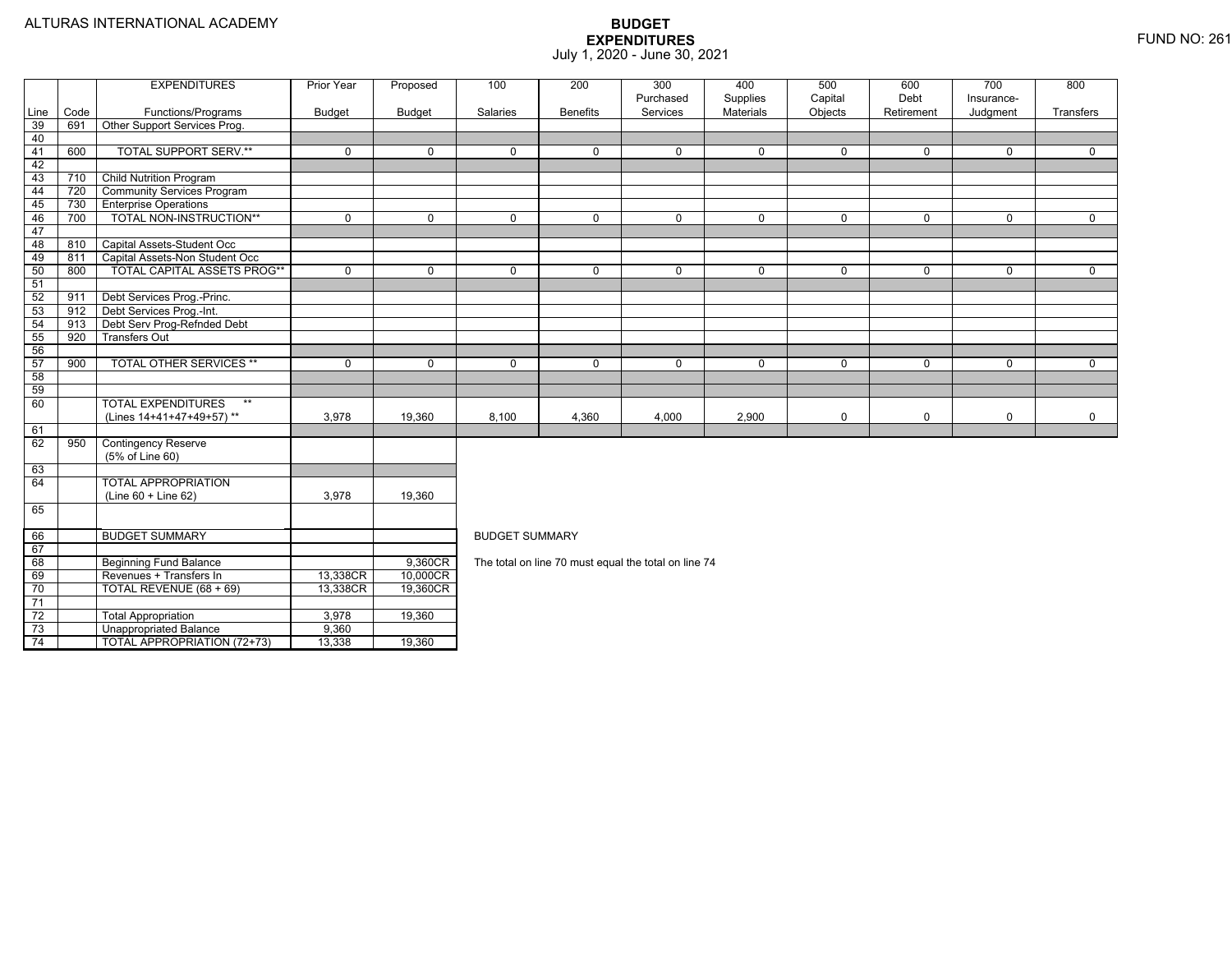|                 |                  | <b>REVENUES</b>                  | Prior Year    | <b>Proposed Budget</b> |               |                 |        | <b>REVENUES</b>                        | Prior Year    | <b>Proposed Budget</b> |               |
|-----------------|------------------|----------------------------------|---------------|------------------------|---------------|-----------------|--------|----------------------------------------|---------------|------------------------|---------------|
| Line            | Code             | Item                             | <b>Budget</b> | Line Amounts           | <b>Totals</b> | Line            | Code   | Item                                   | <b>Budget</b> | Line Amounts           | <b>Totals</b> |
|                 | 320000           | <b>Estimated Fund Balance</b>    |               | 7.860CR                |               | 40              |        | 429000 Other County                    |               |                        |               |
| $\overline{2}$  |                  | as of July 1                     | $\Omega$      | *******                | 7,860CR       | 41              | 420000 | <b>TOTAL COUNTY</b><br>$***$           | U             | *******                | $\mathbf 0$   |
| 3               | 411100           | Taxes-General M & O              |               |                        |               | 42              |        |                                        |               |                        |               |
| $\overline{4}$  | 411200           | Taxes-Suplemental                |               |                        |               | 43              |        | 431100   Base Support Program          |               |                        |               |
| 5               | 411300           | Taxes-Emergency                  |               |                        |               | 44              |        | 431200   Transportation Support        |               |                        |               |
| 6               | 411400           | Taxes-Tort                       |               |                        |               | 45              |        | 431400 Except Child/SED Support        |               |                        |               |
|                 | 411500           | Taxes-Cooperative                |               |                        |               | 46              |        | 431500 Border Tuition Support          |               |                        |               |
| 8               | 411600           | Taxes-Tuition                    |               |                        |               | 47              |        | 431600 Tuition Equivalency             |               |                        |               |
| 9               | 411700           | Taxes-Migrant                    |               |                        |               | 48              |        | 431800 Benefit Apportionment           |               |                        |               |
| 10              | 411900           | Taxes-Other                      |               |                        |               | 49              |        | 431900 Other State Support             |               |                        |               |
| 11              | 412100           | <b>Taxes-Plant Facility</b>      |               |                        |               | 50              | 432100 | <b>Driver Education Prog.</b>          |               |                        |               |
| 12              | 412500           | Taxes-Bond & Interest            |               |                        |               | 51              | 432400 | Professional Technical Prog            |               |                        |               |
| 13              |                  | $**$<br><b>TOTAL TAXES</b>       | 0             | *******                | $\mathbf 0$   | 52              |        | 437000 Lottery/Additional State Maint  |               |                        |               |
| 14              | 413000           | <b>Penalty: Delinquent Taxes</b> |               |                        |               | 53              |        | 438000 Rev in Lieu of/Ag Equip Tax     |               |                        |               |
| 15              |                  |                                  |               |                        |               | 54              | 439000 | Other State Revenue                    |               |                        |               |
| 16              | 414100           | Tuition - Individuals            |               |                        |               | 55              |        |                                        |               |                        |               |
| $\overline{17}$ | 414200           | Tuition-Districts in Idaho       |               |                        |               | 56              | 430000 | $**$<br><b>TOTAL STATE</b>             | 0             | *******                | $\Omega$      |
| $\overline{18}$ | 414300           | Tuition-Out of State Districts   |               |                        |               | 57              |        |                                        |               |                        |               |
| 19              |                  |                                  |               |                        |               | 58              |        | 442000   Indirect Unrestricted Fed.    |               |                        |               |
| 20              |                  | 415000 Earnings on Investments   |               |                        |               | 59              |        | 443000 Direct Restricted Fed.          |               |                        |               |
| 21              |                  |                                  |               |                        |               | 60              |        | 445100 Title I - ESEA                  |               |                        |               |
| 22              | 416100           | School Food Service              |               |                        |               | 61              |        | 445200   Title VI, ESEA-Innovative Pr  |               |                        |               |
| 23              |                  | 416200   Meal Sales: Non-Reimb.  |               |                        |               | 62              |        | 445300 Perkins III-Voc Tech Act        |               |                        |               |
| 24              | 416900           | Other Food Sales                 |               |                        |               | 63              |        | 445400 Adult Education                 |               |                        |               |
| 25              |                  |                                  |               |                        |               | 64              | 445500 | Child Nutrition Reimb.                 |               |                        |               |
| 26              | 417100           | Admissions/Activities            |               |                        |               | 65              | 445600 | Title VI-B                             |               |                        |               |
| $\overline{27}$ | 417200           | <b>Bookstore Sales</b>           |               |                        |               | 66              | 445900 | Other Indirect Fed. Prog.              | 12.030CR      | 9.257CR                |               |
| $\overline{28}$ |                  | 417300   Clubs, Org. Dues, Etc.  |               |                        |               | 67              | 448200 | Impact Aid - P.L. 874                  |               |                        |               |
| 29              | 417400           | School Fees & Charges            |               |                        |               | 68              | 440000 | $***$<br><b>TOTAL FEDERAL</b>          | 12,030CR      | *******                | 9,257CR       |
| 30              | 417900           | <b>Other Student Revenues</b>    |               |                        |               | 69              |        |                                        |               |                        |               |
| 31              |                  |                                  |               |                        |               | $\overline{70}$ |        | 451000 Proceeds: Bonds, Capital Leases |               |                        |               |
| $\overline{32}$ | 418100           | <b>Community Service</b>         |               |                        |               | $\overline{71}$ | 453000 | Sale of Fixed Assets                   |               |                        |               |
| 33              |                  |                                  |               |                        |               | $\overline{72}$ | 450000 | $**$<br><b>TOTAL OTHER</b>             | $\Omega$      | *******                | $\mathbf 0$   |
| 34              | $419100$ Rentals |                                  |               |                        |               | $\overline{73}$ |        |                                        |               |                        |               |
| 35              | 419200           | <b>Contributions/Donations</b>   |               |                        |               | 74              |        | <b>TOTAL REVENUES</b><br>$\star\star$  | 12.030CR      | *******                | 9,257CR       |
| 36              | 419300           | <b>Transportaion Fees</b>        |               |                        |               | 75              |        |                                        |               |                        |               |
| 37              | 419900           | <b>Other Local</b>               |               |                        |               | 76              | 460000 | <b>TRANSFERS IN</b>                    |               |                        |               |
| 38              |                  | TOTAL OTHER LOCAL **             | $\Omega$      | *******                | 0             | 77              |        |                                        |               |                        |               |
| 39              | 410000           | $**$<br><b>TOTAL LOCAL</b>       |               | *******                |               | 78              | 400000 | BAL.+ REVENUE + TRANS.                 |               | *******                |               |
|                 |                  | $(Line 13 + 38)$                 | 0             |                        | $\mathbf 0$   |                 |        | (Lines $1 + 74 + 76$ )                 | 12.030CR      |                        | 17,117CR      |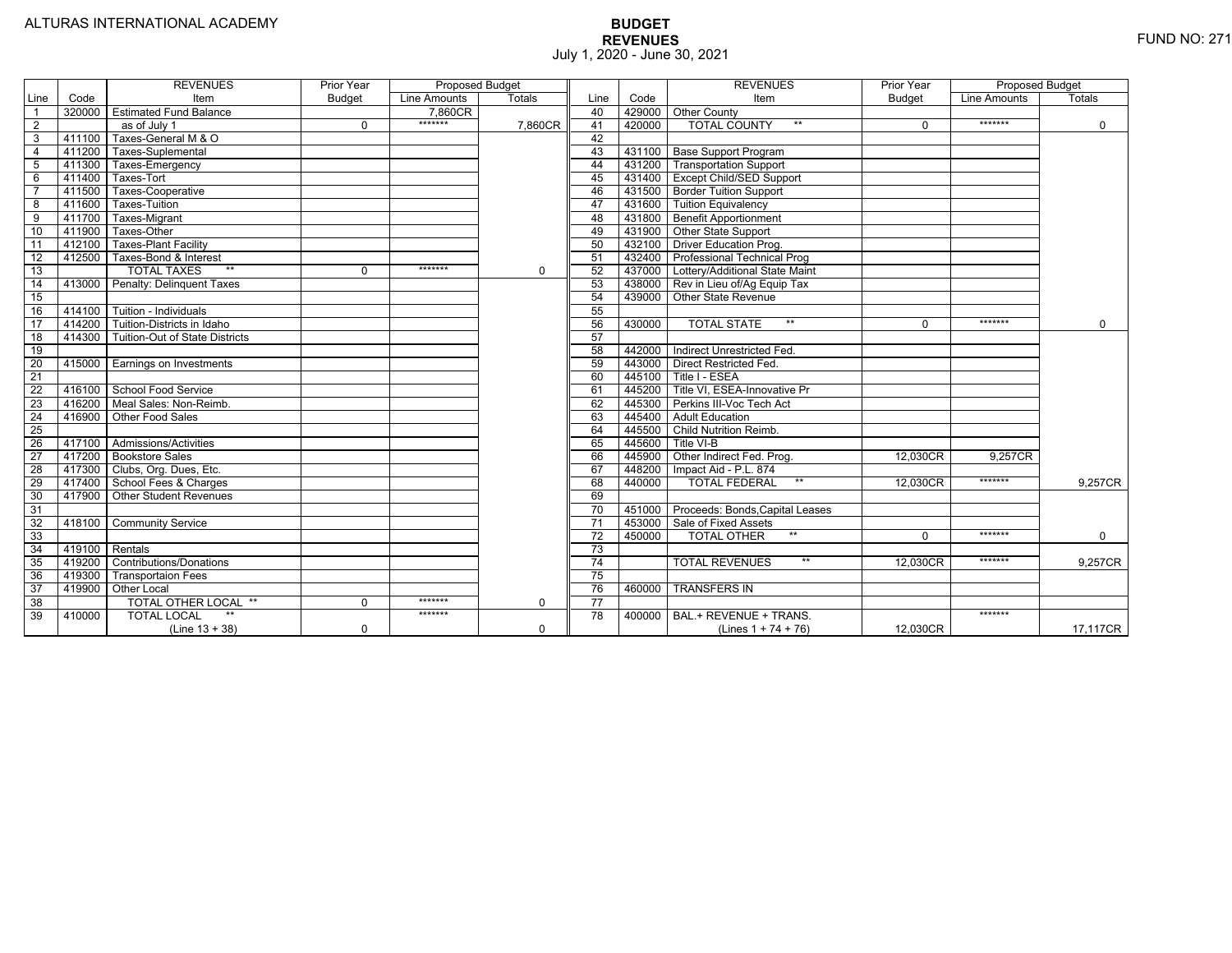|                 |      | <b>EXPENDITURES</b>             | Prior Year    | Proposed    | 100         | 200             | 300       | 400              | 500     | 600         | 700        | 800         |
|-----------------|------|---------------------------------|---------------|-------------|-------------|-----------------|-----------|------------------|---------|-------------|------------|-------------|
|                 |      |                                 |               |             |             |                 | Purchased | Supplies         | Capital | Debt        | Insurance- |             |
| Line            | Code | Functions/Programs              | <b>Budget</b> | Budget      | Salaries    | <b>Benefits</b> | Services  | <b>Materials</b> | Objects | Retirement  | Judgment   | Transfers   |
| $\overline{1}$  | 512  | Elemetary School Prog.          |               |             |             |                 |           |                  |         |             |            |             |
| 2               | 515  | Secondary School Prog.          |               |             |             |                 |           |                  |         |             |            |             |
| 3               | 517  | Alternative School Prog.        |               |             |             |                 |           |                  |         |             |            |             |
| $\overline{4}$  | 519  | Vocational-Technical Prog.      |               |             |             |                 |           |                  |         |             |            |             |
| 5               | 521  | <b>Exceptional Child Prog.</b>  |               |             |             |                 |           |                  |         |             |            |             |
| 6               | 522  | Preschool Exceptional Prog.     |               |             |             |                 |           |                  |         |             |            |             |
| $\overline{7}$  | 524  | Gifted & Talented Prog.         |               |             |             |                 |           |                  |         |             |            |             |
| $\overline{8}$  | 531  | Interscholastic Prog.           |               |             |             |                 |           |                  |         |             |            |             |
| 9               | 532  | School Activity Prog.           |               |             |             |                 |           |                  |         |             |            |             |
| 10              | 541  | Summer School Prog.             |               |             |             |                 |           |                  |         |             |            |             |
| 11              | 542  | Adult School Prog.              |               |             |             |                 |           |                  |         |             |            |             |
| 12              | 546  | Detention Center Prog.          |               |             |             |                 |           |                  |         |             |            |             |
| $\overline{13}$ |      |                                 |               |             |             |                 |           |                  |         |             |            |             |
| 14              | 500  | <b>TOTAL INSTRUCTION **</b>     | 0             | $\mathbf 0$ | $\mathbf 0$ | 0               | 0         | 0                | 0       | $\mathbf 0$ | 0          | $\mathbf 0$ |
| 15              |      |                                 |               |             |             |                 |           |                  |         |             |            |             |
| 16              | 611  | Attend-Guidance-Health Prog     |               |             |             |                 |           |                  |         |             |            |             |
| 17              | 616  | Special Services Prog.          |               |             |             |                 |           |                  |         |             |            |             |
| $\overline{18}$ |      |                                 |               |             |             |                 |           |                  |         |             |            |             |
| 19              | 621  | Instruction Improvement Prog    | 4,170         | 17,117      |             |                 | 17,117    |                  |         |             |            |             |
| 20              | 622  | <b>Educational Media Prog.</b>  |               |             |             |                 |           |                  |         |             |            |             |
| $\overline{21}$ | 623  | Instruction-Related Tech Prog   |               |             |             |                 |           |                  |         |             |            |             |
| 22              | 631  | Board of Education Prog.        |               |             |             |                 |           |                  |         |             |            |             |
| 23              | 632  | District Admin Prog.            |               |             |             |                 |           |                  |         |             |            |             |
| $\overline{24}$ |      |                                 |               |             |             |                 |           |                  |         |             |            |             |
| 25              | 641  | School Administration Prog.     |               |             |             |                 |           |                  |         |             |            |             |
| $\overline{26}$ |      |                                 |               |             |             |                 |           |                  |         |             |            |             |
| 27              | 651  | <b>Business Operation Prog.</b> |               |             |             |                 |           |                  |         |             |            |             |
| 28              | 655  | Central Service Prog.           |               |             |             |                 |           |                  |         |             |            |             |
| 29              | 656  | Admin Tech Services Prog.       |               |             |             |                 |           |                  |         |             |            |             |
| 30              | 661  | Bldg-Care Prog. (Custodial)     |               |             |             |                 |           |                  |         |             |            |             |
| 31              | 663  | Maint-Non Student Occupied      |               |             |             |                 |           |                  |         |             |            |             |
| 32              | 664  | Maint-Student Occupied Bldgs    |               |             |             |                 |           |                  |         |             |            |             |
| 33              | 665  | Maintenance - Grounds           |               |             |             |                 |           |                  |         |             |            |             |
| $\overline{34}$ | 667  | Security Program                |               |             |             |                 |           |                  |         |             |            |             |
| 35              |      |                                 |               |             |             |                 |           |                  |         |             |            |             |
| 36              | 681  | Pupil-To School Trans. Prog.    |               |             |             |                 |           |                  |         |             |            |             |
| 37              | 682  | Pupil-Activity Trans. Prog.     |               |             |             |                 |           |                  |         |             |            |             |
| 38              | 683  | General Transportation Prog.    |               |             |             |                 |           |                  |         |             |            |             |
|                 |      |                                 |               |             |             |                 |           |                  |         |             |            |             |
|                 |      |                                 |               |             |             |                 |           |                  |         |             |            |             |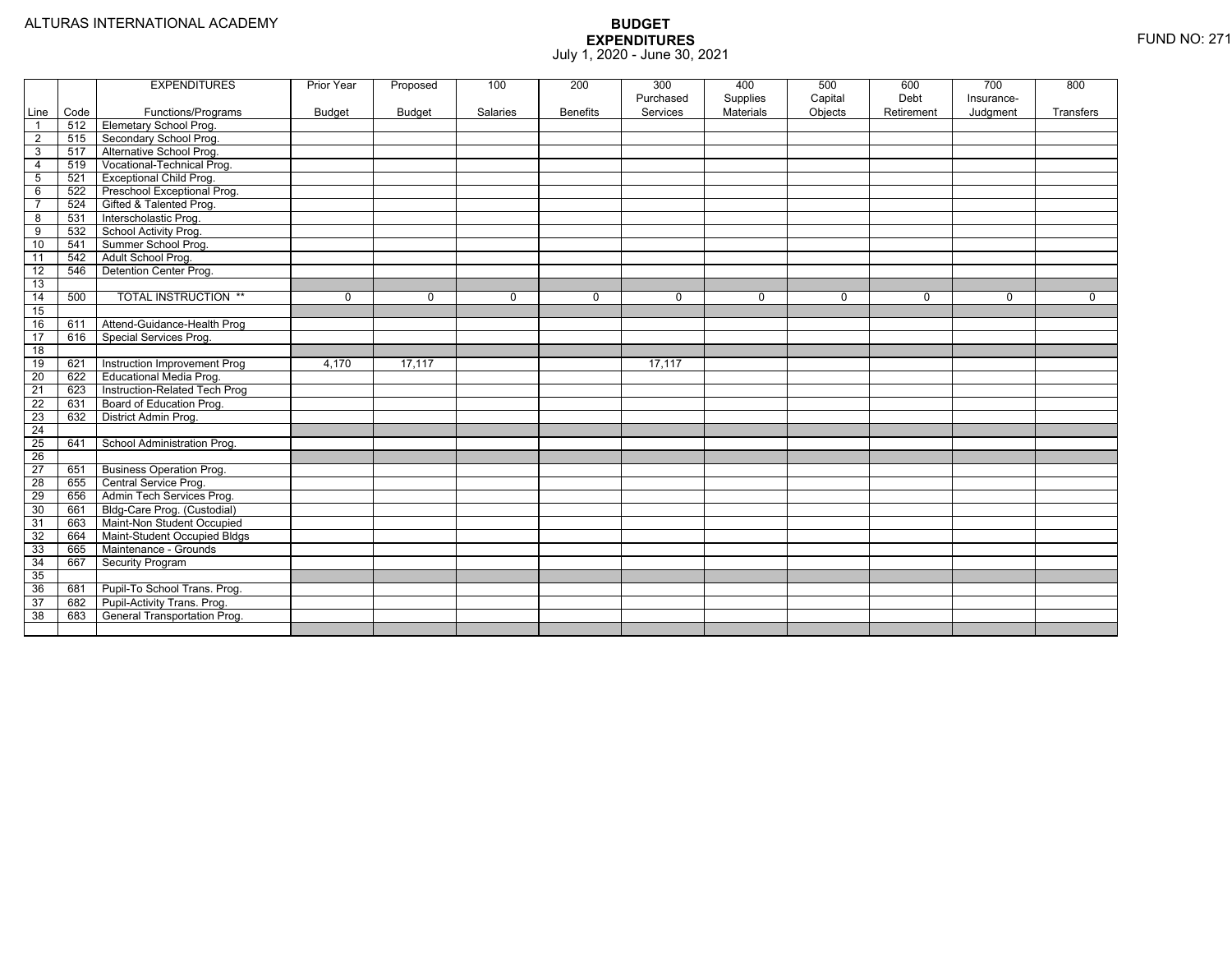4 | | TOTAL APPROPRIATION (72+73) | 12,030 | 17,117

|                 |      | <b>EXPENDITURES</b>                | <b>Prior Year</b> | Proposed       | 100                   | 200             | 300                                                  | 400            | 500            | 600            | 700            | 800            |
|-----------------|------|------------------------------------|-------------------|----------------|-----------------------|-----------------|------------------------------------------------------|----------------|----------------|----------------|----------------|----------------|
|                 |      |                                    |                   |                |                       |                 | Purchased                                            | Supplies       | Capital        | Debt           | Insurance-     |                |
| Line            | Code | Functions/Programs                 | <b>Budget</b>     | <b>Budget</b>  | Salaries              | <b>Benefits</b> | Services                                             | Materials      | Objects        | Retirement     | Judgment       | Transfers      |
| 39              | 691  | Other Support Services Prog.       |                   |                |                       |                 |                                                      |                |                |                |                |                |
| 40              |      |                                    |                   |                |                       |                 |                                                      |                |                |                |                |                |
| 41              | 600  | <b>TOTAL SUPPORT SERV.**</b>       | 4.170             | 17,117         | $\mathbf{0}$          | $\mathbf{0}$    | 17,117                                               | $\mathbf 0$    | $\mathbf{0}$   | $\mathbf{0}$   | $\mathbf{0}$   | $\mathbf 0$    |
| 42              |      |                                    |                   |                |                       |                 |                                                      |                |                |                |                |                |
| 43              | 710  | <b>Child Nutrition Program</b>     |                   |                |                       |                 |                                                      |                |                |                |                |                |
| 44              | 720  | <b>Community Services Program</b>  |                   |                |                       |                 |                                                      |                |                |                |                |                |
| 45              | 730  | <b>Enterprise Operations</b>       |                   |                |                       |                 |                                                      |                |                |                |                |                |
| 46              | 700  | TOTAL NON-INSTRUCTION**            | $\overline{0}$    | $\overline{0}$ | $\overline{0}$        | $\overline{0}$  | $\overline{0}$                                       | $\overline{0}$ | $\overline{0}$ | $\overline{0}$ | $\overline{0}$ | $\overline{0}$ |
| 47              |      |                                    |                   |                |                       |                 |                                                      |                |                |                |                |                |
| 48              | 810  | Capital Assets-Student Occ         |                   |                |                       |                 |                                                      |                |                |                |                |                |
| 49              | 811  | Capital Assets-Non Student Occ     |                   |                |                       |                 |                                                      |                |                |                |                |                |
| 50              | 800  | <b>TOTAL CAPITAL ASSETS PROG**</b> | $\Omega$          | $\Omega$       | $\Omega$              | $\Omega$        | $\Omega$                                             | $\mathbf 0$    | $\mathbf{0}$   | $\Omega$       | $\Omega$       | $\Omega$       |
| 51              |      |                                    |                   |                |                       |                 |                                                      |                |                |                |                |                |
| 52              | 911  | Debt Services Prog.-Princ.         |                   |                |                       |                 |                                                      |                |                |                |                |                |
| 53              | 912  | Debt Services Prog.-Int.           |                   |                |                       |                 |                                                      |                |                |                |                |                |
| 54              | 913  | Debt Serv Prog-Refnded Debt        |                   |                |                       |                 |                                                      |                |                |                |                |                |
| 55              | 920  | <b>Transfers Out</b>               |                   |                |                       |                 |                                                      |                |                |                |                |                |
| 56              |      |                                    |                   |                |                       |                 |                                                      |                |                |                |                |                |
| 57              | 900  | <b>TOTAL OTHER SERVICES **</b>     | $\Omega$          | $\Omega$       | $\Omega$              | $\Omega$        | $\mathbf 0$                                          | $\mathbf 0$    | $\mathbf 0$    | $\Omega$       | $\Omega$       | $\Omega$       |
| 58              |      |                                    |                   |                |                       |                 |                                                      |                |                |                |                |                |
| 59              |      |                                    |                   |                |                       |                 |                                                      |                |                |                |                |                |
| 60              |      | <b>TOTAL EXPENDITURES</b><br>$***$ |                   |                |                       |                 |                                                      |                |                |                |                |                |
|                 |      | (Lines 14+41+47+49+57)**           | 4,170             | 17,117         | $\mathbf 0$           | $\mathbf 0$     | 17,117                                               | $\mathbf 0$    | $\mathbf 0$    | $\mathbf 0$    | $\mathbf 0$    | $\mathbf 0$    |
| 61              |      |                                    |                   |                |                       |                 |                                                      |                |                |                |                |                |
| 62              | 950  | <b>Contingency Reserve</b>         |                   |                |                       |                 |                                                      |                |                |                |                |                |
|                 |      | (5% of Line 60)                    |                   |                |                       |                 |                                                      |                |                |                |                |                |
| 63              |      |                                    |                   |                |                       |                 |                                                      |                |                |                |                |                |
| 64              |      | <b>TOTAL APPROPRIATION</b>         |                   |                |                       |                 |                                                      |                |                |                |                |                |
|                 |      | (Line 60 + Line 62)                | 4,170             | 17,117         |                       |                 |                                                      |                |                |                |                |                |
| 65              |      |                                    |                   |                |                       |                 |                                                      |                |                |                |                |                |
| 66              |      | <b>BUDGET SUMMARY</b>              |                   |                | <b>BUDGET SUMMARY</b> |                 |                                                      |                |                |                |                |                |
| 67              |      |                                    |                   |                |                       |                 |                                                      |                |                |                |                |                |
| 68              |      | <b>Beginning Fund Balance</b>      |                   | 7,860CR        |                       |                 | The total on line 70 must equal the total on line 74 |                |                |                |                |                |
| 69              |      | Revenues + Transfers In            | 12,030CR          | 9,257CR        |                       |                 |                                                      |                |                |                |                |                |
| 70              |      | TOTAL REVENUE (68 + 69)            | 12,030CR          | 17,117CR       |                       |                 |                                                      |                |                |                |                |                |
| $\overline{71}$ |      |                                    |                   |                |                       |                 |                                                      |                |                |                |                |                |
| 72              |      | <b>Total Appropriation</b>         | 4,170             | 17,117         |                       |                 |                                                      |                |                |                |                |                |
| $\overline{73}$ |      | <b>Unappropriated Balance</b>      | 7.860             |                |                       |                 |                                                      |                |                |                |                |                |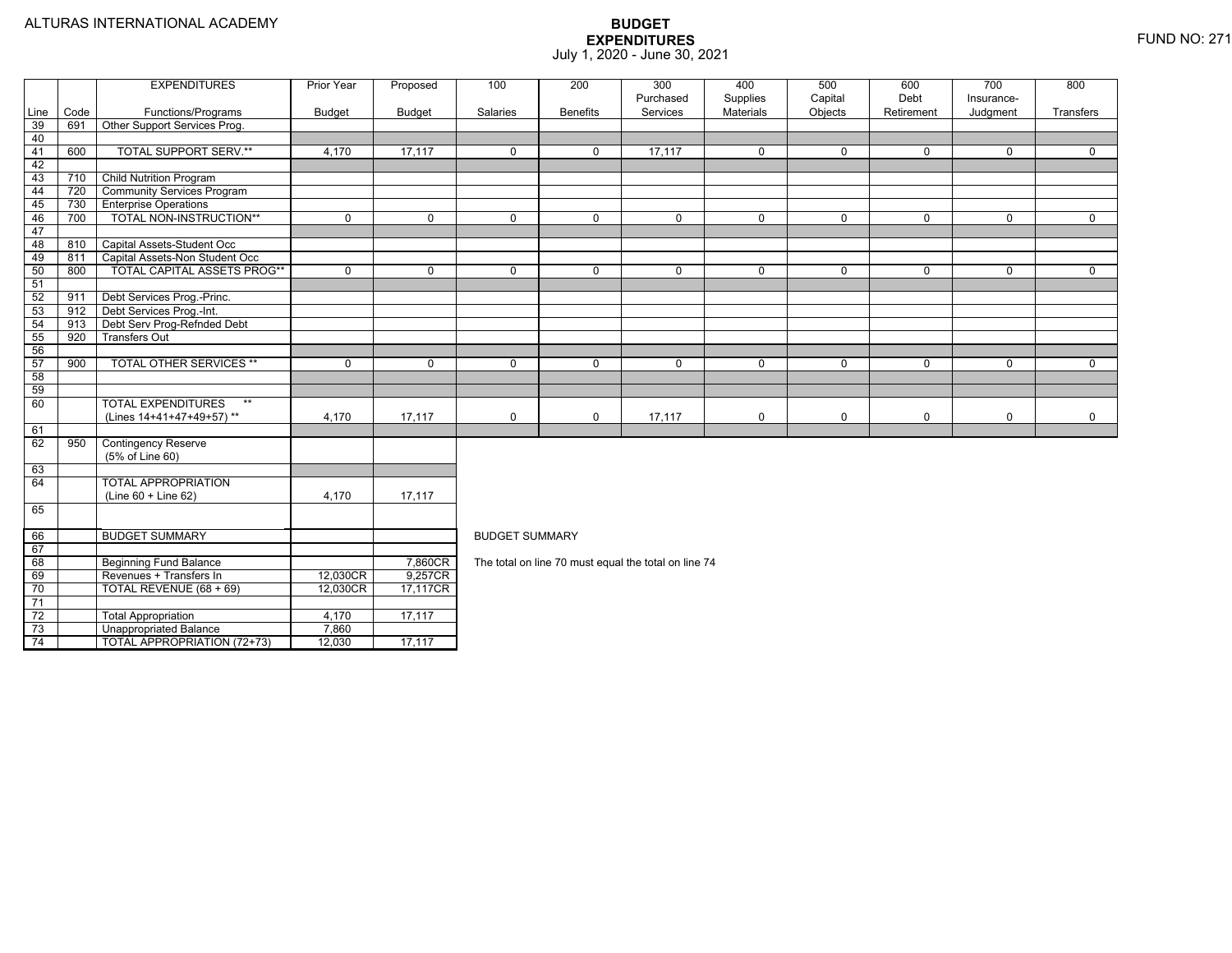|                 |                | <b>REVENUES</b>                         | Prior Year    | <b>Proposed Budget</b> |          |                 |        | <b>REVENUES</b>                        | Prior Year    | <b>Proposed Budget</b> |             |
|-----------------|----------------|-----------------------------------------|---------------|------------------------|----------|-----------------|--------|----------------------------------------|---------------|------------------------|-------------|
| Line            | Code           | Item                                    | <b>Budget</b> | Line Amounts           | Totals   | Line            | Code   | Item                                   | <b>Budget</b> | Line Amounts           | Totals      |
|                 |                | 320000 Estimated Fund Balance           |               | *******                |          | 40              |        | 429000 Other County                    |               |                        |             |
| $\overline{2}$  |                | as of July 1                            | $\Omega$      | *******                | 0        | 41              | 420000 | <b>TOTAL COUNTY</b><br>$***$           | $\Omega$      | *******                | $\mathbf 0$ |
| 3               | 411100         | Taxes-General M & O                     |               |                        |          | 42              |        |                                        |               |                        |             |
| $\overline{4}$  | 411200         | Taxes-Suplemental                       |               |                        |          | 43              |        | 431100 Base Support Program            |               |                        |             |
| 5               |                | 411300 Taxes-Emergency                  |               |                        |          | 44              |        | 431200 Transportation Support          |               |                        |             |
| 6               | 411400         | Taxes-Tort                              |               |                        |          | 45              |        | 431400 Except Child/SED Support        |               |                        |             |
|                 | 411500         | Taxes-Cooperative                       |               |                        |          | 46              |        | 431500   Border Tuition Support        |               |                        |             |
| 8               | 411600         | <b>Taxes-Tuition</b>                    |               |                        |          | 47              |        | 431600 Tuition Equivalency             |               |                        |             |
| 9               | 411700         | Taxes-Migrant                           |               |                        |          | 48              |        | 431800 Benefit Apportionment           |               |                        |             |
| 10              | 411900         | Taxes-Other                             |               |                        |          | 49              |        | 431900 Other State Support             |               |                        |             |
| 11              | 412100         | <b>Taxes-Plant Facility</b>             |               |                        |          | 50              |        | 432100 Driver Education Prog.          |               |                        |             |
| 12              | 412500         | Taxes-Bond & Interest                   |               |                        |          | 51              | 432400 | <b>Professional Technical Prog</b>     |               |                        |             |
| 13              |                | $**$<br><b>TOTAL TAXES</b>              | $\Omega$      | *******                | 0        | 52              |        | 437000 Lottery/Additional State Maint  |               |                        |             |
| 14              |                | 413000 Penalty: Delinquent Taxes        |               |                        |          | 53              |        | 438000 Rev in Lieu of/Ag Equip Tax     |               |                        |             |
| 15              |                |                                         |               |                        |          | 54              |        | 439000 Other State Revenue             |               |                        |             |
| 16              |                | 414100 Tuition - Individuals            |               |                        |          | 55              |        |                                        |               |                        |             |
| 17              |                | 414200 Tuition-Districts in Idaho       |               |                        |          | 56              | 430000 | $***$<br><b>TOTAL STATE</b>            | $\Omega$      | *******                | $\Omega$    |
| 18              |                | 414300   Tuition-Out of State Districts |               |                        |          | 57              |        |                                        |               |                        |             |
| 19              |                |                                         |               |                        |          | 58              |        | 442000 Indirect Unrestricted Fed.      |               |                        |             |
| $\overline{20}$ |                | 415000 Earnings on Investments          |               |                        |          | 59              |        | 443000 Direct Restricted Fed.          |               |                        |             |
| $\overline{21}$ |                |                                         |               |                        |          | 60              | 445100 | Title I - ESEA                         |               |                        |             |
| 22              |                | 416100 School Food Service              |               |                        |          | 61              | 445200 | Title VI. ESEA-Innovative Pr           |               |                        |             |
| 23              |                | 416200   Meal Sales: Non-Reimb.         |               |                        |          | 62              | 445300 | Perkins III-Voc Tech Act               |               |                        |             |
| $\overline{24}$ |                | 416900 Other Food Sales                 |               |                        |          | 63              | 445400 | <b>Adult Education</b>                 |               |                        |             |
| $\overline{25}$ |                |                                         |               |                        |          | 64              | 445500 | <b>Child Nutrition Reimb.</b>          |               |                        |             |
| $\overline{26}$ |                | 417100 Admissions/Activities            |               |                        |          | 65              | 445600 | Title VI-B                             |               |                        |             |
| $\overline{27}$ |                | 417200 Bookstore Sales                  |               |                        |          | 66              | 445900 | Other Indirect Fed. Prog.              | 9.682CR       | 33,843CR               |             |
| $\overline{28}$ |                | 417300 Clubs, Org. Dues, Etc.           |               |                        |          | 67              | 448200 | Impact Aid - P.L. 874                  |               |                        |             |
| 29              |                | 417400 School Fees & Charges            |               |                        |          | 68              | 440000 | $**$<br><b>TOTAL FEDERAL</b>           | 9,682CR       | *******                | 33,843CR    |
| 30              |                | 417900   Other Student Revenues         |               |                        |          | 69              |        |                                        |               |                        |             |
| 31              |                |                                         |               |                        |          | $\overline{70}$ |        | 451000 Proceeds: Bonds, Capital Leases |               |                        |             |
| $\overline{32}$ | 418100         | <b>Community Service</b>                |               |                        |          | $\overline{71}$ |        | 453000   Sale of Fixed Assets          |               |                        |             |
| 33              |                |                                         |               |                        |          | $\overline{72}$ | 450000 | <b>TOTAL OTHER</b><br>$***$            | $\Omega$      | *******                | $\mathbf 0$ |
| $\overline{34}$ | 419100 Rentals |                                         |               |                        |          | $\overline{73}$ |        |                                        |               |                        |             |
| 35              | 419200         | <b>Contributions/Donations</b>          |               |                        |          | 74              |        | <b>TOTAL REVENUES</b><br>$\star\star$  | 9.682CR       | *******                | 33,843CR    |
| 36              | 419300         | <b>Transportaion Fees</b>               |               |                        |          | $\overline{75}$ |        |                                        |               |                        |             |
| 37              | 419900         | <b>Other Local</b>                      |               |                        |          | 76              | 460000 | <b>TRANSFERS IN</b>                    |               |                        |             |
| $\overline{38}$ |                | <b>TOTAL OTHER LOCAL **</b>             | $\Omega$      | *******                | 0        | $\overline{77}$ |        |                                        |               |                        |             |
| 39              | 410000         | <b>TOTAL LOCAL</b>                      |               | *******                |          | 78              | 400000 | BAL.+ REVENUE + TRANS.                 |               | *******                |             |
|                 |                | $(Line 13 + 38)$                        | 0             |                        | $\Omega$ |                 |        | (Lines $1 + 74 + 76$ )                 | 9,682CR       |                        | 33,843CR    |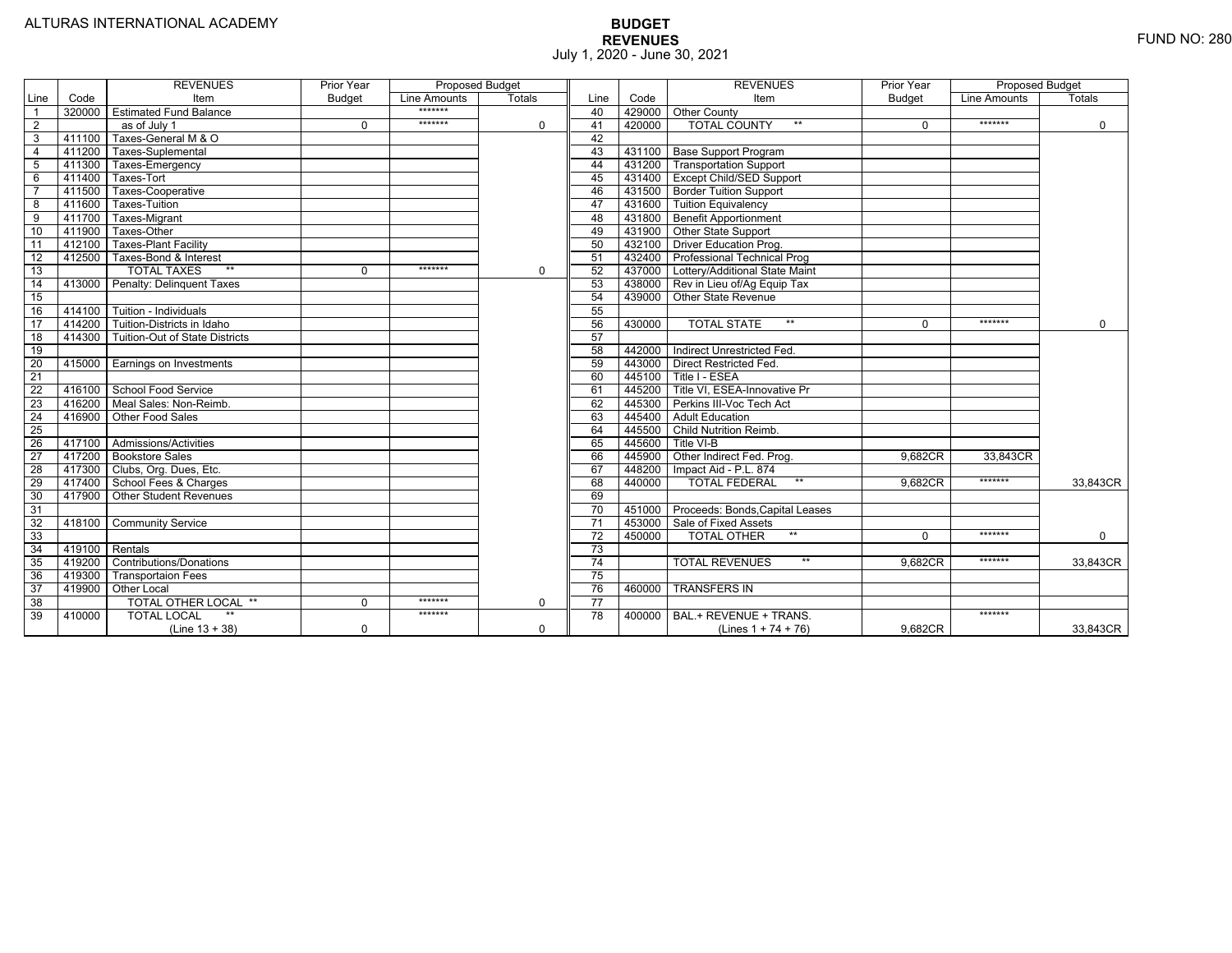|                 |      | <b>EXPENDITURES</b>             | Prior Year    | Proposed      | 100      | 200             | 300       | 400       | 500         | 600         | 700        | 800         |
|-----------------|------|---------------------------------|---------------|---------------|----------|-----------------|-----------|-----------|-------------|-------------|------------|-------------|
|                 |      |                                 |               |               |          |                 | Purchased | Supplies  | Capital     | Debt        | Insurance- |             |
| Line            | Code | Functions/Programs              | <b>Budget</b> | <b>Budget</b> | Salaries | <b>Benefits</b> | Services  | Materials | Objects     | Retirement  | Judgment   | Transfers   |
| $\overline{1}$  | 512  | Elemetary School Prog.          | 9,682         | 33,843        |          |                 |           | 33,843    |             |             |            |             |
| $\overline{2}$  | 515  | Secondary School Prog.          |               |               |          |                 |           |           |             |             |            |             |
| $\mathbf{3}$    | 517  | Alternative School Prog.        |               |               |          |                 |           |           |             |             |            |             |
| $\overline{4}$  | 519  | Vocational-Technical Prog.      |               |               |          |                 |           |           |             |             |            |             |
| $5\phantom{.0}$ | 521  | <b>Exceptional Child Prog.</b>  |               |               |          |                 |           |           |             |             |            |             |
| 6               | 522  | Preschool Exceptional Prog.     |               |               |          |                 |           |           |             |             |            |             |
| $\overline{7}$  | 524  | Gifted & Talented Prog.         |               |               |          |                 |           |           |             |             |            |             |
| 8               | 531  | Interscholastic Prog.           |               |               |          |                 |           |           |             |             |            |             |
| 9               | 532  | School Activity Prog.           |               |               |          |                 |           |           |             |             |            |             |
| 10              | 541  | Summer School Prog.             |               |               |          |                 |           |           |             |             |            |             |
| $\overline{11}$ | 542  | Adult School Prog.              |               |               |          |                 |           |           |             |             |            |             |
| $\overline{12}$ | 546  | Detention Center Prog.          |               |               |          |                 |           |           |             |             |            |             |
| 13              |      |                                 |               |               |          |                 |           |           |             |             |            |             |
| $\overline{14}$ | 500  | <b>TOTAL INSTRUCTION **</b>     | 9,682         | 33,843        | 0        | 0               | 0         | 33,843    | $\mathbf 0$ | $\mathbf 0$ | 0          | $\mathbf 0$ |
| 15              |      |                                 |               |               |          |                 |           |           |             |             |            |             |
| 16              | 611  | Attend-Guidance-Health Prog     |               |               |          |                 |           |           |             |             |            |             |
| 17              | 616  | Special Services Prog.          |               |               |          |                 |           |           |             |             |            |             |
| 18              |      |                                 |               |               |          |                 |           |           |             |             |            |             |
| 19              | 621  | Instruction Improvement Prog    |               |               |          |                 |           |           |             |             |            |             |
| 20              | 622  | Educational Media Prog.         |               |               |          |                 |           |           |             |             |            |             |
| 21              | 623  | Instruction-Related Tech Prog   |               |               |          |                 |           |           |             |             |            |             |
| 22              | 631  | Board of Education Prog.        |               |               |          |                 |           |           |             |             |            |             |
| 23              | 632  | District Admin Prog.            |               |               |          |                 |           |           |             |             |            |             |
| 24              |      |                                 |               |               |          |                 |           |           |             |             |            |             |
| 25              | 641  | School Administration Prog.     |               |               |          |                 |           |           |             |             |            |             |
| 26              |      |                                 |               |               |          |                 |           |           |             |             |            |             |
| 27              | 651  | <b>Business Operation Prog.</b> |               |               |          |                 |           |           |             |             |            |             |
| 28              | 655  | Central Service Prog.           |               |               |          |                 |           |           |             |             |            |             |
| 29              | 656  | Admin Tech Services Prog.       |               |               |          |                 |           |           |             |             |            |             |
| 30              | 661  | Bldg-Care Prog. (Custodial)     |               |               |          |                 |           |           |             |             |            |             |
| $\overline{31}$ | 663  | Maint-Non Student Occupied      |               |               |          |                 |           |           |             |             |            |             |
| 32              | 664  | Maint-Student Occupied Bldgs    |               |               |          |                 |           |           |             |             |            |             |
| 33              | 665  | Maintenance - Grounds           |               |               |          |                 |           |           |             |             |            |             |
| 34              | 667  | <b>Security Program</b>         |               |               |          |                 |           |           |             |             |            |             |
| 35              |      |                                 |               |               |          |                 |           |           |             |             |            |             |
| 36              | 681  | Pupil-To School Trans. Prog.    |               |               |          |                 |           |           |             |             |            |             |
| $\overline{37}$ | 682  | Pupil-Activity Trans. Prog.     |               |               |          |                 |           |           |             |             |            |             |
| 38              | 683  | General Transportation Prog.    |               |               |          |                 |           |           |             |             |            |             |
|                 |      |                                 |               |               |          |                 |           |           |             |             |            |             |
|                 |      |                                 |               |               |          |                 |           |           |             |             |            |             |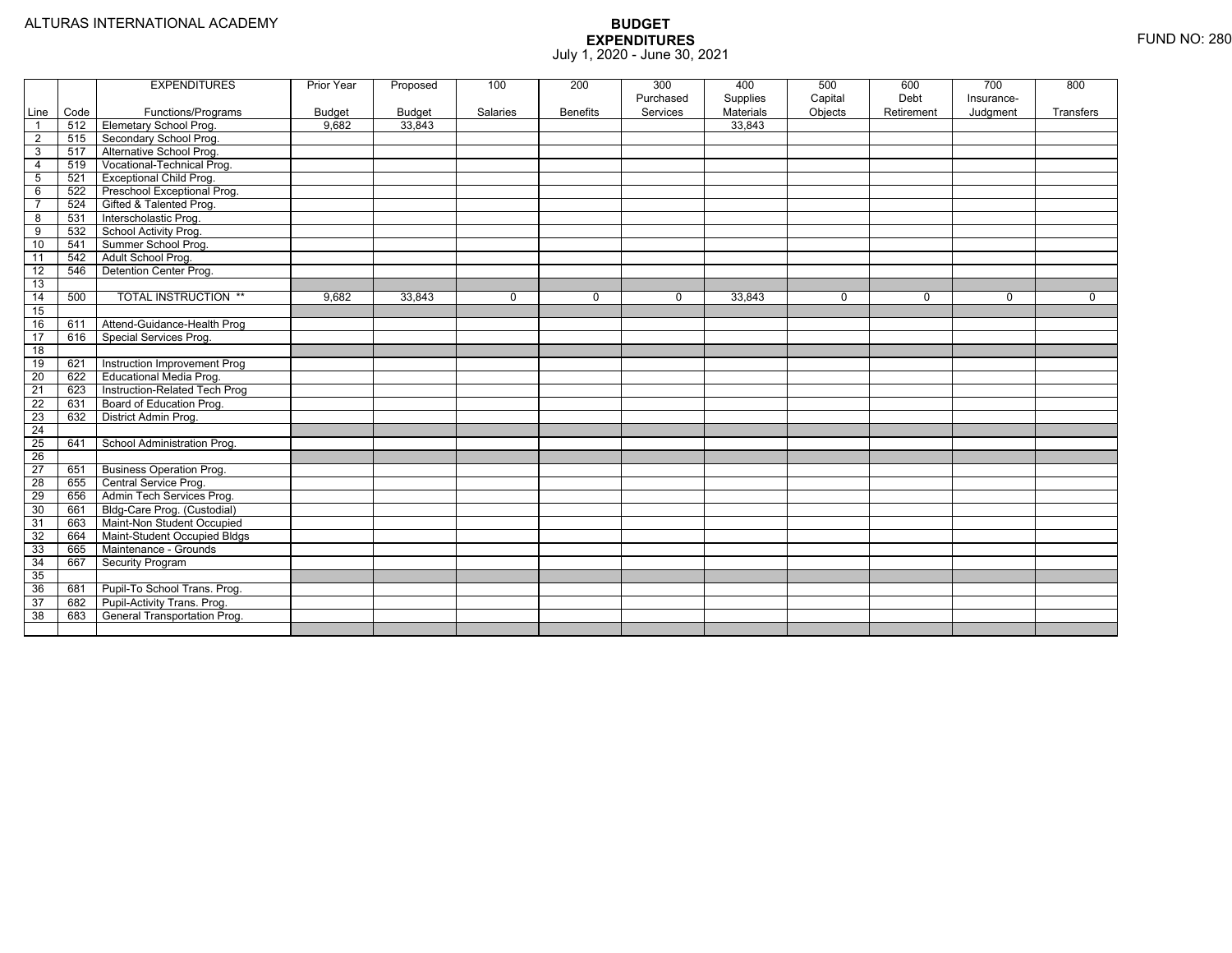74

Unappropriated Balance

TOTAL APPROPRIATION (72+73) 9,682 33,843

|                 |      | <b>EXPENDITURES</b>                | <b>Prior Year</b> | Proposed      | 100                   | 200             | 300<br>Purchased                                     | 400<br>Supplies | 500<br>Capital | 600<br>Debt  | 700<br>Insurance- | 800         |  |
|-----------------|------|------------------------------------|-------------------|---------------|-----------------------|-----------------|------------------------------------------------------|-----------------|----------------|--------------|-------------------|-------------|--|
| Line            | Code | Functions/Programs                 | <b>Budget</b>     | <b>Budget</b> | Salaries              | <b>Benefits</b> | Services                                             | Materials       | Objects        | Retirement   | Judgment          | Transfers   |  |
| 39              | 691  | Other Support Services Prog.       |                   |               |                       |                 |                                                      |                 |                |              |                   |             |  |
| 40              |      |                                    |                   |               |                       |                 |                                                      |                 |                |              |                   |             |  |
| 41              | 600  | <b>TOTAL SUPPORT SERV.**</b>       | $\mathbf 0$       | $\mathbf 0$   | $\mathbf 0$           | $\Omega$        | $\mathbf 0$                                          | 0               | $\mathbf{0}$   | $\mathbf 0$  | 0                 | 0           |  |
| 42              |      |                                    |                   |               |                       |                 |                                                      |                 |                |              |                   |             |  |
| 43              | 710  | <b>Child Nutrition Program</b>     |                   |               |                       |                 |                                                      |                 |                |              |                   |             |  |
| 44              | 720  | <b>Community Services Program</b>  |                   |               |                       |                 |                                                      |                 |                |              |                   |             |  |
| 45              | 730  | <b>Enterprise Operations</b>       |                   |               |                       |                 |                                                      |                 |                |              |                   |             |  |
| 46              | 700  | TOTAL NON-INSTRUCTION**            | $\mathbf 0$       | $\mathbf 0$   | $\mathbf 0$           | $\mathbf 0$     | $\mathbf 0$                                          | 0               | $\mathbf 0$    | $\mathbf 0$  | 0                 | $\mathbf 0$ |  |
| 47              |      |                                    |                   |               |                       |                 |                                                      |                 |                |              |                   |             |  |
| 48              | 810  | Capital Assets-Student Occ         |                   |               |                       |                 |                                                      |                 |                |              |                   |             |  |
| 49              | 811  | Capital Assets-Non Student Occ     |                   |               |                       |                 |                                                      |                 |                |              |                   |             |  |
| 50              | 800  | TOTAL CAPITAL ASSETS PROG**        | $\mathbf 0$       | $\Omega$      | $\mathbf 0$           | $\Omega$        | $\mathbf 0$                                          | $\mathbf 0$     | $\mathbf 0$    | $\mathbf{0}$ | $\Omega$          | $\mathbf 0$ |  |
| 51              |      |                                    |                   |               |                       |                 |                                                      |                 |                |              |                   |             |  |
| 52              | 911  | Debt Services Prog.-Princ.         |                   |               |                       |                 |                                                      |                 |                |              |                   |             |  |
| 53              | 912  | Debt Services Prog.-Int.           |                   |               |                       |                 |                                                      |                 |                |              |                   |             |  |
| 54              | 913  | Debt Serv Prog-Refnded Debt        |                   |               |                       |                 |                                                      |                 |                |              |                   |             |  |
| 55              | 920  | <b>Transfers Out</b>               |                   |               |                       |                 |                                                      |                 |                |              |                   |             |  |
| 56              |      |                                    |                   |               |                       |                 |                                                      |                 |                |              |                   |             |  |
| 57              | 900  | <b>TOTAL OTHER SERVICES **</b>     | $\mathbf 0$       | $\mathbf 0$   | $\mathbf 0$           | $\mathbf 0$     | $\mathbf 0$                                          | $\mathbf{0}$    | $\mathbf 0$    | $\mathbf 0$  | $\mathbf 0$       | 0           |  |
| 58              |      |                                    |                   |               |                       |                 |                                                      |                 |                |              |                   |             |  |
| 59              |      |                                    |                   |               |                       |                 |                                                      |                 |                |              |                   |             |  |
| 60              |      | <b>TOTAL EXPENDITURES</b><br>$***$ |                   |               |                       |                 |                                                      |                 |                |              |                   |             |  |
|                 |      | (Lines 14+41+47+49+57)**           | 9,682             | 33,843        | $\mathbf 0$           | $\mathsf 0$     | 0                                                    | 33,843          | 0              | 0            | 0                 | 0           |  |
| 61              |      |                                    |                   |               |                       |                 |                                                      |                 |                |              |                   |             |  |
| 62              | 950  | <b>Contingency Reserve</b>         |                   |               |                       |                 |                                                      |                 |                |              |                   |             |  |
|                 |      | (5% of Line 60)                    |                   |               |                       |                 |                                                      |                 |                |              |                   |             |  |
| 63              |      |                                    |                   |               |                       |                 |                                                      |                 |                |              |                   |             |  |
| 64              |      | <b>TOTAL APPROPRIATION</b>         |                   |               |                       |                 |                                                      |                 |                |              |                   |             |  |
|                 |      | (Line 60 + Line 62)                | 9,682             | 33,843        |                       |                 |                                                      |                 |                |              |                   |             |  |
| 65              |      |                                    |                   |               |                       |                 |                                                      |                 |                |              |                   |             |  |
|                 |      |                                    |                   |               |                       |                 |                                                      |                 |                |              |                   |             |  |
| 66              |      | <b>BUDGET SUMMARY</b>              |                   |               | <b>BUDGET SUMMARY</b> |                 |                                                      |                 |                |              |                   |             |  |
| 67              |      |                                    |                   |               |                       |                 |                                                      |                 |                |              |                   |             |  |
| 68              |      | <b>Beginning Fund Balance</b>      |                   |               |                       |                 | The total on line 70 must equal the total on line 74 |                 |                |              |                   |             |  |
| 69              |      | Revenues + Transfers In            | 9,682CR           | 33,843CR      |                       |                 |                                                      |                 |                |              |                   |             |  |
| 70              |      | TOTAL REVENUE (68 + 69)            | 9,682CR           | 33,843CR      |                       |                 |                                                      |                 |                |              |                   |             |  |
| 71              |      |                                    |                   |               |                       |                 |                                                      |                 |                |              |                   |             |  |
| $\overline{72}$ |      | <b>Total Appropriation</b>         | 9,682             | 33,843        |                       |                 |                                                      |                 |                |              |                   |             |  |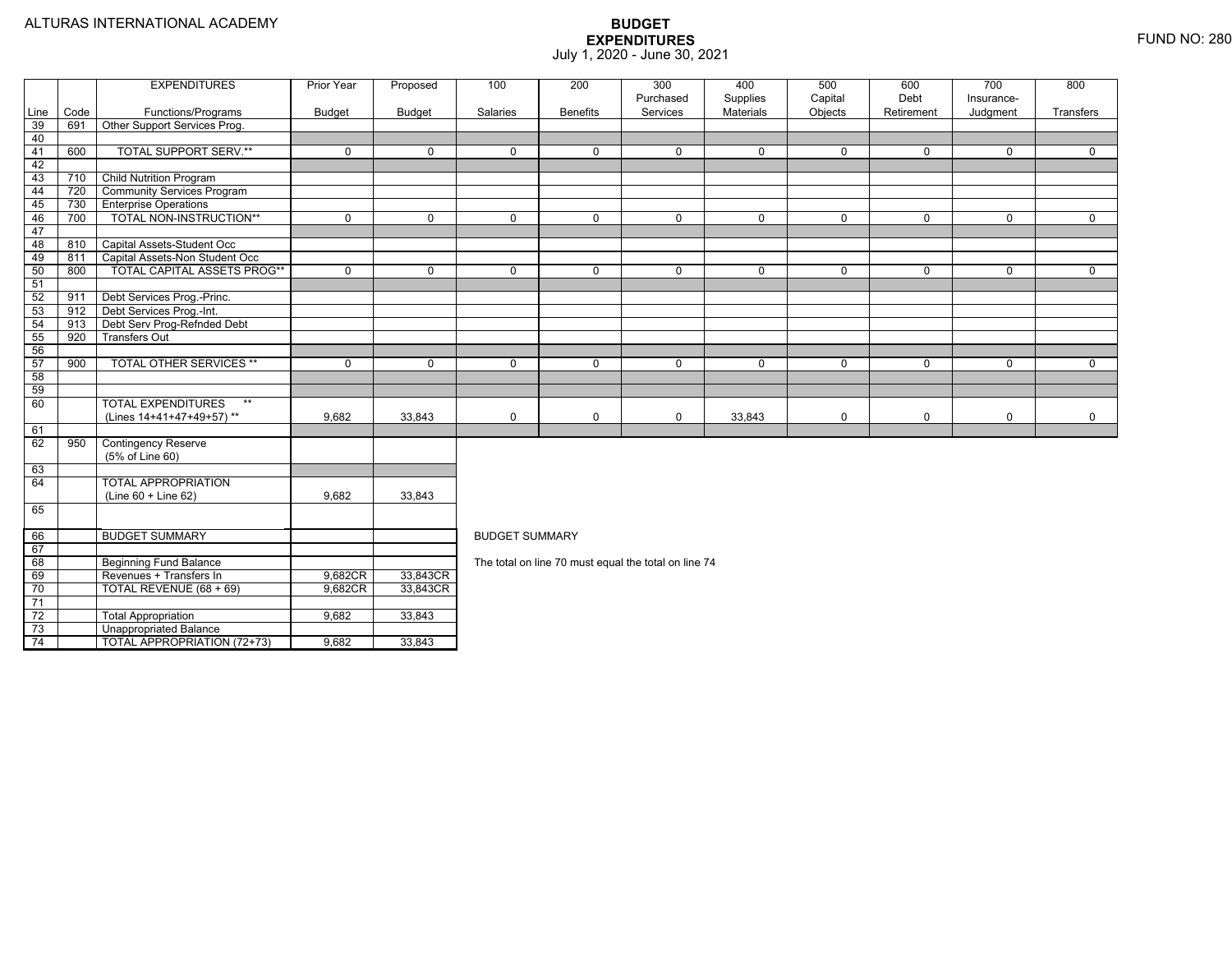|                 |        | <b>REVENUES</b>                         | Prior Year    | <b>Proposed Budget</b> |               |                 |        | <b>REVENUES</b>                        | Prior Year    | <b>Proposed Budget</b> |               |
|-----------------|--------|-----------------------------------------|---------------|------------------------|---------------|-----------------|--------|----------------------------------------|---------------|------------------------|---------------|
| Line            | Code   | Item                                    | <b>Budget</b> | Line Amounts           | <b>Totals</b> | Line            | Code   | Item                                   | <b>Budget</b> | Line Amounts           | <b>Totals</b> |
|                 |        | 320000 Estimated Fund Balance           |               | *******                |               | 40              |        | 429000 Other County                    |               |                        |               |
| $\overline{2}$  |        | as of July 1                            | $\Omega$      | *******                | $\mathbf 0$   | 41              | 420000 | <b>TOTAL COUNTY</b><br>$***$           | $\Omega$      | *******                | $\mathbf 0$   |
| 3               | 411100 | Taxes-General M & O                     |               |                        |               | 42              |        |                                        |               |                        |               |
| $\overline{4}$  | 411200 | Taxes-Suplemental                       |               |                        |               | 43              |        | 431100 Base Support Program            |               |                        |               |
| 5               |        | 411300 Taxes-Emergency                  |               |                        |               | 44              |        | 431200   Transportation Support        |               |                        |               |
| 6               | 411400 | Taxes-Tort                              |               |                        |               | 45              |        | 431400 Except Child/SED Support        |               |                        |               |
|                 | 411500 | Taxes-Cooperative                       |               |                        |               | 46              |        | 431500   Border Tuition Support        |               |                        |               |
| 8               | 411600 | Taxes-Tuition                           |               |                        |               | 47              |        | 431600 Tuition Equivalency             |               |                        |               |
| 9               | 411700 | Taxes-Migrant                           |               |                        |               | 48              |        | 431800 Benefit Apportionment           |               |                        |               |
| 10              | 411900 | Taxes-Other                             |               |                        |               | 49              |        | 431900 Other State Support             |               |                        |               |
| 11              | 412100 | <b>Taxes-Plant Facility</b>             |               |                        |               | 50              |        | 432100 Driver Education Prog.          |               |                        |               |
| $\overline{12}$ | 412500 | Taxes-Bond & Interest                   |               |                        |               | 51              |        | 432400 Professional Technical Prog     |               |                        |               |
| 13              |        | $**$<br><b>TOTAL TAXES</b>              | $\Omega$      | *******                | $\mathbf 0$   | 52              |        | 437000 Lottery/Additional State Maint  |               |                        |               |
| 14              |        | 413000 Penalty: Delinquent Taxes        |               |                        |               | 53              |        | 438000 Rev in Lieu of/Ag Equip Tax     |               |                        |               |
| 15              |        |                                         |               |                        |               | 54              |        | 439000 Other State Revenue             |               |                        |               |
| 16              |        | 414100 Tuition - Individuals            |               |                        |               | 55              |        |                                        |               |                        |               |
| 17              |        | 414200 Tuition-Districts in Idaho       |               |                        |               | 56              | 430000 | $**$<br><b>TOTAL STATE</b>             |               | *******                | $\mathbf 0$   |
| 18              |        | 414300   Tuition-Out of State Districts |               |                        |               | 57              |        |                                        |               |                        |               |
| $\overline{19}$ |        |                                         |               |                        |               | 58              |        | 442000   Indirect Unrestricted Fed.    |               |                        |               |
| $\overline{20}$ |        | 415000 Earnings on Investments          |               |                        |               | 59              |        | 443000 Direct Restricted Fed.          |               |                        |               |
| $\overline{21}$ |        |                                         |               |                        |               | 60              | 445100 | Title I - ESEA                         |               |                        |               |
| 22              |        | 416100 School Food Service              |               |                        |               | 61              | 445200 | Title VI. ESEA-Innovative Pr           |               |                        |               |
| 23              |        | 416200   Meal Sales: Non-Reimb.         |               |                        |               | 62              | 445300 | Perkins III-Voc Tech Act               |               |                        |               |
| $\overline{24}$ |        | 416900 Other Food Sales                 |               |                        |               | 63              |        | 445400 Adult Education                 |               |                        |               |
| $\overline{25}$ |        |                                         |               |                        |               | 64              | 445500 | <b>Child Nutrition Reimb.</b>          |               |                        |               |
| $\overline{26}$ |        | 417100 Admissions/Activities            |               |                        |               | 65              | 445600 | Title VI-B                             |               |                        |               |
| $\overline{27}$ |        | 417200 Bookstore Sales                  |               |                        |               | 66              | 445900 | Other Indirect Fed. Prog.              | 287.700CR     |                        |               |
| $\overline{28}$ |        | 417300 Clubs, Org. Dues, Etc.           |               |                        |               | 67              | 448200 | Impact Aid - P.L. 874                  |               |                        |               |
| 29              |        | 417400 School Fees & Charges            |               |                        |               | 68              | 440000 | $**$<br><b>TOTAL FEDERAL</b>           | 287,700CR     | *******                | $\mathbf 0$   |
| 30              |        | 417900   Other Student Revenues         |               |                        |               | 69              |        |                                        |               |                        |               |
| 31              |        |                                         |               |                        |               | $\overline{70}$ |        | 451000 Proceeds: Bonds, Capital Leases |               |                        |               |
| $\overline{32}$ | 418100 | <b>Community Service</b>                |               |                        |               | $\overline{71}$ |        | 453000 Sale of Fixed Assets            |               |                        |               |
| 33              |        |                                         |               |                        |               | $\overline{72}$ | 450000 | <b>TOTAL OTHER</b><br>$***$            | $\Omega$      | *******                | $\mathbf 0$   |
| $\overline{34}$ |        | 419100 Rentals                          |               |                        |               | $\overline{73}$ |        |                                        |               |                        |               |
| 35              | 419200 | <b>Contributions/Donations</b>          |               |                        |               | 74              |        | <b>TOTAL REVENUES</b><br>$***$         | 287.700CR     | *******                | $\Omega$      |
| 36              | 419300 | <b>Transportaion Fees</b>               |               |                        |               | $\overline{75}$ |        |                                        |               |                        |               |
| 37              | 419900 | <b>Other Local</b>                      |               |                        |               | 76              | 460000 | <b>TRANSFERS IN</b>                    |               |                        |               |
| $\overline{38}$ |        | <b>TOTAL OTHER LOCAL **</b>             | 0             | *******                | $\mathbf 0$   | $\overline{77}$ |        |                                        |               |                        |               |
| 39              | 410000 | <b>TOTAL LOCAL</b>                      |               | *******                |               | 78              | 400000 | BAL.+ REVENUE + TRANS.                 |               | *******                |               |
|                 |        | $(Line 13 + 38)$                        | 0             |                        | $\Omega$      |                 |        | (Lines $1 + 74 + 76$ )                 | 287,700CR     |                        | $\mathbf 0$   |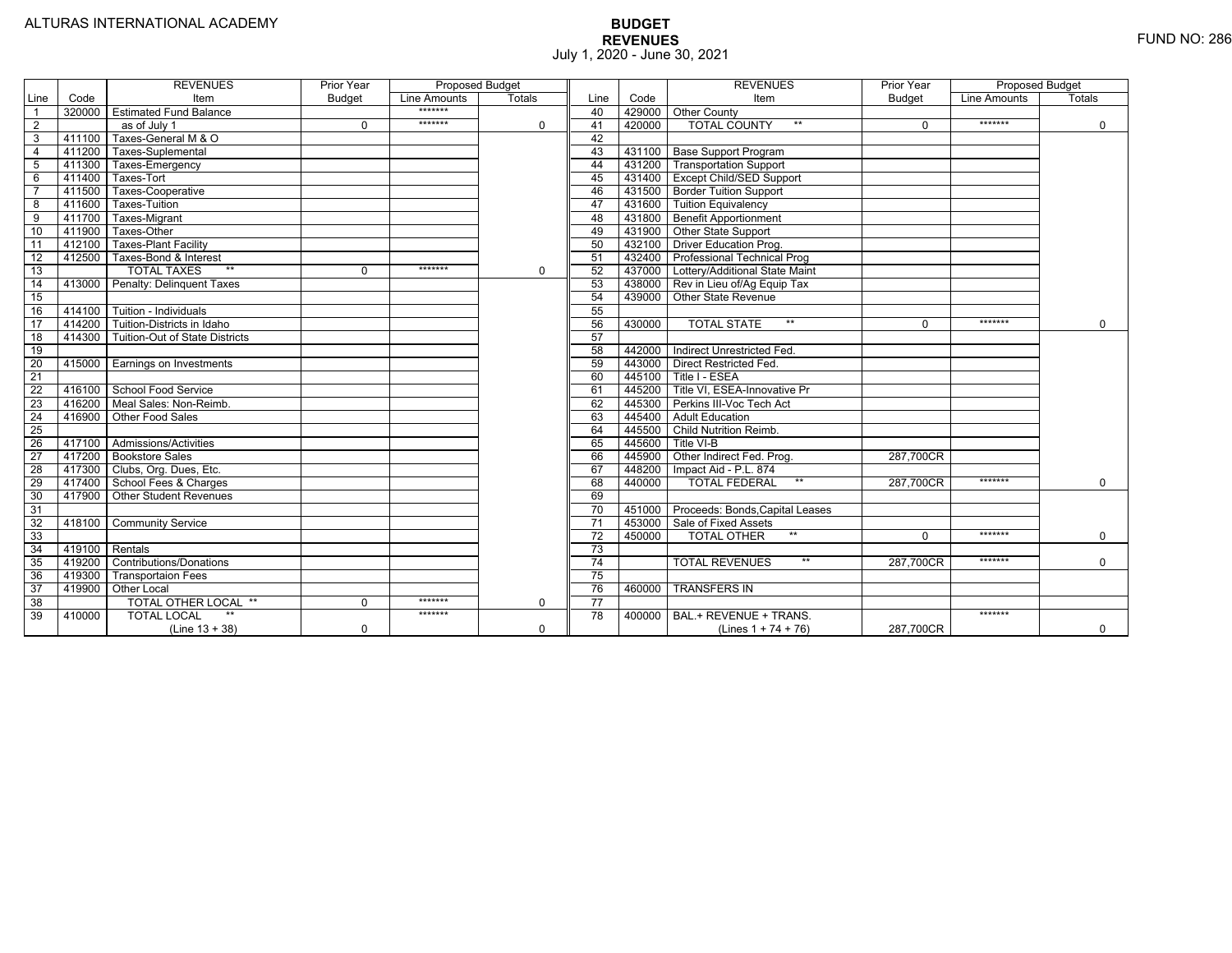|                 |      | <b>EXPENDITURES</b>             | Prior Year    | Proposed      | 100         | 200             | 300         | 400              | 500     | 600        | 700         | 800         |
|-----------------|------|---------------------------------|---------------|---------------|-------------|-----------------|-------------|------------------|---------|------------|-------------|-------------|
|                 |      |                                 |               |               |             |                 | Purchased   | Supplies         | Capital | Debt       | Insurance-  |             |
| Line            | Code | Functions/Programs              | <b>Budget</b> | <b>Budget</b> | Salaries    | <b>Benefits</b> | Services    | <b>Materials</b> | Objects | Retirement | Judgment    | Transfers   |
| $\overline{1}$  | 512  | <b>Elemetary School Prog.</b>   |               |               |             |                 |             |                  |         |            |             |             |
| 2               | 515  | Secondary School Prog.          |               |               |             |                 |             |                  |         |            |             |             |
| 3               | 517  | Alternative School Prog.        |               |               |             |                 |             |                  |         |            |             |             |
| $\overline{4}$  | 519  | Vocational-Technical Prog.      |               |               |             |                 |             |                  |         |            |             |             |
| 5               | 521  | Exceptional Child Prog.         |               |               |             |                 |             |                  |         |            |             |             |
| 6               | 522  | Preschool Exceptional Prog.     |               |               |             |                 |             |                  |         |            |             |             |
| $\overline{7}$  | 524  | Gifted & Talented Prog.         |               |               |             |                 |             |                  |         |            |             |             |
| $\overline{8}$  | 531  | Interscholastic Prog.           |               |               |             |                 |             |                  |         |            |             |             |
| 9               | 532  | School Activity Prog.           |               |               |             |                 |             |                  |         |            |             |             |
| 10              | 541  | Summer School Prog.             |               |               |             |                 |             |                  |         |            |             |             |
| 11              | 542  | Adult School Prog.              |               |               |             |                 |             |                  |         |            |             |             |
| $\overline{12}$ | 546  | Detention Center Prog.          |               |               |             |                 |             |                  |         |            |             |             |
| 13              |      |                                 |               |               |             |                 |             |                  |         |            |             |             |
| 14              | 500  | <b>TOTAL INSTRUCTION **</b>     | 0             | $\mathbf 0$   | $\mathbf 0$ | 0               | $\mathbf 0$ | 0                | 0       | 0          | $\mathbf 0$ | $\mathbf 0$ |
| 15              |      |                                 |               |               |             |                 |             |                  |         |            |             |             |
| 16              | 611  | Attend-Guidance-Health Prog     |               |               |             |                 |             |                  |         |            |             |             |
| 17              | 616  | Special Services Prog.          |               |               |             |                 |             |                  |         |            |             |             |
| 18              |      |                                 |               |               |             |                 |             |                  |         |            |             |             |
| 19              | 621  | Instruction Improvement Prog    |               |               |             |                 |             |                  |         |            |             |             |
| 20              | 622  | Educational Media Prog.         |               |               |             |                 |             |                  |         |            |             |             |
| $\overline{21}$ | 623  | Instruction-Related Tech Prog   |               |               |             |                 |             |                  |         |            |             |             |
| 22              | 631  | Board of Education Prog.        |               |               |             |                 |             |                  |         |            |             |             |
| $\overline{23}$ | 632  | District Admin Prog.            |               |               |             |                 |             |                  |         |            |             |             |
| $\overline{24}$ |      |                                 |               |               |             |                 |             |                  |         |            |             |             |
| $\overline{25}$ | 641  | School Administration Prog.     |               |               |             |                 |             |                  |         |            |             |             |
| $\overline{26}$ |      |                                 |               |               |             |                 |             |                  |         |            |             |             |
| $\overline{27}$ | 651  | <b>Business Operation Prog.</b> |               |               |             |                 |             |                  |         |            |             |             |
| 28              | 655  | Central Service Prog.           |               |               |             |                 |             |                  |         |            |             |             |
| 29              | 656  | Admin Tech Services Prog.       |               |               |             |                 |             |                  |         |            |             |             |
| 30              | 661  | Bldg-Care Prog. (Custodial)     |               |               |             |                 |             |                  |         |            |             |             |
| 31              | 663  | Maint-Non Student Occupied      |               |               |             |                 |             |                  |         |            |             |             |
| 32              | 664  | Maint-Student Occupied Bldgs    |               |               |             |                 |             |                  |         |            |             |             |
| 33              | 665  | Maintenance - Grounds           |               |               |             |                 |             |                  |         |            |             |             |
| $\overline{34}$ | 667  | Security Program                |               |               |             |                 |             |                  |         |            |             |             |
| 35              |      |                                 |               |               |             |                 |             |                  |         |            |             |             |
| 36              | 681  | Pupil-To School Trans. Prog.    |               |               |             |                 |             |                  |         |            |             |             |
| 37              | 682  | Pupil-Activity Trans. Prog.     |               |               |             |                 |             |                  |         |            |             |             |
| 38              | 683  | General Transportation Prog.    |               |               |             |                 |             |                  |         |            |             |             |
|                 |      |                                 |               |               |             |                 |             |                  |         |            |             |             |
|                 |      |                                 |               |               |             |                 |             |                  |         |            |             |             |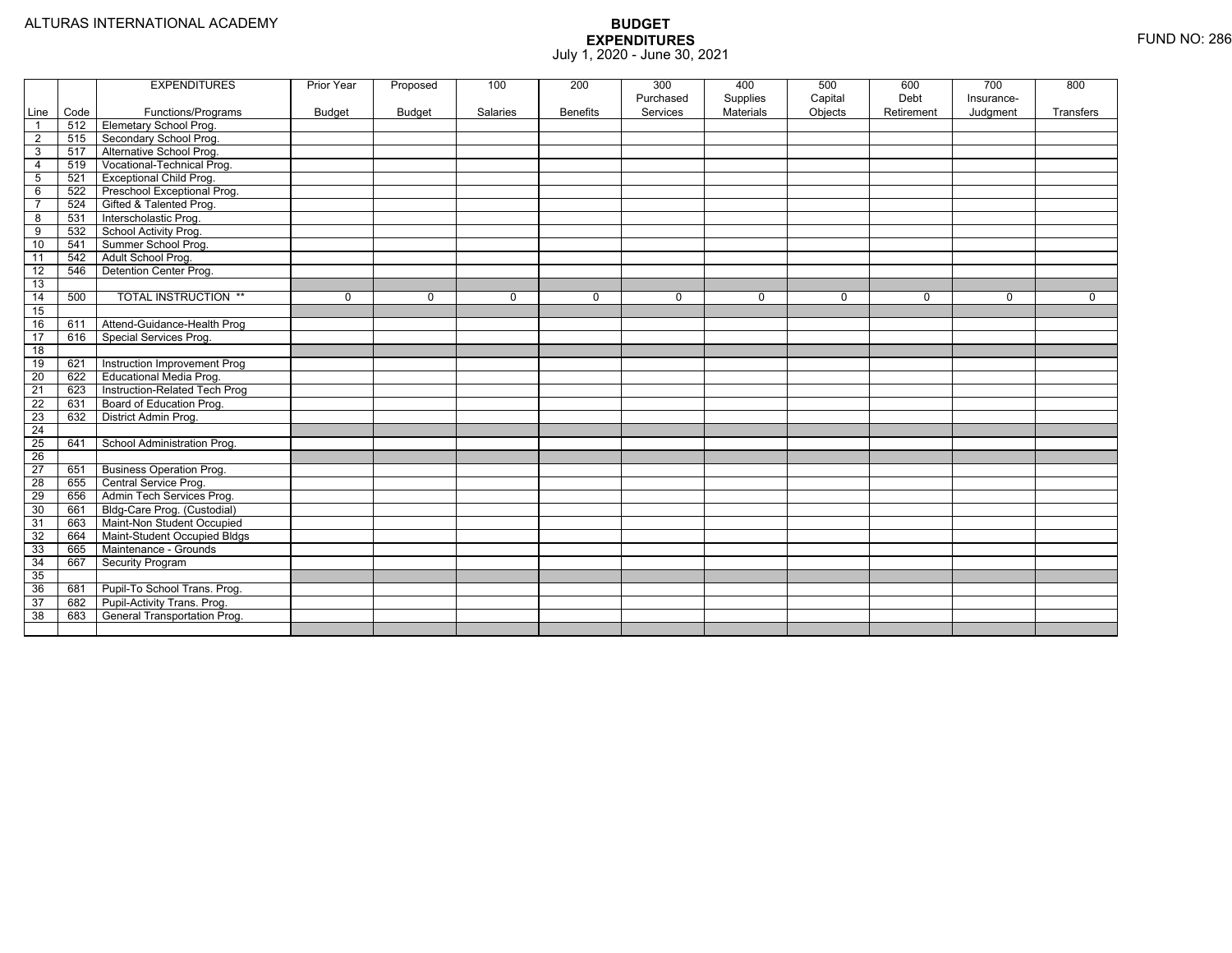$\frac{1}{74}$ 

4 | | TOTAL APPROPRIATION (72+73) | 287,700 | 0

|      |      | <b>EXPENDITURES</b>                | <b>Prior Year</b> | Proposed       | 100                   | 200             | 300                                                  | 400                          | 500                | 600                | 700                    | 800         |
|------|------|------------------------------------|-------------------|----------------|-----------------------|-----------------|------------------------------------------------------|------------------------------|--------------------|--------------------|------------------------|-------------|
| Line | Code | Functions/Programs                 | <b>Budget</b>     | <b>Budget</b>  | Salaries              | <b>Benefits</b> | Purchased<br>Services                                | Supplies<br><b>Materials</b> | Capital<br>Objects | Debt<br>Retirement | Insurance-<br>Judgment | Transfers   |
| 39   | 691  | Other Support Services Prog.       |                   |                |                       |                 |                                                      |                              |                    |                    |                        |             |
| 40   |      |                                    |                   |                |                       |                 |                                                      |                              |                    |                    |                        |             |
| 41   | 600  | <b>TOTAL SUPPORT SERV.**</b>       | $\mathbf{0}$      | $\Omega$       | $\Omega$              | $\Omega$        | $\Omega$                                             | $\mathbf 0$                  | $\Omega$           | $\Omega$           | $\Omega$               | $\Omega$    |
| 42   |      |                                    |                   |                |                       |                 |                                                      |                              |                    |                    |                        |             |
| 43   | 710  | <b>Child Nutrition Program</b>     |                   |                |                       |                 |                                                      |                              |                    |                    |                        |             |
| 44   | 720  | <b>Community Services Program</b>  |                   |                |                       |                 |                                                      |                              |                    |                    |                        |             |
| 45   | 730  | <b>Enterprise Operations</b>       |                   |                |                       |                 |                                                      |                              |                    |                    |                        |             |
| 46   | 700  | TOTAL NON-INSTRUCTION**            | $\Omega$          | $\Omega$       | $\Omega$              | $\Omega$        | $\mathbf 0$                                          | $\mathbf 0$                  | 0                  | $\Omega$           | $\Omega$               | $\Omega$    |
| 47   |      |                                    |                   |                |                       |                 |                                                      |                              |                    |                    |                        |             |
| 48   | 810  | Capital Assets-Student Occ         |                   |                |                       |                 |                                                      |                              |                    |                    |                        |             |
| 49   | 811  | Capital Assets-Non Student Occ     |                   |                |                       |                 |                                                      |                              |                    |                    |                        |             |
| 50   | 800  | <b>TOTAL CAPITAL ASSETS PROG**</b> | $\mathbf 0$       | $\Omega$       | $\Omega$              | $\Omega$        | $\Omega$                                             | $\mathbf 0$                  | 0                  | $\Omega$           | $\Omega$               | $\Omega$    |
| 51   |      |                                    |                   |                |                       |                 |                                                      |                              |                    |                    |                        |             |
| 52   | 911  | Debt Services Prog.-Princ.         |                   |                |                       |                 |                                                      |                              |                    |                    |                        |             |
| 53   | 912  | Debt Services Prog.-Int.           |                   |                |                       |                 |                                                      |                              |                    |                    |                        |             |
| 54   | 913  | Debt Serv Prog-Refnded Debt        |                   |                |                       |                 |                                                      |                              |                    |                    |                        |             |
| 55   | 920  | <b>Transfers Out</b>               | 287,700           |                |                       |                 |                                                      |                              |                    |                    |                        |             |
| 56   |      |                                    |                   |                |                       |                 |                                                      |                              |                    |                    |                        |             |
| 57   | 900  | <b>TOTAL OTHER SERVICES **</b>     | 287,700           | $\mathbf 0$    | $\mathbf 0$           | $\Omega$        | $\Omega$                                             | $\mathbf 0$                  | $\Omega$           | $\Omega$           | $\Omega$               | $\Omega$    |
| 58   |      |                                    |                   |                |                       |                 |                                                      |                              |                    |                    |                        |             |
| 59   |      |                                    |                   |                |                       |                 |                                                      |                              |                    |                    |                        |             |
| 60   |      | <b>TOTAL EXPENDITURES</b><br>$***$ |                   |                |                       |                 |                                                      |                              |                    |                    |                        |             |
|      |      | (Lines 14+41+47+49+57)**           | 287,700           | $\mathbf 0$    | $\mathbf 0$           | $\mathbf 0$     | 0                                                    | 0                            | 0                  | $\mathbf 0$        | 0                      | $\mathbf 0$ |
| 61   |      |                                    |                   |                |                       |                 |                                                      |                              |                    |                    |                        |             |
| 62   | 950  | <b>Contingency Reserve</b>         |                   |                |                       |                 |                                                      |                              |                    |                    |                        |             |
|      |      | (5% of Line 60)                    |                   |                |                       |                 |                                                      |                              |                    |                    |                        |             |
| 63   |      |                                    |                   |                |                       |                 |                                                      |                              |                    |                    |                        |             |
| 64   |      | <b>TOTAL APPROPRIATION</b>         |                   |                |                       |                 |                                                      |                              |                    |                    |                        |             |
|      |      | (Line 60 + Line 62)                | 287,700           | $\mathbf 0$    |                       |                 |                                                      |                              |                    |                    |                        |             |
| 65   |      |                                    |                   |                |                       |                 |                                                      |                              |                    |                    |                        |             |
| 66   |      | <b>BUDGET SUMMARY</b>              |                   |                | <b>BUDGET SUMMARY</b> |                 |                                                      |                              |                    |                    |                        |             |
| 67   |      |                                    |                   |                |                       |                 |                                                      |                              |                    |                    |                        |             |
| 68   |      | <b>Beginning Fund Balance</b>      |                   |                |                       |                 | The total on line 70 must equal the total on line 74 |                              |                    |                    |                        |             |
| 69   |      | Revenues + Transfers In            | 287,700CR         |                |                       |                 |                                                      |                              |                    |                    |                        |             |
| 70   |      | TOTAL REVENUE (68 + 69)            | 287,700CR         | $\overline{0}$ |                       |                 |                                                      |                              |                    |                    |                        |             |
| 71   |      |                                    |                   |                |                       |                 |                                                      |                              |                    |                    |                        |             |
| 72   |      | <b>Total Appropriation</b>         | 287,700           |                |                       |                 |                                                      |                              |                    |                    |                        |             |
| 73   |      | Unappropriated Balance             |                   |                |                       |                 |                                                      |                              |                    |                    |                        |             |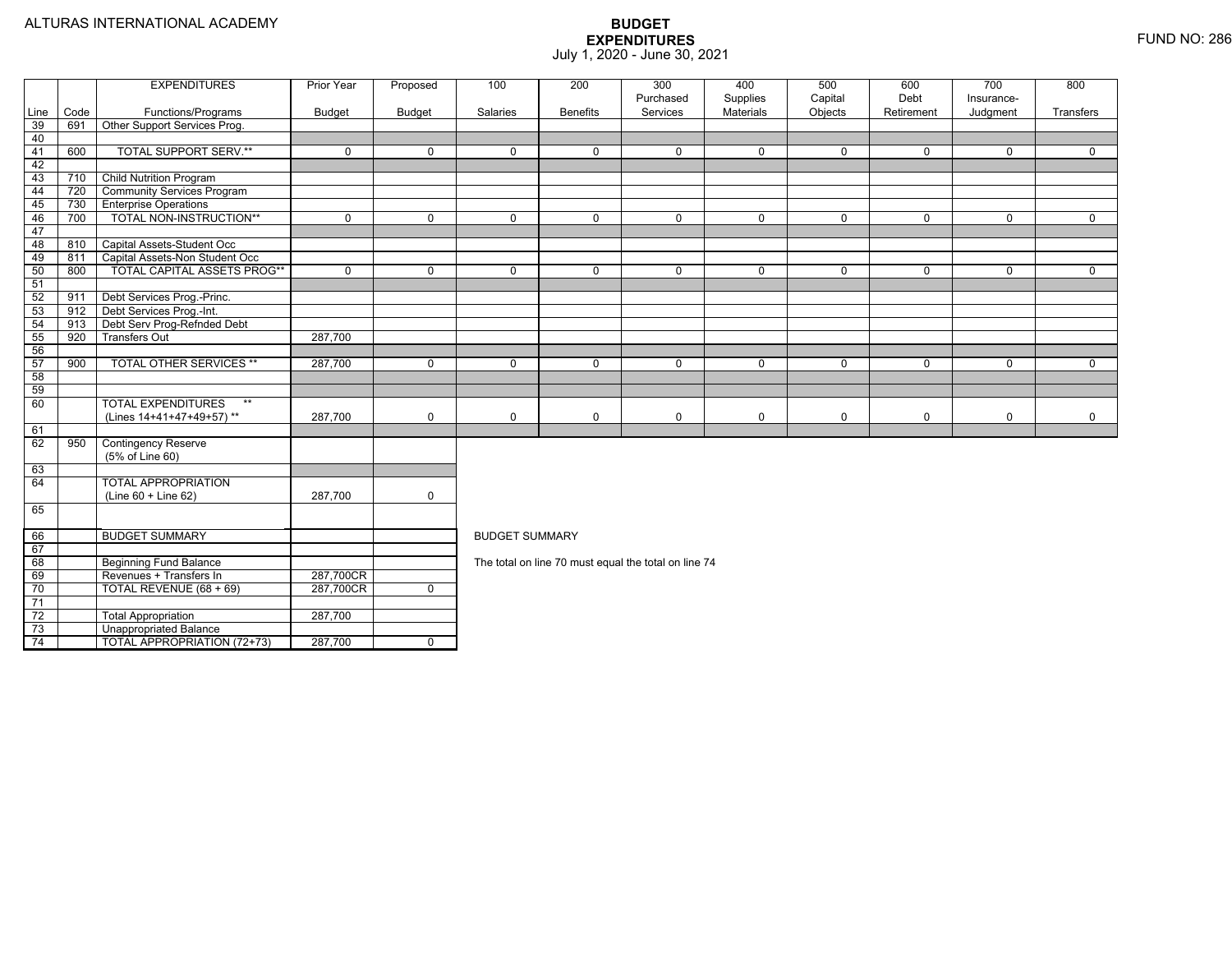|                 |                | <b>REVENUES</b>                   | Prior Year    | <b>Proposed Budget</b> |               |                 |        | <b>REVENUES</b>                    | Prior Year    | <b>Proposed Budget</b> |             |
|-----------------|----------------|-----------------------------------|---------------|------------------------|---------------|-----------------|--------|------------------------------------|---------------|------------------------|-------------|
| Line            | Code           | Item                              | <b>Budget</b> | Line Amounts           | <b>Totals</b> | Line            | Code   | Item                               | <b>Budget</b> | Line Amounts           | Totals      |
|                 | 320000         | <b>Estimated Fund Balance</b>     |               | *******                |               | 40              |        | 429000 Other County                |               |                        |             |
| $\overline{2}$  |                | as of July 1                      | $\Omega$      | *******                | 0             | 41              | 420000 | <b>TOTAL COUNTY</b>                | $\Omega$      | *******                | $\mathbf 0$ |
| 3               | 411100         | Taxes-General M & O               |               |                        |               | 42              |        |                                    |               |                        |             |
| $\overline{4}$  | 411200         | Taxes-Suplemental                 |               |                        |               | 43              |        | 431100   Base Support Program      |               |                        |             |
| 5               | 411300         | Taxes-Emergency                   |               |                        |               | 44              |        | 431200 Transportation Support      |               |                        |             |
| 6               | 411400         | Taxes-Tort                        |               |                        |               | 45              |        | 431400 Except Child/SED Support    |               |                        |             |
|                 | 411500         | Taxes-Cooperative                 |               |                        |               | 46              |        | 431500   Border Tuition Support    |               |                        |             |
| 8               | 411600         | Taxes-Tuition                     |               |                        |               | 47              | 431600 | <b>Tuition Equivalency</b>         |               |                        |             |
| 9               | 411700         | Taxes-Migrant                     |               |                        |               | -48             |        | 431800 Benefit Apportionment       |               |                        |             |
| 10              | 411900         | Taxes-Other                       |               |                        |               | 49              | 431900 | Other State Support                |               |                        |             |
| 11              | 412100         | <b>Taxes-Plant Facility</b>       |               |                        |               | 50              | 432100 | <b>Driver Education Prog.</b>      |               |                        |             |
| 12              | 412500         | Taxes-Bond & Interest             |               |                        |               | 51              | 432400 | <b>Professional Technical Prog</b> |               |                        |             |
| 13              |                | $**$<br><b>TOTAL TAXES</b>        | 0             | *******                | 0             | 52              | 437000 | Lottery/Additional State Maint     |               |                        |             |
| 14              | 413000         | Penalty: Delinguent Taxes         |               |                        |               | 53              | 438000 | Rev in Lieu of/Ag Equip Tax        |               |                        |             |
| 15              |                |                                   |               |                        |               | 54              | 439000 | <b>Other State Revenue</b>         |               |                        |             |
| 16              |                | 414100 Tuition - Individuals      |               |                        |               | 55              |        |                                    |               |                        |             |
| 17              |                | 414200 Tuition-Districts in Idaho |               |                        |               | 56              | 430000 | $**$<br><b>TOTAL STATE</b>         | $\Omega$      | *******                | $\Omega$    |
| $\overline{18}$ | 414300         | Tuition-Out of State Districts    |               |                        |               | 57              |        |                                    |               |                        |             |
| 19              |                |                                   |               |                        |               | 58              | 442000 | Indirect Unrestricted Fed.         |               |                        |             |
| 20              |                | 415000 Earnings on Investments    |               |                        |               | 59              | 443000 | <b>Direct Restricted Fed.</b>      |               |                        |             |
| $\overline{21}$ |                |                                   |               |                        |               | 60              | 445100 | Title I - ESEA                     |               |                        |             |
| 22              | 416100         | School Food Service               |               |                        |               | 61              | 445200 | Title VI. ESEA-Innovative Pr       |               |                        |             |
| 23              | 416200         | Meal Sales: Non-Reimb.            | 48.240CR      | 50.000CR               |               | 62              | 445300 | Perkins III-Voc Tech Act           |               |                        |             |
| 24              | 416900         | Other Food Sales                  |               |                        |               | 63              | 445400 | <b>Adult Education</b>             |               |                        |             |
| $\overline{25}$ |                |                                   |               |                        |               | 64              | 445500 | <b>Child Nutrition Reimb.</b>      |               |                        |             |
| 26              | 417100         | Admissions/Activities             |               |                        |               | 65              | 445600 | Title VI-B                         |               |                        |             |
| $\overline{27}$ | 417200         | <b>Bookstore Sales</b>            |               |                        |               | 66              | 445900 | Other Indirect Fed. Prog.          |               |                        |             |
| $\overline{28}$ | 417300         | Clubs, Org. Dues, Etc.            |               |                        |               | 67              | 448200 | Impact Aid - P.L. 874              |               |                        |             |
| 29              | 417400         | School Fees & Charges             |               |                        |               | 68              | 440000 | $**$<br><b>TOTAL FEDERAL</b>       | $\Omega$      | *******                | $\Omega$    |
| 30              | 417900         | <b>Other Student Revenues</b>     |               |                        |               | 69              |        |                                    |               |                        |             |
| $\overline{31}$ |                |                                   |               |                        |               | $\overline{70}$ | 451000 | Proceeds: Bonds, Capital Leases    |               |                        |             |
| $\overline{32}$ | 418100         | <b>Community Service</b>          |               |                        |               | $\overline{71}$ | 453000 | Sale of Fixed Assets               |               |                        |             |
| 33              |                |                                   |               |                        |               | 72              | 450000 | $**$<br><b>TOTAL OTHER</b>         | $\Omega$      | *******                | 0           |
| $\overline{34}$ | 419100 Rentals |                                   |               |                        |               | 73              |        |                                    |               |                        |             |
| 35              | 419200         | <b>Contributions/Donations</b>    |               |                        |               | 74              |        | <b>TOTAL REVENUES</b><br>$***$     | 48,240CR      | *******                | 50,000CR    |
| 36              | 419300         | <b>Transportaion Fees</b>         |               |                        |               | 75              |        |                                    |               |                        |             |
| 37              | 419900         | <b>Other Local</b>                |               |                        |               | 76              | 460000 | <b>TRANSFERS IN</b>                |               |                        |             |
| 38              |                | TOTAL OTHER LOCAL **              | 48.240CR      | *******                | 50,000CR      | $\overline{77}$ |        |                                    |               |                        |             |
| 39              | 410000         | <b>TOTAL LOCAL</b>                |               | *******                |               | $\overline{78}$ | 400000 | BAL.+ REVENUE + TRANS.             |               | *******                |             |
|                 |                | $(Line 13 + 38)$                  | 48.240CR      |                        | 50.000CR      |                 |        | (Lines $1 + 74 + 76$ )             | 48.240CR      |                        | 50.000CR    |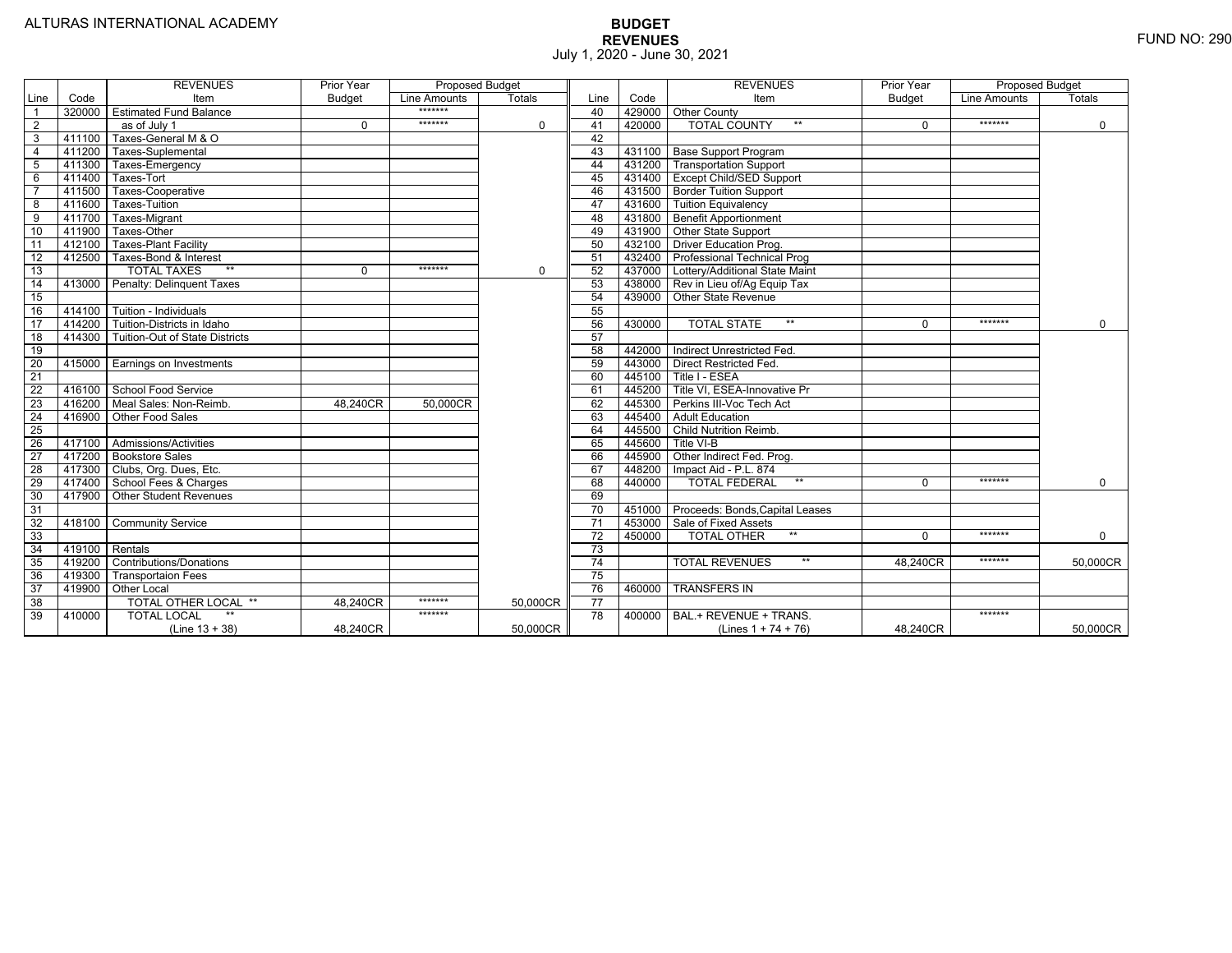|                 |      | <b>EXPENDITURES</b>             | Prior Year    | Proposed | 100      | 200             | 300       | 400              | 500     | 600        | 700        | 800       |
|-----------------|------|---------------------------------|---------------|----------|----------|-----------------|-----------|------------------|---------|------------|------------|-----------|
|                 |      |                                 |               |          |          |                 | Purchased | Supplies         | Capital | Debt       | Insurance- |           |
| Line            | Code | Functions/Programs              | <b>Budget</b> | Budget   | Salaries | <b>Benefits</b> | Services  | <b>Materials</b> | Objects | Retirement | Judgment   | Transfers |
| $\overline{1}$  | 512  | Elemetary School Prog.          |               |          |          |                 |           |                  |         |            |            |           |
| 2               | 515  | Secondary School Prog.          |               |          |          |                 |           |                  |         |            |            |           |
| 3               | 517  | Alternative School Prog.        |               |          |          |                 |           |                  |         |            |            |           |
| $\overline{4}$  | 519  | Vocational-Technical Prog.      |               |          |          |                 |           |                  |         |            |            |           |
| 5               | 521  | <b>Exceptional Child Prog.</b>  |               |          |          |                 |           |                  |         |            |            |           |
| 6               | 522  | Preschool Exceptional Prog.     |               |          |          |                 |           |                  |         |            |            |           |
| $\overline{7}$  | 524  | Gifted & Talented Prog.         |               |          |          |                 |           |                  |         |            |            |           |
| 8               | 531  | Interscholastic Prog.           |               |          |          |                 |           |                  |         |            |            |           |
| 9               | 532  | School Activity Prog.           |               |          |          |                 |           |                  |         |            |            |           |
| 10              | 541  | Summer School Prog.             |               |          |          |                 |           |                  |         |            |            |           |
| 11              | 542  | Adult School Prog.              |               |          |          |                 |           |                  |         |            |            |           |
| 12              | 546  | Detention Center Prog.          |               |          |          |                 |           |                  |         |            |            |           |
| 13              |      |                                 |               |          |          |                 |           |                  |         |            |            |           |
| 14              | 500  | <b>TOTAL INSTRUCTION **</b>     | 0             | $\Omega$ | $\Omega$ | 0               | $\Omega$  | $\Omega$         | 0       | $\Omega$   | $\Omega$   | $\Omega$  |
| 15              |      |                                 |               |          |          |                 |           |                  |         |            |            |           |
| 16              | 611  | Attend-Guidance-Health Prog     |               |          |          |                 |           |                  |         |            |            |           |
| 17              | 616  | Special Services Prog.          |               |          |          |                 |           |                  |         |            |            |           |
| $\overline{18}$ |      |                                 |               |          |          |                 |           |                  |         |            |            |           |
| 19              | 621  | Instruction Improvement Prog    |               |          |          |                 |           |                  |         |            |            |           |
| 20              | 622  | Educational Media Prog.         |               |          |          |                 |           |                  |         |            |            |           |
| $\overline{21}$ | 623  | Instruction-Related Tech Prog   |               |          |          |                 |           |                  |         |            |            |           |
| 22              | 631  | Board of Education Prog.        |               |          |          |                 |           |                  |         |            |            |           |
| 23              | 632  | District Admin Prog.            |               |          |          |                 |           |                  |         |            |            |           |
| $\overline{24}$ |      |                                 |               |          |          |                 |           |                  |         |            |            |           |
| 25              | 641  | School Administration Prog.     |               |          |          |                 |           |                  |         |            |            |           |
| $\overline{26}$ |      |                                 |               |          |          |                 |           |                  |         |            |            |           |
| 27              | 651  | <b>Business Operation Prog.</b> |               |          |          |                 |           |                  |         |            |            |           |
| $\overline{28}$ | 655  | Central Service Prog.           |               |          |          |                 |           |                  |         |            |            |           |
| 29              | 656  | Admin Tech Services Prog.       |               |          |          |                 |           |                  |         |            |            |           |
| 30              | 661  | Bldg-Care Prog. (Custodial)     |               |          |          |                 |           |                  |         |            |            |           |
| 31              | 663  | Maint-Non Student Occupied      |               |          |          |                 |           |                  |         |            |            |           |
| 32              | 664  | Maint-Student Occupied Bldgs    |               |          |          |                 |           |                  |         |            |            |           |
| 33              | 665  | Maintenance - Grounds           |               |          |          |                 |           |                  |         |            |            |           |
| 34              | 667  | Security Program                |               |          |          |                 |           |                  |         |            |            |           |
| 35              |      |                                 |               |          |          |                 |           |                  |         |            |            |           |
| 36              | 681  | Pupil-To School Trans. Prog.    |               |          |          |                 |           |                  |         |            |            |           |
| 37              | 682  | Pupil-Activity Trans. Prog.     |               |          |          |                 |           |                  |         |            |            |           |
| 38              | 683  | General Transportation Prog.    |               |          |          |                 |           |                  |         |            |            |           |
|                 |      |                                 |               |          |          |                 |           |                  |         |            |            |           |